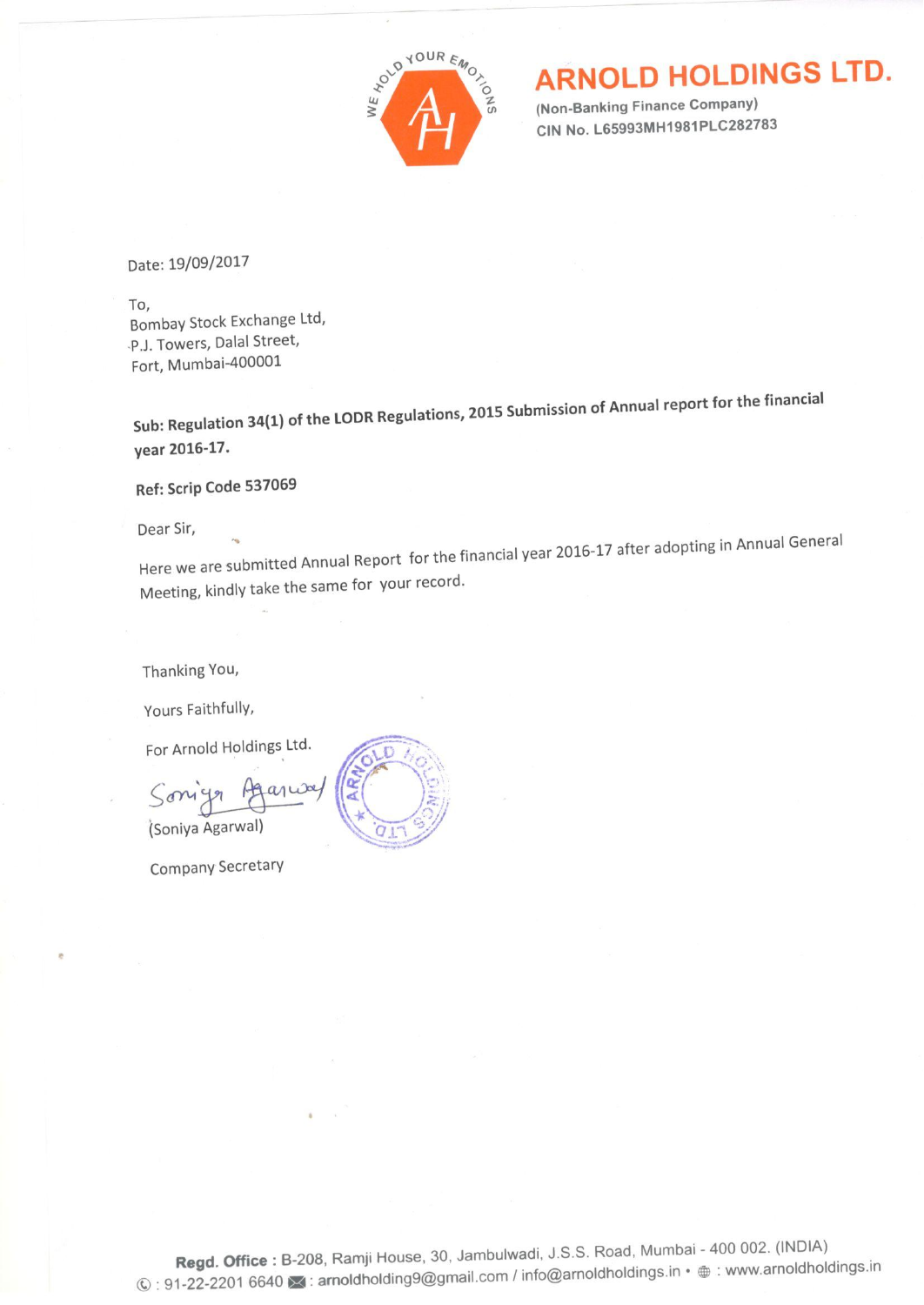# PAGE NO. CONTENTS

2 Company Information 3 Notice of Annual General Meeting 10 Director's Report 16 Annexure - I (Management Discussion and Analysis Report) 20 Annexure – II (Corporate Governance Report) 37 Annexure - III (Secretarial Audit Report) 40 Annexure - IV (Form Aoc-2) 41 Annexure - V (Form Mgt-9) 48 Certificate on Corporate Governance 49 Independent Auditor's Report on Financial Statements 55 Balance Sheet 56 Statement of Profit & Loss Account 57 Notes on Accounts and Significant Accounting Policies (Note-1) 60 Notes on Financial Statements 68 Cash Flow Statement 69-71 Proxy Form & Attendance Slip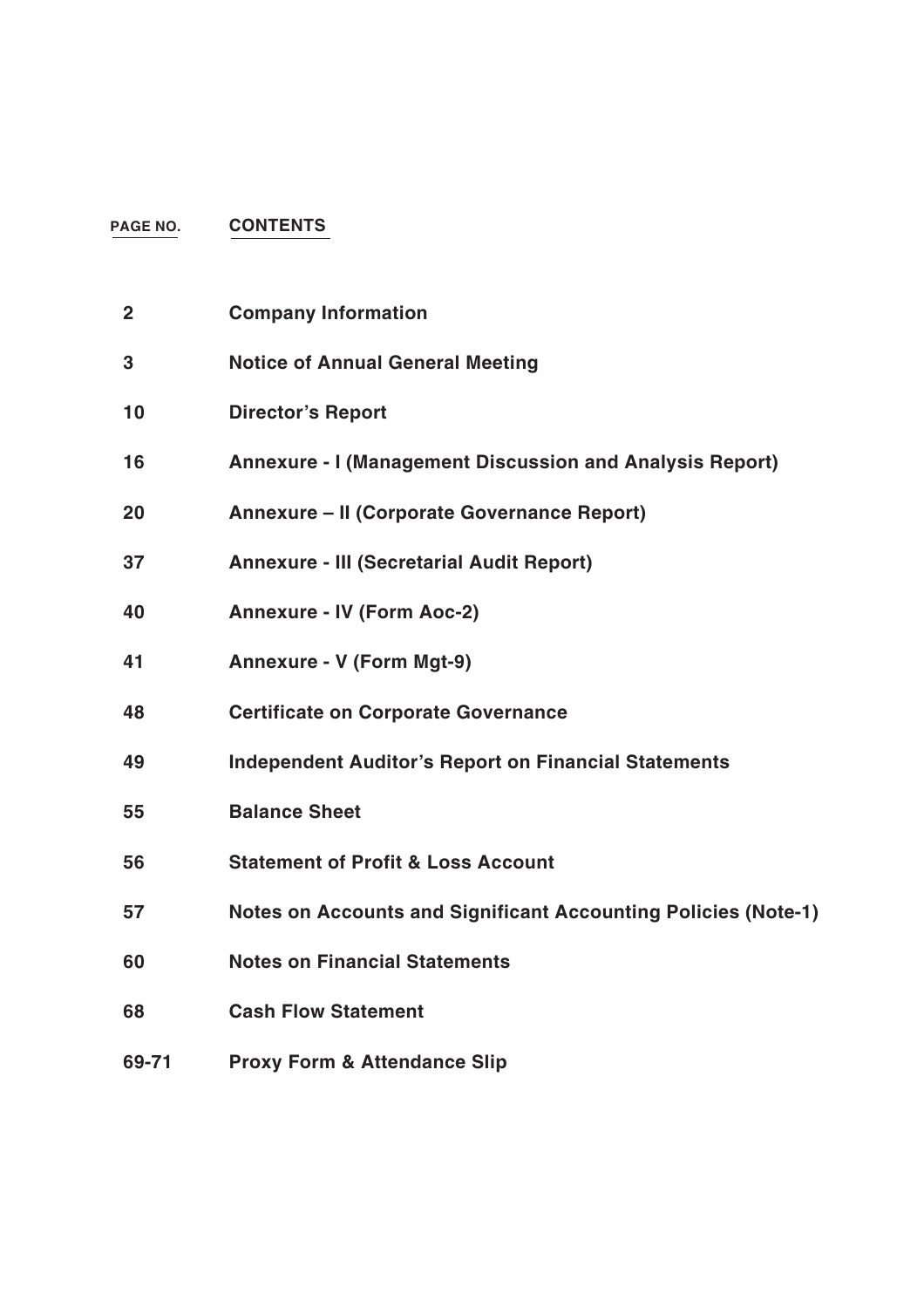# ARNOLD HOLDINGS LIMITED

# $\blacksquare$

# BOARD OF DIRECTORS :

Mahendraprasad Mallawat Whole Time Director Mrs. Gazala Kolsawala Whole Time Director Gajanan Uttamrao Mante **Independent Director** Dr. Sopan Vishwanathrao Kshirsagar Independent Director

# COMPANY SECRETARY & COMPLIANCE OFFICER :

Ms. Soniya Agarwal

#### $\blacksquare$

**Contract** 

# AUDITORS :

M/s Amit Ray & Co. Chartered Accountants Mumbai

#### $\mathcal{L}_{\mathcal{A}}$

# SECRETARIAL AUDITOR

S Pardeshi & Associates

# $\blacksquare$

# BANKERS :

ICICI BANK LTD. AXIS BANK LTD. YES BANK LTD. KARUR VYASYA BANK LTD.

# $\overline{\phantom{a}}$

# REGISTERED OFFICE :

# ARNOLD HOLDINGS LIMITED

B-208, Ramji House, 30, Jambulwadi, J.S.S. Road, Mumbai-400002 Email: arnoldholding9@gmail.com Website: www.arnoldholdings.in

# $\blacksquare$

#### REGISTRARS & SHARE TRANSFER AGENTS :

NICHE TECHNOLOGIES PVT LTD D-511, Bagree Market 5th Floor, 71, B.R.B. Basu Road, Kolkata - 700 001.

2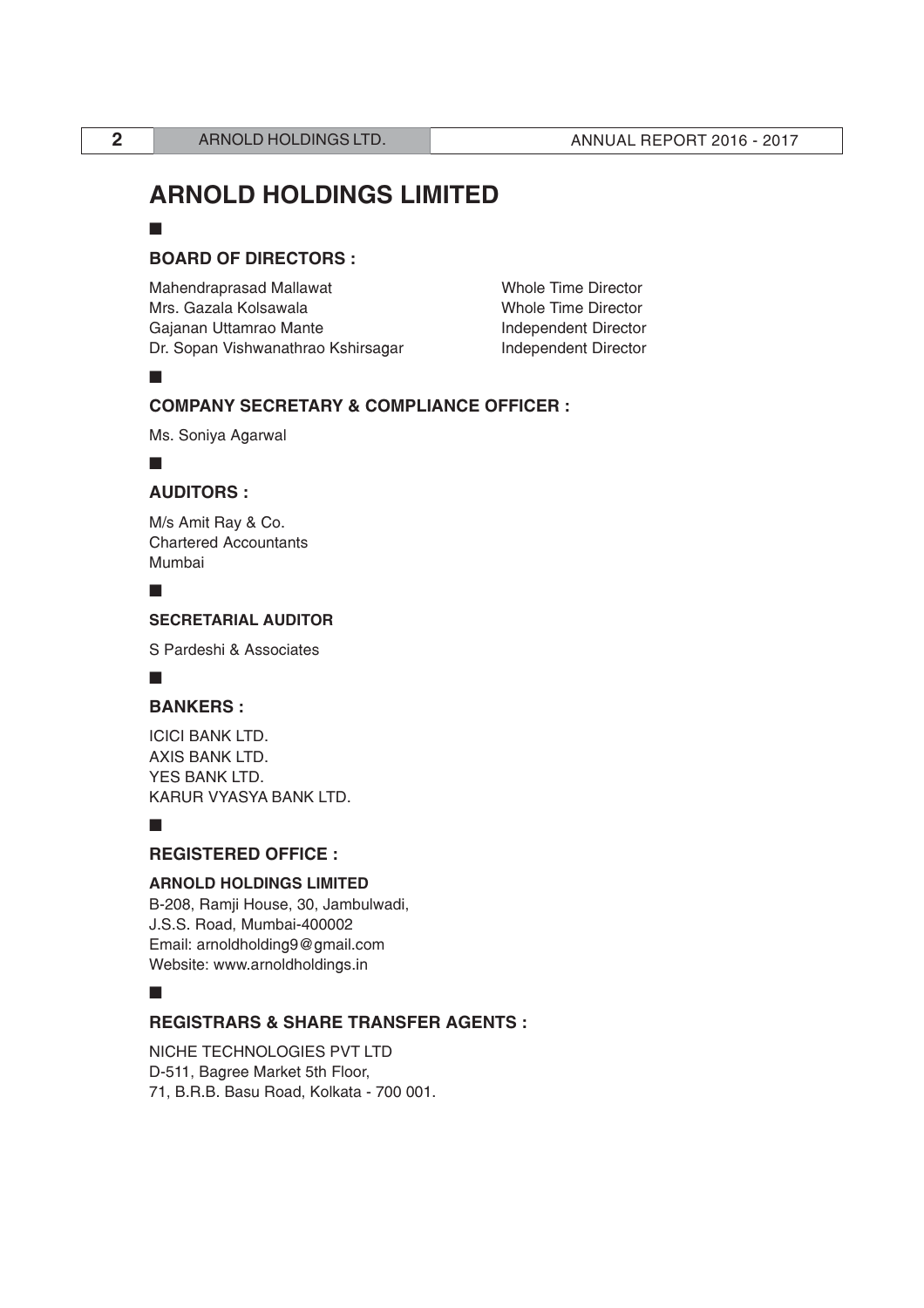3

# **NOTICE**

NOTICE is hereby given that the 35th Annual General Meeting of the Members of ARNOLD HOLDINGS LIMITED will be held at the Hotel Landmark Banquet Hall, Landmark Bldg., Mith Chowki, Link Road, Malad (w), Mumbai-400064 on 11th September, 2017 at 10.30AM. to transact the following business:

# Ordinary Business: -

- 1) To receive, consider and adopt the Audited Balance Sheet as at 31st March 2017 and Profit & Loss Account for the year ended on that date together with the Reports of Board of Director's and Auditor's thereon.
- 2) To appoint Mr. Mahendraprasad Mallawat (DIN 00720282), who retires by rotation and being eligible, offer him for re-appointment.
- 3) To appoint and fix the remuneration of M/s Amit Ray & Co. Chartered Accountants (Registration No. 000483C), as Auditors of the Company, who has given notice to the company u/s 141 of the Companies Act, 2013 of its willingness for re-appointment. The auditors shall hold the office from the conclusion of this Annual General meeting to till the conclusion of next Annual General Meeting of the Company at such remuneration shall be fixed by the Board of Directors of the Company.

# Special Business:-

# 4) To consider and, if thought fit, to pass, with or without modification(s), the following as an Ordinary Resolution:-

"RESOLVED THAT pursuant to the provisions of Section 196, 197 & 203, and all other applicable provisions of the Companies Act, 2013 ("the Act") read with Schedule V of the Act and Companies (Appointment and Remuneration of Managerial Personnel) Rules, 2014 and Articles of Association of the Company and subject to such other approvals, permissions and sanctions, as may be required, and subject to such conditions and modifications, approval of the Company be and is hereby accorded for the appointment and remuneration of Mr. Mohandas Dasari ( DIN: 05105936) as Whole time Director of the Company under the Act for a term of 3 Years with effect from 10th August, 2017, being liable to retire by rotation. On the following terms and conditions, including remuneration as mentioned herein below:

# I. Remuneration:

Salary, Perquisites and other benefits: Rs. 4,20,000/- P.A.

RESOLVED FURTHER THAT any one of the Directors of the Company be and is hereby authorized to determine, abrogate and modify within the overall limit of remuneration as per Sections 196, 197, 203 of the Companies Act, 2013 and the rules made there under (including any statutory modification(s) or reenactment thereof for the time being in force) read with Schedule V to the said act, the rate, terms and conditions of the above mentioned remuneration or any constituent thereof, payable to Mr. Mohandas Dasari ( DIN: 05105936) Whole Time Director.

RESOLVED FURHTER THAT any one of the Directors of the Company be and is hereby authorized to sign and file all necessary Forms, Returns and documents as may be required in connection with the above matter and to take all such actions and do all such things as may be necessary in this regard from time to time.

B-208, Ramji House, 30, Jambulwadi, J.S.S. Road, Mumbai- 400002 Mr. Mahendraprasad Mallawat CIN: L65993MH1981PLC282783 Whole Time Director

Registered Office: By Order of the Board of Directors

DIN: 00720282

Dated: 10th August, 2017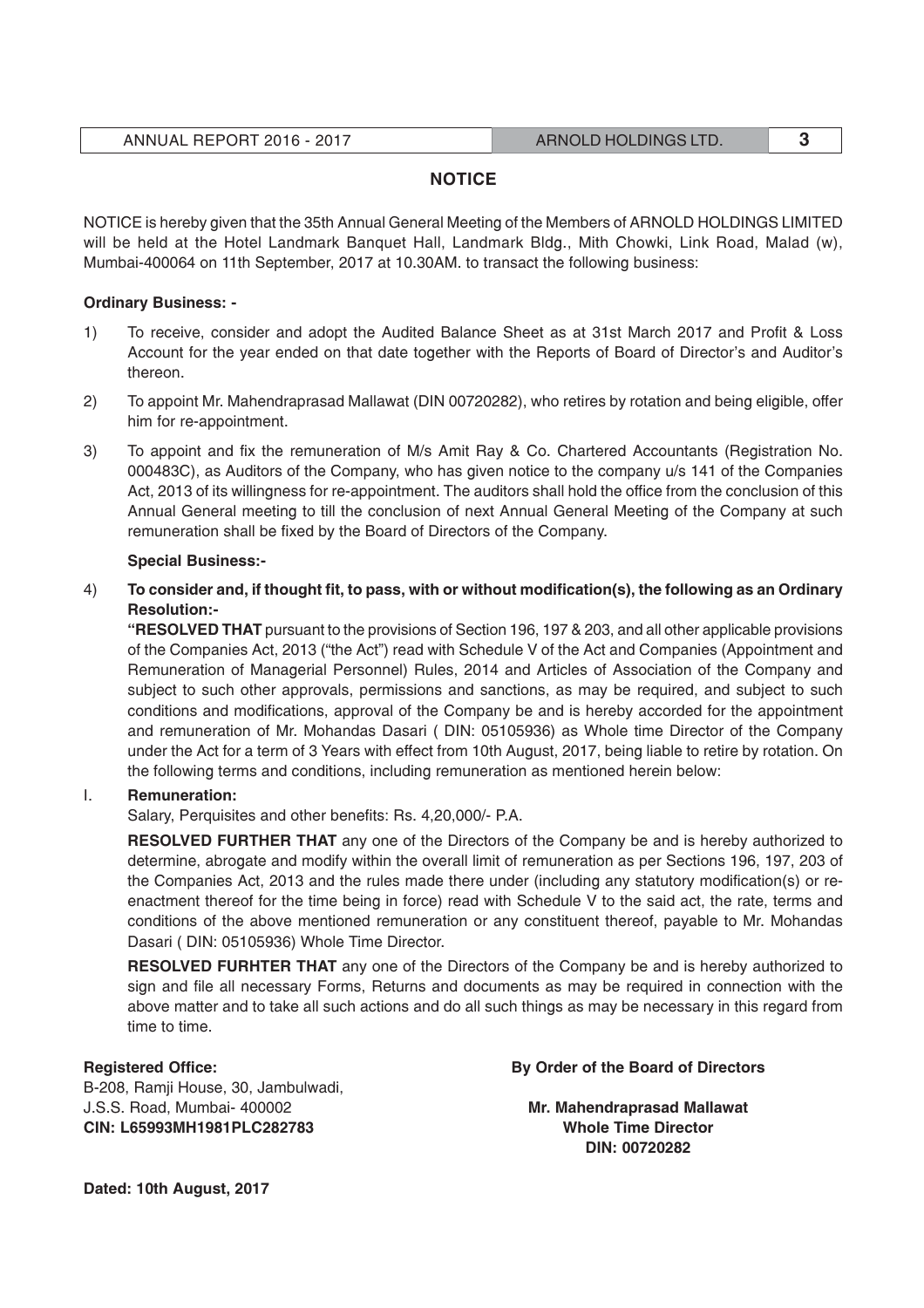| ARNOLD HOLDINGS LTD. | <b>ANNUAL REPORT 2016 - 2017</b> |
|----------------------|----------------------------------|
|                      |                                  |

# Notes:

- 1. A member entitled to attend and vote at the AGM is entitled to appoint a proxy to attend and vote in the meeting, instead of himself/ herself and the proxy need not be a member of the company. Proxies in order to be effective , must be received at its registered Office at B-208, Ramji House, 30, Jambulwadi, J.S.S. Road, Mumbai-400002, not less than 48 hours before the Annual General meeting.
- 2. A person can act as proxy on behalf of members not exceeding fifty and holding in the aggregate not more than ten percentage of the total share capital of the company carrying voting rights. A member holding more than ten percentage of the total share capital of the company carrying voting right may appoint a single person as proxy and such person shall not act as proxy for any other person or shareholders.
- 3. Corporate Members intending to send their authorized representatives to attend the meeting are requested to send a certified copy of the Board Resolution to the Company, authorizing their representatives to attend and vote on their behalf at the Annual General Meeting.
- 4. During the period beginning 24 hours before the time fixed for the commencement of the meeting and ending with the conclusion of the meeting, a member would be entitled to inspect the proxies lodged at any time during the business hours of the company, provided that not less than three days of notice in writing is given to the company.
- 5. Members/ Proxies should bring the Attendance Slip duly filled, enclosed herewith to attend the meeting.
- 6. The Register of Directors and Key Managerial Personnel and their shareholding maintained under section 170 of the Companies Act, 2013 will be available for inspection by the Members at the AGM.
- 7. The Register and Share Transfer Books will remain closed from 5th September, 2017 to 11th September, 2017 (both days inclusive) for the year ended 31st March, 2017 and the AGM.
- 8. Members whose shareholding is in the electronic mode are requested to direct change of address notifications and update of savings bank account details to their respective Depository Participant(s).
- 9. Members holding shares in the physical form are requested to address all correspondences to the Registrar and Share Transfer Agents, Niche Technologies Pvt. Ltd., D – 511, Bagree Market, 5th Floor, 71, B.R. B Basu Road, Kolkata – 700 001.
- 10. The company is concerned about the environment and utilizes natural resources in a sustainable way. We therefore request you to register your e – mail ID with your Depository Participant(s) to enable us to send Annual Report and other correspondences via e – mail and hard copies will only be sent to the members who are not available on the e- mail. Members can also refer their folio number / Client ID and send their contact information along with the email ID to the company at arnoldholding9@gmail.com
- 11. The Securities and Exchange Board of India (SEBI) has mandated the submission of Permanent Account Number (PAN) by every participant in the securities market. Members holding shares in electronic form are, therefore, requested to submit their PAN to their Depository Participant(s). Members holding shares in physical form shall submit their PAN details to the company or the Registrar and Share Transfer Agents of the Company.
- 12. Members are requested to bring their copies of the Reports and Accounts to the meeting. Members seeking any information and clarification on the Accounts are request to send, in writing, queries to the Company, at least one week before the date of the meeting. Replies will be provided, in respect of such written queries, only at the meeting.
- 13. In case of Joint Holders attending the meeting, only such joint holder who is higher in the order of names will be entitled to vote.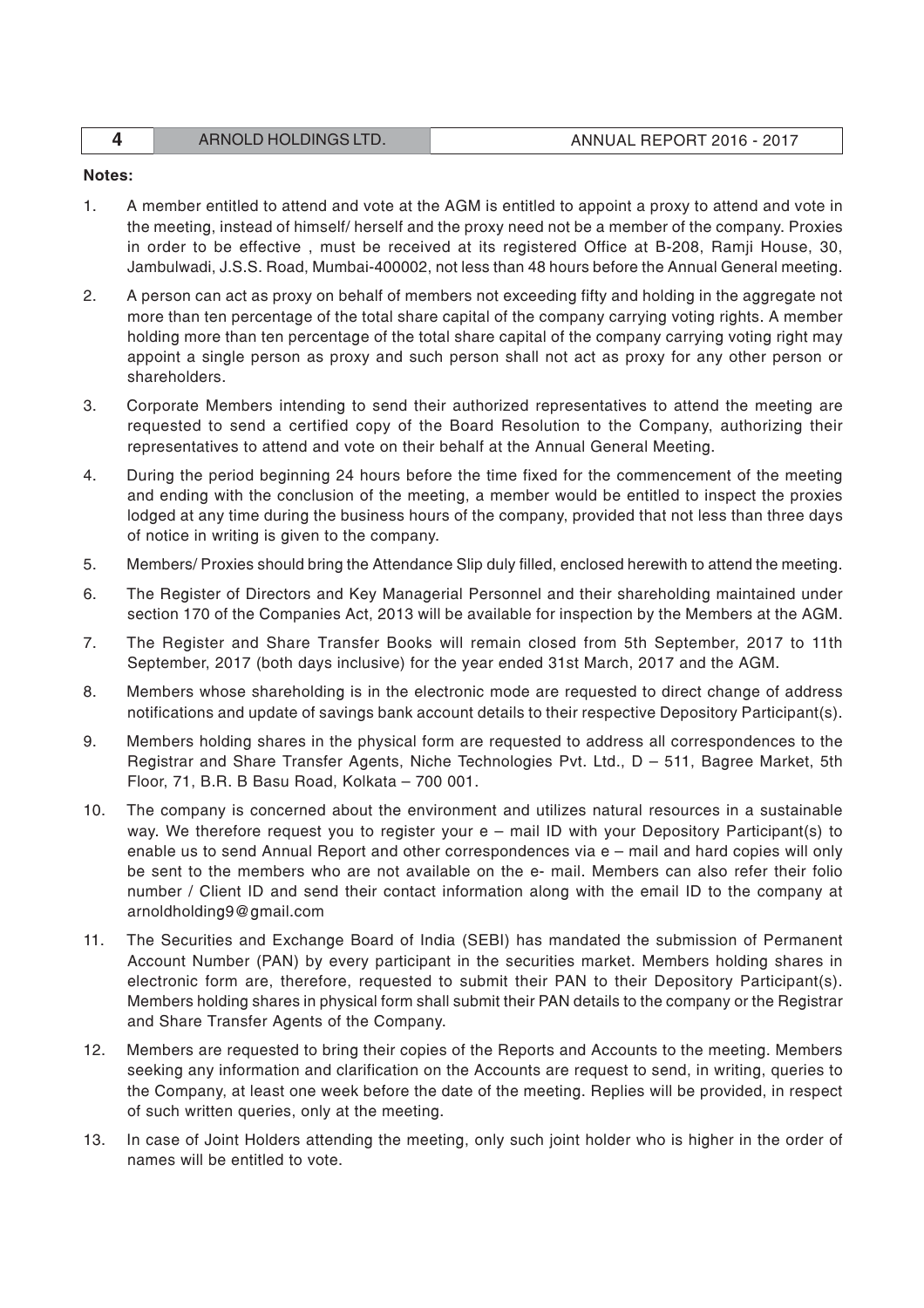| ANNUAL REPORT 2016 - 2017 | ARNOLD HOLDINGS LTD. |  |
|---------------------------|----------------------|--|
|---------------------------|----------------------|--|

- 14. Non-Resident Indian members are requested to inform RTA, immediately of:
	- I) Change in their residential status on return to India for permanent settlement.
	- II) Particulars of their bank account maintained in India with complete name, branch, account type, account number and address of the bank with pin code number, if not furnished earlier.
- 15. In Compliance with provisions of section 108 of the Companies Act, 2013 read with Rule 20 of the Companies (Management and Administration) rules, 2014, the Company is pleased to provide members with facility to exercise their votes by electronic means (E- Voting). Communication containing detailed instructions in this regard is being sent to Members.
- 16. The Company has implemented the 'Green Initiatives' as per circular Nos. 17/2011 dated April 21, 2011and 18/2011 dated April 29, 2011 issued by the Ministry of Corporate affairs (MCA) to enable electronic delivery of notices/documents and annual Reports to Shareholders. The email Addresses indicated in your respective Depository Participant (DP)accounts are being periodically downloaded from NSDL/CDSL will be deemed to be your registered Email Address for serving notices/ documents including those covered under section 136 of the Companies Act, 2013( Corresponding provisions of Section 219 of Companies Act, 1956). Members may also note that the notice of the 35th AGM and Annual Report for FY 2016-2017, copies of Audited Financial Statements, directors' Report, and Auditors' Report etc. will also be available on the website of the company, www.arnoldholdings.in for download. Members holding shares in electronic mode are therefore requested to keep their email address updated with the Depository Participant.
- 17. Pursuant to Section 101 and Section 136 of the Companies Act, 2013 read with relevant rules made there under companies can serve Annual Reports and other communications through electronic mode to those members who have registered their e-mail address either with the company or with the depository. Members holding shares in Demat form are requested to register their e-mail address with their DP. Members of the Company, who have registered their e-mail address, are entitled to receive such communication in physical form upon request. The notice of AGM, Annual Report and Attendance Slip are being sent in electronic mode to members whose e-mail ids are registered with the company or Depository Participant unless the members have registered their request for a hard copy of the same. Physical Copy of the Notice of the AGM, Annual Report and Attendance Slip are being sent to those members who have registered their e-mail ids with the company or Depository Participant. Members who have received the notice of AGM, Annual Report and Attendance Slip in electronic mode are requested to print Attendance Slip and submit a duly filled in Attendance Slip at the registration counter to attend the AGM.

# 18. VOTING THROUGH ELECTRONIC MEANS

- I. In compliance with provisions of Section 108 of the Companies Act, 2013, Rule 20 of the Companies (Management and Administration) Rules, 2014 as amended by the Companies (Management and Administration) Amendment Rules, 2015 and Regulation 44 of the SEBI (Listing Obligations and Disclosure Requirements), Regulations, 2015, the Company is pleased to provide members facility to exercise their right to vote on resolutions proposed to be considered at the Annual General Meeting (AGM) by electronic means and the business may be transacted through e-Voting Services. The facility of casting the votes by the members using an electronic voting system from a place other than venue of the AGM ("remote evoting") will be provided by Central Depository Services (India) Limited (CDSL).
- II. The facility for voting through ballot paper shall be made available at the AGM and the members attending the meeting who have not cast their vote by remote e-voting shall be able to exercise their right at the meeting through ballot paper. The members who have cast their vote by remote e-voting prior to the AGM may also attend the AGM but shall not be entitled to cast their vote again.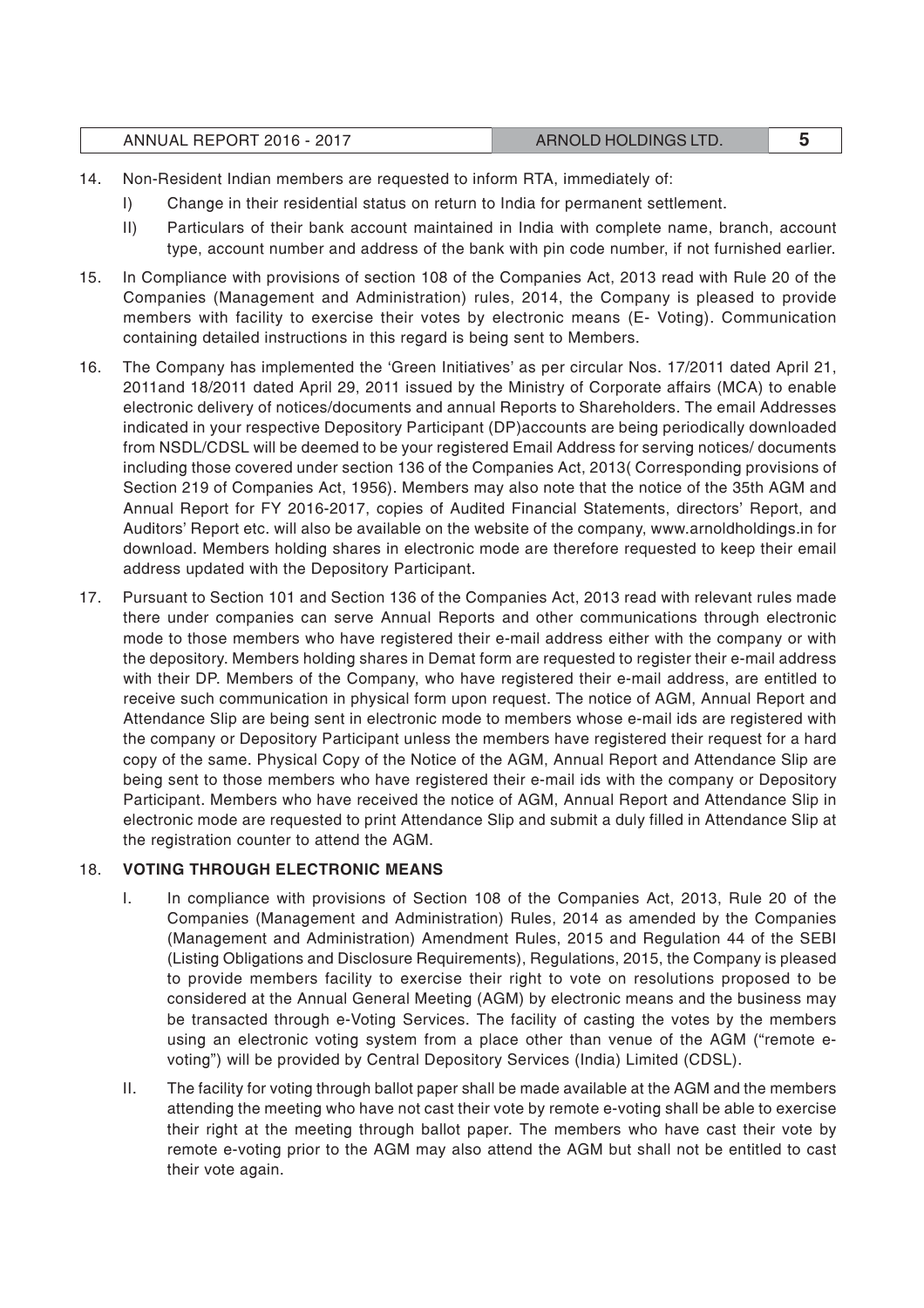| ARNOLD HOLDINGS LTD. | <b>ANNUAL REPORT 2016 - 2017</b> |
|----------------------|----------------------------------|
|                      |                                  |

- III. The process and manner for remote e-voting are as under:
	- (i) The remote e-voting period commences on 8th September, 2017 at (9:00 am IST) and ends on 10th September, 2017 at (5:00 pm IST). During this period members' of the Company, holding shares either in physical form or in dematerialized form, as on the cut-off date of 04th September, 2017 may cast their vote by remote e-voting. The remote e-voting module shall be disabled by CDSL for voting thereafter. Once the vote on a resolution is cast by the member, the member shall not be allowed to change it subsequently.
	- (ii) The shareholders should log on to the e-voting website www.evotingindia.com during the voting period.
	- (iii) Click on "Shareholders" tab.
	- (iv) Now Enter your User ID
		- a. For CDSL: 16 digits beneficiary ID,
		- b. For NSDL: 8 Character DP ID followed by 8 Digits Client ID,
		- c. Members holding shares in Physical Form should enter Folio Number registered with the Company, excluding the special characters.
- (v) Next enter the Image Verification as displayed and Click on Login.
- (vi) If you are holding shares in demat form and had logged on to www.evotingindia.com and voted on an earlier voting of any company, then your existing password is to be used.
- (vii) If you are a first time user follow the steps given below:

|                                           | For Members holding shares in Demat Form and Physical Form                                                                                                                                                                                                                                                                                                                                                                   |
|-------------------------------------------|------------------------------------------------------------------------------------------------------------------------------------------------------------------------------------------------------------------------------------------------------------------------------------------------------------------------------------------------------------------------------------------------------------------------------|
| <b>PAN</b>                                | Enter your 10 digit alpha-numeric *PAN issued by Income Tax Department<br>(Applicable for both demat shareholders as well as physical shareholders)                                                                                                                                                                                                                                                                          |
|                                           | Members who have not updated their PAN with the Company / Depository<br>Participant are requested to use the first two letters of their name and the<br>8 digits of the sequence number in the PAN field.                                                                                                                                                                                                                    |
|                                           | In case the sequence number is less than 8 digits enter the applicable<br>number of 0's before the number after the first two characters of the name<br>in CAPITAL letters. Eg. If your name is Ramesh Kumar with sequence<br>number 1 then enter RA00000001 in the PAN field.                                                                                                                                               |
| <b>DOB</b>                                | Enter the Date of Birth as recorded in your demat account with the depository or<br>in the company records for your folio in dd/mm/yyyy format.                                                                                                                                                                                                                                                                              |
| <b>Bank</b><br>Account<br>Number<br>(DBD) | Enter the Bank Account Number as recorded in your demat account with the<br>depository or in the company records for your folio.<br>Please Enter the DOB or Bank Account Number in order to Login.<br>$\bullet$<br>If both the details are not recorded with the depository or company then<br>please enter the member-id / folio number in the Bank Account Number<br>details field as mentioned in above instruction (iv). |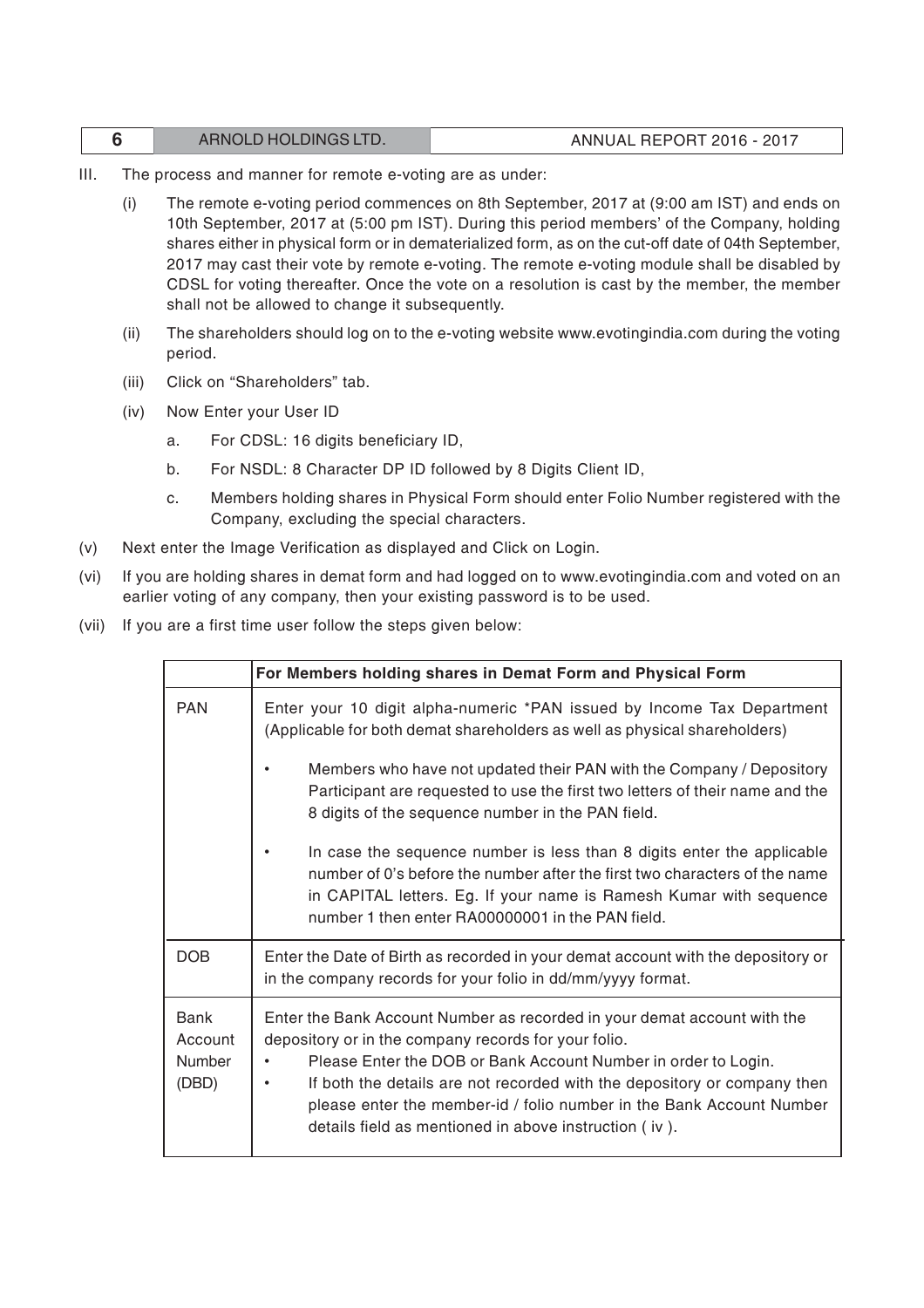| <b>ANNUAL REPORT 2016 - 2017</b> | ARNOLD HOLDINGS LTD. |  |
|----------------------------------|----------------------|--|
|----------------------------------|----------------------|--|

- (viii) After entering these details appropriately, click on "SUBMIT" tab.
- (ix) Members holding shares in physical form will then directly reach the Company selection screen. However, members holding shares in demat form will now reach 'Password Creation' menu wherein they are required to mandatorily enter their login password in the new password field. Kindly note that this password is to be also used by the demat holders for voting for resolutions of any other company on which they are eligible to vote, provided that company opts for e-voting through CDSL platform. It is strongly recommended not to share your password with any other person and take utmost care to keep your password confidential.
- (x) For Members holding shares in physical form, the details can be used only for e-voting on the resolutions contained in this Notice.
- (xi) Click on the EVSN for the relevant Company Namei.e. ARNOLD HOLDINGS LIMITED on which you choose to vote.
- (xii) On the voting page, you will see "RESOLUTION DESCRIPTION" and against the same the option "YES/NO" for voting. Select the option YES or NO as desired. The option YES implies that you assent to the Resolution and option NO implies that you dissent to the Resolution.
- (xiii) Click on the "RESOLUTIONS FILE LINK" if you wish to view the entire Resolution details.
- (xiv) After selecting the resolution you have decided to vote on, click on "SUBMIT". A confirmation box will be displayed. If you wish to confirm your vote, click on "OK", else to change your vote, click on "CANCEL" and accordingly modify your vote.
- (xv) Once you "CONFIRM" your vote on the resolution, you will not be allowed to modify your vote.
- (xvi) You can also take out print of the voting done by you by clicking on "Click here to print" option on the Voting page.
- (xvii) If Demat account holder has forgotten the same password then enter the User ID and the image verification code and click on Forgot Password & enter the details as prompted by the system.
- (xviii) Note for Institutional Shareholders & Custodians :
	- Institutional shareholders (i.e. other than Individuals, HUF, NRI etc.) and Custodians are required to log on to https://www.evotingindia.com and register themselves as Corporates.
	- A scanned copy of the Registration Form bearing the stamp and sign of the entity should be emailed to helpdesk.evoting@cdslindia.com.
	- After receiving the login details they have to create a compliance user which should be created using the admin login and password. The Compliance user would be able to link the account(s) for which they wish to vote on.
	- The list of accounts should be mailed to helpdesk.evoting@cdslindia.com and on approval of the accounts they would be able to cast their vote.
	- A scanned copy of the Board Resolution and Power of Attorney (POA) which they have issued in favour of the Custodian, if any, should be uploaded in PDF format in the system for the scrutinizer to verify the same.
- (xix) In case you have any queries or issues regarding e-voting, you may refer the Frequently Asked Questions ("FAQs") and e-voting manual available at www.evotingindia.com under help section or write an email to helpdesk.evoting@cdslindia.com or contact them at 1800 200 5533.
- (xx) Shareholders can also cast their vote using CDSL's mobile app m-Voting available for android based mobiles. The m-Voting app can be downloaded from Google Play Store. IPhone and Windows phone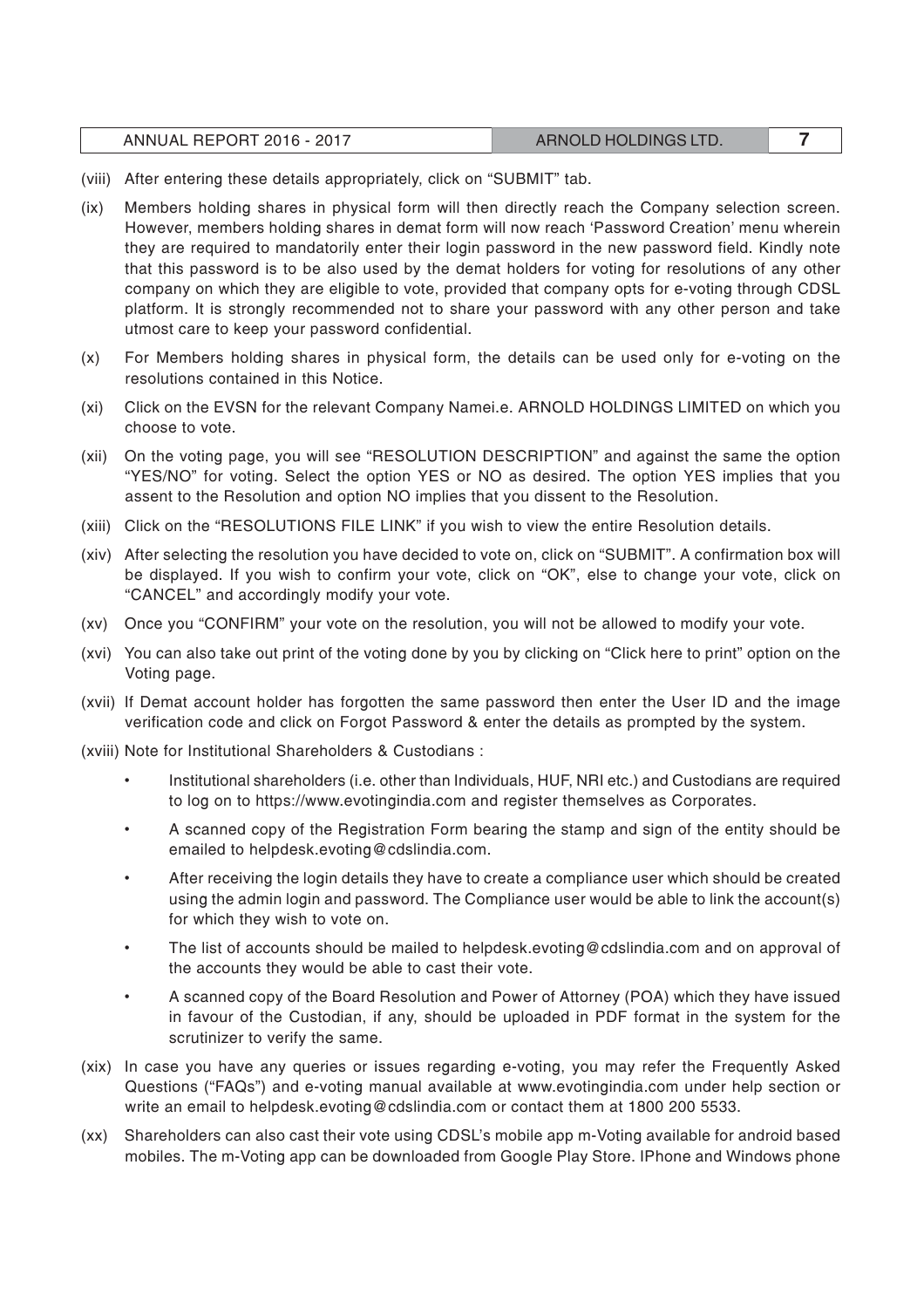|  | ARNOLD HOLDINGS LTD. | <b>ANNUAL REPORT 2016 - 2017</b> |
|--|----------------------|----------------------------------|
|--|----------------------|----------------------------------|

users can download the app from the App Store and the Windows Phone Store respectively on or after 30th June 2016. Please follow the instructions as prompted by the mobile app while voting on your mobile.

- 19. Institutional Members / Bodies Corporate (i.e. other than individuals, HUF, NRI etc.) are required to send scanned copy (PDF/JPG Format) of the relevant Board Resolution / Authority letter etc. together with attested specimen signature of the duly authorized signatory(ies) who are authorized to vote through e-mail to spardeshiassociates@gmail.com and helpdesk.evoting@cdslindia.com on or before 10th September, 2017 upto 5.00 P.M. without which the vote shall not be treated as valid.
- 20. The voting rights of shareholders shall be in proportion to their shares of the paid up equity share capital of the Company as on the cut-off date of 4th September, 2017. A person who is not a member as on cut-off date should treat this notice for information purpose only.
- 21. The shareholders shall have one vote per equity share held by them as on the cut-off date of 4th September, 2017. The facility of e-voting would be provided once for every folio / client id, irrespective of the number of joint holders.
- 22. Since the Company is required to provide members the facility to cast their vote by electronic means, shareholders of the Company, holding shares either in physical form or in dematerialized form, as on the cut-off date of 4th September, 2017 and not casting their vote electronically, may only cast their vote at the Annual General Meeting.
- 23. Notice of the AGM along with attendance slip, proxy form along with the process, instructions and the manner of conducting e-voting is being sent electronically to all the members whose e-mail IDs are registered with the Company / Depository Participant(s). For members who request for a hard copy and for those who have not registered their email address, physical copies of the same are being sent through the permitted mode.
- 24. Investors, who became members of the Company subsequent to the dispatch of the Notice / Email and hold the shares as on the cut-off date i.e. 21st July, 2017 are requested to send the written / email communication to the Company at arnoldholding9@gmail.com by mentioning their Folio No. / DP ID and Client ID to obtain the Login-ID and Password for e-voting.
- 25. M/s. S Pardeshi & Associates, Practicing Company Secretary (Certificate of Practice Number 8485, Membership No. 7727) has been appointed as the Scrutinizer to scrutinize the remote e-voting process and voting at the AGM in a fair and transparent manner. The Scrutinizer will submit, not later than 3 days of conclusion of the AGM, a consolidated Scrutinizer's Report of the total votes cast in favour or against, if any, to the Chairman of the Company or a person authorized by him in writing, which shall countersign the same and declare the result of the voting forthwith.
- 26. The Results declared along with the Scrutinizer's Report shall be placed on the Company's website www.arnoldholdings.in and on the website of CDSL. The same will be communicated to the BSE Ltd. where the Company's shares are listed.

B-208, Ramji House, 30, Jambulwadi, Mahendraprasad Mallawat Nullawat Nashrida at Albert Mr. Mahendraprasad Mallawat J.S.S. Road, Mumbai- 400002 Whole Time Director CIN: L65993MH1981PLC282783 DIN: 00720282 Dated: 10th August, 2017

Registered Office: By Order of the Board of Directors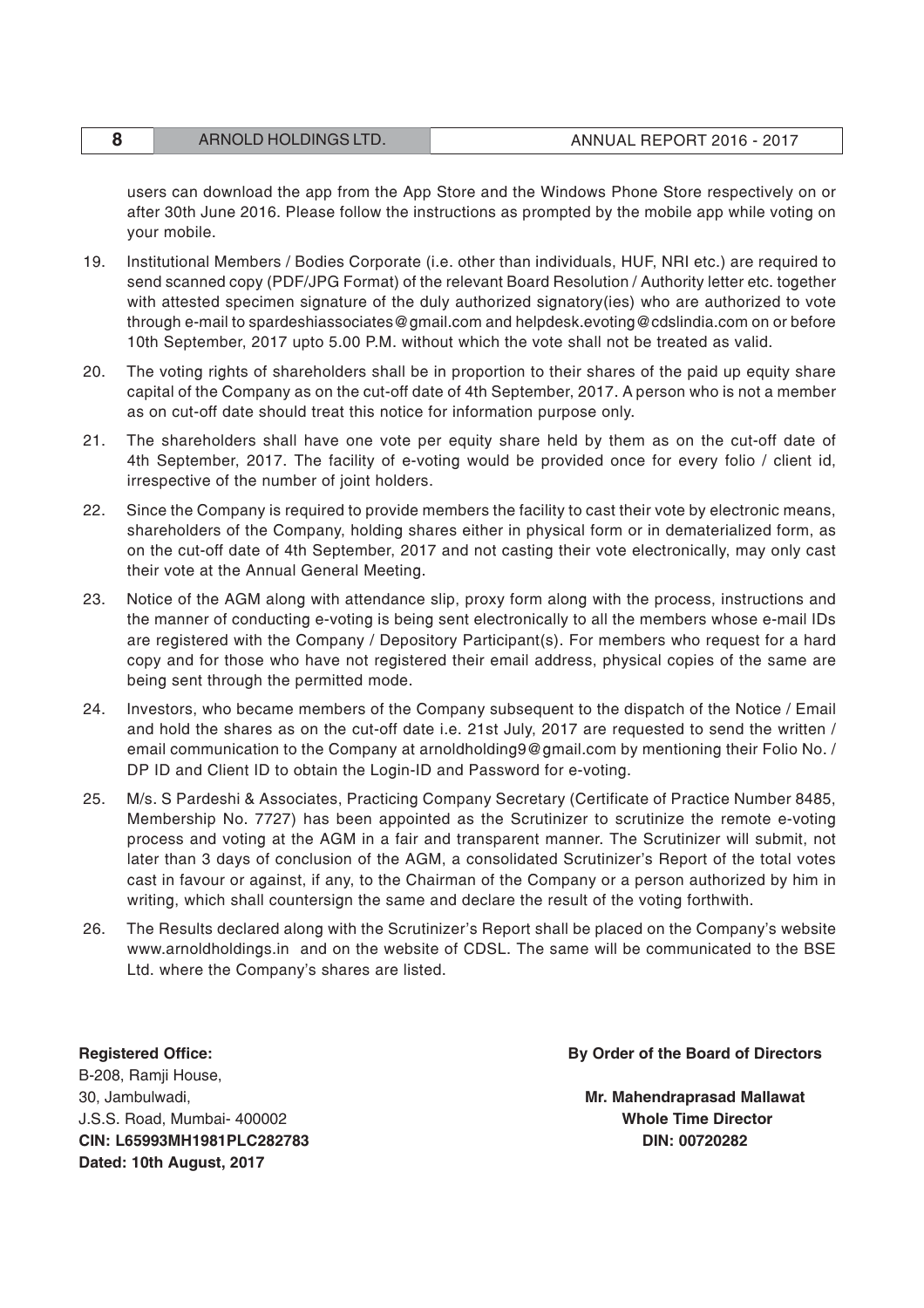| <b>ANNUAL REPORT 2016 - 2017</b> | ARNOLD HOLDINGS LTD. |  |
|----------------------------------|----------------------|--|
|----------------------------------|----------------------|--|

# Explanatory Statement Pursuant To Section 102 of Companies Act, 2013

# ITEM NO. 4:

The following Explanatory Statement sets out the material facts relating to the business under Item No. 4 of the accompanying Notice:

Mr. Mohandas Dasari having DIN ( 05105936) was appointed as an Additional Director by the Board of Director w.e.f.10th August, 2017 in accordance with the provisions of Section 161 read with (Appointment and Qualification of Directors) Rules,2014 of the Companies Act, 2013.

Pursuant to Section 161 of the Companies Act, 2013 the above director holds office up to the date of the ensuing Annual General Meeting. In this regard the Company has received request in writing from a member of the company proposing his candidature for appointment as Director of the Company in accordance with the provisions of Section 160 and all other applicable provisions of the Companies Act, 2013.

The Board feels that presence of Mr. Mohandas Dasari on the Board is desirable and would be beneficial to the company and hence recommend aforesaid resolution for adoption.

The board recommends the above resolution for your approval.

Except as provided above, none of the other Directors, Key Managerial Personnel of the Company or their respective Relative is in any way concerned or interested in the said Resolution set out at Item No. 4 of the Notice.

The explanatory statement may also be regarded as a disclosure under Regulation 27 of the SEBI (Listing Obligations and Disclosure Requirements) Regulations, 2015 with the Stock Exchanges.

B-208, Ramji House, 30, Jambulwadi, Mr. Mahendraprasad Mallawat J.S.S. Road, Mumbai- 400002 Whole Time Director CIN: L65993MH1981PLC282783 DIN: 00720282 Dated: 10th August, 2017

# Registered Office: By Order of the Board of Directors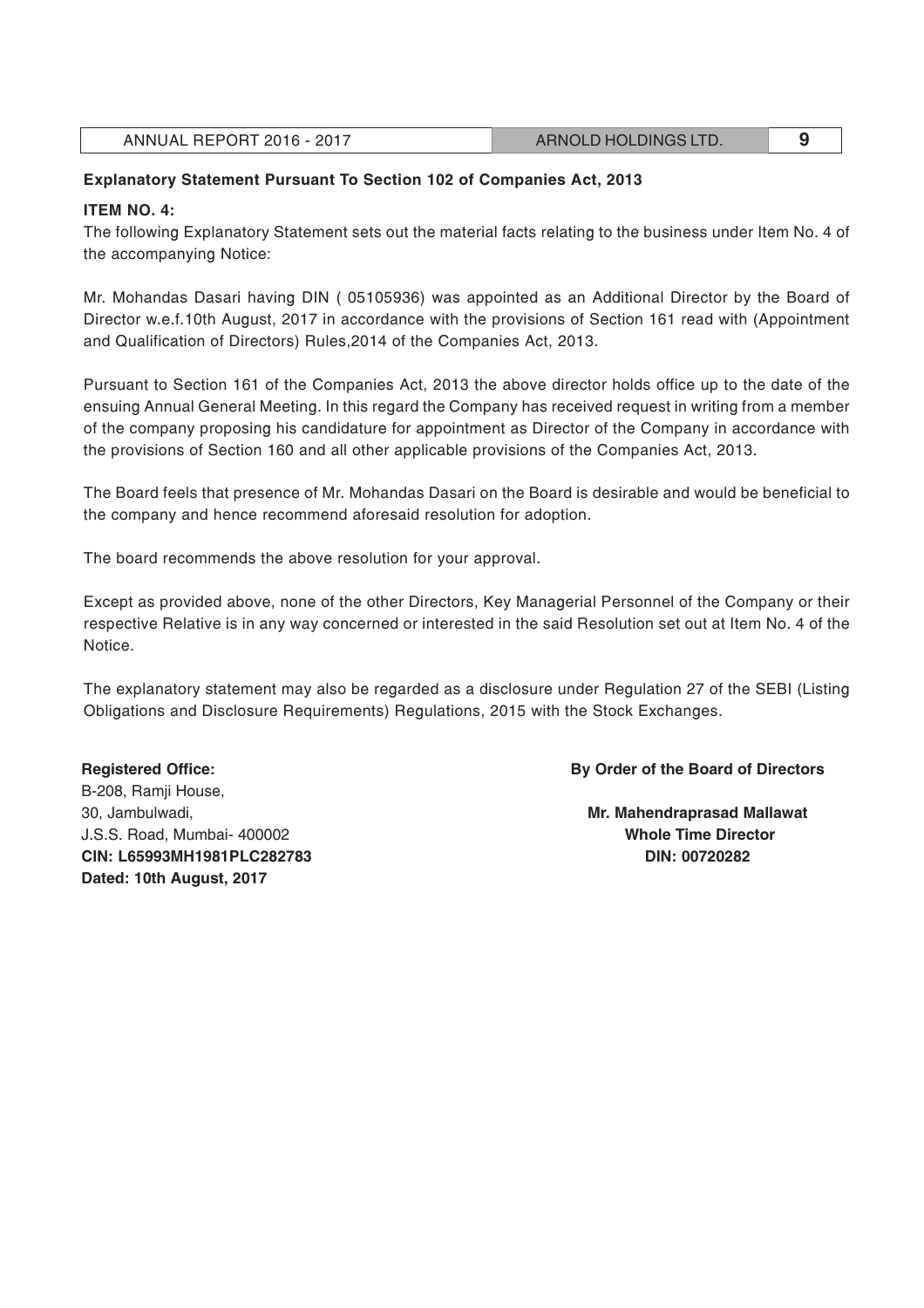| 10 | ARNOLD HOLDINGS LTD. | <b>ANNUAL REPORT 2016 - 2017</b> |
|----|----------------------|----------------------------------|
|----|----------------------|----------------------------------|

# DIRECTORS' REPORT

Dear Members,

The Directors of your Company have pleasure in presenting Annual Report together with the Audited Accounts and Auditors' Report for the year ended 31st March, 2017.

# 1. Financial Performance:-

The financial performance of the Company for the Year ended 31st March, 2017 is as summarized below:-

|                                                                                    |                          | (in Rs.)                 |
|------------------------------------------------------------------------------------|--------------------------|--------------------------|
| <b>Particulars</b>                                                                 | Year ended<br>31.03.2017 | Year ended<br>31.03.2016 |
| Gross Turnover                                                                     | 37,52,80,408             | 25,85,01,560             |
| Profit/(loss) before Taxation                                                      | 17,46,399                | 85,96,544                |
| Less: Provision for Taxation                                                       | 4,72,728                 | 20,65,795                |
| Add: Provision for Deferred Tax Assets                                             | 1,749                    | 12,813                   |
| Profit/(loss) after Taxation                                                       | 12,75,420                | 65,43,562                |
| Less: Provision Against Standard Assets<br>Less: Transferred to Reserve Fund 45-1C | 8,67,507<br>2,54,734     | 9,83,387<br>13,08,712    |
| Add: Balance brought forward from previous year                                    | 1,87,07,694              | 1,44,56,231              |
| Less: Proposed Dividend                                                            | <b>NIL</b>               | <b>NIL</b>               |
| Less: Dividend Tax                                                                 | <b>NIL</b>               | <b>NIL</b>               |
| <b>Balance carried to Balance Sheet</b>                                            | 1,88,60,873              | 1,87,07,694              |

# 2. Dividend :-

The Board of Directors do not recommend any dividend for the financial year 2016-17 under report.

#### 3. State of the Company's Affairs:-

The gross turnover for the financial year 2017 at Rs. 3752.81 Lakhs and last year 2016 it was Rs. 2585.01 Lakhs. The Profit before tax for FY 2017 was Rs. 17.46 Lakhs against as Rs. 85.96 Lakhs in FY-2016. The Profit after tax for FY 2017 was Rs. 12.75 Lakhs compared as Rs. 65.44 Lakhs in FY-2016.This has come due to company's health interest margins, operating efficiencies and prudent risk management.

The Company's current provisioning standards are more stringent than Reserve Bank of India (RBI) prudential norms. In line with its conservative approach, the Company continues to strengthen its provisioning norms beyond the RBI regulation by accelerating the provisioning to an early stage of delinquencies based on the past experience and emerging trends.

# 4. Directors:-

Mr. Mahendraprasad Mallawat retires by rotation at the ensuing Annual General Meeting and, being eligible, offer himself for re-appointment.

Mr. Mohandas Dasari (DIN: 05105936) was appointed as an Additional Director with effect from 10th August, 2017. He holds the office of Additional Director upto the ensuing Annual General Meeting. The Board wants to appoint him as an executive director from the same date for a period of 3 years. He is a master in Economics. He was General Manager in Reserve Bank of India for 7 Years.

The resolution seeking approval of the members for the appointment of Mr. Mohandas Dasari have been incorporated in the notice of the forthcoming annual general meeting of the Company along with brief details about them.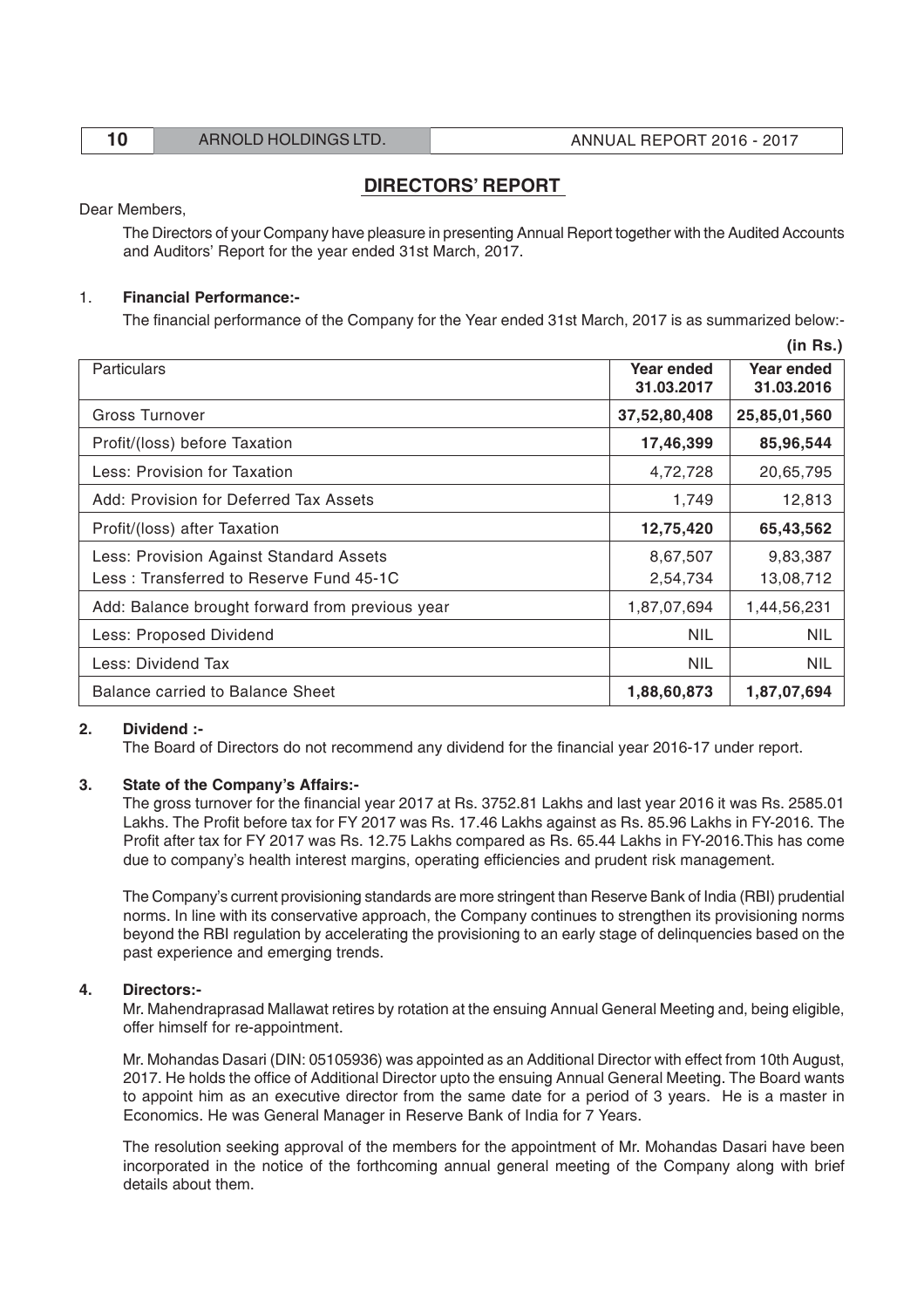| <b>ANNUAL REPORT 2016 - 2017</b> | ARNOLD HOLDINGS LTD. |  |
|----------------------------------|----------------------|--|
|----------------------------------|----------------------|--|

During the year under review Mr. Prasenjit Goswami resigned as Whole Time Director on the Board of the Company with effect from 18th June, 2016, and Mr. Dinesh Kumar Gupta resigned as Independent Director on the board of the Company with effect from 12th August, 2016, due to their personal reasons.

The Board places on record its appreciation for the services rendered by Mr. Prasenjit Goswami and Mr. Dinesh Kumar Gupta during their tenure.

Pursuant to Sections 149 of the Companies Act, 2013 Mr. GajananUttamraoMante and Mr. Sopan Vishwanathrao Kshirsagar have been appointed as Independent Directors for a period of five years till 31st March, 2019 at the annual general meeting held on 29th September, 2014.

The Company has familiarized the Independent Directors with the Company, their roles, responsibilities in the Company, nature of industry in which the Company operates, business model of the Company, etc. The details of the familiarization programme are available on the website of the Company at http:// www.arnoldholdings.in. /investor relations/ Familiarisation\_Programme\_for\_Independent\_Directors.pdf.

Mr. GajananUttamraoMante and Mr. Sopan Vishwanathrao Kshirsagar, who are independent directors, have submitted a declaration that each of them meets the criteria of independence as provided in Section 149(6) of the Companies Act, 2013 and Regulation 16 (1) (b) of the Listing Regulations. Further, all the Directors meet the Fit and Proper criteria as per the policy of the Company and as stipulated by RBI pursuant to the revised regulatory framework notified during the year. The terms and conditions of appointment of Independent Director is also available on the website of the Company at http:// www.arnoldholdings.in./Management/ Appointment of Independent Directors.pdf.

The Directors of the Company have affirmed compliance with the Code of Conduct of the Company.

In the opinion of the Board, the independent directors possess appropriate balance of skills, experience and knowledge, as required.

The brief note on Director retiring by rotation and eligible for re- appointment as well as Independent Directors and re-appointment of Whole Time Director is being furnished in the Report on Corporate Governance.

# 5. Key Managerial Personnel

During the year under the report, the Company has appointed following persons as Key Managerial Personnel.

Mr. Mahendraprasad Mallawat – Whole Time Director

Mrs. CA. Gazala Kolsawala – Whole Time Director

Mrs. Soniya Agarwal – Company Secretary and Compliance Officer.

# 6. Directors' Responsibility Statement:-

Pursuant to the requirement under Section 134 (5) of the Companies Act, 2013, with respect to Directors Responsibility Statement, it is hereby confirmed:-

- i) That in the preparation of the accounts for the financial year ended 31st March, 2017, the applicable accounting standards have been followed along with proper explanation relating to material departures;
- ii) That the Directors have selected such accounting policies and applied them consistently and made judgments and estimates that were reasonable and prudent so as to give a true and fair view of the state of affairs of the Company at the end of the financial year and of the profit of the Company for the year under review;
- iii) That the Directors have taken proper and sufficient care for the maintenance of adequate accounting records in accordance with the provisions of the Companies Act, 2013, for safeguarding the assets of the Company and for preventing and detecting fraud and other irregularities;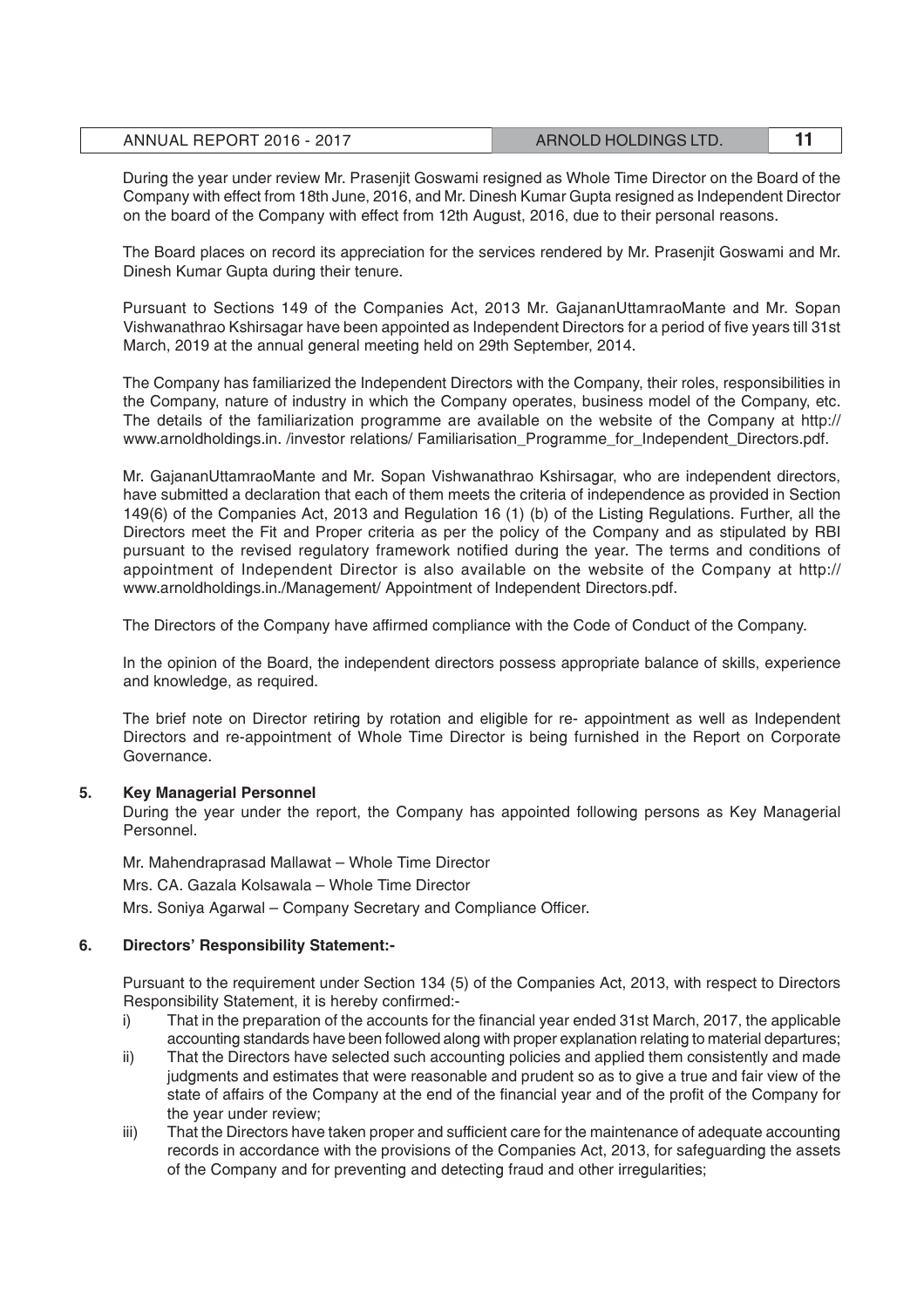| ARNOLD HOLDINGS L | ANNUAL REPORT 2016<br>2017 |
|-------------------|----------------------------|
|                   |                            |

- iv) That the Directors have prepared the annual accounts for the financial year ended 31st March 2017 on a going concern basis.
- v) The directors had laid down internal financial controls to be followed by the company and that such internal financial controls are adequate and were operating effectively.
- vi) The directors had devised proper systems to ensure compliance with the provisions of all applicable laws and that such systems were adequate and operating effectively.

#### 7. Board Evaluation

The Nomination and Remuneration Committees lays down the criteria for performance evaluation of independent directors, Board of Directors and Committees of the Board. The criteria for the performance evaluation is based on the various parameters like attendance and participation at the meetings of the Board and Committees thereof, contribution to strategic decision making, review of risk assessment and risk mitigation, review of financial statements, business performance and contribution to the enhancement of brand image of the Company.

The Board has carried out the evaluation of its own performance as well as that of the Committees of the Board and all the Directors.

#### 8. Subsidiary Company:

The Company does not have any subsidiaries during the year.

#### 9. Meeting of the Board and committees thereof:

#### Board Meeting:

Seven meetings of the Board were held during the year, the details of which are disclosed in the Report on Corporate Governance forming part of the Annual Report of the Company.

#### Audit Committee:

The Company has constituted an Audit Committee comprising of Independent Directors. The composition, terms of reference and details of meeting held during the year are disclosed in the Report on Corporate Governance. Four meetings of the Audit Committee were held during the year.

#### Stakeholders Relationship Committee:

The Committee met four times during the year. The composition, terms of reference and details of meeting held during the year are disclosed in the Report on Corporate Governance.

#### Nomination and Remuneration Committee:

The Nomination and Remuneration Committee recommends to the Board the suitability of candidates for appointment as Director/Managing Director and Key Managerial Personnel and the remuneration packages payable to them. The Nomination and Remuneration Committee met three times during the year. The composition, terms of reference and details of meeting held during the year are disclosed in the Report on Corporate Governance.

#### 10. Internal financial control systems and their adequacy:-

The Internal Financial Controls with reference to financial Statements as designed and implemented by the company are adequate. During the year under review, no material or serious observations has been received from the Auditors of the company for inefficiency or inadequacy of such controls. The details in respect of internal financial control and their adequacy are included in the Management Discussion & analysis, which forms part of this report.

#### 11. Auditors & Auditors Report

The statutory auditors of the company M/S Amit Ray & CO ( Firm Registration No. 000483C) , Chartered Accountants, retire at the conclusion of this Annual General Meeting of the company and being eligible for Re-Appointment offer them for reappointment.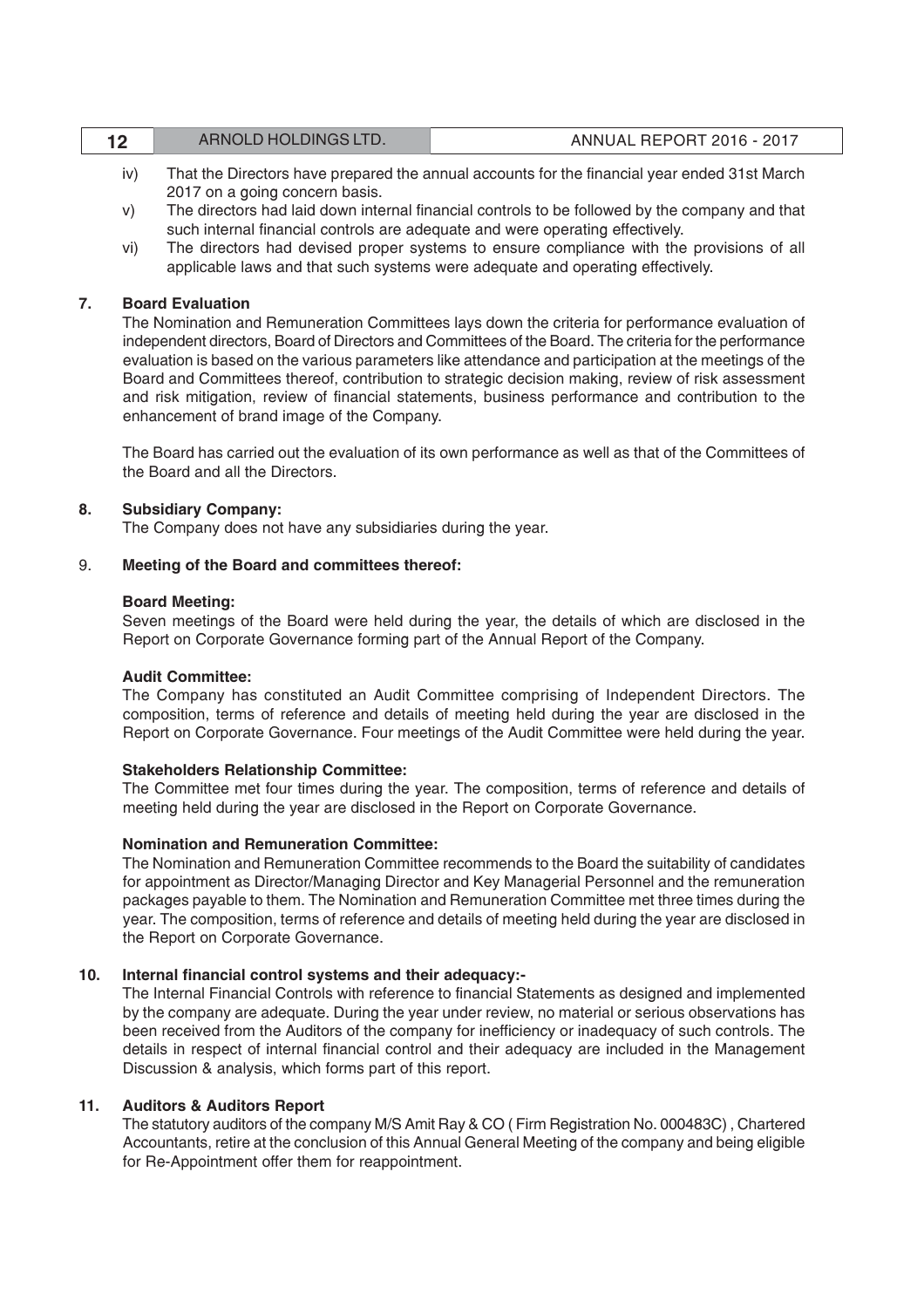| ANNUAL REPORT 2016 - 2017 | ARNOLD HOLDINGS LTD. |  |
|---------------------------|----------------------|--|
|---------------------------|----------------------|--|

The Company has received a letter from them to the effect that their re- appointment, if made, would be within the limits prescribed under Section 141(3) (g) of the Companies Act, 2013 and they are not disqualified for re-appointment.

The Notes on Financial Statements referred to in the Auditors' Report are self- explanatory and do not call for any further comments.

The Audit report does not contain any qualification, reservations or adverse remarks.

#### 12. Management's Discussion and Analysis Report:-

The Management's Discussion and Analysis Report (Annexure I) forms an integral part of this report and gives detail of the overview, industry structure an developments, different product groups of the company, operational performance of its various business segments.

#### 13. Corporate Governance:-

As Per the requirements of SEBI (Listing Obligations and Disclosure Requirements) Regulations, 2015, the Company has complied with the requirements of Corporate Governance in all material aspects.

A report on Corporate Governance (Annexure-II) together with a certificate of its compliance from a Practicing Company secretary , forms part of this report.

#### 14. Secretarial Auditor report:

Pursuant to the provisions of section 204 of the Companies Act, 2013 and the Companies (Appointment and Remuneration of Managerial Personnel) Rules, 2014, the Board has appointed M/s. S Pardeshi & Associates (CP No. 8485), to conduct Secretarial Audit for the financial year 2016-17.

Secretarial Audit report issued by M/s. S Pardeshi & Associates, Company Secretaries in Form MR-3 forms part of this report Annexure-III.

The said report doesn't contain any observation or qualification requiring explanation or adverse remarks.

#### 15. Particulars of Loans, Guarantees and Investment.

The Company has not given any loans or guarantee or made any investments in contravention of the provisions of the Section 186 of the Companies Act, 2013. The details of the loans and guarantees given and investments made by the Company are provided in the notes to the financial statements.

#### 16. Related Party Transactions.

All the related party transaction entered into during the financial year was not on the arm's length basis and were in the ordinary course of Company's business. The Company's has not entered into any contracts, arrangements or transaction with any related party which could be considered as material as defined under SEBI (Listing Obligations and Disclosure Requirements) Regulation, 2015.

The Board has approved a policy for related party transactions which has been uploaded on the website of the Company www.arnoldholdings.in.

All the related party transactions are placed before the Audit Committee as well as the Board for approval on the quarterly basis. Omnibus approval was also obtained from the Audit Committee and the Board on an annual basis for repetitive transactions.

Related party transactions under Accounting Standards AS- 18 are disclosed in the notes to the financial statements. Prescribed Form No. AOC- 2 pursuant to clause (h) of sub- section (3) of Section 134 of the Act and Rule 8(2) of the Companies (Accounts) Rules, 2014 is furnished as Annexure IV to this report.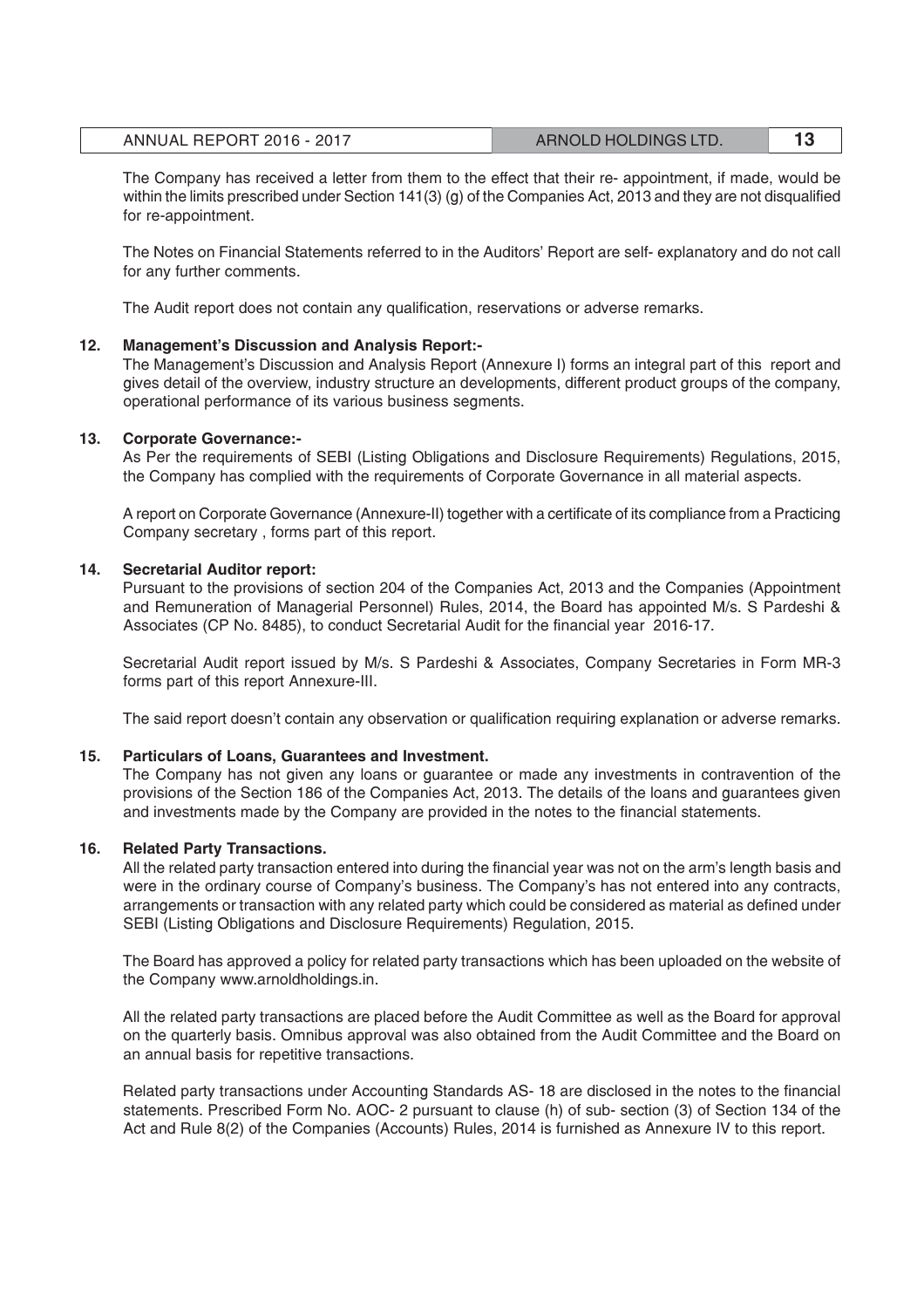| ARNOLD HOLDINGS LTD. | <b>ANNUAL REPORT 2016 - 2017</b> |
|----------------------|----------------------------------|
|                      |                                  |

# Disclosure of Related Party/ Related Party Transactions:

- a) Key Managerial Persons: Mr. Mahendraprasad Mallawat Mr. Gajanan UttamraoMante Dr. Sopan Vishwanathrao Kshirsagar Mrs. CA. Gazala Kolsawala Mrs. Soniya Agarwal
- b) Details of transactions: Director's remuneration: - Mr. Mahendraprasad Mallawat Rs. 5, 62,900/- Mrs. CA. Gazala Kolsawala Rs. 44, 400/- Detail of Salary: Mrs. Soniya Agarwal Rs. 3, 26,000/-

#### 17. RBI guidelines:

The Company is registered as Non deposit taking Company systemically important Non Banking Finance Company with RBI. Accordingly during the year the Company has not accepted any deposits from the public and there were no deposits which become due for repayment or renewal. The Company has complied with and continues to comply with all applicable Laws, Rules, Circulars, Regulations, norms and standards laid down by the Reserve Bank of India (RBI) during the Financial Year 2016-2017.

#### 18. Secretarial standards of ICSI:

The Institute of Company Secretaries of India (ICSI) has on 23 April 2015, notified the Secretarial Standards on Meetings of the Board of Directors (SS–1) and General Meetings (SS–2) to be effective from 1 July 2015. The Company is complying with the same.

#### 19. Extract of Annual Report:

In accordance with the requirements of Section 92(3) of the Companies Act, 2013, and rule 12(1) of the Companies (Management and Administration) Rules, 2014, an extract of Annual Return in Form MGT- 9 is furnished as Annexure V to this report.

#### 20. Particulars of Employees:-

None of the employees were in the category of the limits specified Section 197 of the Act read with Rule 5 (1) of the Companies (Appointment and Remuneration of Managerial Personnel) Rules, 2014.

#### 21. Fixed Deposits:-

During the year under review, the Company has not accepted any deposits as such no amount of principal or interest on deposits from public was outstanding as on the date of the balance sheet.

#### 22. Vigil Mechanism/Whistle Blower Policy:-

The Company has formulated and established a Vigil Mechanism named Whistle Blower Policy to deal with instances of fraud and mismanagement, and to enable Directors and Employees to report genuine concerns about unethical behavior, actual or suspected fraud or violation of Code of Conduct. The details of the same are explained in the Report on Corporate Governance. The Whistle Blower Policy may be accessed on the Company's website at http://www.arnoldholdings.in/investor relations/Policies/ Whistle\_Blower\_Policy.pdf.

#### 23. Conservation of energy, technology absorption and foreign exchange earnings and outgo:-

The particulars relating to conservation of energy, technology absorption and foreign exchange earnings and outgo, required to be furnished pursuant to Section 134 of the Companies Act, 2013, read with Companies (Disclosures of Particulars in the Report of Board of Directors) Rules, 1988, are as under:

(i) Part A and B of the Rules, pertaining to conservation of energy and technology absorption, are not applicable to the Company.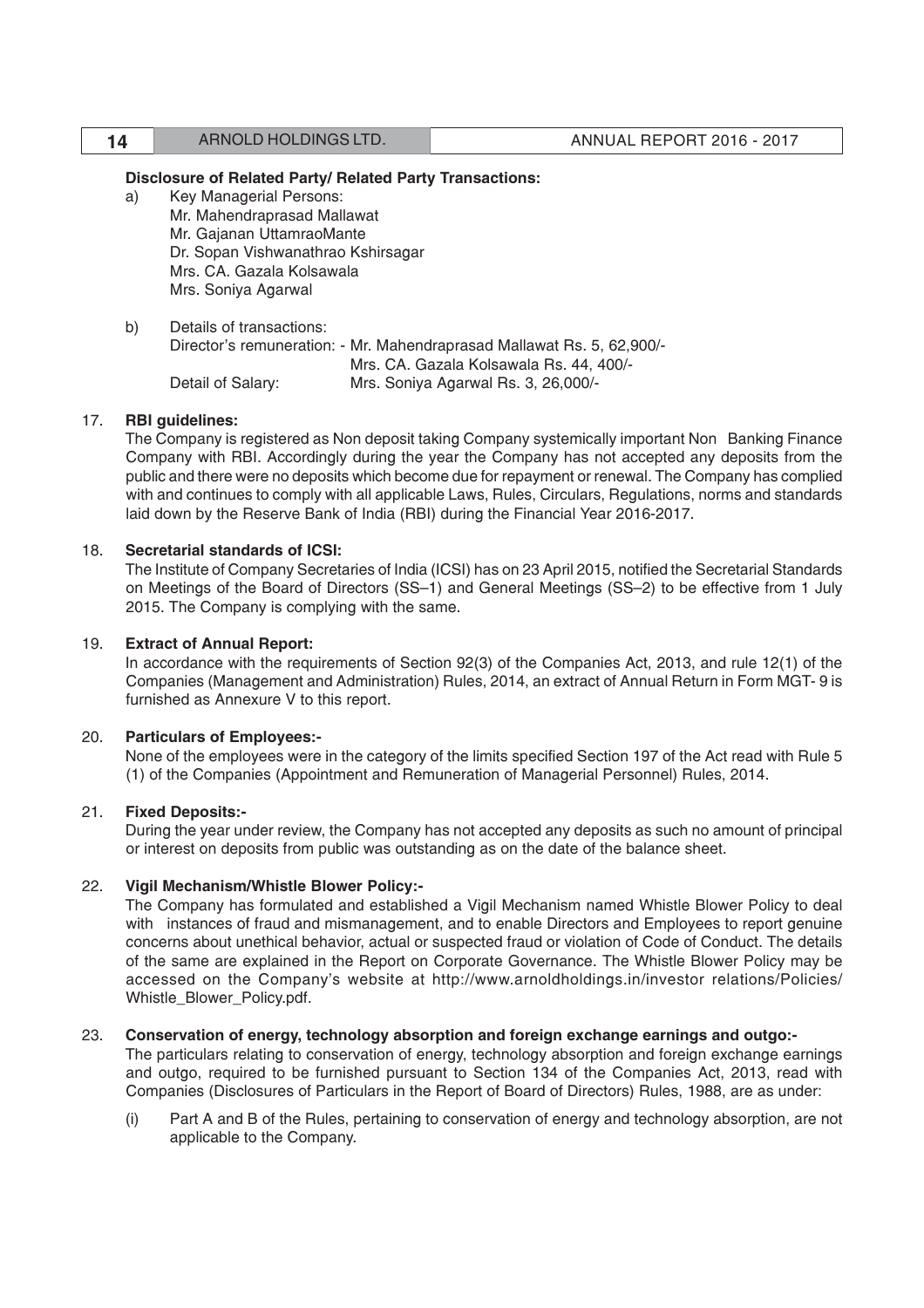| <b>ANNUAL REPORT 2016 - 2017</b> | ARNOLD HOLDINGS LTD. |  |
|----------------------------------|----------------------|--|
|                                  |                      |  |

(ii) Foreign Exchange Earnings and Outgo: Foreign Exchange Earned - Rs. Nil Foreign Exchange Used - Rs. Nil

#### 24. Appointment of Internal Auditor

Pursuant to the provisions of Section 138 read with Rule 13 of the Companies (Accounts) Rule, 2014, Mrs. Soniya Agarwal who is the Company Secretary and compliance officer of the Company has been appointed has the internal auditor of the Company for the financial year 2017-2018 and she is being eligible for re-appointment.

#### 25. Human Resources:

The Company recognizes people as its most valuable asset and it has built an open, transparent and meritocratic culture to nurture this asset. The Company has a planning tool that provides an integrated means of identifying, selecting, developing and retaining top talent within the organization. Focus on Behavioral and Leadership traits through Learning & Development interventions, job rotation is planned for the employees who constitute the Talent Pool.

#### 26. Policy for Prevention, Prohibition and Redressal of Sexual Harassment at Workplace:

The Company has in place a Policy for Prevention, Prohibition and Redressal of Sexual Harassment at Work Place. Appropriate reporting mechanisms are in place for ensuring protection against Sexual Harassment and the right to work with dignity. During the year under review, the Company has not received any complaints in this regard.

#### 27. Business Development:

During the year, the Business Development Group ("BDG") initiated opportunities and harnessed its extensive relationship network within and outside the Company, to benefit the business.

#### 28. Regulatory Action:

There are no significant and material orders passed by the regulators or courts or tribunal impacting the going concern status and operation of the Company in future.

#### 29. Material Changes and Commitments:

There were no material changes and commitments affecting the financial position of the Company which occurred between the end of the financial year to which these financial statements relate and the date of this Report.

#### 30. Acknowledgments:-

The Directors express their sincere gratitude to the Reserve Bank of India, Securities and Exchange Board of India, BSE Limited, Ministry of Finance, Ministry of Corporate Affairs, Registrar of Companies, other government and regulatory authorities, lenders, financial institutions and the Company's bankers for the ongoing support extended by them.

The Directors also place on record their sincere appreciation for the continued support extended by all the stakeholders and trust reposed by them in your Company. The Directors sincerely appreciate the commitment displayed by the employees of the Company and resulting in successful performance during the year.

On behalf of the Board of Directors, For Arnold Holdings Limited **For Arnold Holdings Limited** For Arnold Holdings Limited

Mahendraprasad Mallawat Gazala Kolsawala Whole Time Director<br>DIN - 00720282<br>DIN - 00720282 Place : Mumbai Date : 30th May, 2017

DIN - 07133943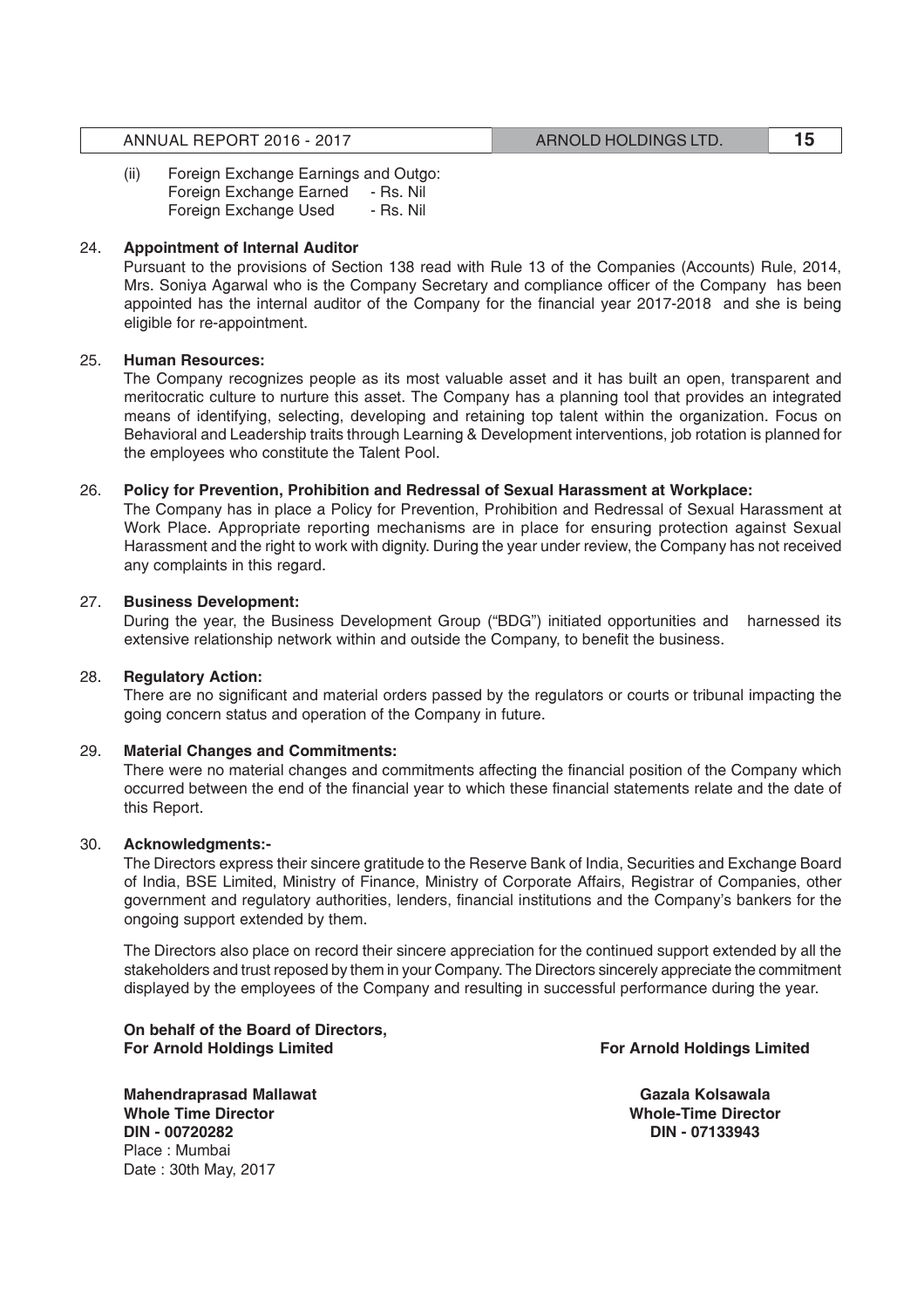# ANNEXURE - 1 To The Directors Report

#### MANAGEMENT DISCUSSION & ANALYSIS

#### GLOBAL ECONOMY OVERVIEW

Global economic growth remained soft in 2016, owing to some of the following major factors which included structural adjustments in many countries, efforts to reduce overcapacity, recurring natural disasters, geopolitical events such as Brexit, a coup d'état in Turkey and the ongoing civil war in Syria, among others.

The play out of Brexit and the emergence of Donald Trump as the new US President will have a profound impact on the global economic landscape. Although the fiscal stimulus promised by Trump may add to the US economic growth in the short run, fiscal easing is underway in several other advanced economies as well since early 2016. Trump's trade agenda and the current direction of European politics, both have the potential to create a global economic and market turmoil in 2017.

The case for emerging market and developing economies remains more diverse. The growth rate in China was a bit stronger than expected, supported by continued policy stimulus. But activity was weaker than expected in some Latin American countries currently in recession, such as Argentina and Brazil.

#### INDIAN ECONOMIC REVIEW:

India has positioned itself as the most dynamic emerging economy among the largest countries and is expected to remain the fastest growing on the back of robust private consumption and significant domestic reforms gradually being implemented by the Government.

Two major events dominated the India's economic landscape in fiscal 2016, first; passing of the long impending Goods and Services Tax (GST) bill, second and the most unexpected; demonetization of high currency notes.

The GST will create a common Indian market, improve tax compliance and governance, and boost investment and growth; it is also a bold new experiment in the governance of India's cooperative federalism.

Demonetization has had short-term costs but it holds the potential for long-term benefits. Even though demonetization move created adverse short-term policy impact, the real impact must be assessed in the medium/long-term.

India is expected to record a GDP growth in the range of 6.75 to 7.5% in FY2018. The uptick in the growth numbers would be largely driven by the re-monetization process which is expected by April 2017 end as this in turn would boost the consumption levels in the country. Growth numbers will be largely consumption driven as investment is expected to be a drag.

Benign oil and commodity prices have helped improve India's public finances and reduced some of its external vulnerabilities. Some of those tailwinds are turning into headwinds now, threatening the health of the Indian economy.

# NBFC SECTOR REVIEW:

NBFC sector has gained systemic importance in the last few years as exemplified by its increasing share in total system credit. NBFCs now account for an estimated 15.2% of the total loans and account for about a third of the total system's incremental credit. NBFCs are now the biggest receiver of funds in the system. The growth in NBFCs is not only due to the strong financial performance reported by most players, but also due to the rise in the number of niche players over the years.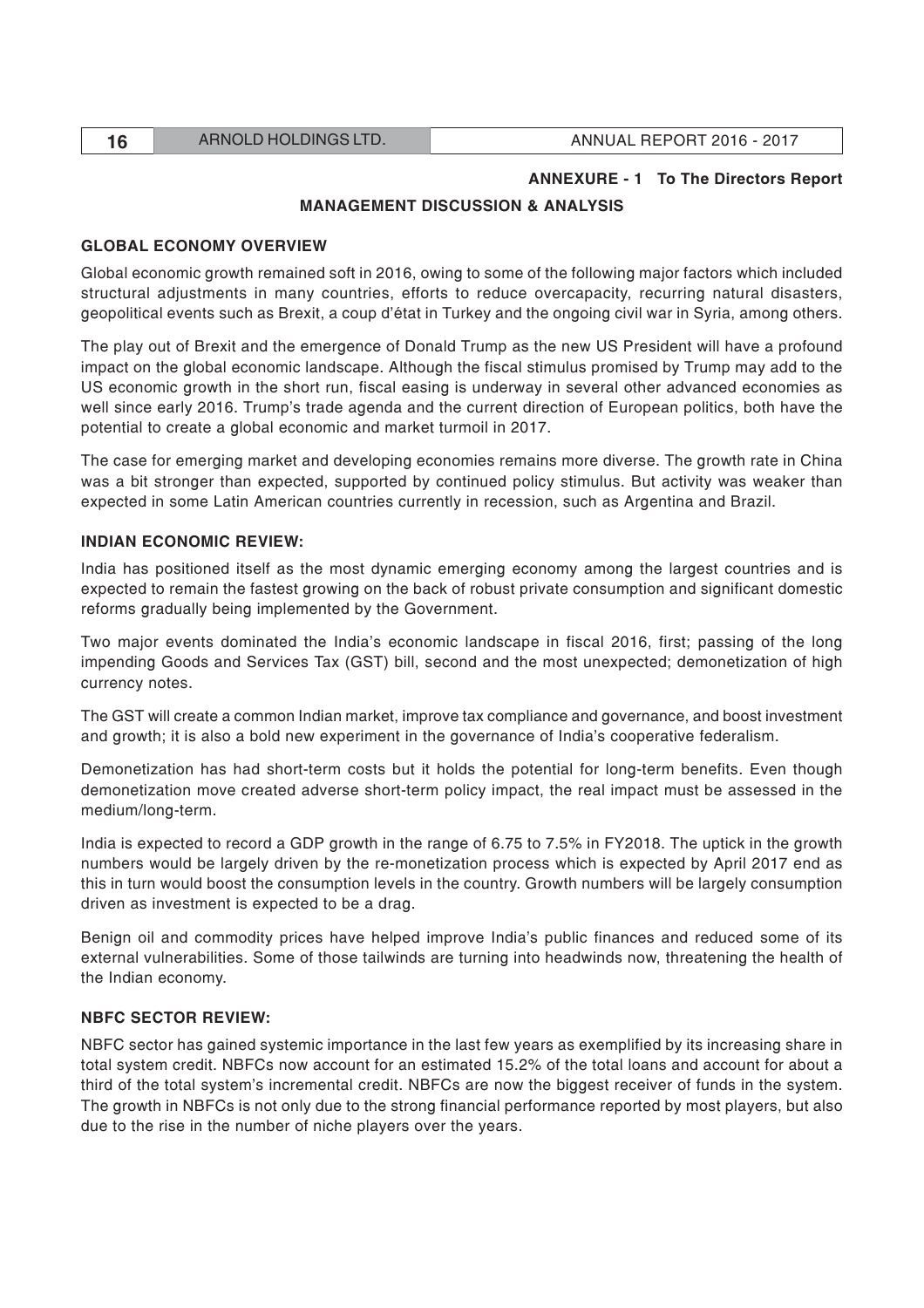| ANNUAL REPORT 2016 - 2017 | ARNOLD HOLDINGS LTD. |  |
|---------------------------|----------------------|--|
|---------------------------|----------------------|--|

December 2016 marked a charismatic growth for the Non-Banking Financial Companies (NBFC) industry. According to the Reserve Bank of India's (RBI) Financial Stability Report, NBFC loans expanded 16.6% in the year, nearly twice as fast as the pedestrian credit growth of 8.8% across the banking sector. The aggregate balance sheet of the NBFC sector expanded 15.5% in FY2016 in comparison to 15.7% in FY2015.

# NBFCs BETTERMENT:

NBFCs operate at higher yields primarily because they cater to underserved markets. Their operating cost as well as bad debt expenditure is lower as compared to banks due to:

- Better risk appreciation and management
- Lower cost due to lean and focused business models
- Better service through faster speed of response and customized approach

# REGULATORY SCENARIO

Over the last several years, the Reserve Bank of India has revised the regulatory framework for NBFCs which broadly focuses on strengthening the structural profile of the NBFC sector.

The regulatory focus is more on safeguarding depositors' money and regulating NBFCs which have increased their asset-size over time and gained systemic importance.

During the year, 2 key steps were taken towards strengthening systematically important NBFCs to bring them on par with the global standards:

- 1. NBFCs were included in SARFAESI framework which will help in recovery of loans.
- 2. The Union Budget 2016-17 has offered 5% (earlier nil) deduction in respect of provision for bad and doubtful debts.

# OUTLOOK

According to India Ratings & Research, NBFCs would continue to expand in certain asset classes and in small ticket loans, where banks are clearly less efficient including microfinance loans, small ticket housing and small ticket loan against property. Also, diversified NBFCs would continue to gain the credit market shares being vacated by banks, especially mid-sized public sector banks, owing to either capital constraints, flight to safety or limited ability to price in the risk. India Ratings expects NBFCs to grow 16% in FY2017 and 21% in FY2018, which on the system-wide basis would be close to one third of the total system's incremental credit.

# COMPANY BUSINESS OVERVIEW:

Arnold Holdings Ltd is a public limited company incorporated in the year 1981 listed in Bombay Stock Exchange. It is a non deposit taking NBFC, registered with the RBI vide Registration No.05.02617.Ever since its incorporation the company engaged in investment in shares and activity of non-banking finance company

Our Company is primarily focused in providing inter corporate loans, personal loans, loans against shares & securities, loans against properties, trade financing, bills discounting, trading in shares & securities. Being an, NBFC our Company has positioned itself between the organized banking sector and local money lenders, offering the customers competitive, flexible and timely lending services.

# Products & Services:

Our Company offers financial services to commercial, industrial and financial clients with a one stop financial solution:-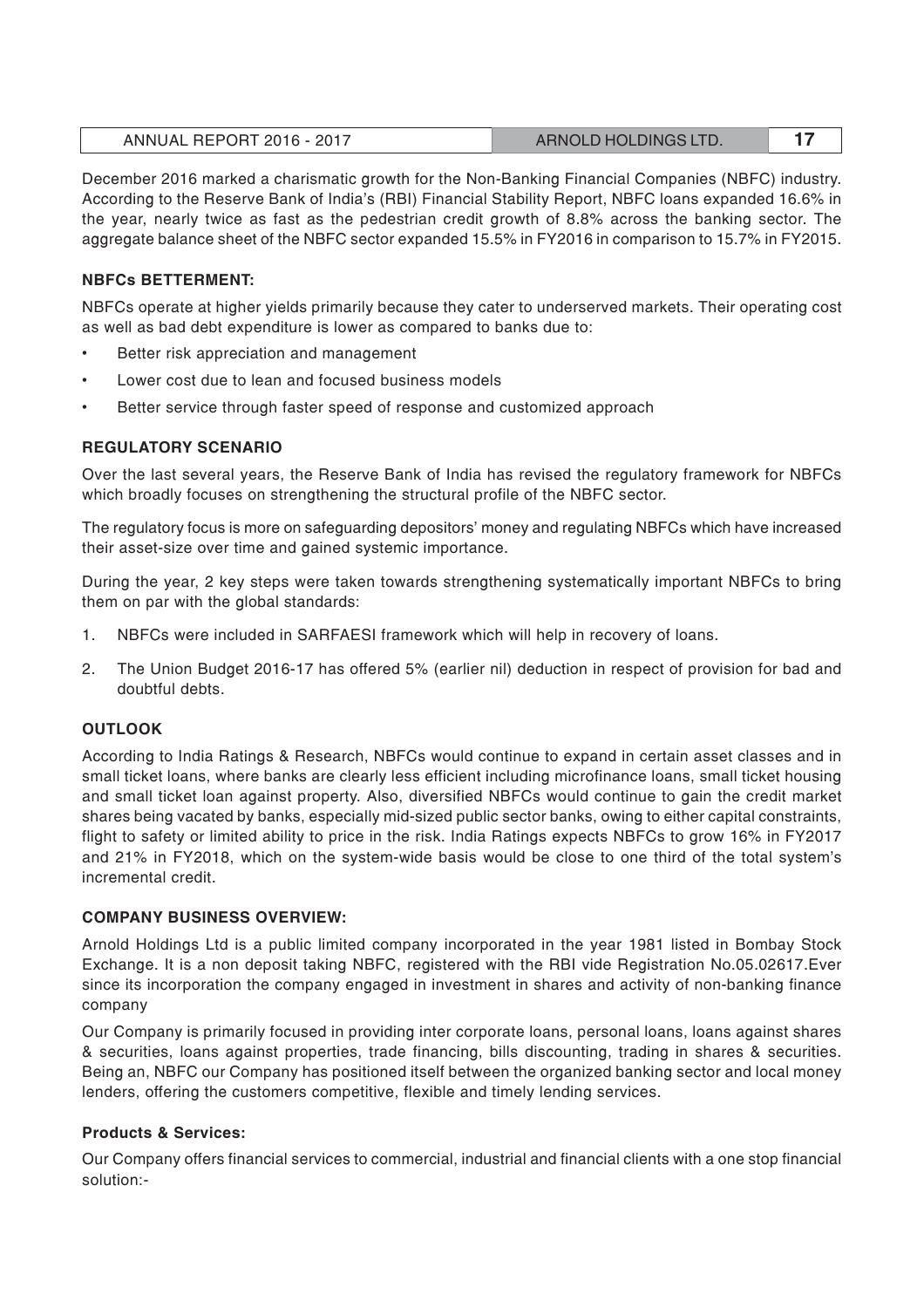#### 18 ARNOLD HOLDINGS LTD. ANNUAL REPORT 2016 - 2017

- Trade Finance & Bill Discounting
- Working capital loans
- Loan against property
- Margin funding and loan against approved securities
- Capital market
- Corporate finance
- Mortgage and loans
- Infrastructure finance

# FINANCIAL PERFORMANCE:

During the fiscal Year 2017, the gross operational income of the Company stood at Rs 3752.80 Lacs as compared to previous fiscal Year of Rs. 2585.02 Lacs. The company has continued its lending activities and advances portfolio of the Company has been Rs.3580.67 Lacs and the interest income of the Company have been stood at Rs.380.75 Lacs. This fiscal Year Company's profits have been Rs. 12.75 Lacs as compared to Rs. 65.44 Lacs of fiscal Year 2016.

# Financial Highlights:

- Income from operation stood at Rs. 3752.80 Lacs for fiscal Year 2017.
- Profit before Taxes of fiscal Year 2017 was Rs. 17.46 Lacs.
- Profit after Taxes of fiscal Year 2017 was Rs. 12.75 Lacs.
- Earnings per share for fiscal Year 2017 were Rs. 0.01 per share.
- Net Worth of company stood at Rs. 5114 Lacs as on March 31, 2017.

# SWOT ANALYSIS:

# Strengths:

An integrated financial services platform: We offer our clients an integrated financial services platform by offering lending against demat shares, finance consultancy, loan against immovable properties and allied products. Our integrated service platform allows us to leverage relationships across the lines of businesses and our industry and product knowledge by providing multi-channel delivery systems to our client base, thereby increasing our ability to cross-sell our services.

Experienced Management: We believe that our senior management and our talented and experienced Team are the principal reason for the growth of our Company. We believe that the extensive experience and financial acumen of our management and staff facilitates us with a significant competitive advantage.

# Weakness:

Branding: Our Company is not a well established brand among large NBFC players who have access to larger financial resources.

Accessibility: We do not have branches so we are unable to explore the business opportunities in other areas.

# Opportunities:

Large Market: The players in the NBFC sector still have a lot of scope to cover larger market and the rural markets are still untapped.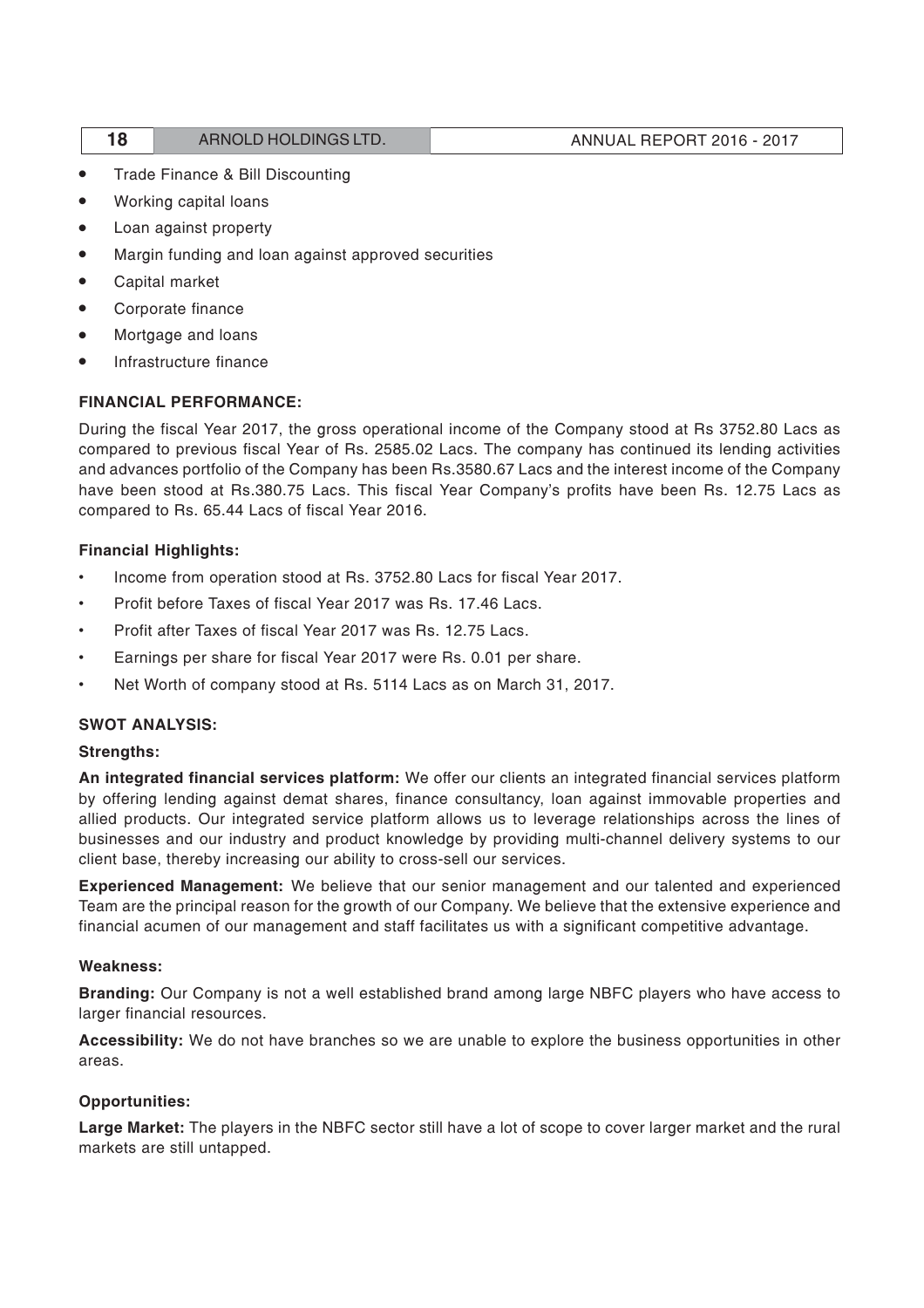| <b>ANNUAL REPORT 2016 - 2017</b> | ARNOLD HOLDINGS LTD. |  |
|----------------------------------|----------------------|--|
|----------------------------------|----------------------|--|

Desire for Status: With increased desire of individuals to improve their standard of living, the NBFC industry is getting exposed to new category of client (individuals) in a big way with large share of business coming from this segment apart from corporate clients.

# Threats:

Economic Downturn: If the economic downturn is prolonged it can reduce the financing need of people due to shrinking business opportunities.

Private Banks: Private Banks are also working on the similar business model as the NBFCs do, thereby giving a very strong competitions to the NBFC's.

RBI and Government restrictions: With more stringent norms governing the functioning of NBFC and certain government restrictions act as a hindrance in smooth functioning of NBFC.

# FUTURE STRATEGY:

- Expansion of existing activities: Our Company intends to expand its financial services by enhancing its focus on margin funding, loan against shares and securities, loan against properties and corporate loan, bill discounting and working capital loan.
- Differentiated Services: In the growing economy, the corporate clients will be requiring funds for further expansions. Our Company would be providing all diversified service portfolio under one umbrella to cater most of the customer needs and demands.
- Brand recognition: We are in such a business where we are facing lot of competition. Our Company is not a well established brand among large NBFC players. We will be making the necessary arrangements for our brand reorganization.

# INTERNAL CONTROL SYSTEM AND ADEQUACY:

Internal Control Systems has been designed to provide reasonable assurance that assets are safeguarded, transactions are executed in accordance's with management's authorization and properly recorded and accounting records are adequate for preparation of financial statements and other financial information. Internal check is conducted on a periodical basis to ascertain the adequacy and effectiveness of internal control systems. The management has put in place internal systems for review and monitoring of nonperforming assets of the company and to indicate corrective action for effecting recoveries.

# CAUTIONARY:

Statement in the Management Discussion & Analysis, describing the company's objectives, projections and estimates are forward looking statement and progressive within the meaning of applicable laws & regulations. Actual result may vary from those expressed or implied.

Important developments that could affect the company's operations are significant changes in political and economic environment in India, tax laws, RBI regulations, exchange rate fluctuation and other incidental factors.

> On behalf of the Board of Directors, For Arnold Holdings Limited

Mahendraprasad Mallawat Whole TIme Director DIN - 00720282

Place : Mumbai Date : 30th day of May, 2017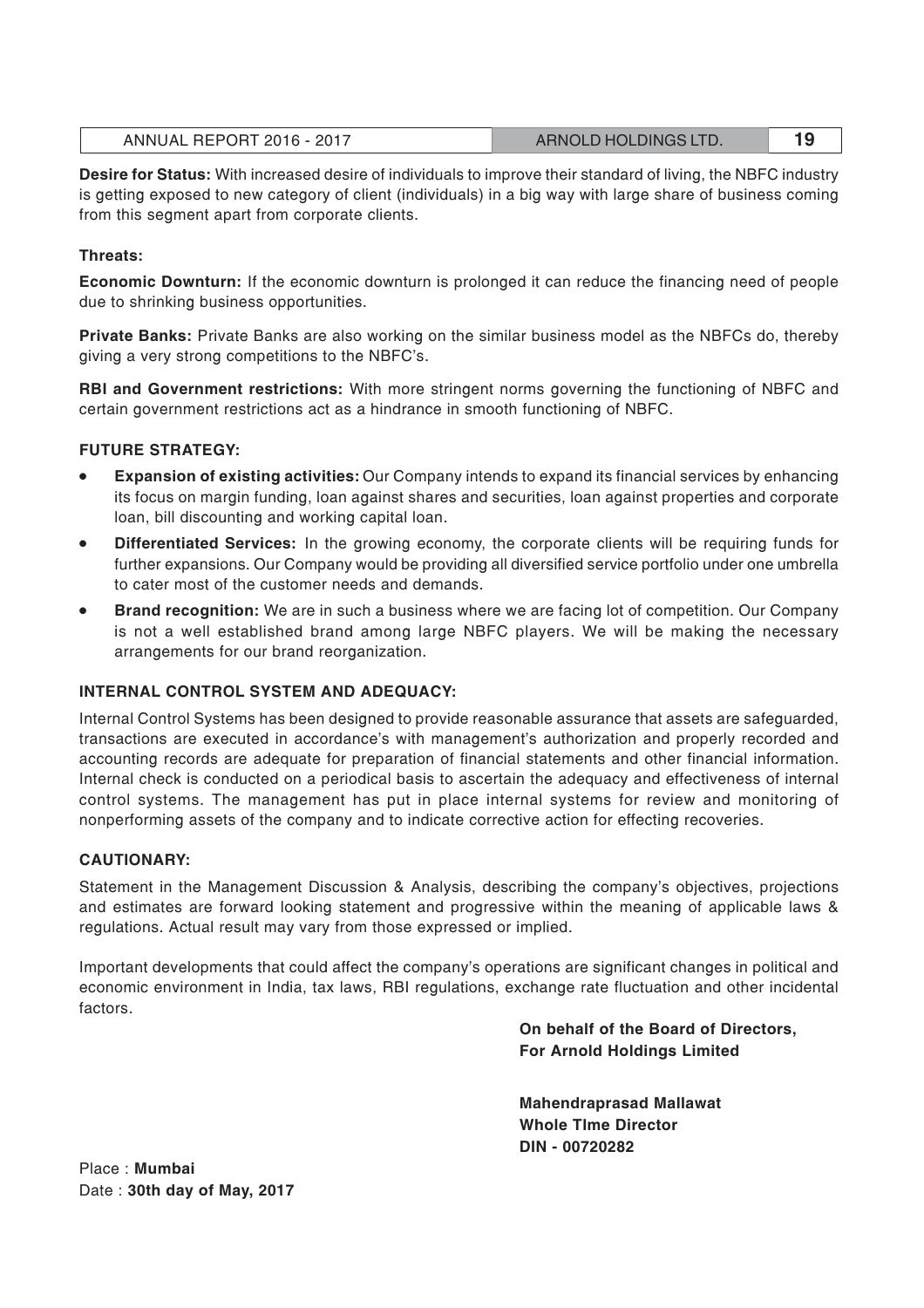# ANNEXURE II TO THE DIRECTORS' REPORT

# REPORT ON CORPORATE GOVERNANCE

(Pursuant to SEBI (Listing Obligation and Disclosure Requirements) Regulations, 2015)

#### 1. Corporate Governance Philosophy :-

The Company's philosophy on governance is founded upon and structured on a rich legacy of principles and practices that predicates dealings with stakeholders based on fairness, transparency and ethical behavior. It seeks to assiduously build mutual trust and confidence as the basis for all working relationships with stakeholders. Implicit in this philosophy is also the recognition and demonstration of a two way communication between the company and its stakeholders. While the company welcomes constructive ideas and encourages dissent, it also acts fearlessly and with conviction.

#### 2. Corporate Governance Practice

The Arnold Holdings Ltd maintains the highest standard of corporate governance; it is the Company's constant endeavour to adopt the best corporate governance Practice.

#### 3. Role of Company Secretary in overall Governance Process:

The Company Secretary plays a key role in ensuring that the Board and Committees procedures are followed and regularly reviewed. The Company Secretary ensures that all relevant information, details and documents are made available to the Directors and senior management for effective decision making at the meetings. The Company Secretary is primarily responsible for assisting and advising the Board in conducting the affairs of the company, to ensure the compliances with applicable statutory requirements to provide guidance to Directors and to facilitate convening of meetings. The Company secretary interfaces between the Management and regulatory authority for governance matters.

#### 4. Board of Directors (Board):-

#### a) Board Composition:-

The Board of the Company should consist of optimum combination of Executive, Non-Executive, Independent Directors, which should be in conformity with the provisions of the Companies Act, 2013("the Act") and the SEBI (Listing Obligations and Disclosure Requirements) Regulations, 2015("LODR Regulations").

The present strength of the Board is Four (4) Directors, comprising of Two Whole –Time Director and Two Independent Non- Executive Directors. The Board Members possess the skills, expertise & experience necessary to guide the Company.

| <b>Name of Director</b>            | <b>Category of Directorship</b> |
|------------------------------------|---------------------------------|
| Mr. Mahendraprasad Mallawat        | Whole Time Director             |
| Mrs. Gazala Kolsawala              | Whole-Time Director             |
| Mr. Sopan Vishwanathrao Kshirsagar | Independent - Non Executive     |
| Mr. Gajanan Uttamrao Mante         | Independent - Non Executive     |

#### b) No. of Board Meetings:-

The Board meets at regular intervals to discuss and decide on company's business policy and strategy apart from other normal business. During the financial year ended on 31st March 2017, Seven (7) Board Meetings were held on the following dates:-

4th April, 2016, 30th May, 2016, 18th June, 2016, 12th August, 2016, 29th September, 2016, 11th November, 2016,14th February, 2017.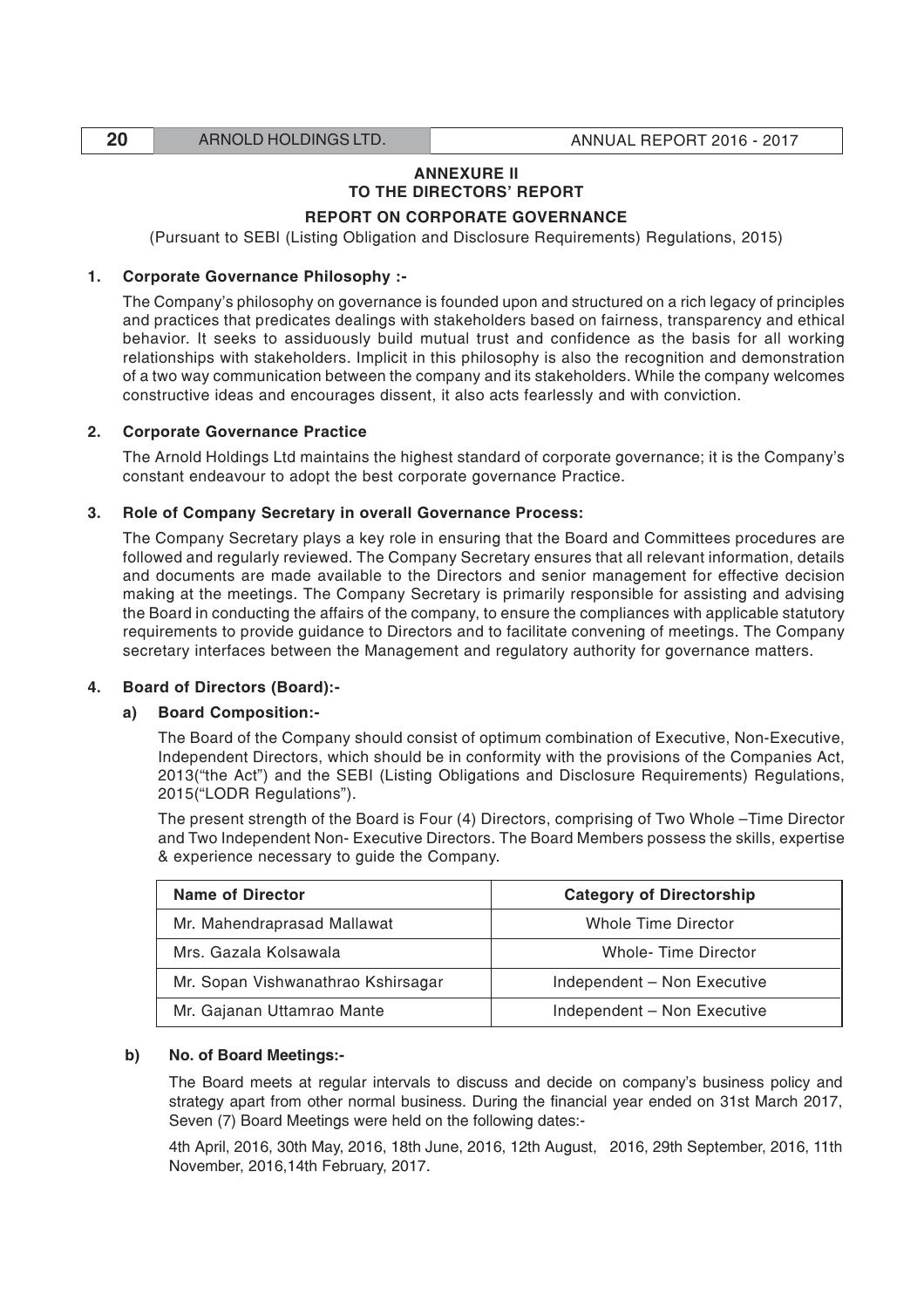| ANNUAL REPORT 2016 - 2017 | ARNOLD HOLDINGS LTD. |  |
|---------------------------|----------------------|--|
|---------------------------|----------------------|--|

- -The Last Annual General Meeting of the Company was held on 16th September, 2016.
- c) Directors' Attendance Record and Directorships Held:-

The attendance at the Board Meetings held during the year and attendance at the last Annual General Meeting, number of directorships in other Public Limited companies and membership in committees across various companies of which the Director is a Member / Chairman are given below: -

| Name of Directors                                          | Category                                             | No. of<br>Board<br>Meetings<br>Attended | Attendance<br>at last<br><b>AGM</b> | Directorship<br>held in other<br>Companies |                | No. Committee<br>Memberships /<br>Chairmanships held<br>including Arnold Holdings* | Share<br>Holding |
|------------------------------------------------------------|------------------------------------------------------|-----------------------------------------|-------------------------------------|--------------------------------------------|----------------|------------------------------------------------------------------------------------|------------------|
|                                                            |                                                      |                                         |                                     |                                            | Membership     | Chairmanship                                                                       |                  |
| Mr. Mahendra<br>Prasad<br>Mallawat<br>(DIN: 00720282)      | Promoter /<br>Whole<br>Time<br>Director              | 7                                       | Yes                                 |                                            | $\overline{2}$ |                                                                                    | 150000           |
| Mrs. Gazala<br>Kolsawala<br>(DIN: 07133943)                | Whole<br>Time<br><b>Director</b>                     | $\overline{7}$                          | Yes                                 |                                            |                |                                                                                    |                  |
| Mr. Sopan<br>Vishwanthrao<br>Kshirsagar<br>(DIN: 06491444) | Independent /<br><b>Non</b><br>Executive<br>Director | $\overline{7}$                          | Yes                                 |                                            | $\mathbf{1}$   | 1                                                                                  |                  |
| Mr. Gajanan<br>Uttamrao Mante<br>(DIN: 02320965)           | Independent /<br>Non<br>Executive<br>Director        | $\overline{7}$                          | Yes                                 | 1                                          | 1              | 1                                                                                  |                  |
| Mr. Prasenjit<br>Goswami<br>(DIN: 03313512)                | Independent/<br>Non-Executive<br>Director            | 3                                       | Yes                                 |                                            |                |                                                                                    | 1110000          |
| Mr. Dinesh<br>Kumar Gupta<br>(DIN: 05259502)               | Independent/<br>Non-Executive<br>Director            | 4                                       | Yes                                 |                                            |                |                                                                                    |                  |

\* Committee positions only of the Audit Committee and Stakeholder Relationship Committee have been considered for this purpose in terms of Regulation 26(1) (b) of the LODR Regulations.

\*\* Mr. Prasenjit Goswami as a whole Time Director resigned w.e.f. 18th June, 2016.

\*\*\* Mr. Dinesh Kumar Gupta as an Independent Director resigned w.e.f. 12th August, 2016.

d) Code of Conduct:-

The Company has a code of conduct applicable to all Board Members and Senior Management staff for avoidance of conflict of interest between each of each individuals and the Company. Each Board Member and Senior Management staff have declared their compliance with the Code of Conduct as at 31st March, 2017.There were no materially significant transactions during the Financial Year with Board Members and Senior Management, including their relatives that had or could have had a potential conflict of interest with the company.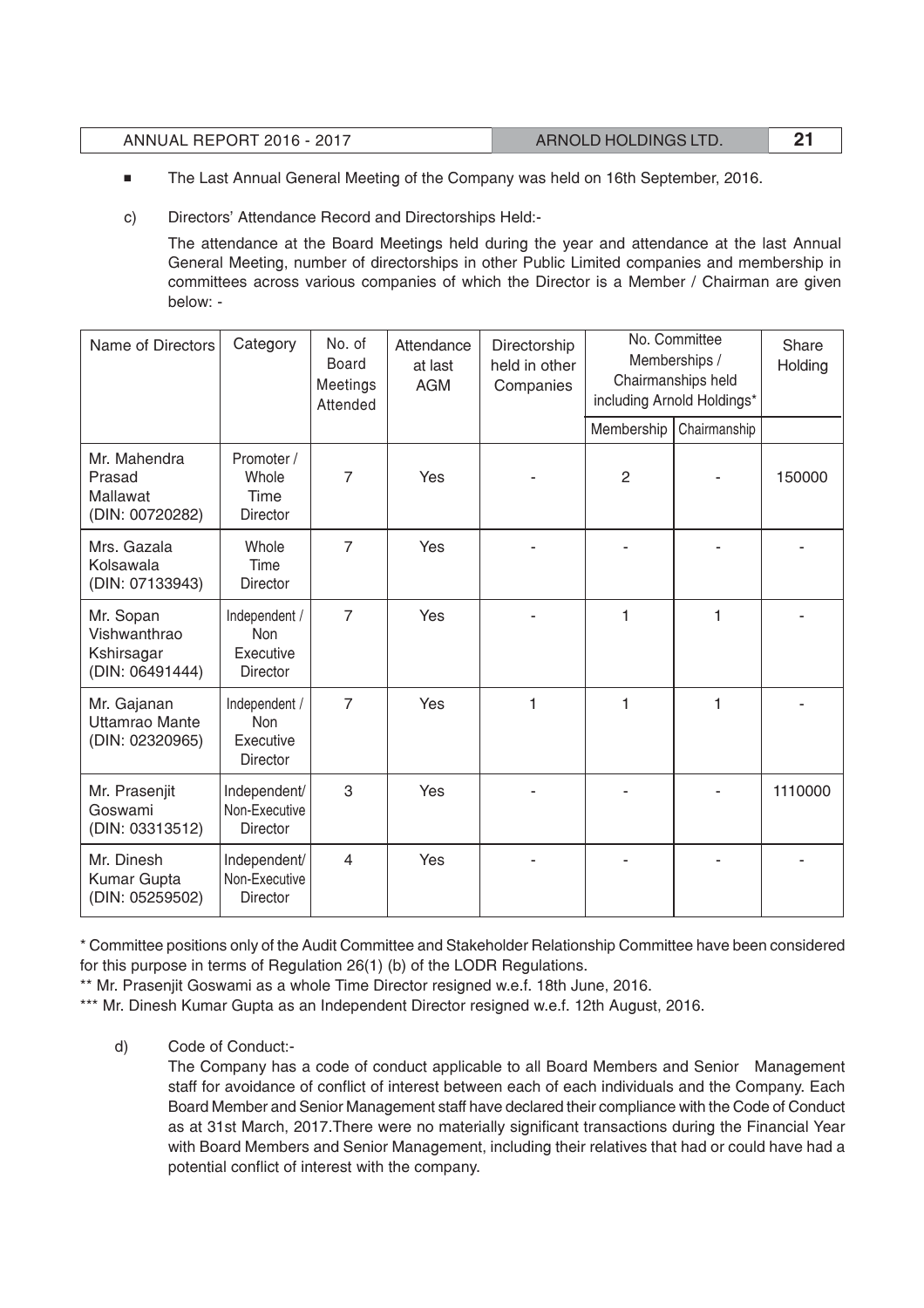| ne. | ARNOLD HOLDINGS LTD. | <b>ANNUAL REPORT 2016 - 2017</b> |
|-----|----------------------|----------------------------------|
|     |                      |                                  |

The Code of Conduct is available on the website of the Company.

5. The Details of Familiarisation Programmes imparted to Independent Directors:

#### Brief terms of reference:

An Appropriate induction programme for new Directors and ongoing familiarisation with respect to the business of the company for all Directors is a major contributor for meaningful board level deliberations and sound business decisions.

The Company has adopted a structured programme for orientation of independent Director's at the time of their joining so as to familiarize them with the Company's operations, business, industry and environment in which it functions. The Company updates the Board members on a continuing basis on any significant changes therein and provides them an insight to their expected roles and the responsibilities so as to be in a position to take well- informed and timely decisions and contribute significantly to the Company.

The details of familiarisation programmes held for the independent Directors are provided on the Company's website.

#### 6. Independent Directors Meeting:

In Compliance with the Companies Act, 2013 and Regulation 25 of SEBI (Listing Obligations and Disclosure Requirements) Regulations, 2015, the Independent directors meeting of the Company was held on 14th February, 2017. Independent Directors meeting considered:

- 1) Evaluation of the performance of non- Independent Directors and the Board of Directors as a whole.
- 2) Evaluation of the performance of the Chairman of the company, taking into account the views of the Executive and non- Executive Directors; and
- 3) Evaluation of the quality, content and timelines of flow of information, between the management and the Board that is necessary for the Board to effectively and reasonably perform its duties.

Mr. Gajanan Uttamrao Mante is the chairman of Independent Directors Meeting.

#### Attendance of Independent Directors in Independent Directors Meeting:

| Name of the Members                | Meeting held during year | <b>Meetings attended</b> |
|------------------------------------|--------------------------|--------------------------|
| Mr. Gajanan Uttamrao Mante         |                          |                          |
| Mr. Sopan Vishwanathrao Kshirsagar |                          |                          |

# 7. Audit Committee:-

The Company has an Independent Audit Committee. The composition, role/ function of the committee comply with the requirements of the Companies Act, 2013 as well as those of Regulation 18 of SEBI (Listing Obligations and Disclosure Requirements) Regulations, 2015. The brief terms of reference also conform of the requirements of section 177 of the act. The Audit Committee includes the following:

- Overseeing the Company's financial report process and the disclosure of its financial information's.
- recommend appointment, remuneration and terms of appointment of auditors of the Company;
- approve payment to statutory auditors for any other services rendered by them;
- review with the management, the annual financial statements before submission to the Board for as post audit discussion to ascertain areas of concern;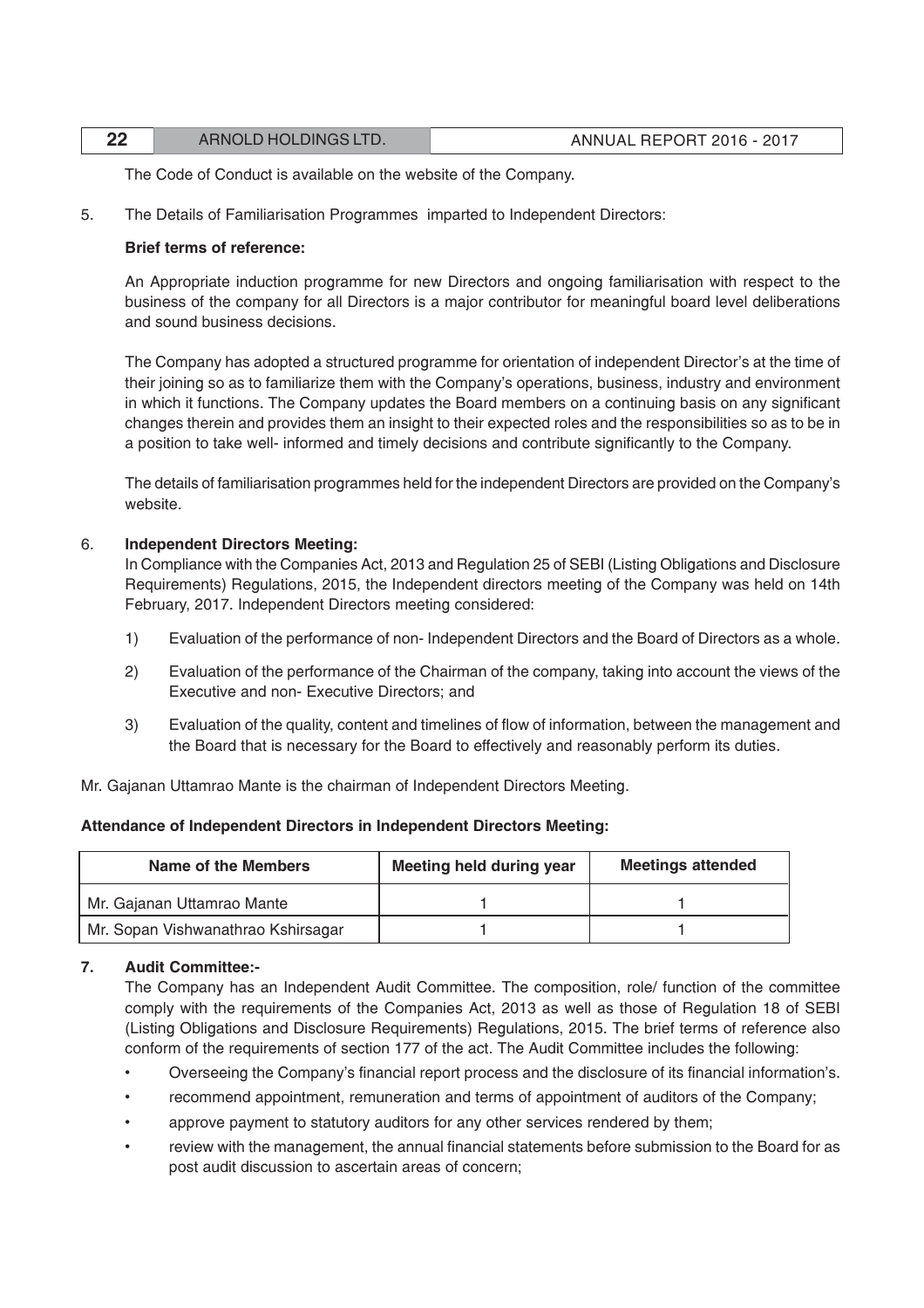| <b>ANNUAL REPORT 2016 - 2017</b> | ARNOLD HOLDINGS LTD. |  |
|----------------------------------|----------------------|--|
|----------------------------------|----------------------|--|

- review the internal audit programme, ensuring co-ordination between the internal and statutory auditors, ensuring that the internal audit function is adequately resourced and has appropriate standing within the Company, and to request internal auditor to undertake specific audit projects, having informed the management of their intentions;
- consider the major findings of internal investigations by the internal auditors into matters where there is suspected fraud or irregularity or failure of internal control systems of a material nature and reporting the matter to the Board;
- consider any material breaches or exposure; breaches of regulatory requirements or of ethical codes of practice to which the Company subscribes, or of any related codes, policies and procedures, which could have a material effect on the financial position or contingent liabilities of the Company;
- discuss significant findings with internal auditors and initiate follow up action thereon;
- look into the reasons for substantial defaults in the payment to the depositors, debenture holders, shareholders (in case of non-payment of declared dividends) and creditors;
- review performance of statutory and internal auditors and adequacy of internal control systems;
- approve transaction with related parties and subsequent modification to terms of contract/transaction;
- scrutinize inter-corporate loans and investments;
- valuation of any of the undertakings or assets as and when necessary;
- review with management , the statement of uses /application of funds raised through an issue (public issue, rights issue, preferential issue, etc.), the statement of funds utilized for purposes other than those stated in the offer document/prospectus/notice and the report submitted by the monitoring agency monitoring the utilization of proceeds of a public or rights issue , and making recommendation to the Board for taking steps in relation thereto;
- approve appointment of CFO ( i.e. the Whole time Finance Director or any other person heading the finance function or discharging that function) after assessing the qualification,
- experience and background of the candidate:
- review functioning of the Whistle Blower Policy;
- Carry out any other functions as may be falling within the terms of reference of the Audit Committee or as may be delegated to the Committee from time to time.

| <u>UUMBUUUNI UMU UMUMUMUU ULIMUMUU UMUU MUUMIN ULIMU AUUM UUMMMUU</u> |          |                                                |          |                |
|-----------------------------------------------------------------------|----------|------------------------------------------------|----------|----------------|
| Name of the Members                                                   | Position | Category                                       | No. of   | No. of         |
|                                                                       |          |                                                | Meetings | Meetings       |
|                                                                       |          |                                                | Held     | attended       |
| Mr. Sopan Vishwanathrao Kshirsagar                                    | Chairman | Independent & Non<br><b>Executive Director</b> |          | $\overline{4}$ |
| Mr. Gajanan Uttamrao Mante                                            | Member   | Independent & Non                              |          |                |

# Composition and attendance of Members at the Meeting of the Audit Committee

Meeting & Attendance:

During the year 2016-2017, four (4) Audit Committee meetings were held on 30th May, 2016, 12th August, 2016, 11th November, 2016 and 14th February, 2017.

Mr. Mahendraprasad Mallawat Member | Whole Time Director | 4 | 4

Executive Director

Quorum of the Committee is two (2) Independent Directors as Members.

The Internal Auditor, Chief Financial Officer and Statutory Auditor are present in the Meeting. The Company Secretary acts as a Secretary of the Committee.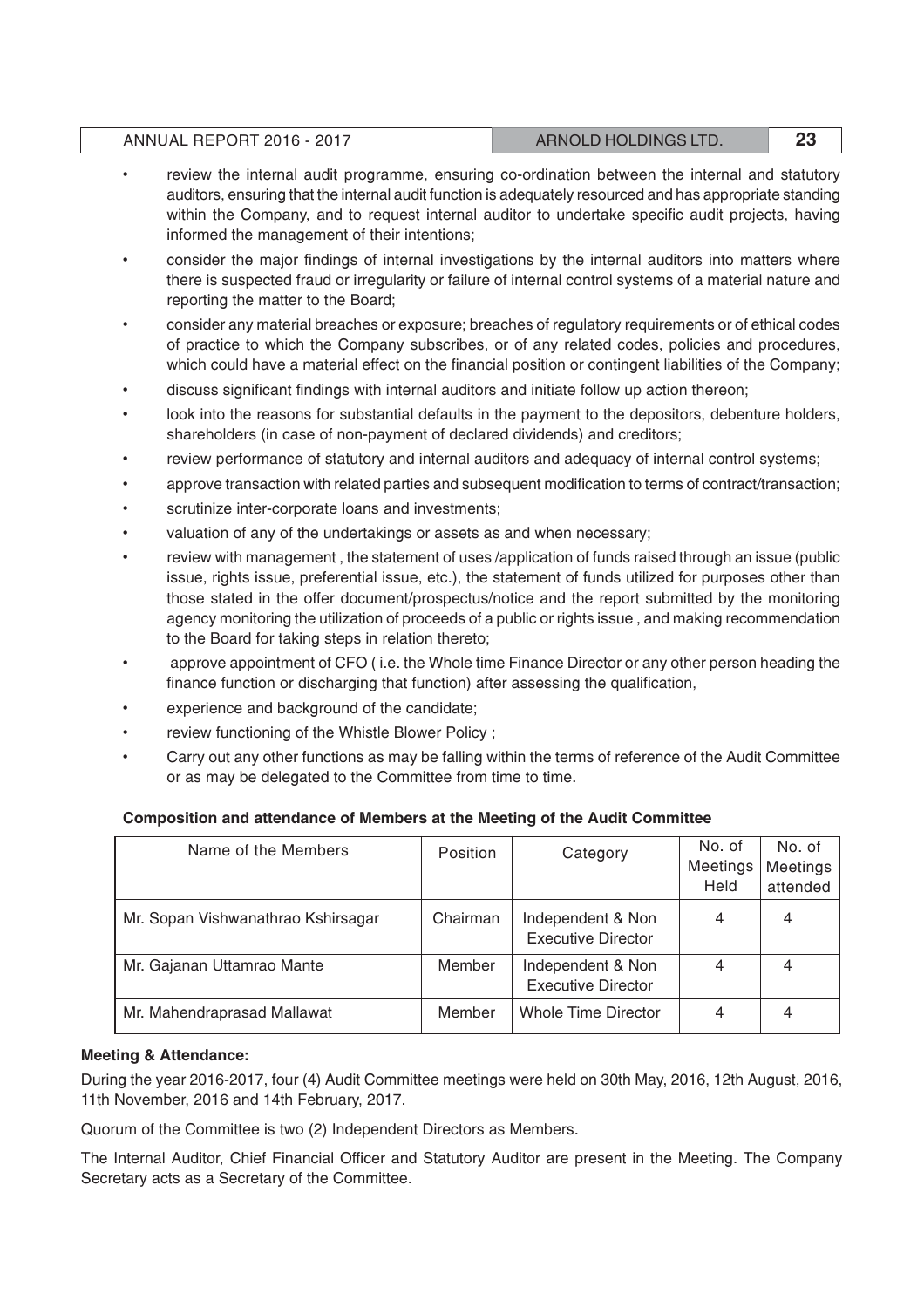| 24 | ARNOLD HOLDINGS LTD. | <b>ANNUAL REPORT 2016 - 2017</b> |
|----|----------------------|----------------------------------|
|    |                      |                                  |

Minutes of each Audit Committee Meeting are placed before and discussed in the Board Meeting held subsequently.

# 8. Nomination & Remuneration Committee:-

The Nomination and Remuneration Committee is headed by an independent Director and is primarily responsible for recommending candidates for appointing as Directors and KMPs and their remuneration, evaluation of performance of Directors and monitoring of remuneration Policy.

The Composition and terms of reference of the Nomination and Remuneration Committee is in compliance with provisions of section 178 of the Companies Act, 2013, and Regulation 19 of SEBI (Listing Obligations and Disclosure Requirements) Regulations, 2015 and SEBI (Share Based Employee Benefits) Regulations, 2014.

# Brief Terms of reference:

- To assess that a person to be appointed as Director is 'fit and proper' and fulfills the set criteria as may be required by the Company;
- review and recommend to the Board on the structure and composition of the Board of Directors of the Company ;
- evaluate the eligibility of an individual on the basis of his/ her qualification, positive attributes, independence and past experience, for appointment and removal as whole time director/managing director/senior management of the company and advising the Board of Directors/ Shareholders with such detailed evaluation in the matter of appointment and removal of such individual;
- review, recommend and /or approve the remuneration that can be offered to the proposed whole time director/managing director/ non-executive director/ senior management of the Company;
- evaluate the performance of the directors of the Company and review and recommend to the Board on their re-appointment ;
- review, recommend and /or approve the modification in the remuneration of the Whole time director/ managing director/ manager/ non-executive director and senior managerial personnel;
- formulate remuneration policy relating to directors, key managerial personnel and other senior managerial employees of the Company;
- evaluate performance of directors with respect to their role as Independent Director and Board members;
- implement and administer the Employee Stock Option Scheme;

#### Composition and attendance of Members at the Meeting of the Nomination & Remuneration Committee

| Name of the Members                | <b>Position</b> | Category                                       | No. of<br><b>Meetings Meetings</b><br><b>Held</b> | No. of<br>attended |
|------------------------------------|-----------------|------------------------------------------------|---------------------------------------------------|--------------------|
| Mr. Gajanan Uttamrao Mante         | Chairman        | Independent & Non<br><b>Executive Director</b> | 3                                                 | 3                  |
| Mr. Sopan Vishwanathrao Kshirsagar | Member          | Independent & Non<br><b>Executive Director</b> | 3                                                 | 3                  |
| Mrs. Gazala Kolsawala              | Member          | Whole Time Director                            | 3                                                 | 3                  |

Meeting Details: The Committee met three times during the financial year 2016-17 on 18th June, 2016, 12th August, 2016 and 14th February, 2017.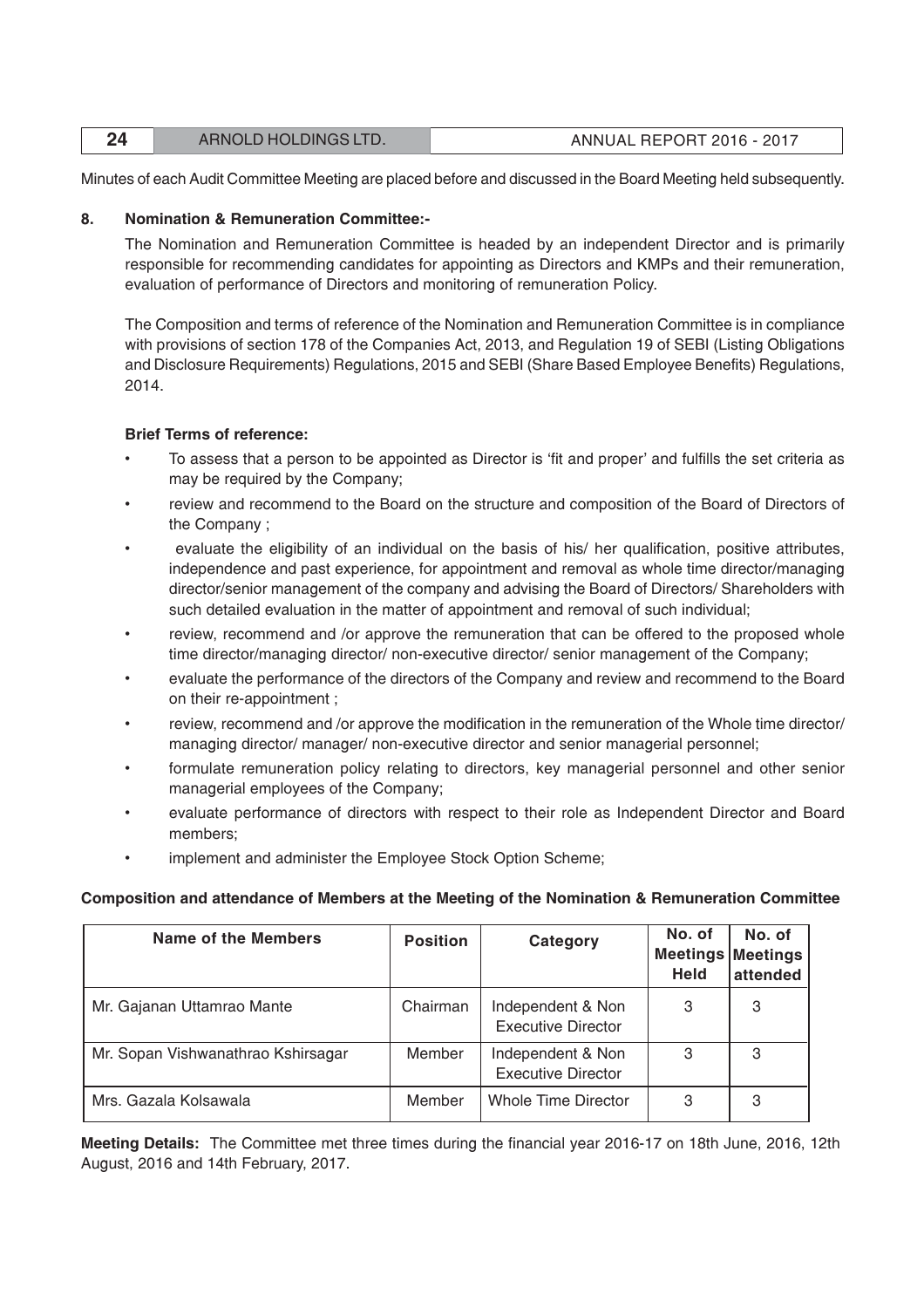| つん<br>ARNOLD HOLDINGS LTD.<br><b>ANNUAL REPORT 2016 - 2017</b> |  |
|----------------------------------------------------------------|--|
|----------------------------------------------------------------|--|

#### Remuneration Policy:-

The Board of Directors of the company has adopted Nomination and Remuneration Policy ('Policy') for the Company, inter alia to deal with the manner of selection of Board of Directors, KMP and Managing Director and their remuneration. The Policy is annexed as Annexure to this Report.

# Performance Evaluation of the Board, Directors and Committees of the Board:

The Company has devised Board Evaluation Policy as to carry out annual performance evaluation of the Independent Directors, Board, Committees and other individual Directors.

A structured questionnaire was prepared for capturing various facets of the functioning of Board, such as adequacy of the composition of the Board and its Committees, Board culture, execution and performance of specific duties, obligations and governance.

A separate exercise was carried out to evaluate the performance of individual Directors including the Chairman of the Board, who were assessed to find out knowledge/skills, contribution to the Board and their communication/ relationship with the Board and senior

management of the Company. The performance evaluation of the Independent Directors was carried out by the entire Board.

The performance evaluation of the Chairman and the Non-independent Directors were carried out by the Independent Directors.

# 9) Stakeholders Relationship Committee:

The Stakeholders' Relationship ('SR') Committee is lead by Independent Director and is primarily responsible to review all matters connected with transfer of Equity Shares/ transmission of equity shares and redressal of shareholders complaints.

The Composition and terms of reference of the Stakeholder Relationship Committee is in compliance with provisions of section 178 of the Companies Act, 2013, SEBI (Listing Obligations and Disclosure Requirements) Regulations, 2015.

# Terms of Reference:

The Committee looks into redressal of Investors Complaints and requests such as delay in transfer of shares, non receipt of Dividend, Annual Report, revalidation of Dividend warrants etc.

The committee deals with various matters relating to:

- Transfer / transmission of shares.
- Issue of share certificate in lieu of lost, sub-divided, consolidated, rematerialized or defaced certificates.
- Consolidation / splitting of folios.
- Review of shares dematerialized and all other related matters.
- Investors' grievance and redressal mechanism and recommend measures to improve the level of investors' services.

| Name of the Members                | <b>Position</b> | Category                                       | No. of<br><b>Meetings Meetings</b><br><b>Held</b> | No. of<br>attended |
|------------------------------------|-----------------|------------------------------------------------|---------------------------------------------------|--------------------|
| Mr. Gajanan Uttamrao Mante         | Chairman        | Independent & Non<br><b>Executive Director</b> | 4                                                 | 4                  |
| Mr. Sopan Vishwanathrao Kshirsagar | Member          | Independent & Non<br><b>Executive Director</b> | 4                                                 | 4                  |
| Mr. Mahendraprasad Mallawat        | Member          | Whole Time Director                            | 4                                                 | 4                  |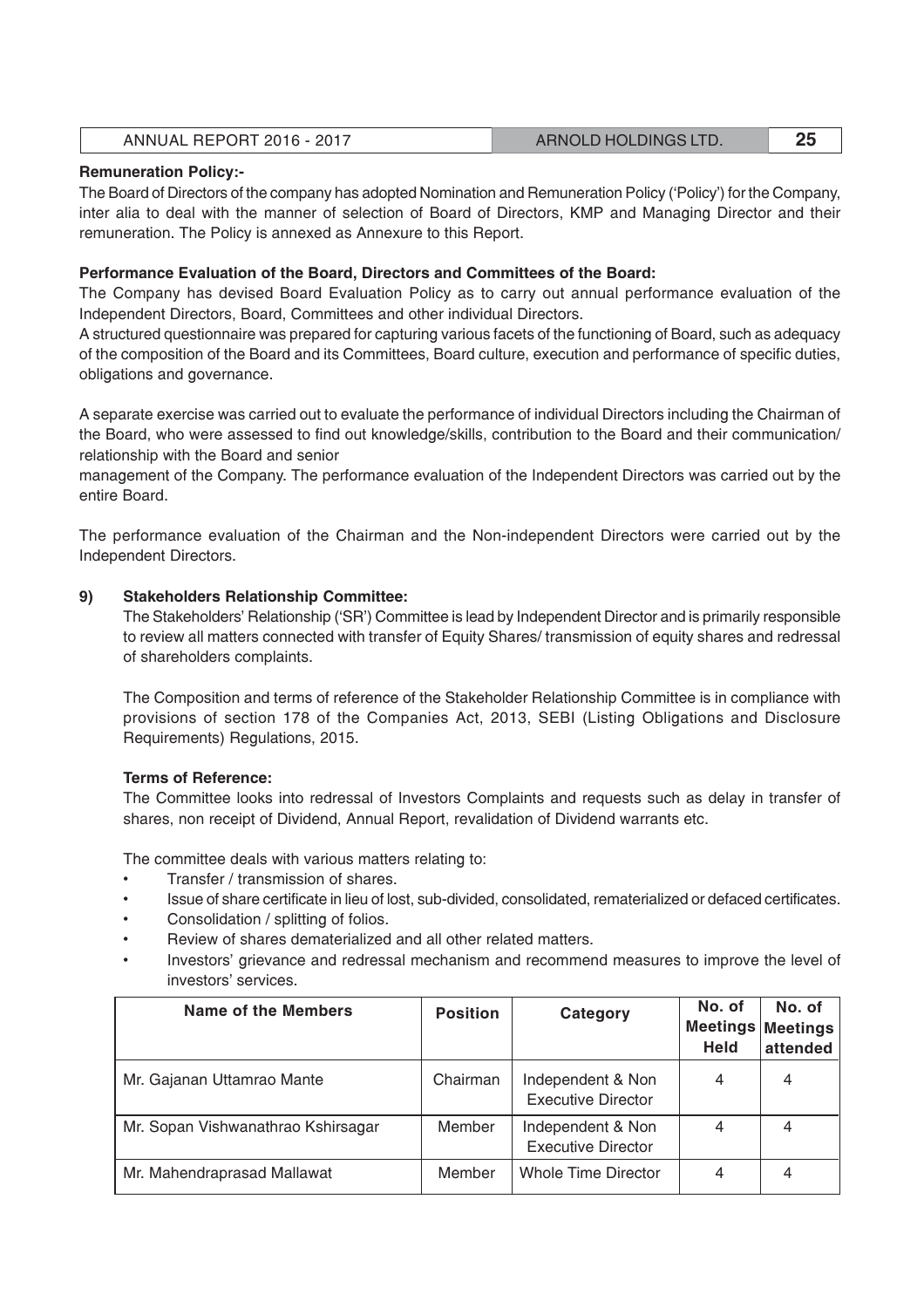| 26 | ARNOLD HOLDINGS LTD. | <b>ANNUAL REPORT 2016 - 2017</b> |
|----|----------------------|----------------------------------|
|----|----------------------|----------------------------------|

Meeting Details: During the under review four meetings of the Stakeholder Relationship Committee was held on 12th April, 2016, 13th July, 2016, 15th October, 2016 and 20th January, 2017.

Information on Investor Grievances for the period from 01st April, 2016 to 31st March, 2017:

| <b>Brought Forward</b> | <b>Received Afresh</b> | <b>Disposed</b> | <b>Carried Over</b> |
|------------------------|------------------------|-----------------|---------------------|
| Nil                    |                        |                 | Nil                 |

# Investor Grievance Redressal:

The status of investor complaints is monitored by the SR Committee periodically and reported to the Board. The complaints received from the shareholders, regulators, stock exchanges are reviewed and they are expeditiously attended to by the Registrar and Share Transfer Agents.

# Compliance Officer:

Ms. Soniya Agarwal, Company Secretary, is the compliance officer for complying with the requirements of Companies Act, Securities Laws and SEBI (Listing Obligations and Disclosure Requirements) Regulation, 2015.

# 10) General Body Meetings:-

Details of the last Annual General Meetings of the Company are given below:-

| <b>Financial Year</b> | Date                       | Time     | Location                                                                                            | <b>No. of Special Resolutions</b><br><b>Passed</b>                   |
|-----------------------|----------------------------|----------|-----------------------------------------------------------------------------------------------------|----------------------------------------------------------------------|
| 2013-2014             | 29th<br>September,<br>2014 | 2.30 PM  | Hotel Lindsay,<br>Lindsay Street,<br>Kolkata - 700 087                                              | Nil                                                                  |
| 2014-2015             | 29th<br>September,<br>2015 | 12.30 PM | Hotel Monotel, DM2<br>Sector V, Salt Lake City,<br>Kolkata - 700 091                                | Adoption of Articles of<br>Association as per Companies<br>Act. 2013 |
| 2015-2016             | 16th<br>September,<br>2016 | 11.30 AM | Shree Banquet Hall,<br>376/378, Goan Institute Bldg.,<br>J.S.S. Road, Chira Bazar,<br>Mumbai-400002 | <b>Issue of Bonus Equity Shares</b>                                  |

Postal Ballot: No special resolution was passed through Postal Ballot during the Financial Year 2016-17.

# 11) Code for prevention of Insider Trading Practices:

 In compliance with the SEBI Regulations on prevention of Insider Trading, the Company has adopted a code of conduct for its Directors and designated Employees. The code lays down guidelines which included procedures to be followed and disclosures to be made while dealing with the shares of the Company.

# 12) Disclosures regarding Directors' Appointment / Re-appointment:-

The brief profiles of Directors who are seeking re-appointment / appointment at the Annual General Meeting are furnished below:-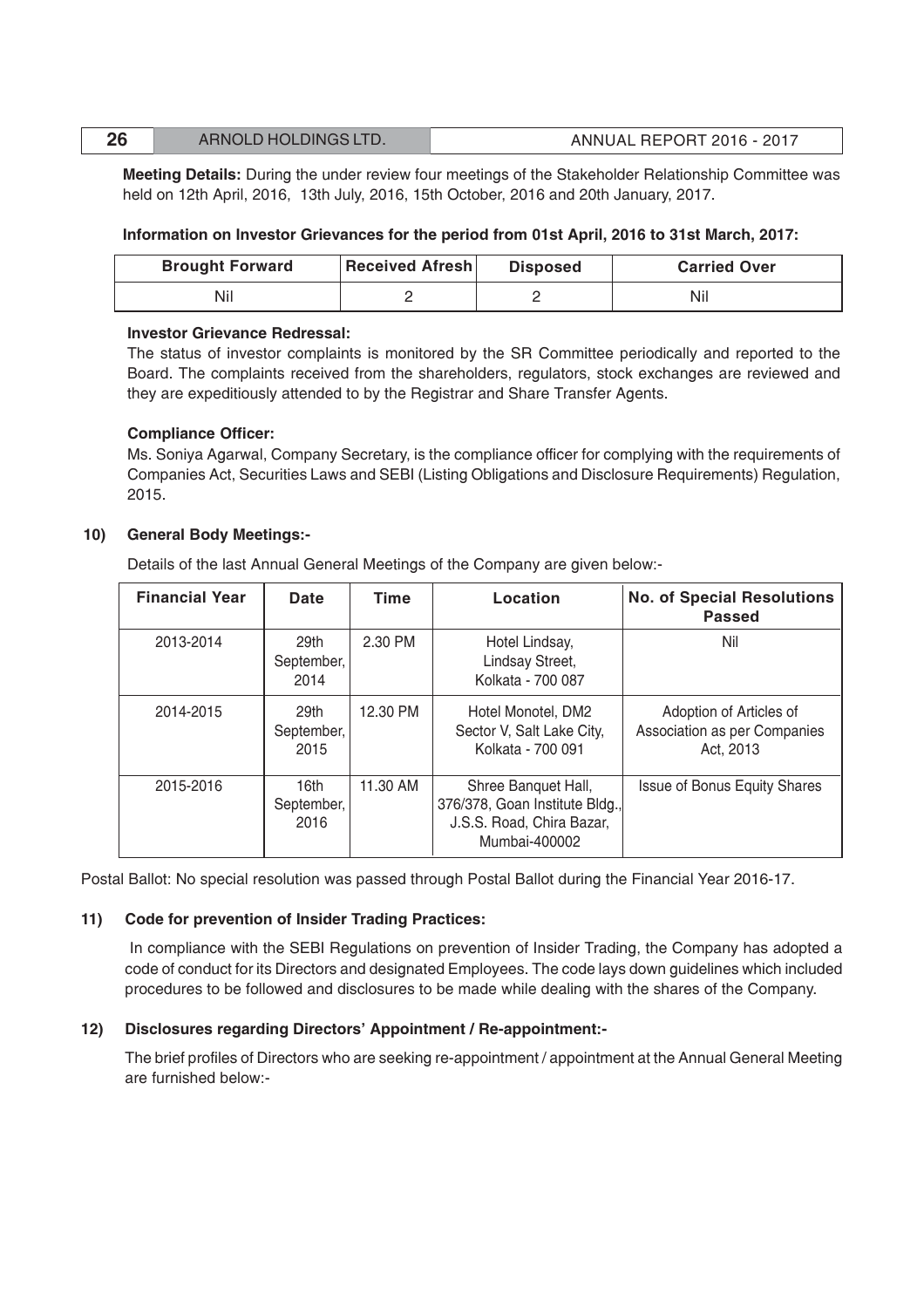| <b>ANNUAL REPORT 2016 - 2017</b>    |                         |                        |                                                | ARNOLD HOLDINGS LTD. |                                                | 27                           |
|-------------------------------------|-------------------------|------------------------|------------------------------------------------|----------------------|------------------------------------------------|------------------------------|
|                                     |                         |                        |                                                |                      |                                                |                              |
| Name of the<br><b>Director</b>      | Date of<br><b>Birth</b> | Date of<br>Appointment | Expertise in<br>specific<br>functional<br>Area | Qualifications       | Chairman/<br>Director in<br>other<br>Companies | No. of<br><b>Shares Held</b> |
| Mr. Mahendra-<br>prasad<br>Mallawat | 15/11/1957              | 23/11/2010             | Finance<br>& Taxation                          | B.Com                | N.A.                                           | 150000                       |
| Mr. Mohandas<br>Dasari              | 01/05/1950              | 10/08/2017             | Compliance<br>& Audit                          | M.A.<br>Economics    | N.A.                                           | N.A.                         |

# 13) Means of Communication:-

- a) **Quarterly/ Annual Results:** The Company's Quarterly & Annual results are published in Free Press and Navshakti in Mumbai and are also displayed on its website www.arnoldholdings.in
- (b) Annual Report: The Annual Report containing, inter alia, Audited Annual Accounts, Directors' Report, Auditors' Report and other important information is circulated to members and others entitled thereto. The Management Discussion and Analysis (MD&A) Report forms part of the Directors' Report in the Annual Report. The Annual Report is displayed on the Company's website www.arnoldholdings.in
- (c) BSE Corporate Compliance & Listing Centre (the "Listing Centre"): BSE's Listing Centre is a webbased Application designed for Corporate. All periodical compliances filings like shareholding pattern, corporate governance report, among others are also filed electronically on the Listing Centre.
- (d) SEBI Complaints Redress System (SCORES): The investor complaints are processed in a centralized web- based complaints redress system. The salient features of this system are: Centralized database of all complaints, online upload of Action Taken Reports (ATRs) by concerned companies and online viewing by investors of Actions taken on the complaint and its current status.
- (e) Website: The Company's website www.arnoldholdings.in contains a separate dedicated section," Investor Relation", where shareholding pattern is available. The company's Annual report is also available in a user- friendly and downloadable form.
	- 1) For any query in Annual Report mail on info@arnoldholdings.in

# 14) General Shareholder Information:-

| i)   | AGM(Date, Time and Venue)                                            | ÷ | On Monday the 11th September, 2017 at 10.30 am.<br>At Hotel Landmark, Banquet Hall,<br>Landmark Bldg., Mithchowki Link Road,<br>Malad (W), Mumbai - 400 064. |
|------|----------------------------------------------------------------------|---|--------------------------------------------------------------------------------------------------------------------------------------------------------------|
| ii)  | <b>Financial Year</b>                                                |   | 1st April 2017 to 31st March, 2018                                                                                                                           |
| iii) | Key Financial Reporting Dates<br>F.Y. 2017-2018                      |   |                                                                                                                                                              |
| a)   | Unaudited Results for the First<br>Quarter ended June 30, 2017       |   | On or before 14th August, 2017                                                                                                                               |
| b)   | Unaudited Results for the Second<br>Quarter ended September 30, 2017 | ÷ | On or before 14th November, 2017                                                                                                                             |
| C)   | Unaudited Results for the Third<br>Quarter ended December 31, 2017   | ÷ | On or before 14th February, 2017                                                                                                                             |
| d)   | Audited Results for the<br>F.Y. 2017-2018                            |   | On or before End 30th May, 2018                                                                                                                              |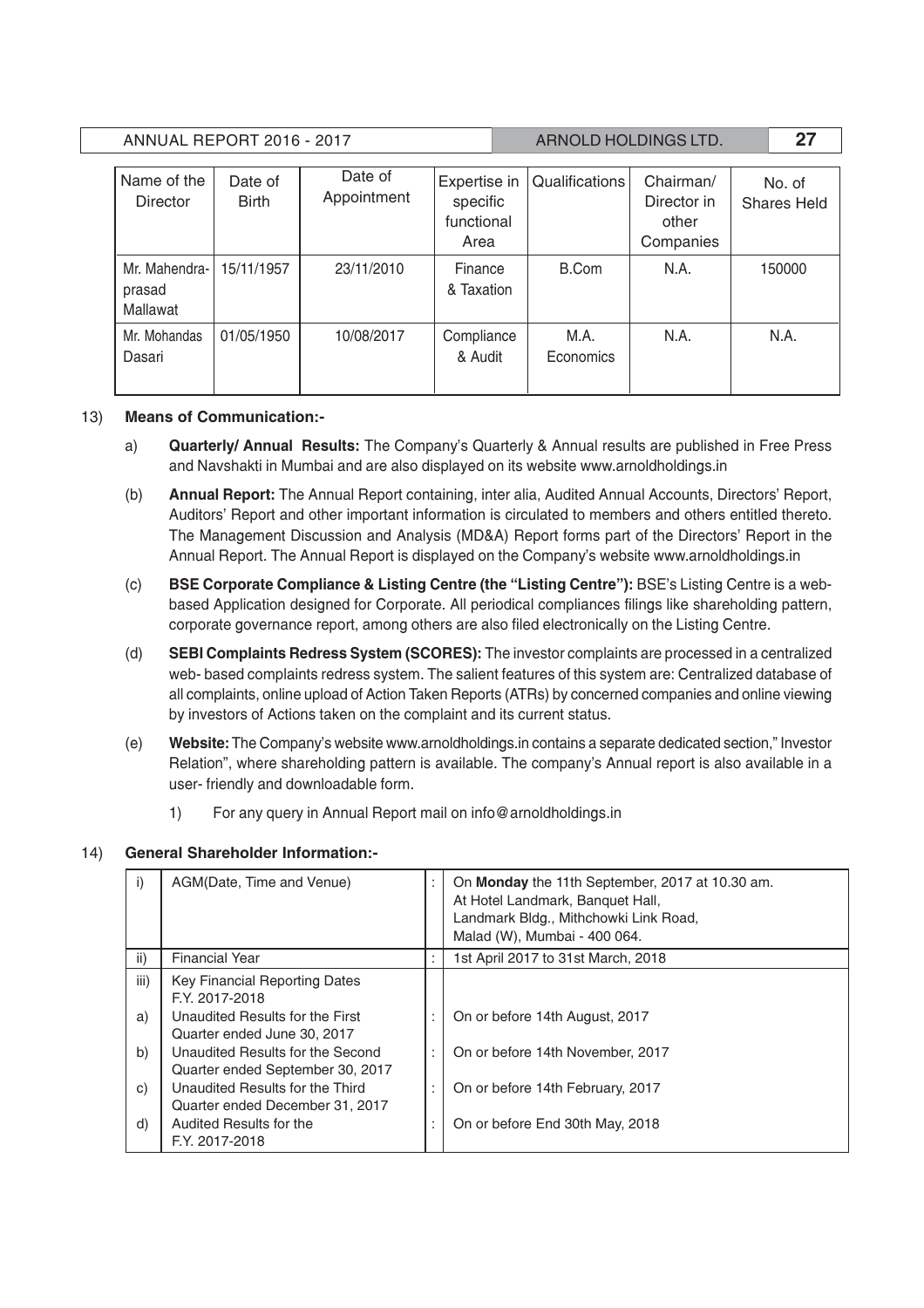| 28    | ARNOLD HOLDINGS LTD.                                 |  | <b>ANNUAL REPORT 2016 - 2017</b>                                                                |
|-------|------------------------------------------------------|--|-------------------------------------------------------------------------------------------------|
| iv)   | Date of Annual Book Closure<br>(Both days inclusive) |  | 5th September, 2017 to 11th September, 2017 (Both Days<br>Inclusive)                            |
| V)    | Registered Office & CIN                              |  | B-208, Ramji House, 30, Jambulwadi, J.S.S. Road,<br>Mumbai-400002<br>CIN: L65993MH1981PLC282783 |
| vi)   | Listing on Stock Exchanges                           |  | <b>BSE Ltd.</b>                                                                                 |
| vii)  | <b>Listing Fees</b>                                  |  | Annual Listing Fees for the year upto 2017-18 have been<br>paid to the Stock Exchanges.         |
| viii) | Depository Fees                                      |  | Annual Custodian Fees for the Year 2017-18 have been<br>paid to CDSL & NSDL.                    |
| ix)   | <b>Stock Codes</b>                                   |  | BSE: 537069<br>ISIN: INE185K01028                                                               |
| X)    | <b>Trading Group</b>                                 |  | ХC                                                                                              |

# xi) Share Price Data:

| Month            | BSE Limited (BSE) (in Rs. per Share) |                   |  |  |  |  |
|------------------|--------------------------------------|-------------------|--|--|--|--|
|                  | Month's High Price                   | Month's Low Price |  |  |  |  |
| April 2016       | 39.65                                | 37.3              |  |  |  |  |
| May 2016         | 45                                   | 39.25             |  |  |  |  |
| <b>June 2016</b> | 45.5                                 | 40.6              |  |  |  |  |
| <b>July 2016</b> | 47                                   | 40.8              |  |  |  |  |
| August 2016      | 60                                   | 41.1              |  |  |  |  |
| September 2016   | 69.85                                | 10.9              |  |  |  |  |
| October 2016     | 17.2                                 | 10.33             |  |  |  |  |
| November 2016    | 10.7                                 | 7.53              |  |  |  |  |
| December 2016    | 8.69                                 | 6.74              |  |  |  |  |
| January 2017     | 8.66                                 | 6.22              |  |  |  |  |
| February 2017    | 8.35                                 | 6.92              |  |  |  |  |
| March 2017       | 8.45                                 | 7.45              |  |  |  |  |

# xii) Registrar and Share Transfer Agent:-

Share transfers and all other investor related matters are attended to and processed by our Registrar and Share Transfer Agent viz. Niche Technologies Private Limited.

M/s. Niche Technologies Private Limited D-511, Bagree Market, 71, B R B Basu Road, Kolkata-700 001 Tel: +91 33 2235 7270 Fax: +91 33 2215 6823 Website:www.nichetechpl.com E-mail: nichetechpl@nichetechpl.com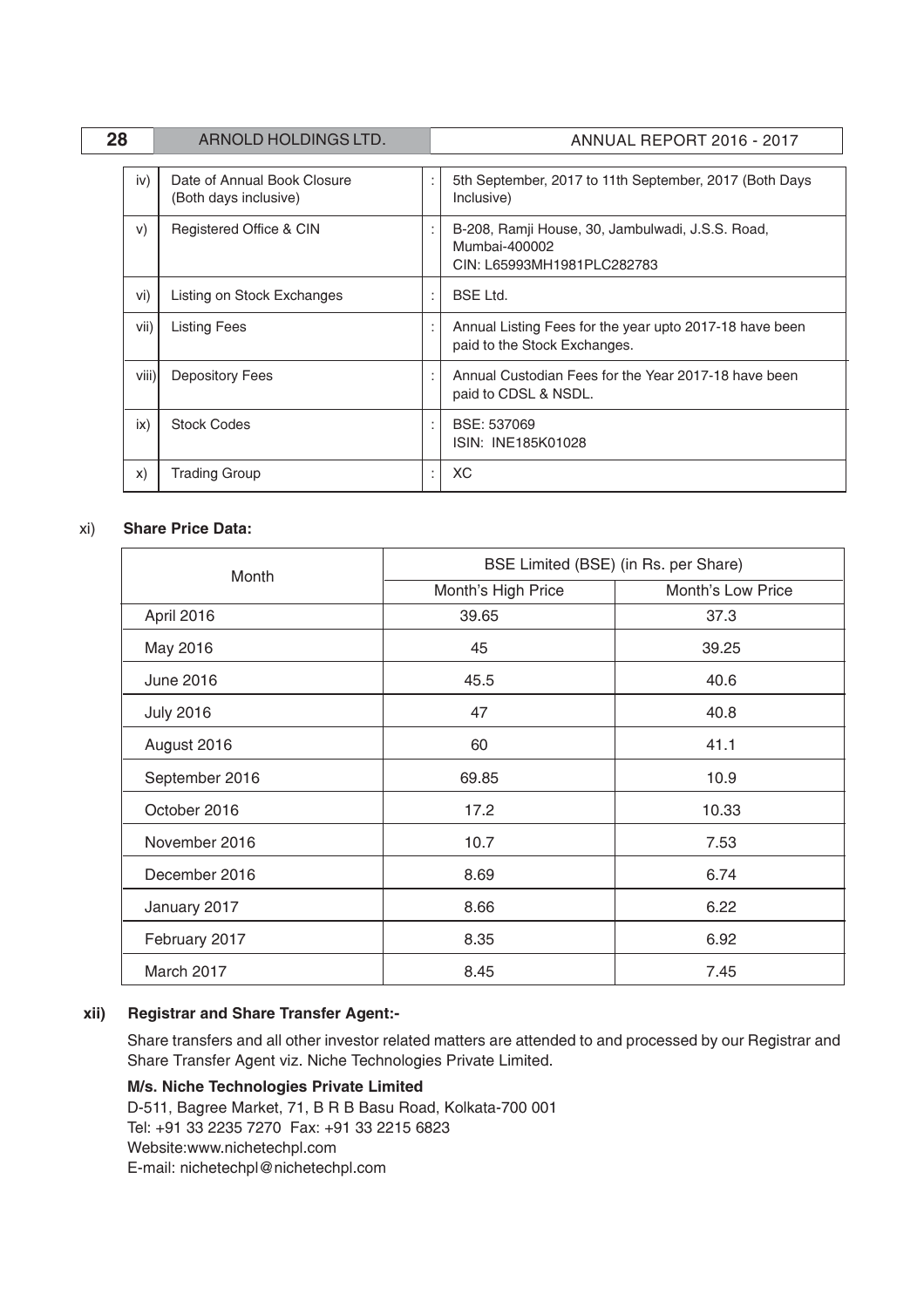| <b>ANNUAL REPORT 2016 - 2017</b> | ARNOLD HOLDINGS LTD. | 29 |
|----------------------------------|----------------------|----|
|----------------------------------|----------------------|----|

#### xiii) Share Transfer System:-

Securities lodged for transfers are processed and security certificates are returned within a period of fifteen days from the date of receipt, subject to all documents being valid and complete in all respects. The Board of Directors has delegated the authority for approving transfer, transmission, etc. of the Company's securities to the Executive Director and the Company Secretary of the Company. The Company obtains from a Company Secretary in Practice half-yearly certificate of compliance with the share transfer formalities, as required under regulation 40(9) of SEBI (Listing Obligations and Disclosure Requirements) Regulations, 2015 and files a copy of the certificate with Stock Exchanges.

# xiv) Distribution of shareholding (category wise) as on 31st March, 2017:-

| Category                                   | Number of   | % of Total   |
|--------------------------------------------|-------------|--------------|
|                                            | Shares held | Shareholding |
| Promoters (Incl. Person Acting in Concert) | 9901050     | 6.58         |
| Financial Institutions / Banks             | 0           | 0.00         |
| <b>Insurance Companies</b>                 | 0           | 0.00         |
| <b>NRI</b>                                 | 12614       | 0.00         |
| <b>Bodies Corporate</b>                    | 29240753    | 19.45        |
| Public                                     | 111220583   | 73.97        |
| <b>Total</b>                               | 150375000   | 100.00       |

#### xv) Dematerialization of shares and liquidity:-

- -About 100% of the shares have been dematerialized as on 31st March, 2017.
- - Trading in the shares of the Company is permitted in dematerialized form only as per notification issued by SEBI.

#### xvi) Outstanding GDR / ADR / Warrants or any convertible instruments:

The Company has not issued any GDRs/ Warrants or any other instrument, which is convertible into Equity Shares of the Company.

# xvii) Plant Locations:

The Company is in the business of providing financial services; therefore, it does not have any manufacturing plants.

#### xviii) Address for correspondence:-

(i) Investor Correspondence: For transfer/dematerialization of shares, payment of dividend on shares and any other query relating to the shares of the Company:

M/s. Niche Technologies Private Limited D-511, Bagree Market, 71, B R B Basu Road, Kolkata-700 001. Tel: +91 33 2235 7270, Fax: +91 33 2215 6823 Website:www.nichetechpl.com E-mail: nichetechpl@nichetechpl.com

(ii) For any Query on Annual Report: Mrs. Soniya Agarwal Company Secretary and Compliance Officer Arnold Holdings Limited B-208, Ramji House, 30 Jambulwadi, J.S.S. Road, Mumbai-400 002, Maharashtra, India Tel: +91 22-22016640, Fax: +91 22-4344 6409 Email: info@arnoldholdings.in / arnoldholding9@gmail.com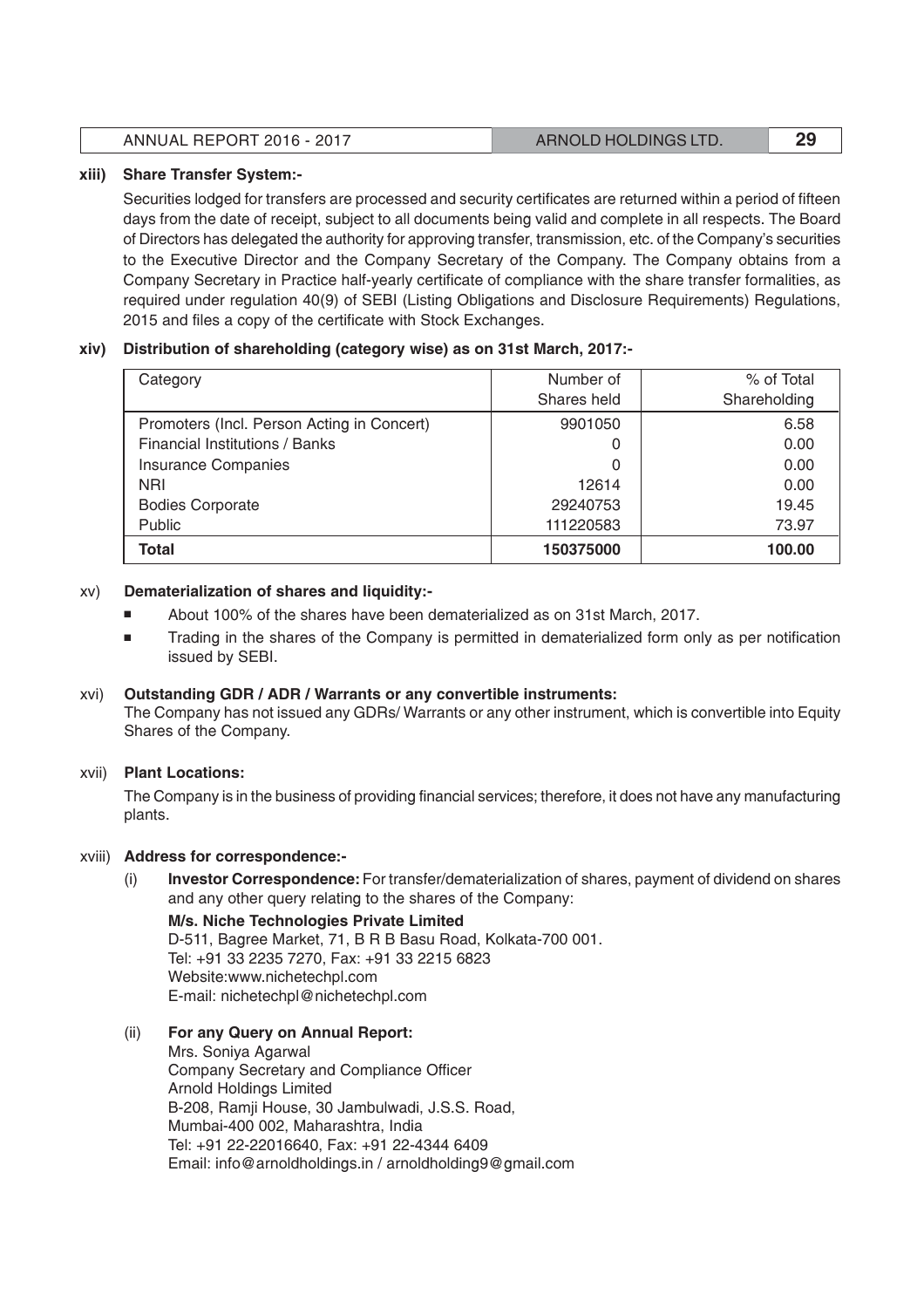| 30 | ARNOLD HOLDINGS LTD. | <b>ANNUAL REPORT 2016 - 2017</b> |
|----|----------------------|----------------------------------|
|----|----------------------|----------------------------------|

#### xix) COMPLIANCE WITH DISCRETIONARY REQUIREMENTS AS PER REGULATION 27(1) OF SEBI (LISTING OBLIGATIONS AND DISCLOSURE REQUIREMENTS) REGULATIONS, 2015:

The Company has adopted following discretionary requirements of regulation 27(1) of SEBI (Listing Obligations and Disclosure Requirements) Regulations, 2015:

- i) Audit Qualification: The Company is in the regime of unqualified financial statements.
- ii) Reporting of Internal Auditor: The Internal Auditor reports directly to the Audit Committee.

#### 15. Disclosures

i) Related Party Transactions: During the year under review, the Company has not entered into any material transaction with any of the related parties. All related party transactions are at arm's- length and in the ordinary course of business and are not in conflict with the interest of the Company.

The Board has approved a policy for related party transactions which has been uploaded on the Company's website www.arnoldholdings.in.

- ii) Strictures and Penalties: No, penalties and strictures imposed on the company by SEBI, ROC, Stock Exchanges or any other statutory authorities on any matters related to capital market during the last 3 financial years.
- iii) There are no inter se relationships between the Directors of the Company.

#### iv) Whistle Blowing Policy/ Vigil Mechanism

The Company believes in the conduct of the affairs of its various constituents in a fair and transparent manner, by adopting the highest standard of professionalism, honesty, integrity and ethical behavior and open communication. The Company has Whistle Blower Policy under which the employees are free to report instances of unethical behavior, violation of laws and regulations and the Code of Conduct or policies of the Company. The employee can approach the Whistle Blower Committee which operated under the supervision of the Audit Committee. Employee may directly report to the Chairman of the Audit Committee. During the year under review no employee was denied access to the Audit Committee.

None of the employees has been denied access to the Audit Committee under this policy during the year under review.

v) The CEO/CFO Certificate forms part of this Annual Report.

#### vi) Reconciliation of Share Capital

A qualified Practicing Company Secretary carries out a share capital audit to reconcile the total admitted equity share capital with NSDL and CDSL and the total issued and listed equity share capital of the Company. The audit report confirms that the total issued / paid- up capital is in agreement with total numbers of shares in Demat form and the total number of dematerialized shares held with NSDL and CDSL.

#### vii) Adoption of Mandatory and Non-Mandatory requirements:

The Company has complied with all the mandatory requirements of SEBI (Listing Obligations and Disclosure Requirements) Regulations, 2015 and The Company has fulfilled the following nonmandatory requirements as prescribed in Schedule II, PART E of Regulation 27(1) of (Listing Obligations and Disclosure Requirements) Regulations, 2015.

Your Company has complied with all the requirements of Regulations 17 to 27 and clause (b) to (i) of sub-regulation 46 of SEBI (Listing obligations and Disclosure Requirements) Regulations, 2015.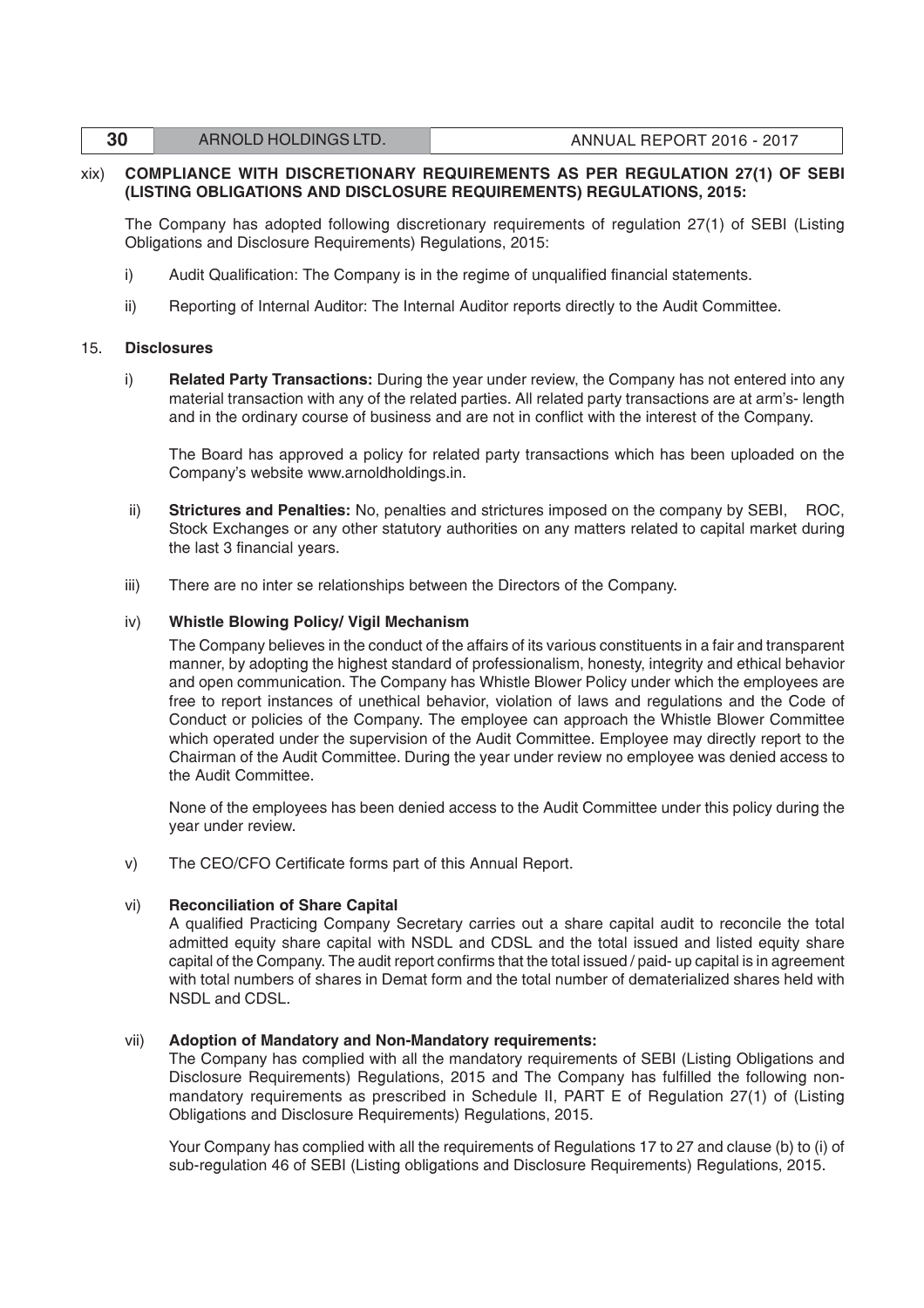| <b>ANNUAL REPORT 2016 - 2017</b> | ARNOLD HOLDINGS LTD. |  |
|----------------------------------|----------------------|--|
|----------------------------------|----------------------|--|

#### viii) CEO / CFO Certification: -

The CEO and CFO of the company give annual certification on financial reporting and internal controls to the Board in terms of Regulation 17(8) of SEBI (Listing Obligations And Disclosure Requirements), Regulation 2015. The CEO/ CFO also give quarterly certification on financial results while placing the financial results before the Board in terms of Regulation 33 of the SEBI (Listing Obligations and Disclosure Requirements) Regulation, 2015. The annual Certificate given by the CEO/CFO is given below:

- 1. I have reviewed financial statements and the cash flow statement of Arnold Holdings Limited for the year ended 31st March, 2017 and due to the best of our knowledge and belief:
	- (i) These Statements do not contain any materially untrue statement or omit any material fact or contain statements that might be misleading;
	- (ii) These statements together present a true and fair view of the company's affairs and are in compliance with existing accounting standards, applicable laws and regulations.
- 2. There are, to the best of our knowledge and belief, no transactions entered into by the company during the year which are fraudulent, illegal or violate the Company's Code of Conduct.
- 3. I accept responsibility for establishing and maintaining internal controls for financial reporting and Ihave evaluated the effectiveness of company's internal control systems pertaining to financial reporting.

I have not come across nay reportable deficiencies in the design or operations of such internal controls.

- 4. I have indicated to the Auditors and the Audit Committee:
	- (i) That there are no significant changes in internal control over financial reporting during the year:
	- (ii) That there are no significant changes in accounting policies during the year: and
	- (iii) That there are no instances of significant fraud of which we have become aware.

# 16. Code of Conduct

The Board has laid down the Code of Conduct for Board Members and Senior Management personnel of the Company. The code incorporates the duties of Independent Directors as laid down in the Companies Act, 2013. The said code of conduct is posted on the company's website www.arnoldholdings.in . The Board and the senior management personnel have affirmed compliance with the said code of conduct.

# 17. Declaration

As provided under SEBI (Listing Obligations and Disclosure Requirements) Regulations, 2015, all Board members and Senior Management Personnel have affirmed compliance with The Arnold Holdings Ltd Code of Conduct for the year ended 31st March, 2017.

> On behalf of the Board of Directors, For Arnold Holdings Limited

Mahendraprasad Mallawat Whole TIme Director DIN - 00720282

Place : Mumbai Date : 30th May, 2017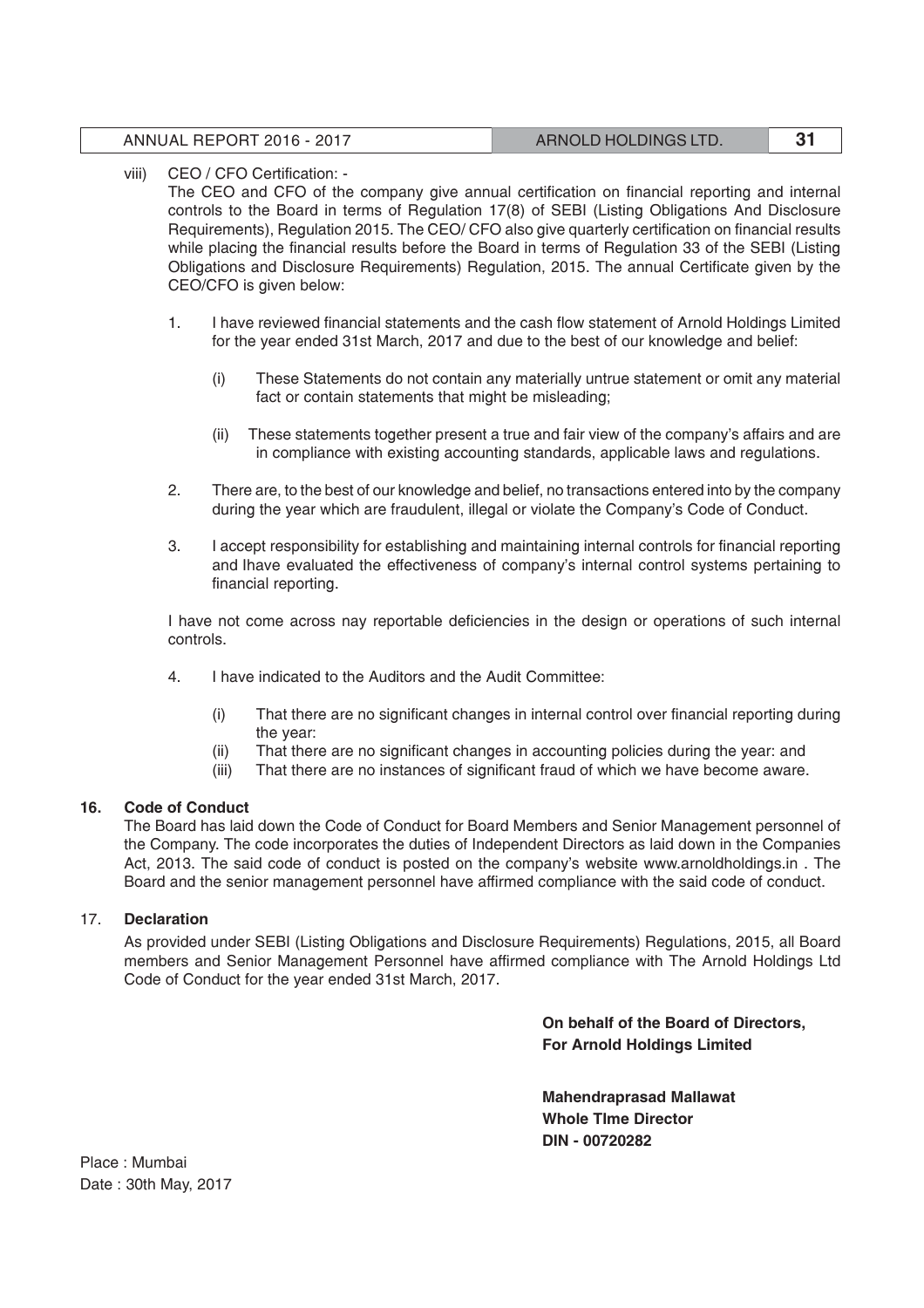# REPORT 2016 - 2017

#### Annexure

#### Nomination and Remuneration Policy

This Policy has been laid down on the recommendations of the Nomination and Remuneration Committee of the Board, and is in compliance with the requirements of the Section 178 Companies Act, 2013 and Regulation 19 of the SEBI (Listing Obligations and Disclosure Requirements) Regulations, 2015.

# 1.1 Objectives

The Policy lies down the:

- (i) Criteria for determining inter-alia qualification, positive attributes and independence of Directors for their appointment on the Board of the Company;
- (ii) Criteria for payment of remuneration to Directors, Key Managerial Personnel and other Employees.

#### 1.2 Definitions

- i. "Board" means Board of Directors of the Company.
- ii. "Company" means "Arnold Holdings Limited."
- iii. "Employees' Stock Option" means the option given to the Directors, Officers or Employees of a company or of its holding company or subsidiary company or companies, if any, which gives such Directors, Officers or Employees, the benefit or right to purchase, or to subscribe for, the shares of the Company at a future date at a pre-determined price.
- iii A. 'fit and proper 'shall mean an individual who is :
	- a. more than thirty years in age;
	- b. a graduate;
	- c. has minimum five years experience;
	- d. a person of integrity, reputation and character in the opinion of the Committee;
- iv. "Independent Director" means a director referred to in Section 149 (6) of the Companies Act, 2013.
- v. "Key Managerial Personnel" (KMP) means:
	- a) Chief Executive Officer or the Managing /Executive Director or the Manager,
	- b) Company Secretary,
	- c) Whole-time Director,
	- d) Chief Financial Officer and
	- e) Such other officer as may be prescribed.
- vi. "Committee" shall mean the Nomination & Remuneration Committee of Board of Directors of the Company, constituted in accordance with the provisions of Section 178 of the Companies Act, 2013 and the SEBI (Listing Obligations and Disclosure Requirements) Regulations, 2015.
- vii. "Policy or This Policy" means, "Nomination and Remuneration Policy."
- viii. "Remuneration" means any money or its equivalent given or passed to any person for services rendered by him and includes perquisites as defined under the Income-tax Act, 1961.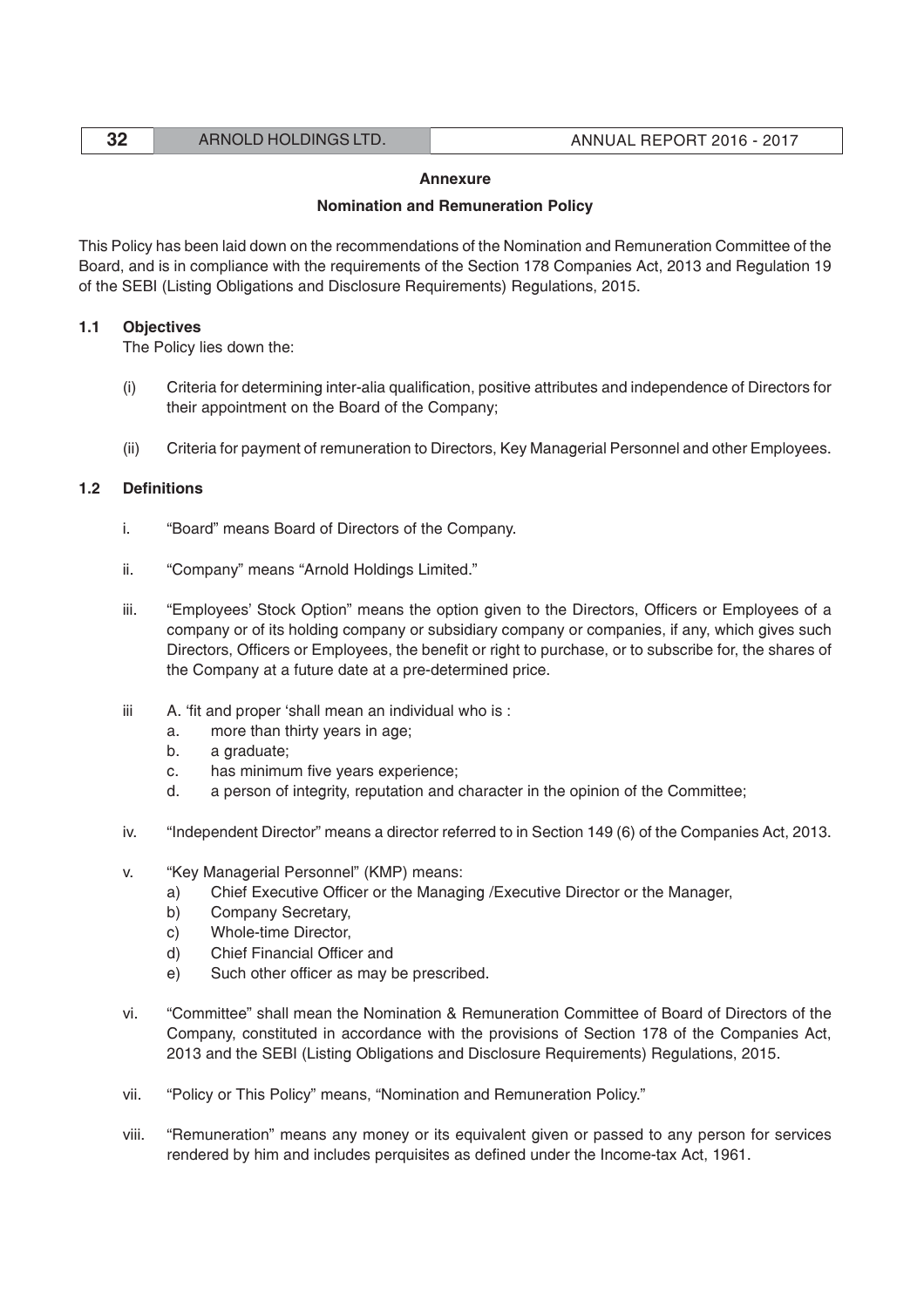| <b>ANNUAL REPORT 2016 - 2017</b> | ARNOLD HOLDINGS LTD. | 33 |
|----------------------------------|----------------------|----|
|----------------------------------|----------------------|----|

ix. "Senior Management" means, personnel of the Company who are members of its core management team excluding Board of Directors. This would include all members of management one level below the executive directors, including all the functional heads.

#### 1.3 Interpretation

Terms that have not been defined in this Policy shall have the same meaning assigned to them in the Companies Act, 2013, SEBI Act, 1992, Listing Agreement and Regulations as notified by the Securities and Exchange Board of India from time to time.

# 1.4 Appointment and Removal of Managerial Person, Director, Key Management Personnel and Senior Management Personnel

#### i. Appointment criteria and qualifications:

- a) The Committee shall identify and ascertain the integrity, qualification, expertise and experience of the person for appointment as Managerial Person, Director, KMP or Senior Management Personnel and recommend to the Board his / her appointment.
- b) The Committee has discretion to decide whether qualification, expertise and experience possessed by a person are sufficient /satisfactory for the designated position.

#### ii. Term / Tenure:

- a) The Company shall appoint or re-appoint a person as its Managerial Person by passing of a resolution and disclosure of such appointment in the Directors Report forming part of the Annual Report.
- b) No Independent Director shall hold office for more than two consecutive Terms, but such Independent Director shall be eligible for appointment after expiry of three years of ceasing to become an Independent Director.
- c) Provided that an Independent Director shall not, during the said period of three years, be appointed in or be associated with the Company in any other capacity, either directly or indirectly. Term can be for a maximum period of five years.
- d) The time of appointment of Independent Director it should be ensured that number of Boards on which such Independent Director serves, is restricted to seven listed companies as an Independent Director and three listed companies as an Independent Director in case such person is serving as a Whole-time Director of the Company.

#### iii. Removal:

Due to reasons for any disqualification mentioned in the Companies Act, 2013 ('Act'), rules made there under or under any other applicable Act, rules and regulations, the Committee may recommend, to the Board with reasons recorded in writing, removal of a Managerial Person, Director, KMP or Senior Management Personnel subject to the provisions and compliance of the Act, rules and regulations.

#### iv. Retirement:

The Managerial Person, Director, KMP and Senior Management shall retire as per the applicable provisions of the Companies Act, 2013 and the prevailing policy of the Company. The Board will have the discretion to retain the Managerial Person, Director, and KMP, Senior Management in the same position / remuneration or otherwise even after attaining the retirement age, for the benefit of the Company.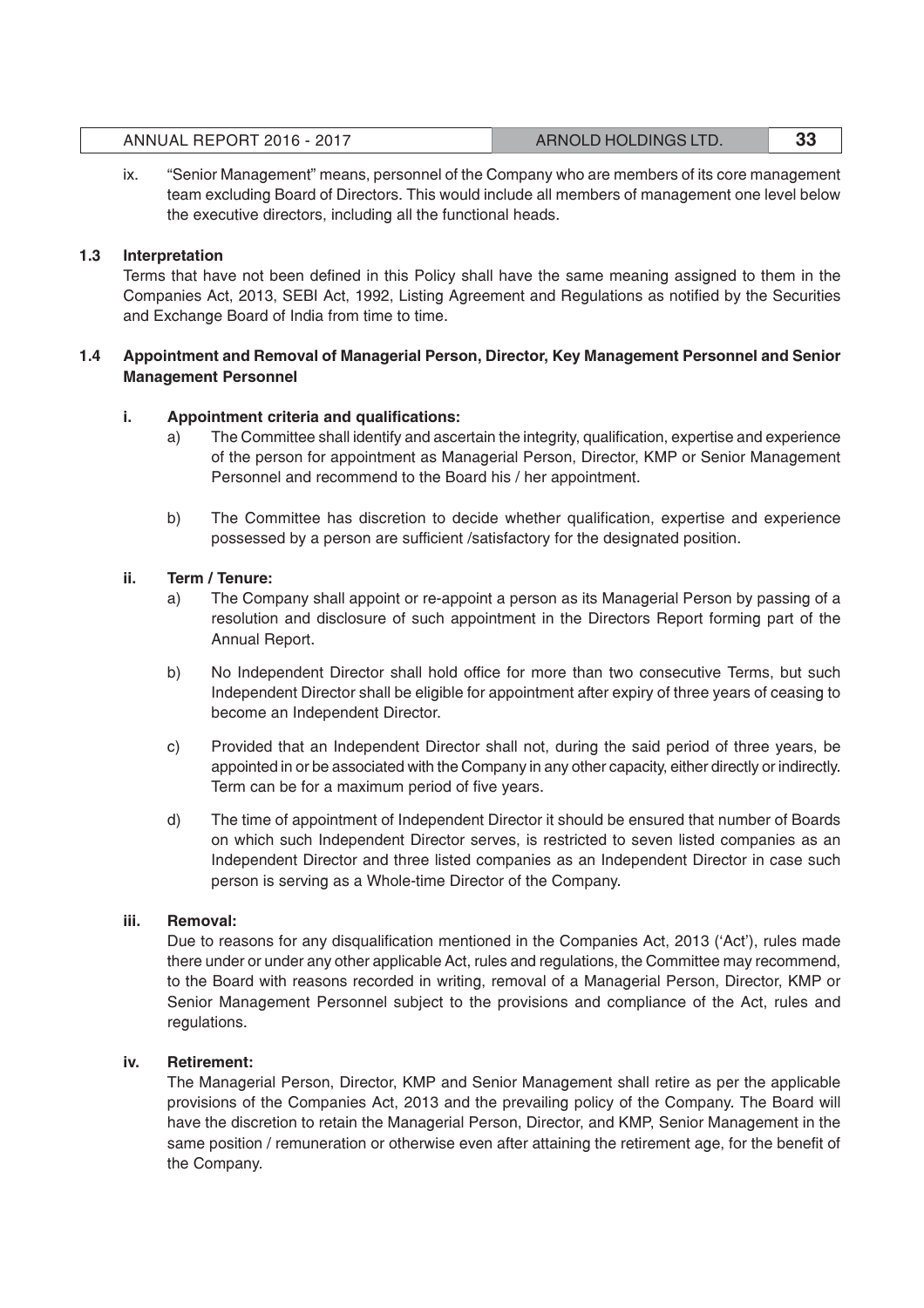#### **34 ARNOLD HOLDINGS LTD.** ANNUAL REPORT 2016 - 2017

#### 1.5 Disqualifications for Appointment of Directors

- i. A person shall not be eligible for appointment as director of the company if:
	- a) He is of unsound mind and stands so declared by a competent court;
	- b) He is undischarged insolvent;
	- c) He has applied to be adjudicated as an insolvent and his application is pending;
	- d) He has been convicted by a court of any offence, weather involving moral turpitude or otherwise and sentenced in respect thereof to imprisonment for not less than six months and a period of five years has not elapsed from the date of expiry of the sentence:

Provided that if a person has been convicted of any offence and sentenced in respect thereof to imprisonment for a period of seven years or more, he shall not be eligible to be appointed as a director in any company:

- 1) An order disqualifying him for appointment as a director has been passed by a court or Tribunal and the order in force;
- 2) He has not paid any calls in respect of any shares of the company held by him whether alone or jointly with others and six months have elapsed from the last day fixed for the payment of the call;
- 3) He has been convicted of the offence dealing with related party transactions under section 188 at any time during the last preceding five years; or
- 4) He has not complied with sub-section (3) of section 152 of the Companies Act, 2013.
- ii. A person who has been a Director of the company which:
	- a) has not filed financial statements or annual returns for any continuous period of three financial years; or
	- b) has failed to repay the deposits accepted by it or pay interest thereon or to redeem any debentures on the due date or pay interest due thereon or pay dividend declared and such failure to pay or redeem continues for one year of more, shall be ineligible to be appointed as a director of the Company for a period of five years from the date on which the other company fails to do so.
- iii. A person shall not be eligible for appointment and continuance as a Director, if he / she is not found 'fit and proper' by the Committee.

#### 1.6 Remuneration Policy

Remuneration Policy of AHL is designed to attract, motivate, and retain manpower in a competitive environment considering qualification, positive attribute, integrity and independence, and is guided by the common reward framework and set of principles and objectives. The Remuneration Policy applies to the Company's Senior Management Personnel, including its Key Managerial Person and the Board of Directors.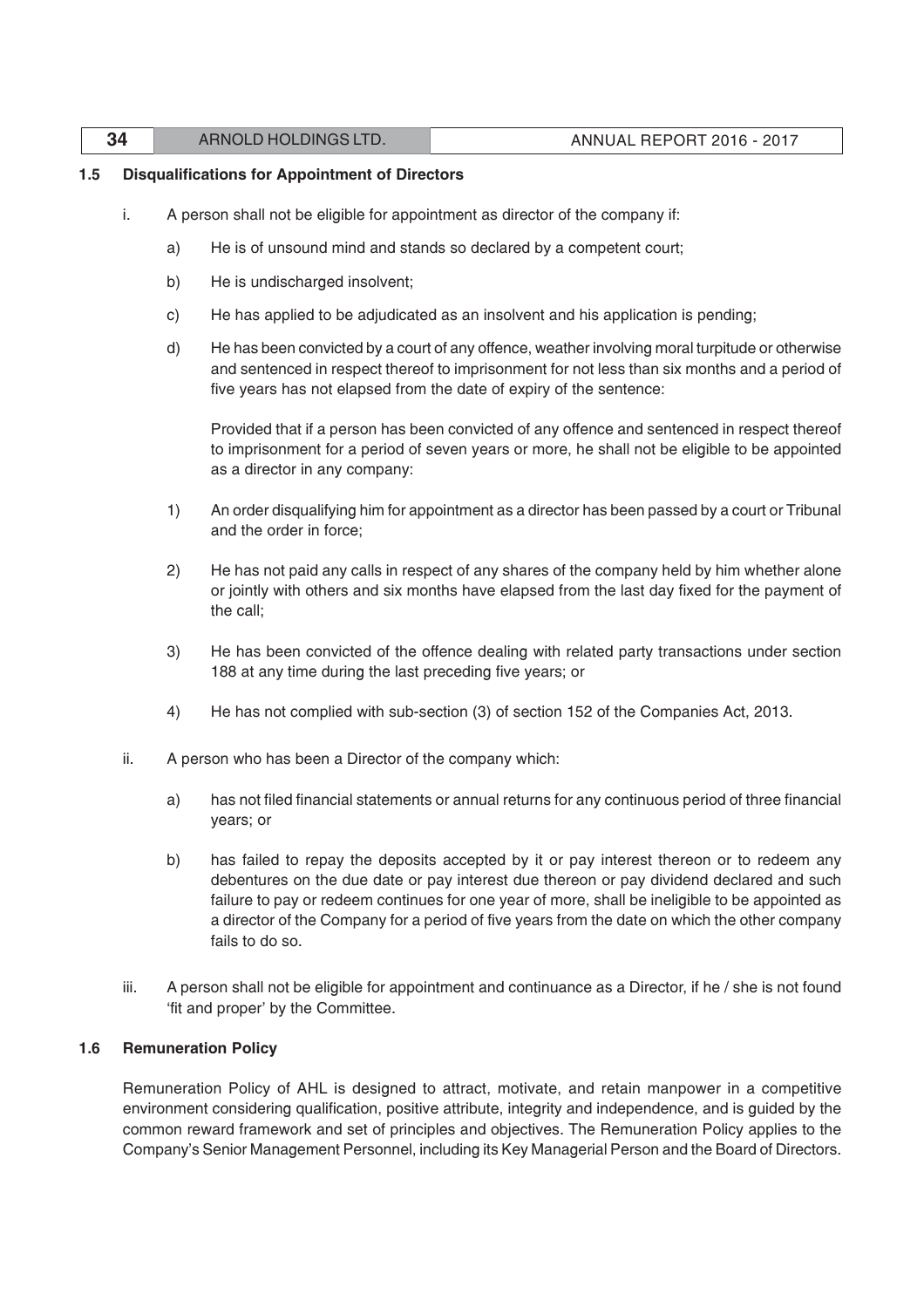| <b>ANNUAL REPORT 2016 - 2017</b> | ARNOLD HOLDINGS LTD. | 35 |
|----------------------------------|----------------------|----|
|----------------------------------|----------------------|----|

The policy captures remuneration strategies, policies and practices of AHL, including compensation, variable compensation, equity-based plans and the process for the measurement and assessment of employee and executive performance. The remuneration / compensation / commission etc. to the Managerial Person, Director, KMP and Senior Management Personnel will be determined by the Committee and recommended to the Board for approval.

1.6.1 Remuneration Strategy for Employees at AHL The Company adopts a total compensation philosophy in rewarding employees. The Total compensation package for the employees comprises of Fixed and Variable Component. Fixed pay consists of the base salary and any recurring, regular allowances payable in the specific location. Variable pay includes performance bonuses and ESOP's for eligible employees.

The level of Total compensation is designed to be appropriate to attract, retain and motivate employees to contribute their best. In determining the Total compensation of employees, the Company takes into account the role and its responsibilities, the individuals' and teams' performance, and the Company's performance, as well as market factors.

The Company's remuneration strategy is market driven and aims at attracting and retaining high caliber talent. Factors such as profitability and achievement of key performance indicators are taken into consideration, in determining the bonus pool for the Company and its business units. Individual bonus allocation is based on performance against various set of pre-defined objectives.

The strategy is in consonance with the existing industry practice and is directed towards rewarding performance, based on review of achievements, on a periodical basis.

- 1.6.2 Remuneration of Key Management Personnel The Company shall review, at least annually, the Key Management personnel's remuneration arrangements in light of current market benchmarks and expert advice on remuneration levels and, with due consideration to law and corporate governance principles. Remuneration of the Key Management Personnel consists of a fixed component and a variable performance incentive. The annual appraisal of the Key Management personnel is based on a detailed performance evaluation of their Key Performance Indicators (KPI's)
	- i. Fixed Component: gross Fixed Salary.
	- ii. Perquisites: In the form of house rent allowance/accommodation, reimbursement of medical expenses, conveyance, children education, telephone, communication equipments like Cell Phone etc.
	- iii. Personal benefits: Based on employment agreements and Company policy, Company Car and Driver is provided to specific grade.
	- iv. Medical Insurance Coverage of ` 5 Lacs every year to the personnel, his/her spouse, two children and parents (In case of female employees they can choose the option for Including their in-laws in lieu of her parents).
	- v. Variable pay is linked to the below three factors:
		- a) The financial results of the company;
		- b) Targets achieved;
		- c) The individual performance and that of the department/team.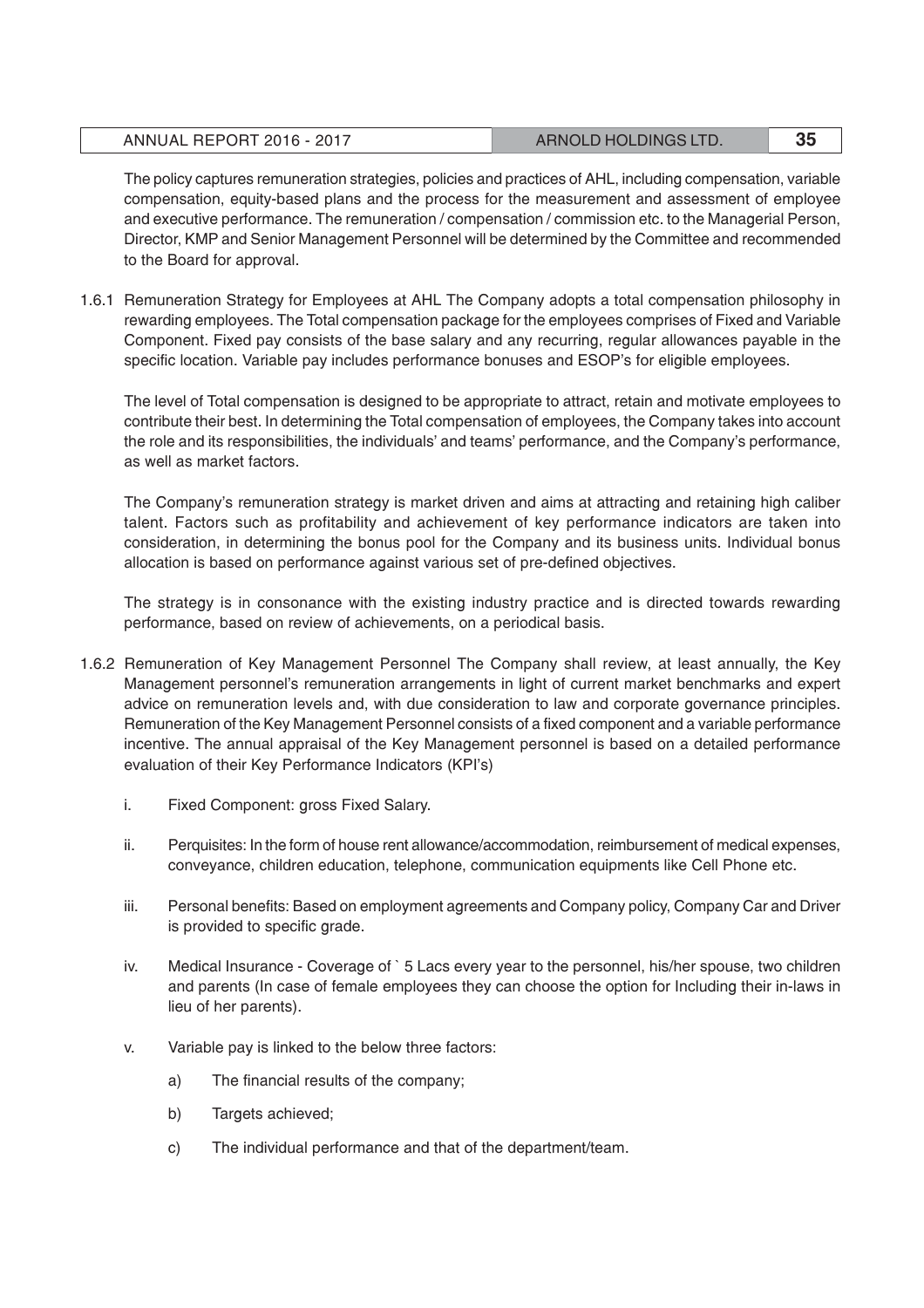| 36 | ARNOLD HOLDINGS LTD. | <b>ANNUAL REPORT 2016 - 2017</b> |
|----|----------------------|----------------------------------|
|----|----------------------|----------------------------------|

#### 1.6.3 Remuneration of Non-executive Directors including Independent Directors:

The Non-Executive Directors of the Company shall be paid sitting fees as per the recommendation of Committee and approved by the Board of the Company not exceeding 5,000/- per meeting.

An independent Director shall not be entitled to any Stock Options of the Company.

#### 1.7 Deviations from the Policy

Deviations on elements of this policy in extraordinary circumstances, when deemed necessary in the interests of the Company, will be made if there are specific reasons to do so in an individual case.

#### 1.8 Amendments

The Remuneration policy may be reviewed by the Board of the Company on the recommendation of the Nomination & Remuneration Committee of the Board.

> On behalf of the Board of Directors, For Arnold Holdings Limited

Mahendraprasad Mallawat Whole TIme Director DIN - 00720282

Place : Mumbai Date : 30th May, 2017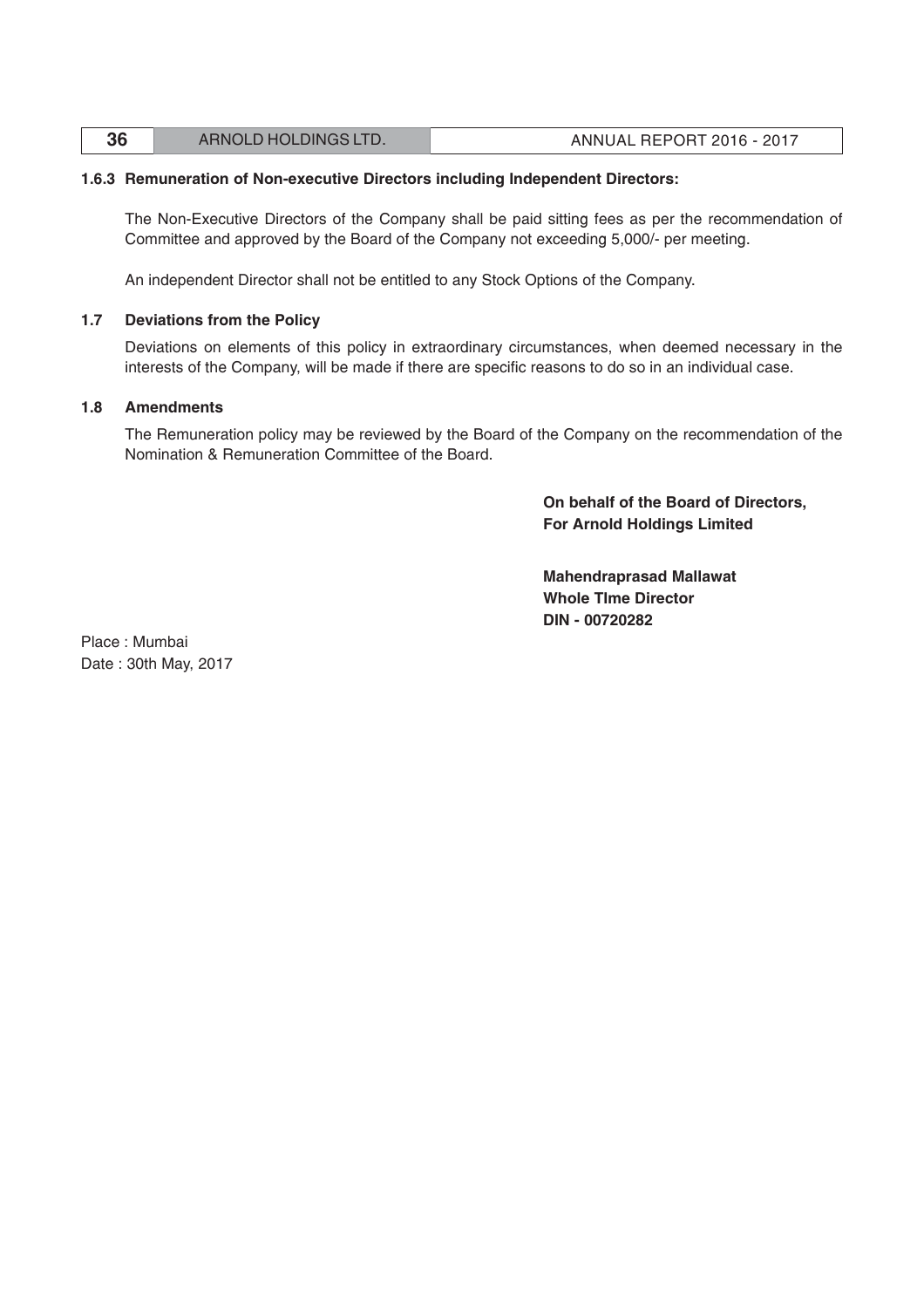ANNUAL REPORT 2016 - 2017 ARNOLD HOLDINGS LTD. **37** 

#### Annexure III to the Directors' Report

#### Form No. MR-3

#### SECRETARIAL AUDIT REPORT

FOR THE FINANCIAL YEAR ENDED 31/03/2017 [Pursuant to section 204(1) of the Companies Act, 2013 and rule No.9 of the Companies (Appointment and Remuneration Personnel) Rules, 2014]

#### SECRETARIAL AUDIT REPORT

FOR THE FINANCIAL YEAR ENDED 31/03/2017

To, The Members, ARNOLD HOLDINGS LTD

We have conducted the secretarial audit of the compliance of applicable statutory provisions and the adherence to good corporate practices by M/s ARNOLD HOLDINGS LTD (hereinafter called the company). Secretarial Audit was conducted in a manner that provided us a reasonable basis for evaluating the corporate conducts/ statutory compliances and expressing my opinion thereon.

Based on our verification of the M/s ARNOLD HOLDINGS LTD's books, papers, minute books, forms and returns filed and other records maintained by the company and also the information provided by the Company, its officers, agents and authorized representatives during the conduct of secretarial audit, We hereby report that in our opinion, the company has, during the audit period covering the financial year ended on 31st March, 2017 complied with the statutory provisions listed hereunder and also that the Company has proper Board-Processes and compliance-mechanism in place to the extent, in the manner and subject to the reporting made hereinafter:

We have examined the Books, Papers, Minute Books, Forms and Returns filed and other records maintained by M/s ARNOLD HOLDINGS LTD ("the Company") for the financial year ended on 31st March, 2017 according to the provisions of:

- (i) The Companies Act, 2013 (the Act) and the rules made there under;
- (ii) The Securities Contracts (Regulation) Act, 1956 ('SCRA') and the rules made there under;
- (iii) The Depositories Act, 1996 and the Regulations and Bye-Laws framed there under;
- (iv) Foreign Exchange Management Act, 1999 and the rules and regulations made there under to the extent of Foreign Direct Investment, Overseas Direct Investment and External Commercial Borrowings; Not Applicable as the Company has not entered into any transaction of Foreign Direct Investment, Overseas Direct Investment and External Commercial Borrowings during the financial year under review;
- (v) The following Regulations and Guidelines prescribed under the Securities and Exchange Board of India Act, 1992 ('SEBI Act'):-
	- (a) The Securities and Exchange Board of India (Substantial Acquisition of Shares and Takeovers) Regulations, 2011;
	- (b) The Securities and Exchange Board of India (Prohibition of Insider Trading) Regulations, 1992;
	- (c) The Securities and Exchange Board of India (Issue of Capital and Disclosure Requirements) Regulations, 2009; (Company has issued Bonus Shares)
	- (d) The Securities and Exchange Board of India (Share Based Employee Benefits) Regulations, 2014; Not Applicable as the Company has not implemented any Share Based Employee Benefit Scheme during the financial year under review;
	- (e) The Securities and Exchange Board of India (Issue and Listing of Debt Securities) Regulations, 2008; Not Applicable as the Company has not issued and listed any Debt Securities during the financial year under review;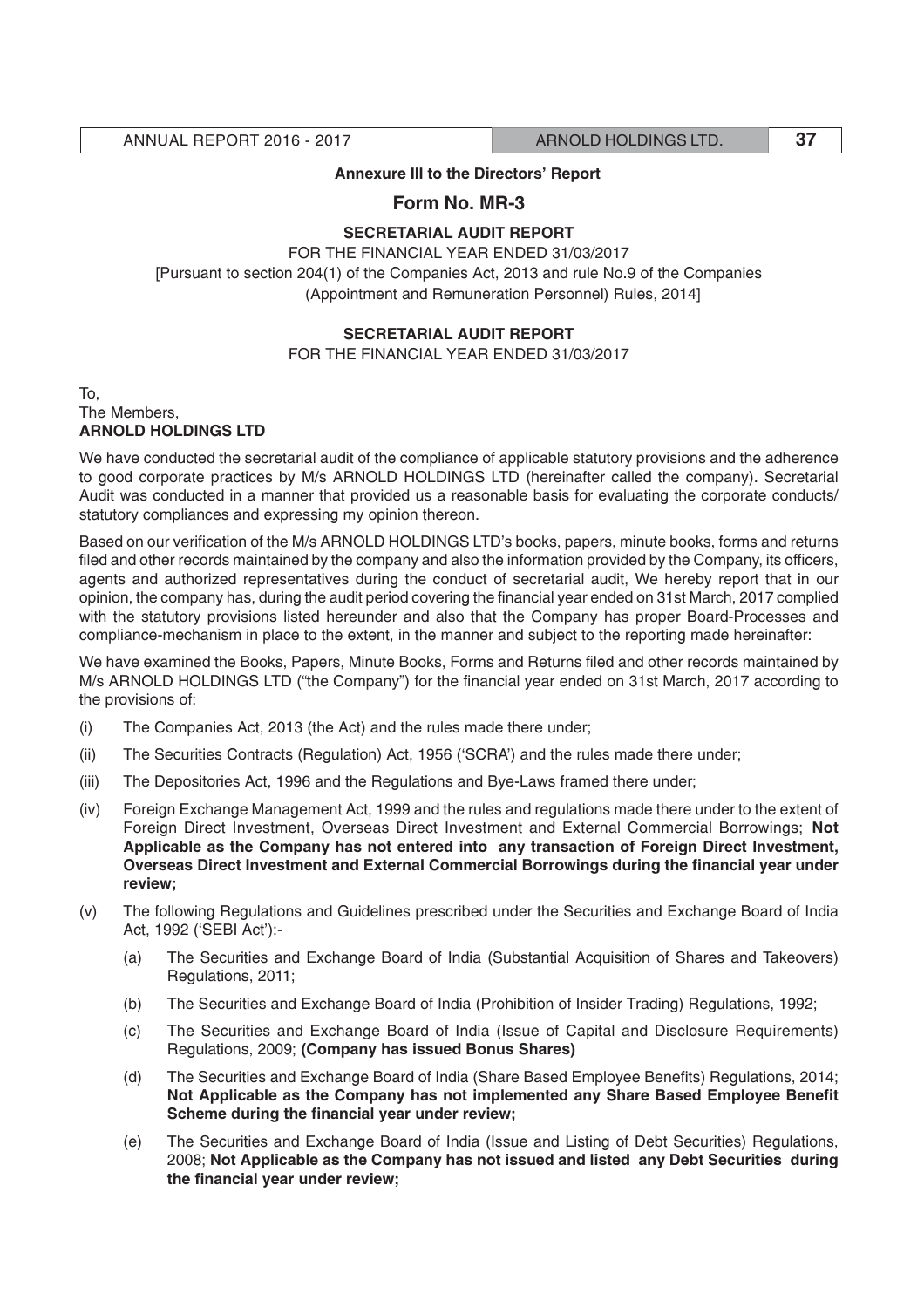|      | 38          | ARNOLD HOLDINGS LTD.                                                                                                                                        | ANNUAL REPORT 2016 - 2017                                                                                                                                                                                                                                                                                                            |  |  |  |  |  |
|------|-------------|-------------------------------------------------------------------------------------------------------------------------------------------------------------|--------------------------------------------------------------------------------------------------------------------------------------------------------------------------------------------------------------------------------------------------------------------------------------------------------------------------------------|--|--|--|--|--|
|      | (f)         | year under review;                                                                                                                                          | The Securities and Exchange Board of India (Registrars to an Issue and Share Transfer Agents)<br>Regulations, 1993 regarding the Companies Act and dealing with client; Not Applicable as the<br>Company is not registered as Registrar to Issue and Share Transfer Agent during the financial                                       |  |  |  |  |  |
|      | (g)         | any Stock Exchange during the financial year under review;                                                                                                  | The Securities and Exchange Board of India (Delisting of Equity Shares) Regulations, 2009; and -<br>Not applicable as the Company has not delisted/proposed to delist its equity shares from                                                                                                                                         |  |  |  |  |  |
|      | (h)         | during the financial year under review.                                                                                                                     | The Securities and Exchange Board of India (Buyback of Securities) Regulations, 1998; - Not<br>applicable as the Company has not bought back/proposed to buy-back any of its securities                                                                                                                                              |  |  |  |  |  |
| (vi) |             |                                                                                                                                                             | Reserve Bank of India Act, 1934 and Rules made there under, is specifically applicable to the company.                                                                                                                                                                                                                               |  |  |  |  |  |
|      |             | We have also examined compliance with the applicable clauses of the following:                                                                              |                                                                                                                                                                                                                                                                                                                                      |  |  |  |  |  |
|      | (i)         |                                                                                                                                                             | Secretarial Standards issued by The Institute of Company Secretaries of India.                                                                                                                                                                                                                                                       |  |  |  |  |  |
|      | (ii)        |                                                                                                                                                             | The Listing Agreements entered into by the Company with Bombay Stock Exchange Limited;                                                                                                                                                                                                                                               |  |  |  |  |  |
|      |             | During the period under review the Company has complied with the provisions of the Act, Rules,<br>Regulations, Guidelines, Standards, etc. mentioned above. |                                                                                                                                                                                                                                                                                                                                      |  |  |  |  |  |
|      |             | We further report that                                                                                                                                      |                                                                                                                                                                                                                                                                                                                                      |  |  |  |  |  |
|      |             | compliance with the provision of the Act.                                                                                                                   | The Board of Directors of the Company is duly constituted with proper balance of Executive<br>Directors, Non-Executive Directors and Independent Directors. The changes in the composition<br>of the Board of Directors that took place during the period under review were carried out in                                           |  |  |  |  |  |
|      |             | and for meaningful participation at the meeting.                                                                                                            | Adequate notice is given to all directors to schedule the Board Meetings, agenda and detailed<br>notes on agenda were sent at least seven days in advance, and a system exists for seeking<br>and obtaining further information and clarifications on the agenda items before the meeting                                            |  |  |  |  |  |
|      |             |                                                                                                                                                             | As per Minutes of the Meeting duly recorded and signed by the Chairman the decision of the<br>Board is Unanimous and no dissenting views have been recorded.                                                                                                                                                                         |  |  |  |  |  |
|      | guidelines. |                                                                                                                                                             | We further report that as per the explanations given to us and the representations made by the management<br>and relied upon by us there are adequate systems and processes in the Company commensurate with the size<br>and operations of the company to monitor and ensure compliance with applicable laws, rules, regulations and |  |  |  |  |  |
|      |             |                                                                                                                                                             | We further report that based on review of and on the basis information, records and documents provided by the                                                                                                                                                                                                                        |  |  |  |  |  |

Board, we are of the opinion that there are adequate systems and processes in place in the Company which is commensurate with the size and operations of the Company to monitor and ensure compliance with applicable laws, rules, regulations and guidelines.

We further report that during the audit period, there were no specific events/actions in pursuance of the above referred laws, rules, regulations, guidelines, etc., having a major bearing on the Company's affairs.

Place: Mumbai Date: 30th May, 2017

S Pardeshi & Associates

Santosh Pardeshi FCS No. 7727 C. P. No.: 8485

This report should be read with our letter of even date which is annexed as Annexure A and forms an integral part of this report.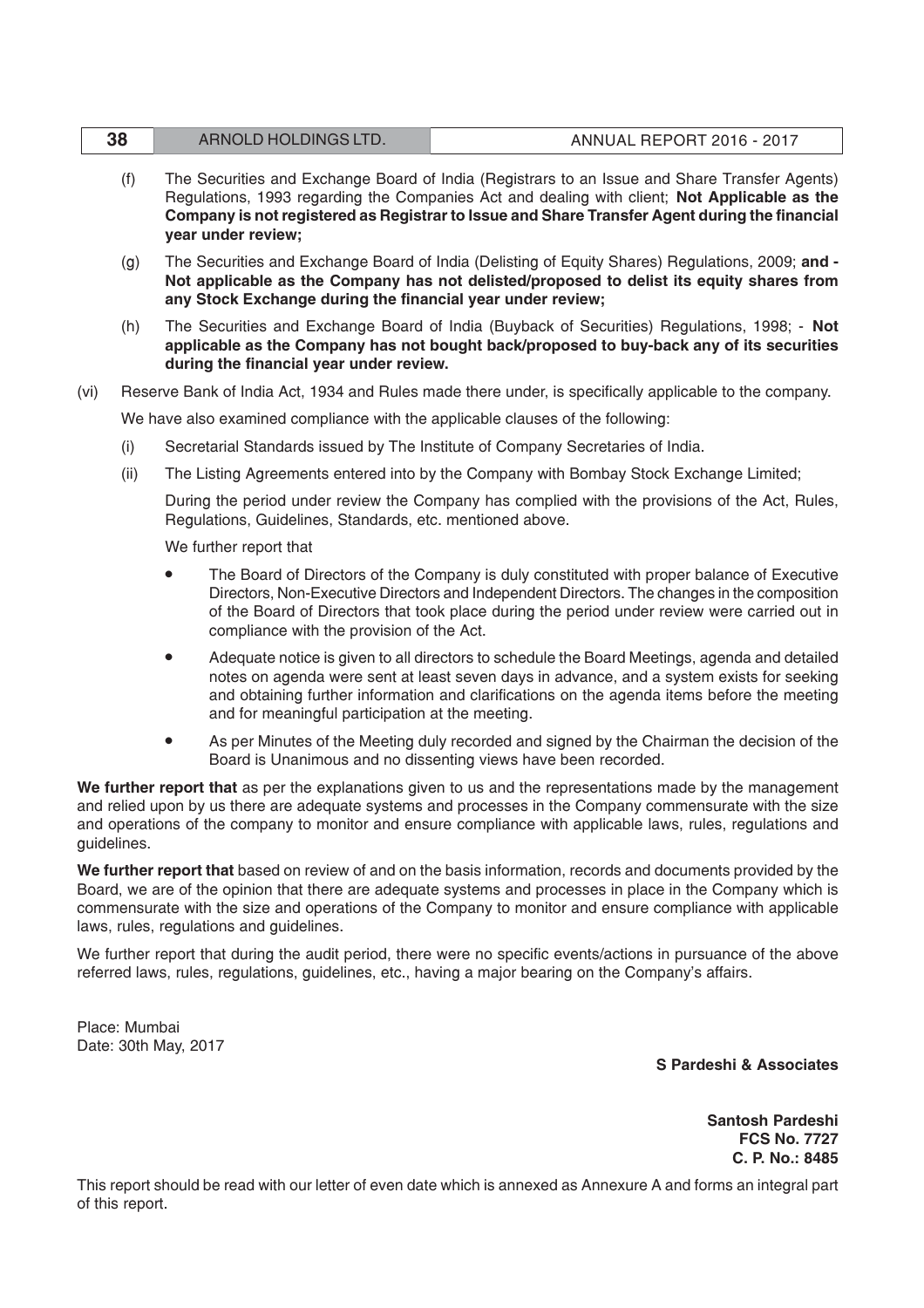#### 'Annexure A'

To, The Members, Arnold Holding Limited

Our report of even date is to be read along with this letter.

- 1. Maintenance of Secretarial record is the responsibility of the management of the Company. Our responsibility is to express an opinion on these secretarial records based on our audit.
- 2. We have followed the audit practices and process as were appreciates to obtain reasonable assurance about the correctness of the contents of the Secretarial records. The verification was done on test basis to ensure that correct facts are reflected in Secretarial records. We believe that the process and practices, we followed provide a reasonable basis for our opinion.
- 3. We have not verified the correctness and appropriateness of finance records and books of the accounts of the Company.
- 4. Where ever required, we have obtained the management representation about the Compliance of laws, rules and regulations and happening of events etc.
- 5. The Compliance of the provision of Corporate and other applicable laws, rules, regulations, standards is the responsibility of management. Our examination was limited to the verification of procedure on test basis.
- 6. The Secretarial Audit report is neither an assurance as to the future viability of the Company nor of the efficacy or effectiveness with which the management has conducted the affairs of the Company.

Place: Mumbai Date: 30th May, 2017

#### S Pardeshi & Associates

Santosh Pardeshi FCS No. 7727 C. P. No.: 8485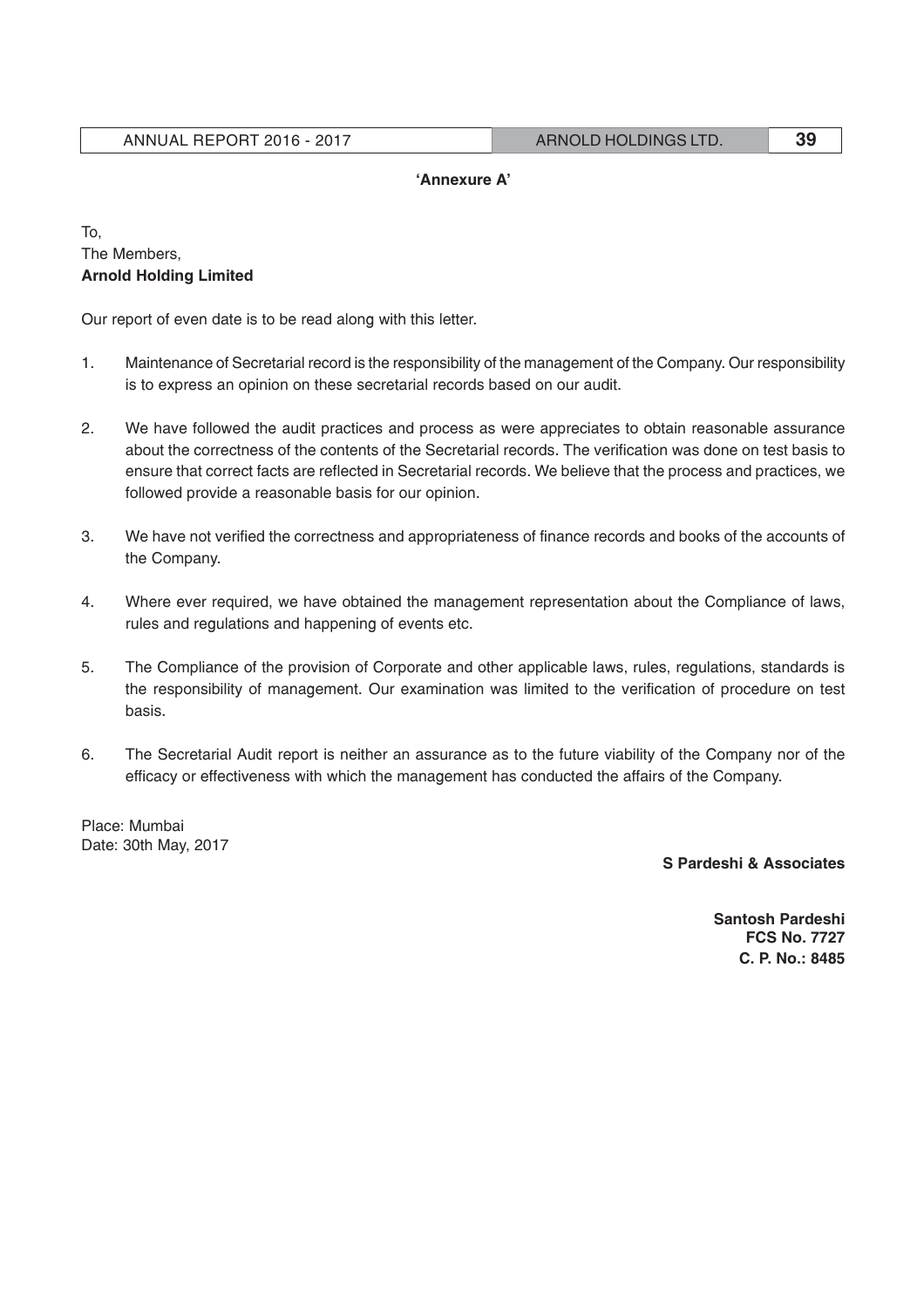|  | ARNOLD HOLDINGS LTD. |
|--|----------------------|
|--|----------------------|

#### Annexure IV to the Directors' Report

#### Form AOC -2

Pursuant to clause (h) of sub- section -3 of Section 134 of the Act and Rule 8 (2) of the Companies (Accounts) Rules, 2014.

Form of disclosure of particulars of contracts/ arrangements entered into by the company with related parties referred to sub- section 1 of Section 188 of the Companies Act, 2013 including certain arm's length transactions under third proviso thereto:

#### 1) Details of contracts/ arrangements or transactions not at arm's length basis:

- i) Name(s) of the related party and nature of relation: Not Applicable
- ii) Nature of Contracts/arrangements/ transactions: Not Applicable
- iii) Duration of the contracts/ arrangements/ transactions: Not Applicable
- iv) Salient terms of the contracts or arrangements or transactions including the value, if any: Not Applicable
- v) Justification for entering into such contracts or arrangements or transactions: Not Applicable
- vi) Date(s) of approval by the board: Not Applicable
- vii) Amount paid as advances, if any: Not Applicable
- viii) Date on which the special resolution was passed in general meeting as required under first proviso to section 188: Not Applicable

#### 2) Details of material contracts or arrangement or transactions at arm's length basis:

- i) Name(s) of the related party and nature of relation: Not Applicable
- ii) Nature of Contracts/arrangements/ transactions: Not Applicable
- iii) Duration of the contracts/ arrangements/ transactions: Not Applicable
- iv) Salient terms of the contracts or arrangements or transactions including the value, if any: Not Applicable
- v) Date(s) of approval by the board: Not Applicable
- vi) Amount paid as advances, if any: Not Applicable

Note: All related party transactions that were entered into during the financial year were on arm's length basis and were in the ordinary course of Company's business. The Company has not entered into any contract, arrangement or transaction with any related party which could be considered as material within the meaning of Regulation 23(1) of SEBI (Listing Obligations and Disclosure Requirements) Regulations, 2015. All the related party transactions are disclosed in the notes to the financial statements.

#### By Order of the Board of Directors, For Arnold Holdings Limited

 Mr. Mahendraprasad Mallawat Whole Time Director DIN:00720282

Place: Mumbai Date: 30th May, 2017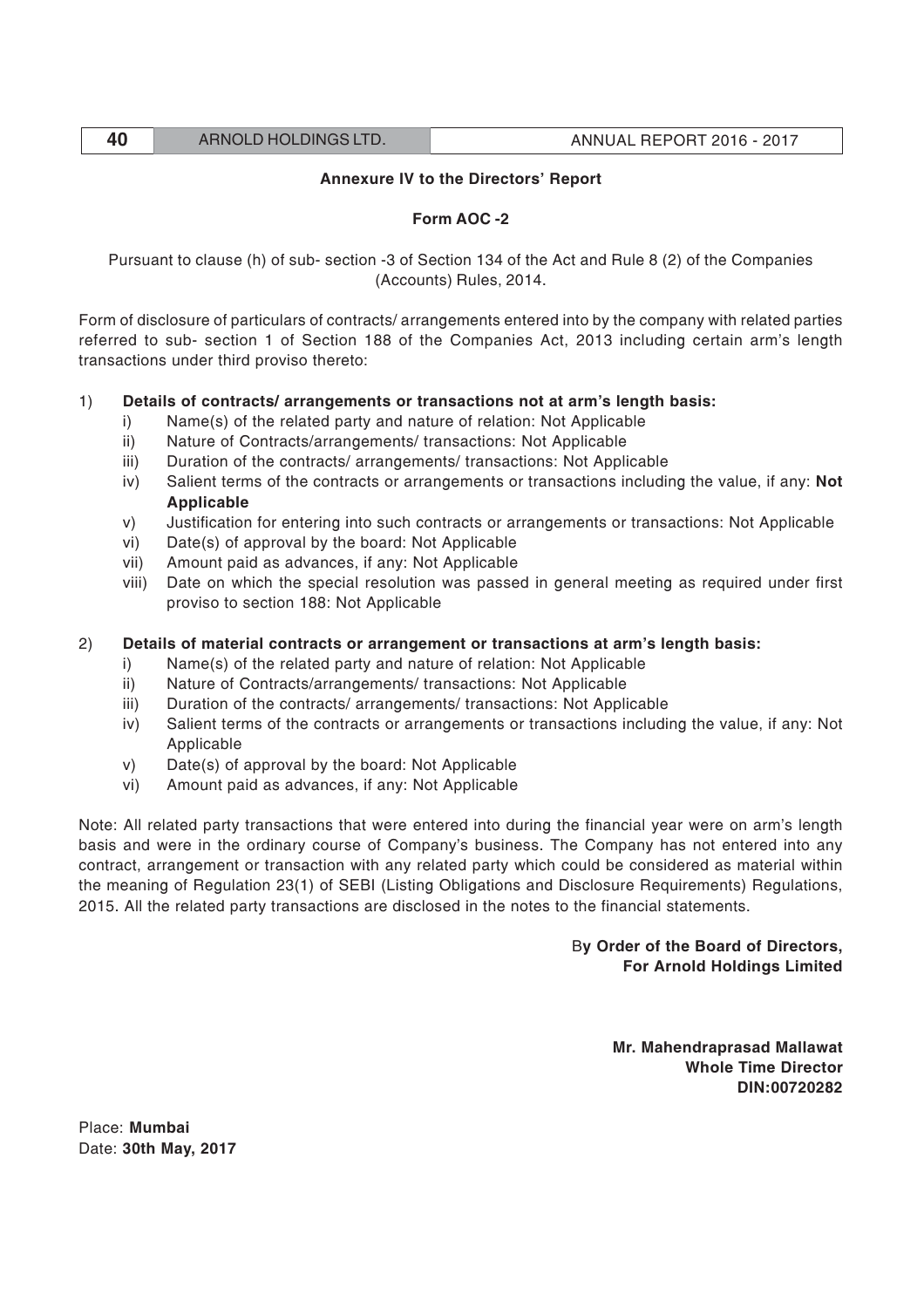| ARNOLD HOLDINGS LTD. |  |
|----------------------|--|
|                      |  |

#### Annexure V to the Directors' Report

#### Form No. MGT-9

#### Extract Of Annual Return as on the Financial year ended On 31st March, 2017

[Pursuant to section 92(3) of the Companies Act,2013 and rule12(1)of the Companies (Management and Administration) Rules, 2014]

| Τ.   | <b>REGISTRATION AND OTHER DETAILS:</b>                                       |                                                                                                                                                |
|------|------------------------------------------------------------------------------|------------------------------------------------------------------------------------------------------------------------------------------------|
| İ.   | <b>CIN</b>                                                                   | L65993MH1981PLC282783                                                                                                                          |
| ii.  | <b>Registration Date</b>                                                     | 24/12/1981                                                                                                                                     |
| iii. | Name of the Company                                                          | ARNOLD HOLDINGS LTD                                                                                                                            |
| iv.  | Category/Sub-Category of the Company                                         | COMPANY LIMITED BY SHARES/INDIAN<br>NON-GOVERNMENT COMPANY.                                                                                    |
| V.   | Address of the Registered office and<br>contact details                      | B-208, RAMJI HOUSE,<br>30, JAMBULWADI,<br>J.S.S. ROAD,<br>MUMBAI-400002                                                                        |
| vi.  | Whether listed company                                                       | <b>YES</b>                                                                                                                                     |
| vii. | Name, Address and Contact details of<br>Registrar and Transfer Agent, if any | NICHE TECHNOLOGIES PRIVATE LIMITED<br>D-511, BAGREE MARKET, 5TH FLOOR, 71 B.<br>R. B. BASU ROAD, KOLKATA: 700001.<br>CONTACT NO: 033-22357271. |

### II. PRINCIPAL BUSINESS ACTIVITIES OF THE COMPANY

All the business activities contributing 10% or more of the total turnover of the company shall be stated:-

| Sr. No. | Name and Description of                     | NIC Code of the Product/ | $\frac{1}{2}$ to total turnover |
|---------|---------------------------------------------|--------------------------|---------------------------------|
|         | main products/ services                     | service                  | of the company                  |
|         | Non-Banking Finance Business<br>Activities. |                          | 100%                            |

#### III. PARTICULARS OF HOLDING, SUBSIDIARY AND ASSOCIATE COMPANIES

| Sr. No. | Name And Address<br>of The Company | CIN/GLN | Holding/ Subsidiary<br>/Associate | %of shares<br>held | Applicable<br>Section |
|---------|------------------------------------|---------|-----------------------------------|--------------------|-----------------------|
|         | <b>NIL</b>                         |         |                                   |                    |                       |
|         |                                    |         |                                   |                    |                       |
| 3.      |                                    |         |                                   |                    |                       |
| 4.      |                                    |         |                                   |                    |                       |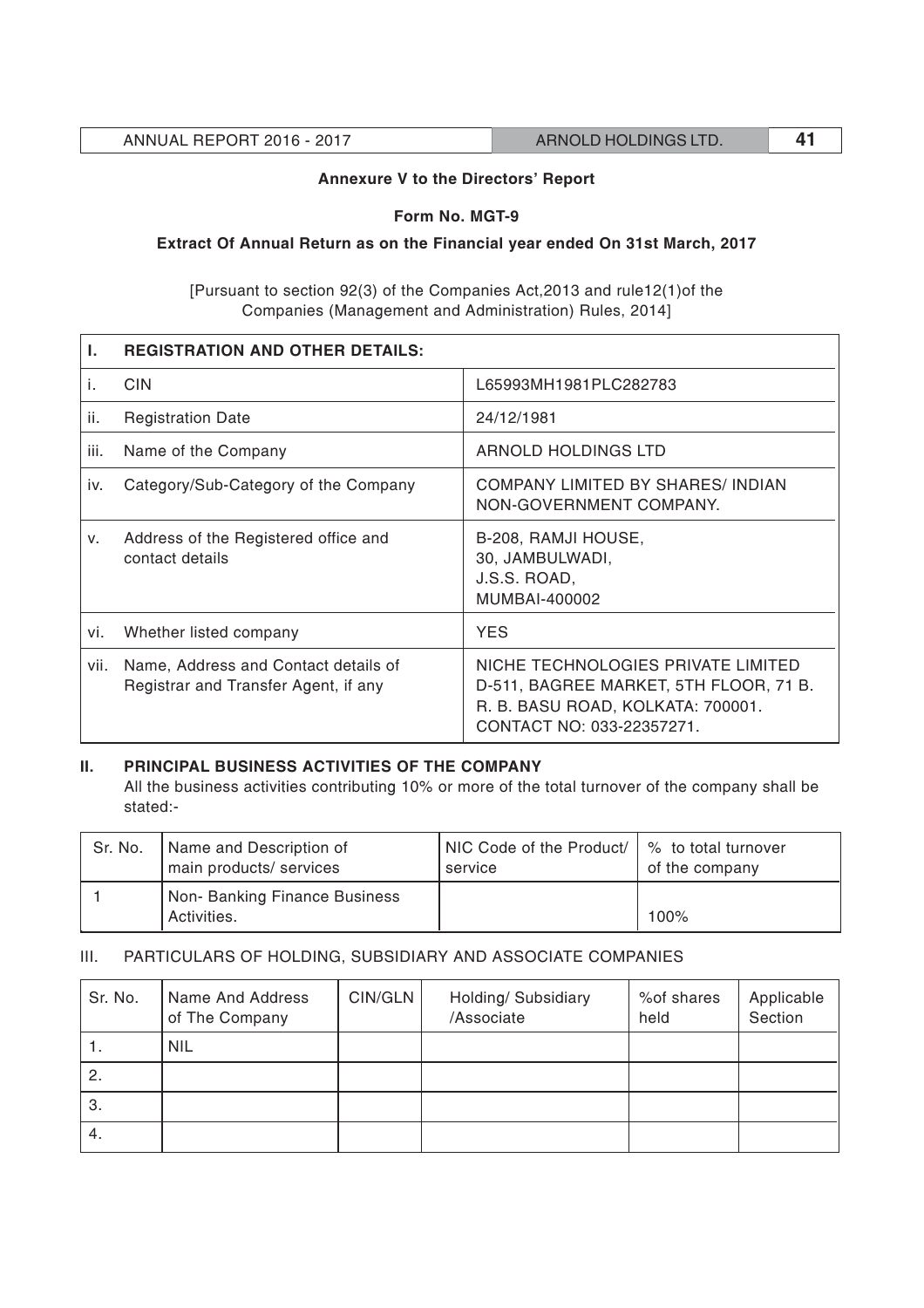| ARNOLD HOLDINGS LTD. | <b>ANNUAL REPORT 2016 - 2017</b> |
|----------------------|----------------------------------|
|                      |                                  |

## IV. SHARE HOLDING PATTERN (Equity Share Capital Breakup as percentage of Total Equity)

## i. Category-wise Share Holding

| Category of<br>Shareholders                                                             | No. of Shares held at the<br>beginning of the year |                          |                                                      | No. of Shares held at the<br>end of the year         |                                |                                  |                          | $\%$<br>Change<br>during<br>The<br>year    |                |
|-----------------------------------------------------------------------------------------|----------------------------------------------------|--------------------------|------------------------------------------------------|------------------------------------------------------|--------------------------------|----------------------------------|--------------------------|--------------------------------------------|----------------|
|                                                                                         | Demat                                              | Phys<br>ical             | Total                                                | $\frac{1}{6}$ of<br>Total<br><b>Shares</b>           | Demat                          | Phys<br>ical<br>$%$ of           | Total                    | $\frac{1}{6}$ of<br>Total<br><b>Shares</b> |                |
| A. Promoter<br>1) Indian                                                                |                                                    |                          |                                                      |                                                      |                                |                                  |                          |                                            |                |
| a) Individual/HUF                                                                       | 1650175                                            | $\blacksquare$           | 1650175                                              | 6.58                                                 | 9901050                        | $\blacksquare$                   | 9901050 6.58             |                                            |                |
| b) Central Govt                                                                         |                                                    | Ĩ.                       | ÷,                                                   | L                                                    | Ĭ.                             | ä,                               |                          |                                            |                |
| c) State Govt(s)                                                                        |                                                    |                          | ×                                                    |                                                      |                                | ×,                               |                          |                                            |                |
| d) Bodies Corp                                                                          |                                                    |                          | ٠                                                    |                                                      |                                | ٠                                |                          |                                            |                |
| e) Banks / Fl                                                                           |                                                    |                          | Ĭ.                                                   |                                                      |                                | ٠                                | ä,                       | Ĭ.                                         |                |
| f) Any Other                                                                            |                                                    | Ĩ.                       | Ĭ.                                                   |                                                      |                                | $\blacksquare$                   |                          | Ĭ.                                         |                |
| Sub-total $(A)(1)$ :-                                                                   | 1650175                                            | $\blacksquare$           | 1650175                                              | 6.58                                                 | 9901050                        | $\blacksquare$                   | 9901050                  | 6.58                                       | $\blacksquare$ |
| a2) Foreign                                                                             |                                                    |                          |                                                      |                                                      |                                |                                  |                          |                                            |                |
| g) NRIs-Individuals                                                                     |                                                    |                          | ×                                                    |                                                      |                                | ×,                               |                          | ÷,                                         |                |
| h) Other-Individuals                                                                    | Î.                                                 | ł,                       | ÷,                                                   |                                                      |                                | $\blacksquare$                   |                          |                                            |                |
| i) Bodies Corp.                                                                         | ٠                                                  | ×,                       | ×                                                    | ä,                                                   | ä,                             | $\blacksquare$                   | $\blacksquare$           | ×,                                         |                |
| j) Banks / Fl                                                                           |                                                    | ä,                       | ٠                                                    |                                                      | ٠                              | ٠                                | ٠                        | Ĭ.                                         |                |
| k) Any Other                                                                            | ×                                                  | ÷,                       | ÷,                                                   | ×,                                                   | ä,                             | $\overline{\phantom{a}}$         | $\blacksquare$           | $\overline{\phantom{a}}$                   |                |
| $Sub-total(A)(2)$ :-                                                                    | $\overline{\phantom{a}}$                           | $\overline{\phantom{a}}$ | $\overline{\phantom{a}}$                             | $\blacksquare$                                       | $\blacksquare$                 | ä,                               | $\blacksquare$           | $\blacksquare$                             | $\blacksquare$ |
| <b>B. Public Shareholding</b>                                                           |                                                    |                          |                                                      |                                                      |                                |                                  |                          |                                            |                |
| 1. Institutions                                                                         |                                                    |                          |                                                      |                                                      |                                |                                  |                          |                                            |                |
| a) Mutual Funds                                                                         | ٠                                                  | ٠                        | ÷                                                    |                                                      | $\overline{\phantom{a}}$       | ٠                                |                          |                                            |                |
| b) Banks / Fl                                                                           |                                                    |                          | ×                                                    |                                                      | ٠                              | ×,                               |                          |                                            |                |
| c) Central Govt                                                                         | ×,                                                 |                          | ×                                                    |                                                      |                                | ×,                               |                          | ٠                                          |                |
| d) State Govt(s)                                                                        | ٠                                                  | ä,                       | ×,                                                   |                                                      | ٠                              | ٠                                | $\overline{a}$           |                                            |                |
| e) Venture Capital Funds                                                                | ÷,                                                 |                          | Ĭ.                                                   |                                                      |                                | ٠                                |                          |                                            |                |
| f) Insurance Companies                                                                  | ×                                                  |                          |                                                      |                                                      |                                |                                  |                          |                                            |                |
| g) FIIs                                                                                 |                                                    |                          |                                                      |                                                      |                                |                                  |                          |                                            |                |
| h) Foreign Venture                                                                      |                                                    |                          |                                                      |                                                      |                                |                                  |                          |                                            |                |
| <b>Capital Funds</b><br>i) Others (specify)                                             | $\overline{\phantom{a}}$<br>×                      | ÷<br>$\blacksquare$      | $\overline{\phantom{a}}$<br>$\overline{\phantom{a}}$ | $\overline{\phantom{a}}$<br>$\overline{\phantom{a}}$ | $\overline{\phantom{a}}$<br>×, | $\blacksquare$<br>$\blacksquare$ | $\blacksquare$           | ×,<br>$\overline{\phantom{a}}$             |                |
|                                                                                         |                                                    |                          |                                                      |                                                      |                                |                                  |                          |                                            |                |
| $Sub-total(B)(1)$                                                                       | $\blacksquare$                                     | $\blacksquare$           | $\blacksquare$                                       | $\blacksquare$                                       | $\blacksquare$                 | $\blacksquare$                   | $\overline{\phantom{a}}$ | l,                                         | ×,             |
| 2. Non Institutions<br>a) Bodies Corp.<br>(i) Indian<br>(ii) Overseas<br>b) Individuals | 4106202                                            | $\blacksquare$           | 4106202                                              | 16.38                                                | 29240753                       | ۰                                | 29240753 19.45           |                                            |                |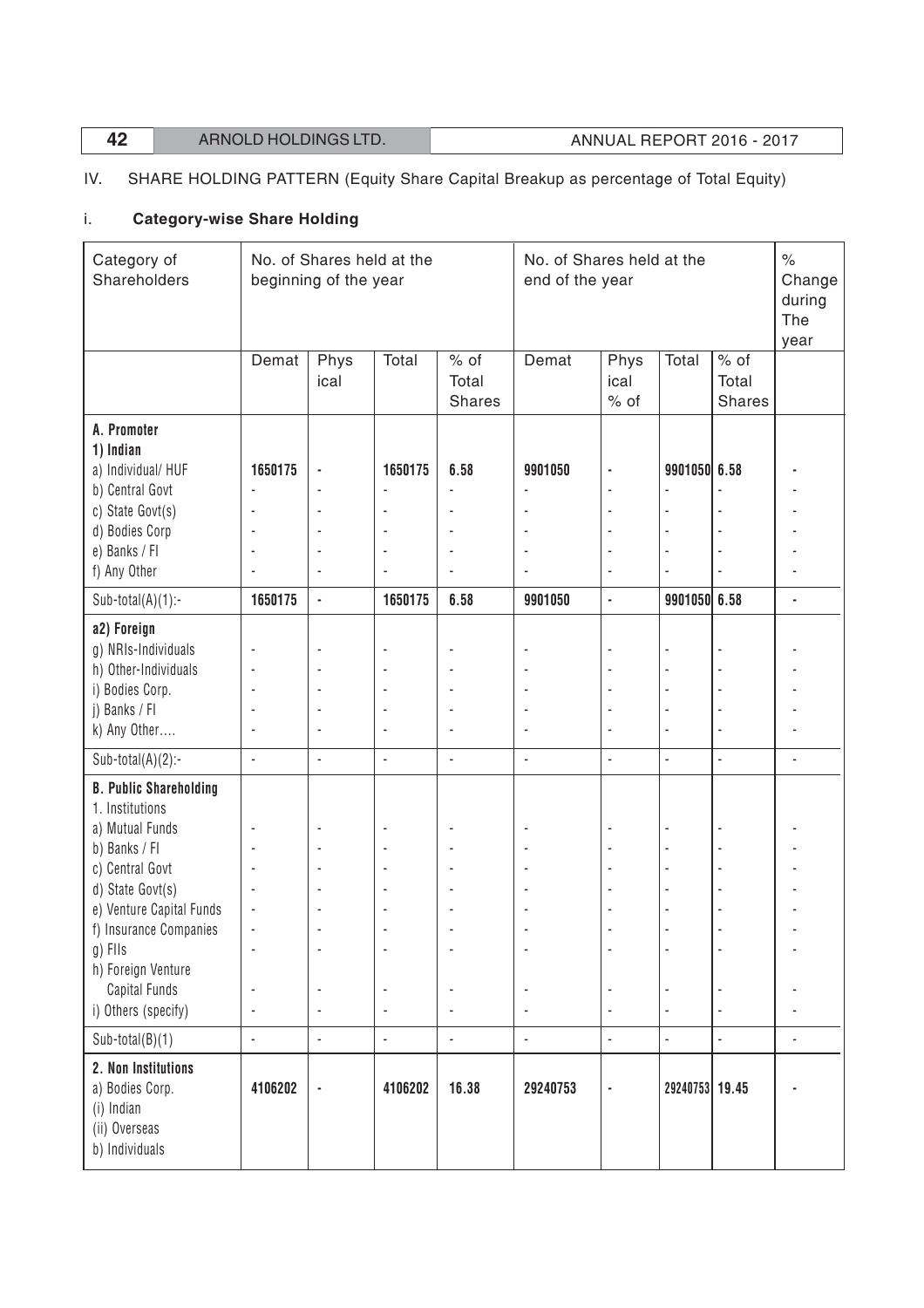| <b>ANNUAL REPORT 2016 - 2017</b>                                                           |                          |                          |                |       | ARNOLD HOLDINGS LTD. |  |                 |      | 43                       |
|--------------------------------------------------------------------------------------------|--------------------------|--------------------------|----------------|-------|----------------------|--|-----------------|------|--------------------------|
| (i) Individual shareholders<br>holding nominal share<br>capital upto Rs. 1 lakh            | 3868874                  | ×,                       | 3868874        | 15.44 | 3153652              |  | 3153652         | 2.10 | $\blacksquare$           |
| (ii) Individual shareholders<br>holding nominal share<br>capital in excess of<br>Rs 1 lakh | 14995237                 | $\overline{\phantom{a}}$ | 14995237       | 59.84 | 107985370            |  | 107985370 71.81 |      | ٠                        |
| c) Others (Specify)                                                                        | 442012                   | ٠                        | 442012         | 1.76  | 94175                |  | 94175           | 0.06 | $\overline{\phantom{a}}$ |
| $Sub-total(B)(2)$                                                                          | 23412325                 |                          | 23412325       | 93.41 | 140473950            |  | 140473950 93.42 |      | ٠                        |
| <b>Total Public Shareholding</b><br>$(B)=(B)(1)+(B)(2)$                                    | 23412325                 | ä,                       | 23412325       | 93.41 | 140473950            |  | 140473950 93.42 |      | ٠                        |
| C. Shares held by<br>Custodian for GDRs &<br>ADRs                                          | $\overline{\phantom{a}}$ |                          | $\blacksquare$ |       |                      |  |                 |      |                          |
| GrandTotal (A+B+C)                                                                         | 25062500                 |                          | 25062500       | 100   | 150375000            |  | 150375000 100   |      |                          |

## ii. Share holding of Promoters

| Sr.<br>No      | Shareholder's Name              |                  | Shareholding at the<br>beginning of the year   |                                                     |                  | Shareholding at the end of the year       |                                                               |                                                       |
|----------------|---------------------------------|------------------|------------------------------------------------|-----------------------------------------------------|------------------|-------------------------------------------|---------------------------------------------------------------|-------------------------------------------------------|
|                |                                 | No. of<br>Shares | $%$ of<br>total<br>of the<br>company<br>shares | % of Shares<br>Pledged /<br>encumbe<br>red to total | No. of<br>Shares | % of total<br>Shares of<br>the<br>company | % of Shares<br>Pledged /<br>encumbe<br>red to total<br>shares | % change<br>in share<br>holding<br>during the<br>year |
| $\mathbf{1}$ . | HARSHAD<br>ACHALESHWAR          |                  |                                                |                                                     |                  |                                           |                                                               |                                                       |
|                | KELA                            | 335000           | 1.34                                           |                                                     | 2010000          | 1.34                                      |                                                               |                                                       |
| 2.             | MAHENDRA PRASAD<br>NATHMAL      |                  |                                                |                                                     |                  |                                           |                                                               |                                                       |
| 3.             | MALLAWAT<br>PAWANKUMAR          | 25000            | 0.10                                           |                                                     | 150000           | 0.10                                      |                                                               |                                                       |
|                | NATHMAL                         |                  |                                                |                                                     |                  |                                           |                                                               |                                                       |
| 4.             | MALLAWAT<br>RAMA HARSHAD        | 500000           | 2.00                                           |                                                     | 3000000          | 2.00                                      |                                                               |                                                       |
|                | <b>KELA</b>                     | 125000           | 0.49                                           |                                                     | 750000           | 0.49                                      |                                                               |                                                       |
| 5.             | <b>VARSHA PAWAN</b><br>MALLAWAT | 500000           | 2.00                                           |                                                     | 3000000          | 2.00                                      |                                                               |                                                       |
| 6.             | KAMLADEVI                       |                  |                                                |                                                     |                  |                                           |                                                               |                                                       |
| 7.             | CHAGANLAL KELA<br>PANKAJ        | 25               | 0.00                                           |                                                     | 150              | 0.00                                      |                                                               |                                                       |
|                | BHAGWANKISHORE                  |                  |                                                |                                                     |                  |                                           |                                                               |                                                       |
| 8.             | KELA<br>NIDHI PANKAJ            | 25               | 0.00                                           |                                                     | 150              | 0.00                                      |                                                               |                                                       |
|                | KELA                            | 25               | 0.00                                           |                                                     | 150              | 0.00                                      |                                                               |                                                       |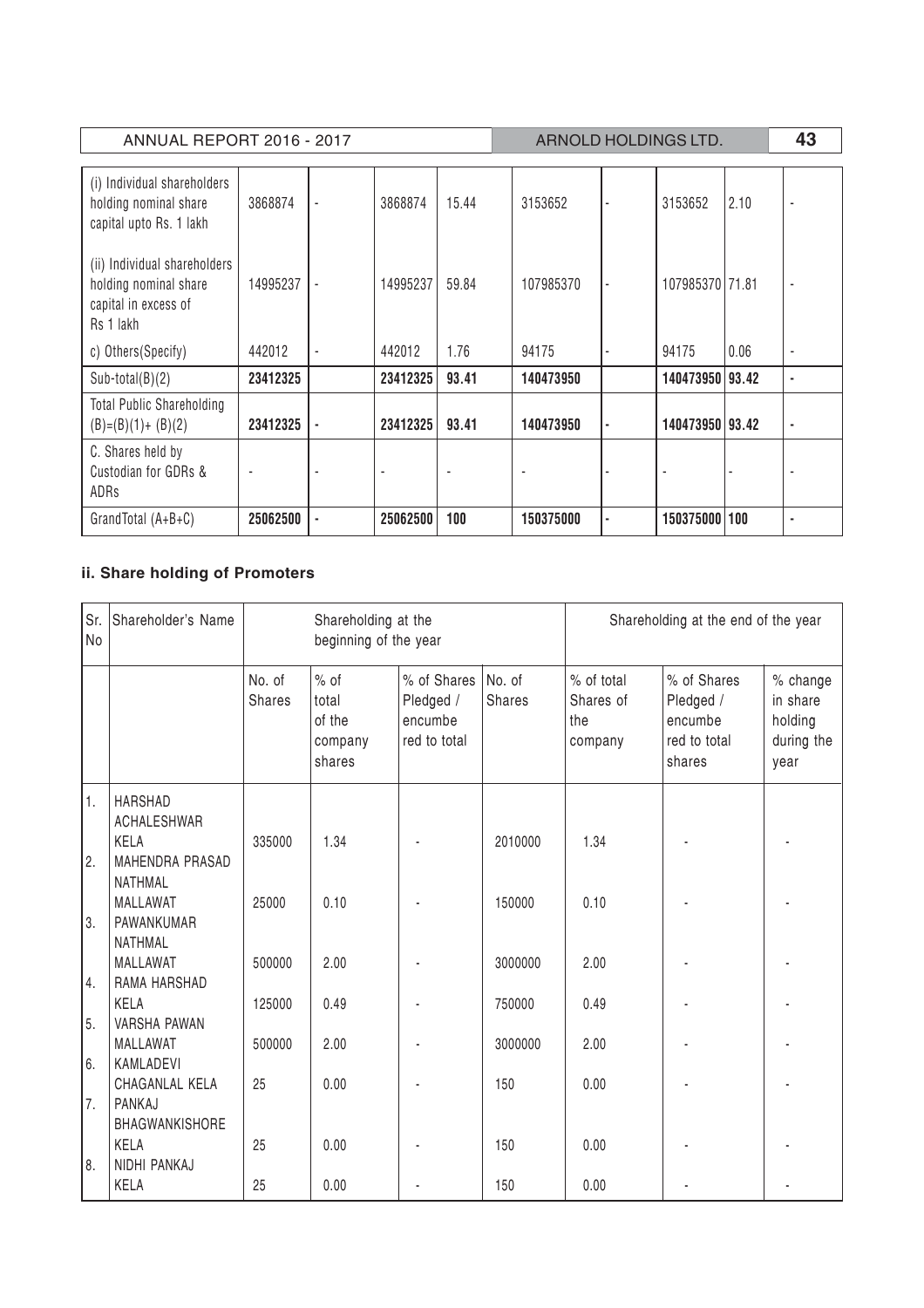|     | 44<br>ARNOLD HOLDINGS LTD. |                        |         | <b>ANNUAL REPORT 2016 - 2017</b> |         |      |                |                |
|-----|----------------------------|------------------------|---------|----------------------------------|---------|------|----------------|----------------|
|     |                            |                        |         |                                  |         |      |                |                |
| 9.  |                            | BHAGAWANKISHORE        |         |                                  |         |      |                |                |
|     |                            | CHHAGANLAL KELA        | 25      | 0.00                             | 150     | 0.00 |                |                |
| 10. | PREMADEVI                  |                        |         |                                  |         |      |                |                |
|     |                            | <b>BHAGWANKISHORE</b>  |         |                                  |         |      |                |                |
|     | KELA                       |                        | 25      | 0.0                              | 150     | 0.0  |                |                |
| 11. |                            | KAILASHCHAND           |         |                                  |         |      |                |                |
|     | N MALLAWAT                 |                        | 5000    | 0.02                             | 30000   | 0.02 |                |                |
| 12. | <b>MANJU</b>               |                        |         |                                  |         |      |                |                |
|     | <b>MAHENDRA</b>            |                        |         |                                  |         |      |                |                |
|     | MALLAWAT                   |                        | 6500    | 0.03                             | 39000   | 0.03 |                |                |
| 13. |                            | MAHENDRA PRASAD        |         |                                  |         |      |                |                |
|     | NATHMAL                    |                        |         |                                  |         |      |                |                |
|     |                            | <b>MALLAWAT HUF</b>    | 500     | 0.00                             | 3000    | 0.00 |                |                |
| 14. | MALLAWAT                   | SARITA MAHENDRA        | 5000    |                                  | 30000   | 0.02 |                |                |
| 15. |                            | <b>HARISH MALLAWAT</b> | 500     | 0.02<br>0.00                     | 3000    | 0.00 |                |                |
| 16. |                            | MONICA M MALLAWAT      | 121550  | 0.48                             | 729300  | 0.48 |                |                |
| 17. | SANDEEP M                  |                        |         |                                  |         |      |                |                |
|     | MALLAWAT                   |                        | 500     | 0.00                             | 3000    | 0.00 |                |                |
| 18. | MAMTA K                    |                        |         |                                  |         |      |                |                |
|     | MALLAWAT                   |                        | 25000   | 0.10                             | 150000  | 0.10 |                |                |
| 19. | NIRMALKUMAR                |                        |         |                                  |         |      |                |                |
|     | NATHMALJI                  |                        |         |                                  |         |      |                |                |
|     | MALLAWAT                   |                        | 500     | 0.00                             | 3000    | 0.00 |                |                |
|     | Total                      |                        | 1650175 | 6.58                             | 9901050 | 6.58 | $\blacksquare$ | $\blacksquare$ |

## iii. Change in Promoters' Shareholding (please specify, if there is no change)

| Sr.<br>No |                                                                                                                                                                                                     | Shareholding at the<br>beginning of the year |                             | Cumulative Shareholding during<br>the year |                                        |
|-----------|-----------------------------------------------------------------------------------------------------------------------------------------------------------------------------------------------------|----------------------------------------------|-----------------------------|--------------------------------------------|----------------------------------------|
|           |                                                                                                                                                                                                     | No. of<br>shares                             | % of total<br>shares of the | No. of shares                              | % of total<br>shares of the<br>company |
|           | At the beginning<br>of the year                                                                                                                                                                     |                                              |                             |                                            |                                        |
|           | Date wise Increase /<br>Decrease in Promoters<br>Share holding during<br>the year specifying<br>the reasons for increase<br>/ decrease<br>(e.g. allotment / transfer<br>/ bonus/ sweat equity etc): |                                              |                             |                                            |                                        |
|           | At the End of the year                                                                                                                                                                              |                                              |                             |                                            |                                        |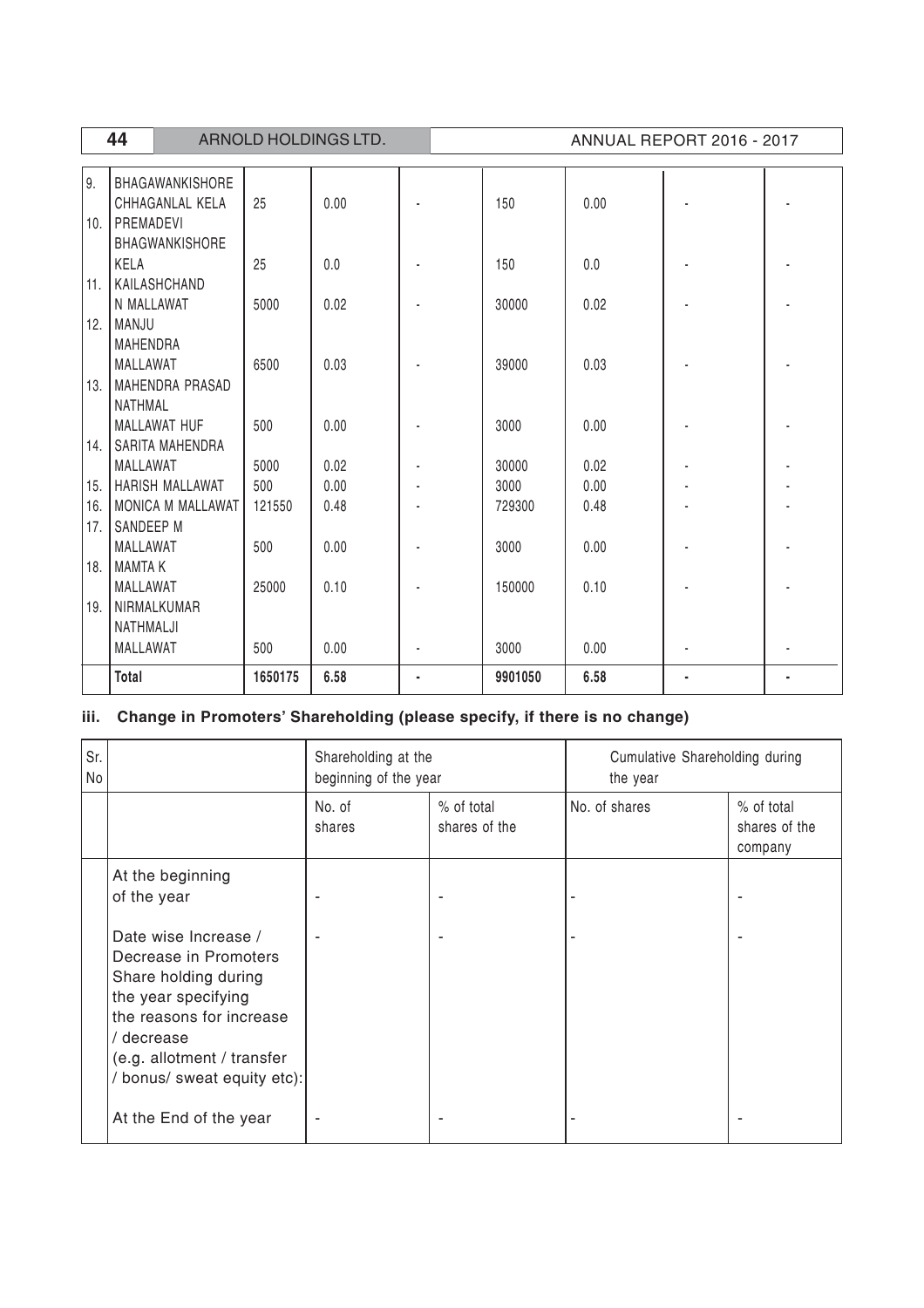ANNUAL REPORT 2016 - 2017 ARNOLD HOLDINGS LTD. 45

### V. INDEBTEDNESS

Indebtedness of the Company including interest outstanding /accrued but not due for payment.

|                                                                                          | Secured<br>Loans<br>excluding<br>deposits | Unsecured<br>Loans | Deposits | Total<br>Indebtedness |
|------------------------------------------------------------------------------------------|-------------------------------------------|--------------------|----------|-----------------------|
| Indebtedness at the<br>beginning of the financial<br>year                                |                                           |                    |          |                       |
| i) Principal Amount<br>ii) Interest due but not paid<br>iii) Interest accrued but not    |                                           |                    |          |                       |
| Total (i+ii+iii)                                                                         |                                           |                    |          |                       |
| Change in Indebtedness<br>during the financial year<br>- Addition<br>- Reduction         |                                           |                    |          |                       |
| Net Change                                                                               |                                           |                    |          |                       |
| Indebtedness at the<br>end of the financial year                                         |                                           |                    |          |                       |
| i) Principal Amount<br>ii) Interest due but notpaid<br>iii) Interest accrued but not due |                                           |                    |          |                       |
| Total (i+ii+iii)                                                                         |                                           |                    |          |                       |

## VI. REMUNERATION OF DIRECTORS AND KEY MANAGERIAL PERSONNEL

A. Remuneration to Managing Director, Whole-time Directors and/or Manager

| SI.<br>No. | Particulars of Remuneration                                                              |                      | Name of MD/WTD/<br>Manager | Total<br>Amount |
|------------|------------------------------------------------------------------------------------------|----------------------|----------------------------|-----------------|
| 1.         | Gross salary                                                                             | Mr. M.P.<br>Mallawat | Mrs. Gazala<br>Kolsawala   |                 |
|            | (a) Salary as per provisions contained<br>in section17(1) of the Income-tax<br>Act. 1961 | 5,62,900             | 44,400                     | 6,07,300        |
|            | (b) Value of perquisites u/s<br>17(2) Income-tax Act, 1961                               | ۰                    | ۰                          |                 |
|            | (c) Profits in lieu of salary<br>undersection17(3)Income-<br>tax Act, 1961               |                      |                            |                 |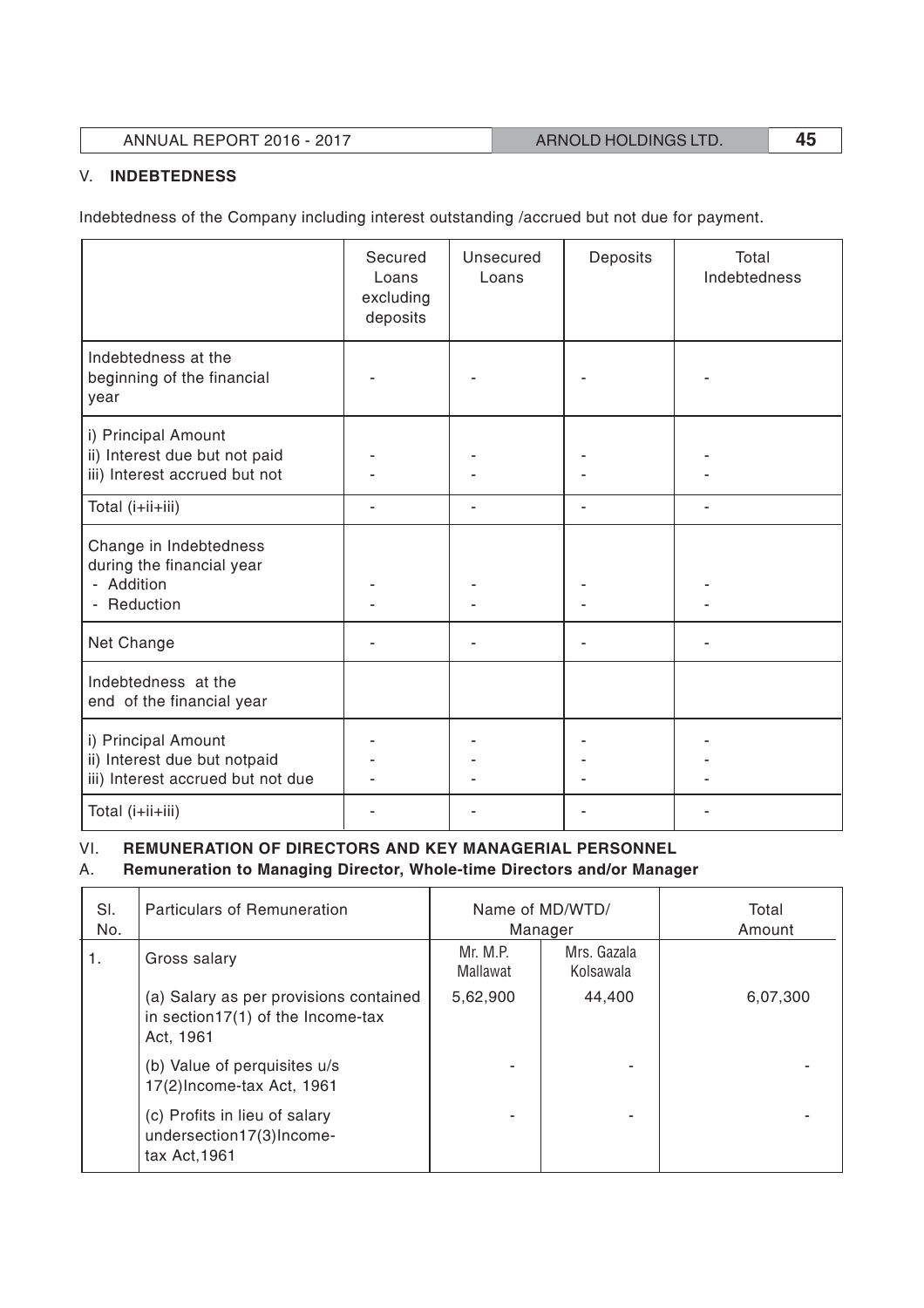| 46       | ARNOLD HOLDINGS LTD.                        | <b>ANNUAL REPORT 2016 - 2017</b> |                 |                        |
|----------|---------------------------------------------|----------------------------------|-----------------|------------------------|
| 2.<br>3. | <b>Stock Option</b><br><b>Sweat Equity</b>  | NA<br><b>NA</b>                  | NA<br><b>NA</b> | <b>NA</b><br><b>NA</b> |
| 4.       | Commission<br>- as % of profit              | <b>NA</b>                        | <b>NA</b>       | <b>NA</b>              |
| 5.       | - others, specify<br>Others, please specify | ٠                                |                 |                        |
| 6.       | Total(A)<br>Ceiling as per the Act          | 5,62,900                         | 44,400          | 6,07,300               |

## B. Remuneration to other directors:

| SI.<br>No. | <b>Particulars of Remuneration</b>                                                                                                      | Name of MD/WTD/<br>Manager |  | Total<br>Amount |  |
|------------|-----------------------------------------------------------------------------------------------------------------------------------------|----------------------------|--|-----------------|--|
|            | <b>Independent Directors</b><br>• Fee for attending board committee<br>meetings<br>• Commission<br>• Others, please specify<br>Total(1) |                            |  |                 |  |
|            | <b>Other Non-Executive Directors</b><br>• Fee for attending board committee<br>meetings<br>• Commission<br>• Others, please specify     |                            |  |                 |  |
|            | Total $(2)$                                                                                                                             |                            |  |                 |  |
|            | Total $(B) = (1+2)$                                                                                                                     |                            |  |                 |  |
|            | <b>Total Managerial Remuneration</b>                                                                                                    |                            |  |                 |  |
|            | Over all Ceiling as per the Act                                                                                                         |                            |  |                 |  |

## C. Remuneration to Key Managerial Personnel Other Than MD/Manager/WTD

| SI.<br>No. | <b>Particulars of Remuneration</b>                                                                    |            | Key Managerial Personnel |            |          |
|------------|-------------------------------------------------------------------------------------------------------|------------|--------------------------|------------|----------|
|            |                                                                                                       | <b>CEO</b> | Company<br>Secretary     | <b>CFO</b> | Total    |
| 1.         | Gross salary<br>(a) Salary as per provisions contained<br>in section17(1) of the Income-tax Act, 1961 |            | 3,26,000                 |            | 3,26,000 |
|            | (b) Value of perquisites u/s 17(2) Income-tax<br>Act, 1961                                            |            |                          | ۰          |          |
|            | (c) Profits in lieu of salary under section<br>17(3) Income-tax Act, 1961                             |            |                          |            |          |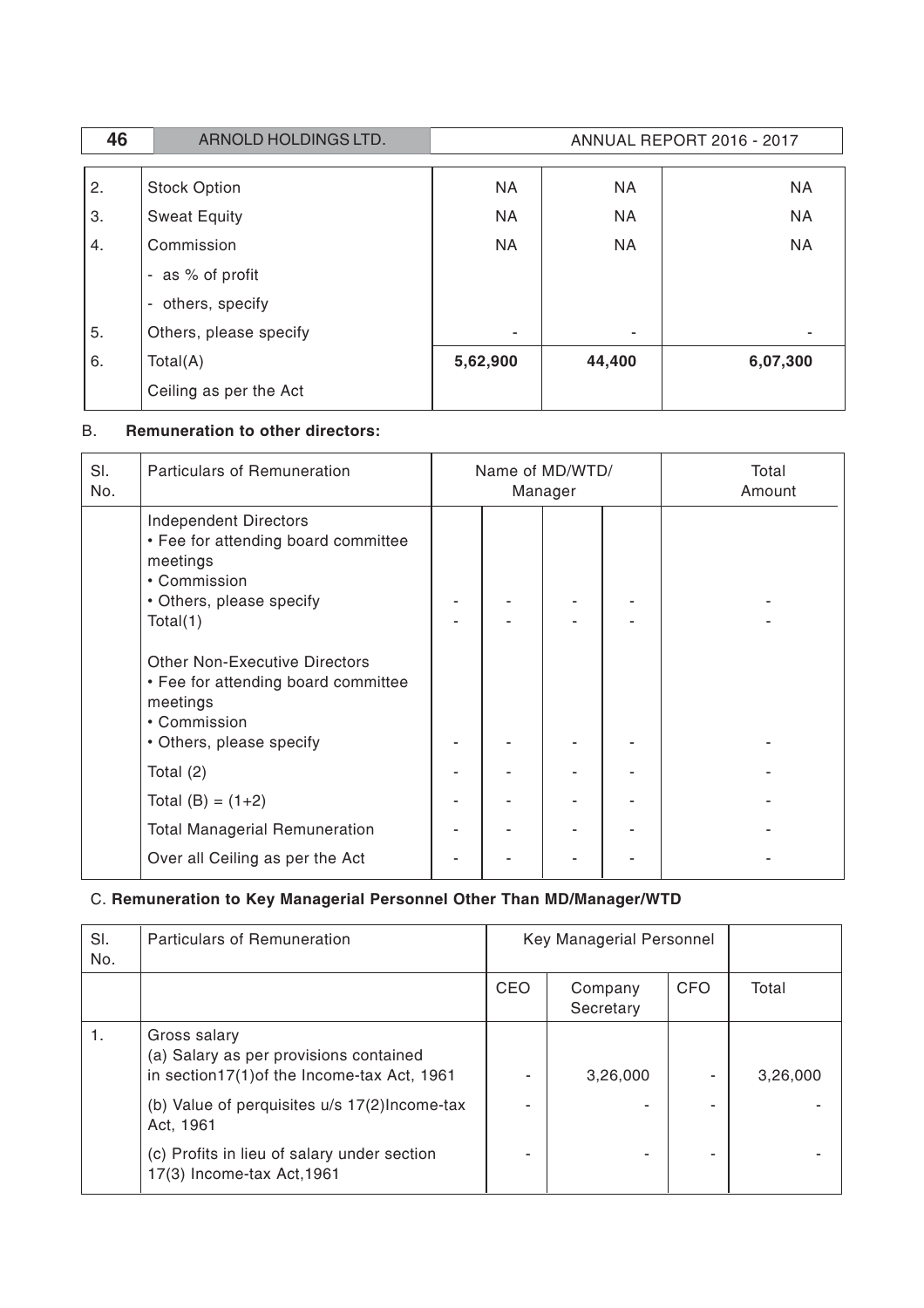| <b>ANNUAL REPORT 2016 - 2017</b> |                        | ARNOLD HOLDINGS LTD. |          |
|----------------------------------|------------------------|----------------------|----------|
|                                  |                        |                      |          |
| 2.                               | - Stock Option         | ۰                    |          |
| 3.                               | - Sweat Equity         | ۰                    |          |
| -4.                              | Commission             |                      |          |
|                                  | - as % of profit       | ۰                    |          |
|                                  | - others, specify      | ۰                    |          |
| 5.                               | Others, please specify | -                    |          |
| 6.                               | Total                  | 3,26,000             | 3,26,000 |

### VII. PENALTIES/PUNISHMENT/COMPOUNDING OF OFFENCES:

| <b>Type</b>                                                                 | Section of the<br>companies Act | <b>Brief</b><br>description | Details of Penalty/<br>Punishment/<br>Compounding | Authority[RD<br>/NCLT/Court] | Appeal made.<br>If any<br>(give details)<br>fees imposed |
|-----------------------------------------------------------------------------|---------------------------------|-----------------------------|---------------------------------------------------|------------------------------|----------------------------------------------------------|
| A. Company<br>Penalty<br>Punishment<br>Compounding                          |                                 |                             |                                                   |                              |                                                          |
| <b>B. Directors</b><br>Penalty<br>Punishment<br>Compounding                 |                                 |                             |                                                   |                              |                                                          |
| <b>C. Other Officers In Default</b><br>Penalty<br>Punishment<br>Compounding |                                 |                             |                                                   |                              |                                                          |

#### FOR ARNOLD HOLDINGS LTD FOR ARNOLD HOLDINGS LTD

(Mahendraprasad Mallawat) (Gazala Kolsawala)

Whole Time Director Whole Time Director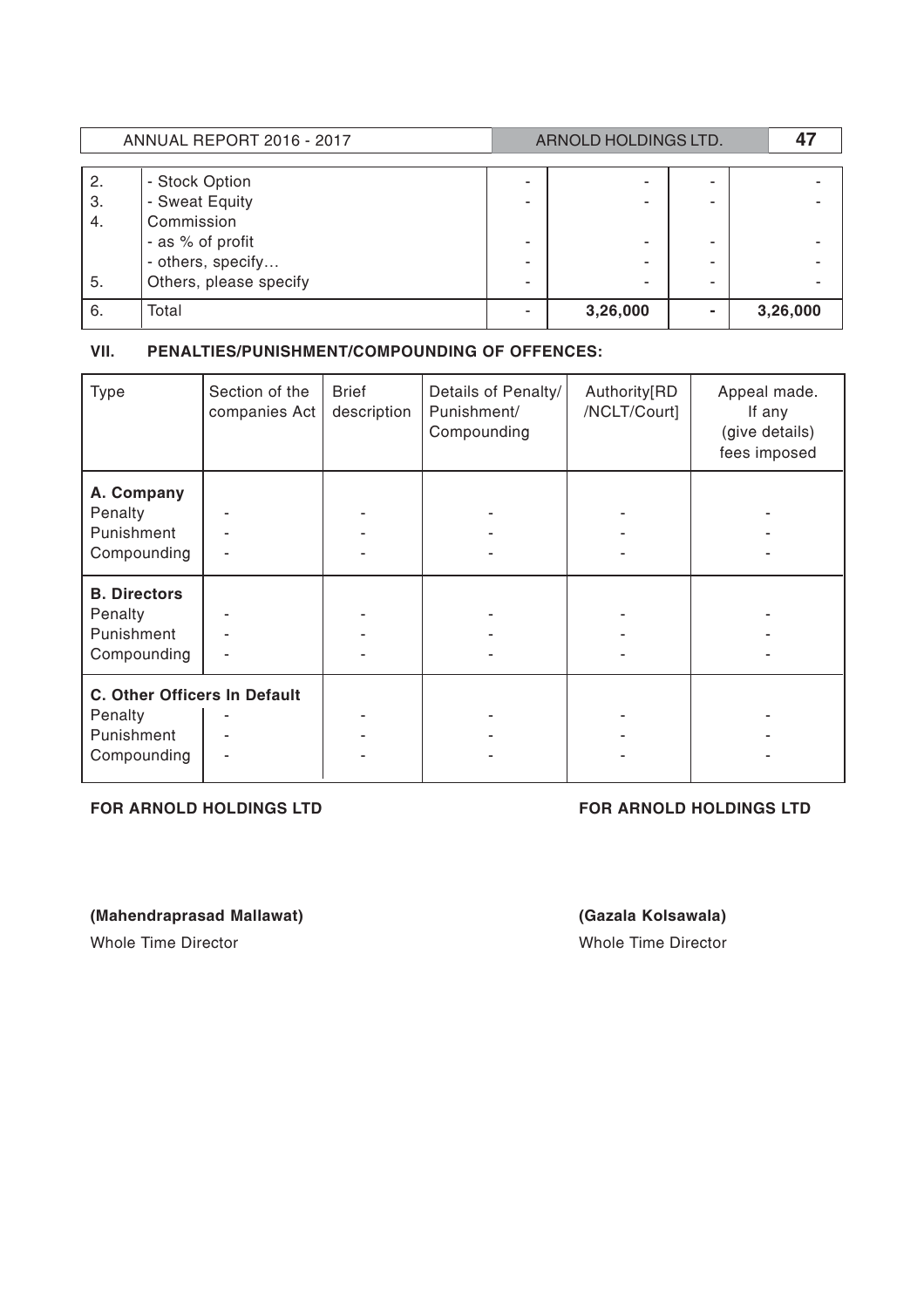ARNOLD HOLDINGS LTD. ANNUAL REPORT 2016 - 2017

#### CERTIFICATE ON CORPORATE GOVERNANCE

To,

The Members of Arnold Holdings Limited,

Mumbai

48

We have examined the compliance of conditions of Corporate Governance by Arnold Holdings Limited ('the Company') for the year ended 31st March, 2017 as stipulated in Chapter IV of Securities and Exchange Board of India (Listing Obligations and Disclosure Requirements) Regulations, 2015 pursuant to the listing agreement of the said Company with the Stock Exchange.

The compliance of conditions of Corporate Governance is the responsibility of the management. Our examination was limited to procedures and implementation thereof, adopted by the Company for ensuring the compliance of the conditions of the Corporate Governance. It is neither an audit nor an expression of opinion on the financial statement of the Company.

In our opinion and to the best of our information and according to the explanation given to us, we certify that the Company has complied with the conditions of Corporate Governance as stipulated in the provisions as specified in Chapter IV of Securities and Exchange Board of India (Listing Obligations and Disclosure Requirements) Regulations, 2015 pursuant to the listing agreement of the said Company with the Stock Exchange.

We further state that such compliance is neither an assurance as to the future viability of the Company nor the efficiency or effectiveness with which the management has conducted the affairs of the Company.

Date: 30th May, 2017 **CP No. 8485** 

For S. Pardeshi & Associates Company Secretaries (Santosh Pardeshi) Proprietor

Place: Mumbai **Membership No. 7727**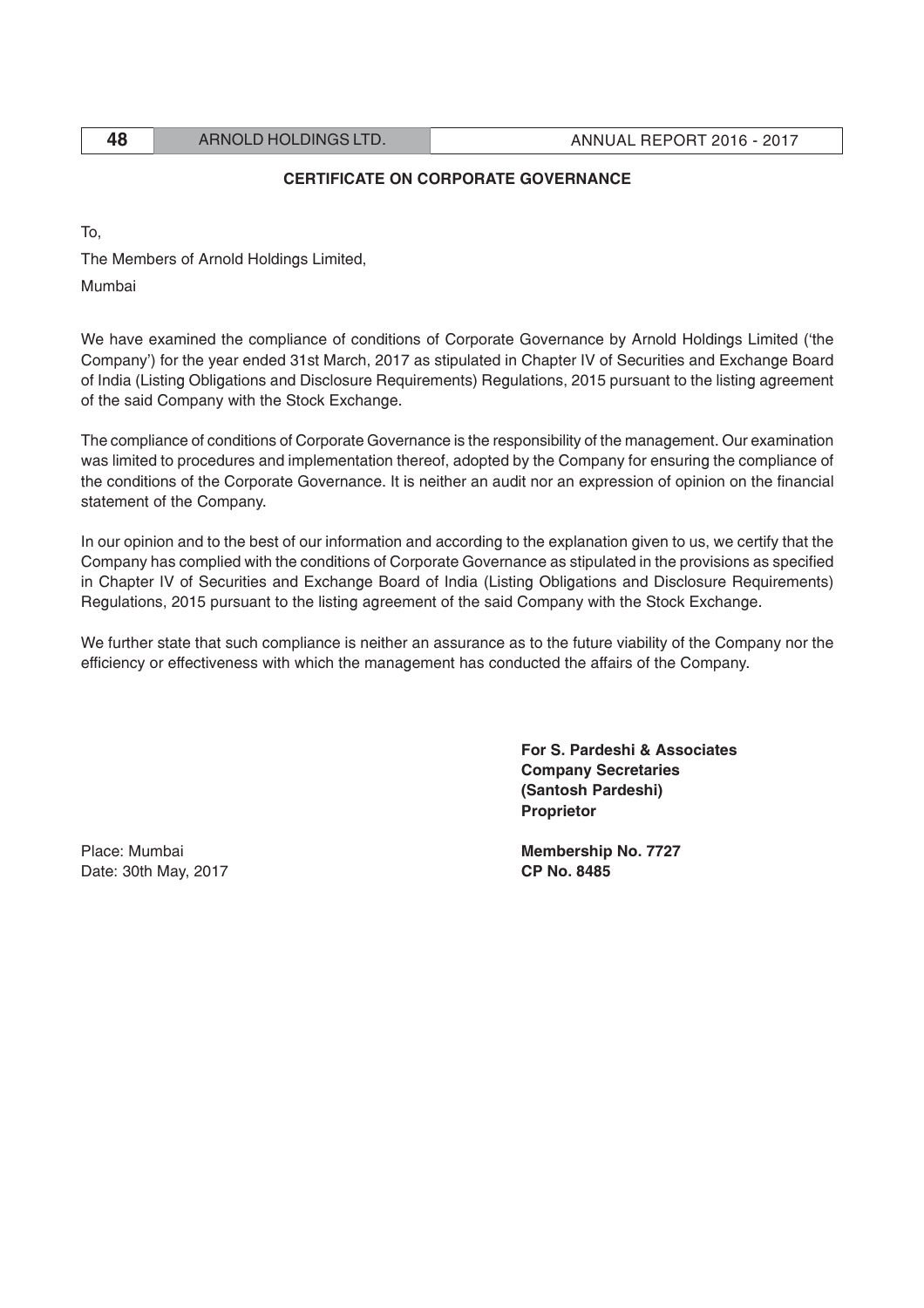#### INDEPENDENT AUDITOR'S REPORT

To The Members, Arnold Holdings Limited,

#### Report on the Financial Statements

We have audited the accompanying financial statements of ARNOLD HOLDINGS LIMITED ('the Company'), which comprise the Balance Sheet as at 31st March 2017, the Statement of Profit and Loss for the year then ended, and a summary of significant accounting policies and other explanatory information.

#### Management's Responsibility for the Financial Statements

The Company's Board of Directors is responsible for the matters stated in Section 134(5) of the Companies Act, 2013 ("the Act") with respect to the preparation and presentation of these financial statements that give a true and fair view of the financial position, financial performance and cash flows of the Company in accordance with the accounting principles generally accepted in India, including the Accounting Standards specified under Section 133 of the Act, read with Rule 7 of the Companies (Accounts) Rules, 2014. This responsibility also includes maintenance of adequate accounting records in accordance with the provisions of the Act for safeguarding the assets of the Company and for preventing and detecting frauds and other irregularities; selection and application of appropriate accounting policies; making judgments and estimates that are reasonable and prudent; and design, implementation and maintenance of adequate internal financial controls, that were operating effectively for ensuring the accuracy and completeness of the accounting records, relevant to the preparation and presentation of the financial statements that give a true and fair view and are free from material misstatement, whether due to fraud or error.

#### Auditor's Responsibility

Our responsibility is to express an opinion on these financial statements based on our audit.

We have taken into account the provisions of the Act, the accounting and auditing standards and matters which are required to be included in the audit report under the provisions of the Act and the Rules made thereunder.

We conducted our audit in accordance with the Standards on Auditing specified under Section 143(10) of the Act. Those Standards require that we comply with ethical requirements and plan and perform the audit to obtain reasonable assurance about whether the financial statements are free from material misstatement.

An audit involves performing procedures to obtain audit evidence about the amounts and the disclosures in the financial statements. The procedures selected depend on the auditor's judgment, including the assessment of the risks of material misstatement of the financial statements, whether due to fraud or error. In making those risk assessments, the auditor considers internal financial control relevant to the Company's preparation of the financial statements that give a true and fair view in order to design audit procedures that are appropriate in the circumstances. An audit also includes evaluating the appropriateness of the accounting policies used and the reasonableness of the accounting estimates made by the Company's Directors, as well as evaluating the overall presentation of the financial statements.

We believe that the audit evidence we have obtained is sufficient and appropriate to provide a basis for our audit opinion on the financial statements.

#### Opinion

In our opinion and to the best of our information and according to the explanations given to us, the aforesaid financial statements give the information required by the Act in the manner so required and give a true and fair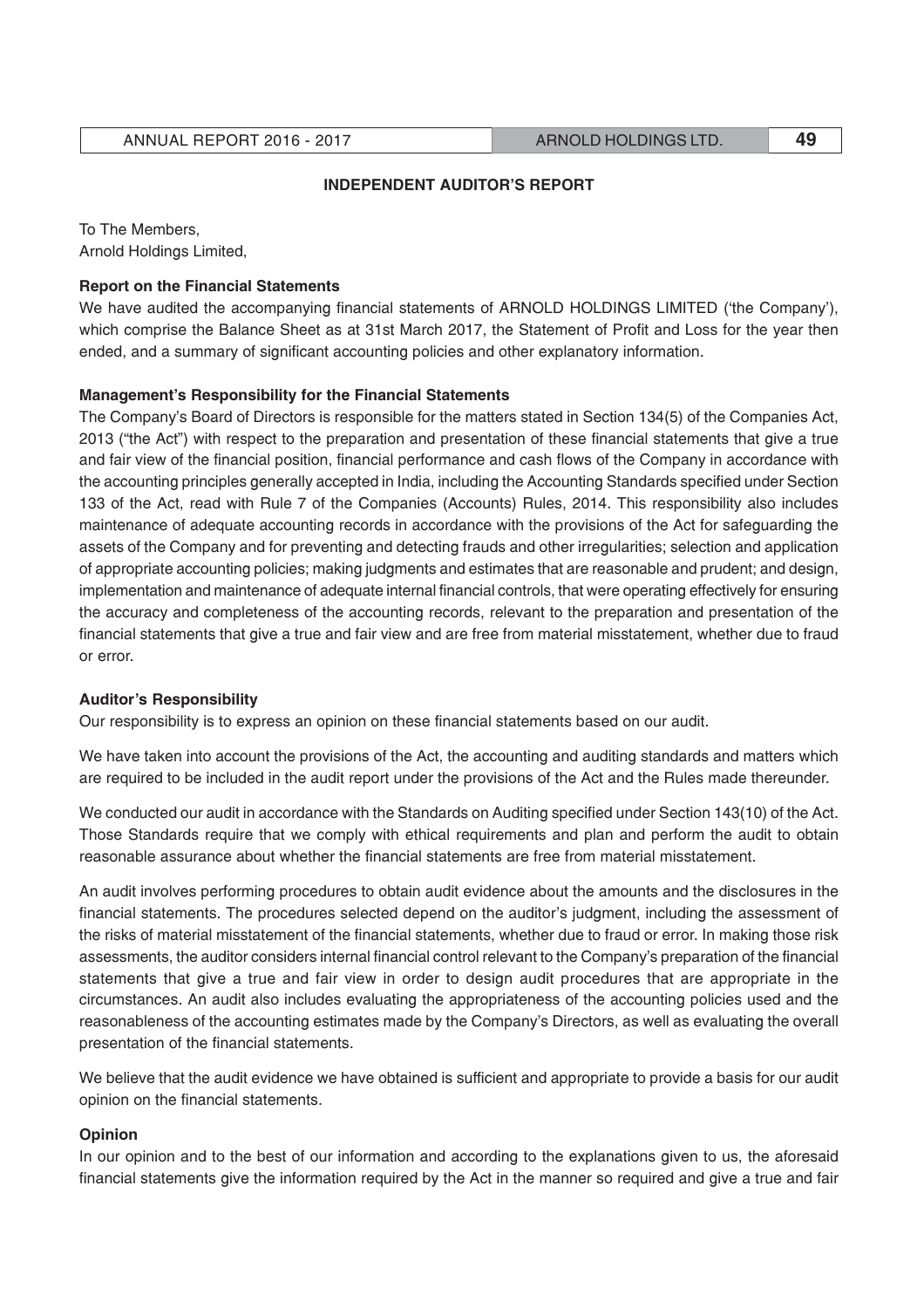| 50 | ARNOLD HOLDINGS LTD. | <b>ANNUAL REPORT 2016 - 2017</b> |
|----|----------------------|----------------------------------|
|----|----------------------|----------------------------------|

view in conformity with the accounting principles generally accepted in India, of the state of affairs of the Company as at 31stMarch 2017 and its profit for the year ended on that date.

#### Emphasis of Matters

We draw attention to the following matters in the Notes to the financial statements:

a) Note 8 to the financial statements which, describes the uncertainty related to the income appeals filed by the company.

Our opinion is not modified in respect to these matters.

Report on Other Legal and Regulatory Requirement.

- 1. As required by Companies (Auditor's Report) Order, 2016 ("the Order"), issued by the Central Government of India in terms of sub-section (11) of section 143 of the Companies Act, 2013, we give in the 'Annexure A', a statement on the matter specified in paragraph 3 and 4 of the order, to the extent applicable.
- 2. As required by section 143 (3) of the Act, we report that:
	- a. We have sought and obtained all the information and explanation which to the best of our knowledge and belief were necessary for the purpose of our audit.
	- b. In our opinion, proper books of account as required by law have been kept by Company so for as it appears from our examination of those books.
	- c. The Balance Sheet, the Statement of Profit and Loss and Cash Flow Statement dealt with by this Report are in agreement with the books of account.
	- d. In our opinion, the aforesaid financial statements comply with the Accounting Standard specified under section 133 of the Act, read with Rule 7 of the Companies (Accounts) Rules 2014.
	- e. The contingent liability described in sub-paragraph (a) under the Emphasis of matter paragraph above, in our opinion, may not have an adverse effect on the functioning of the Company.
	- f. On the basis of written representations received from the Director as on 31st march, 2017 taken on the record by the Board of Directors, none of directors are disqualified as on 31st march, 2017 from being appointed as a director in terms of section 164 (2) of the Act.
	- g. With respect to adequacy of internal financial controls over financial reporting of Company and the operating effectiveness of such controls, refer to our separate report in "Annexure B".
	- h. With respect to other matters to be included in the Auditor's Report in accordance with Rule 11 of the Companies (Audit and Auditors) Rules, 2014, in our opinion and to the best of our information and according to explanations given to us:
		- i. The Company does not have any pending litigations which would impact its financial position.
		- ii. The Company did not have any long-term contract including derivative contract for which there were any material foreseeable losses.
		- iii. There were no amounts which were required to be transferred to the Investor Education and Protection Fund by the Company.

For AMIT RAY & COMPANY Chartered Accountants FRN No: 000483C

Nag Bhushan Rao Partner Membership No. 073144

Place: Mumbai Date: 30th May, 2017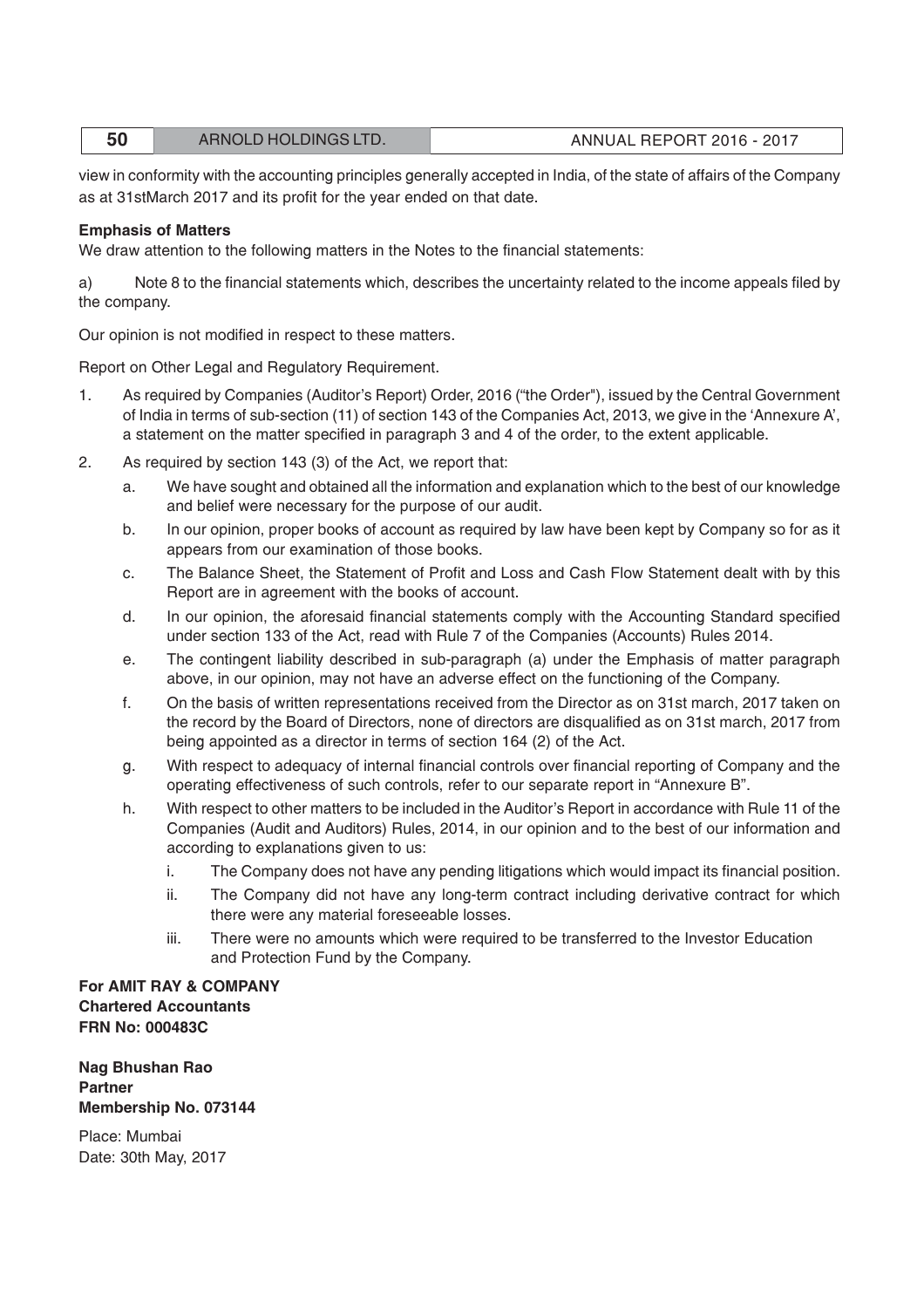#### ANNUAL REPORT 2016 - 2017 ARNOLD HOLDINGS LTD.

#### 51

#### 'Annexure A'

The Annexure referred to in paragraph 1 of Our Report on "Other Legal and Regulatory Requirements".

The Annexure referred to in paragraph 1 of Our Report on "Other Legal and Regulatory Requirements". We report that:

- i. a) The company has maintained proper records showing full particulars, including quantitative details and situation of its fixed assets.
	- b) As explained to us, fixed assets have been physically verified by the management at reasonable intervals; no material discrepancies were noticed on such verification.
	- c) The Company does not hold any immovable properties during the year.
- ii. As explained to us,inventories have been physically verified during the year by the management at reasonable intervals. No material discrepancy was noticed on physical verification of stocks by the management as compared to book records.
- iii. According to the information and explanations given to us and on the basis of our examination of the books of account, the Company has not granted any loans, secured or unsecured, to companies, firms, Limited Liability Partnerships or other parties listed in the register maintained under Section 189 of the Companies Act, 2013. Consequently, the provisions of clauses iii (a), (b) and (c) of the order are not applicable to the Company.
- iv. In respect of loans, investments, guarantees, and security, provisions of section 185 and 186 of the Companies Act, 2013 have been complied with.
- v. As the company is registered under Reserve Bank of India as a Non-Banking Finance Company, it is eligible to take Loan & Advances and grant Loan & Advances on such terms & conditions which are prejudicial to the interest of the company.
- vi. As per information & explanation given by the management, maintenance of cost records has not been specified by the Central Government under sub-section (1) of section 148of the Companies Act, 2013.
	- a) According to the records of the company, undisputed statutory dues including Provident Fund, Investor Education and Protection Fund, Employees' State Insurance, Income-tax, Sales-tax, Service Tax, Custom Duty, Excise Duty, value added tax,cess and any other statutory dues to the extent applicable, have generally been regularly deposited with the appropriate authorities. According to the information and explanations given to us there were no outstanding statutory dues as on 31st of March, 2016 for a period of more than six months from the date they became payable.
	- b) According to the information and explanations given to us, there is no amount payable in respect of income tax, service tax, sales tax, customs duty, excise duty, value added tax and cess whichever applicable, which have not been deposited on account of any disputes.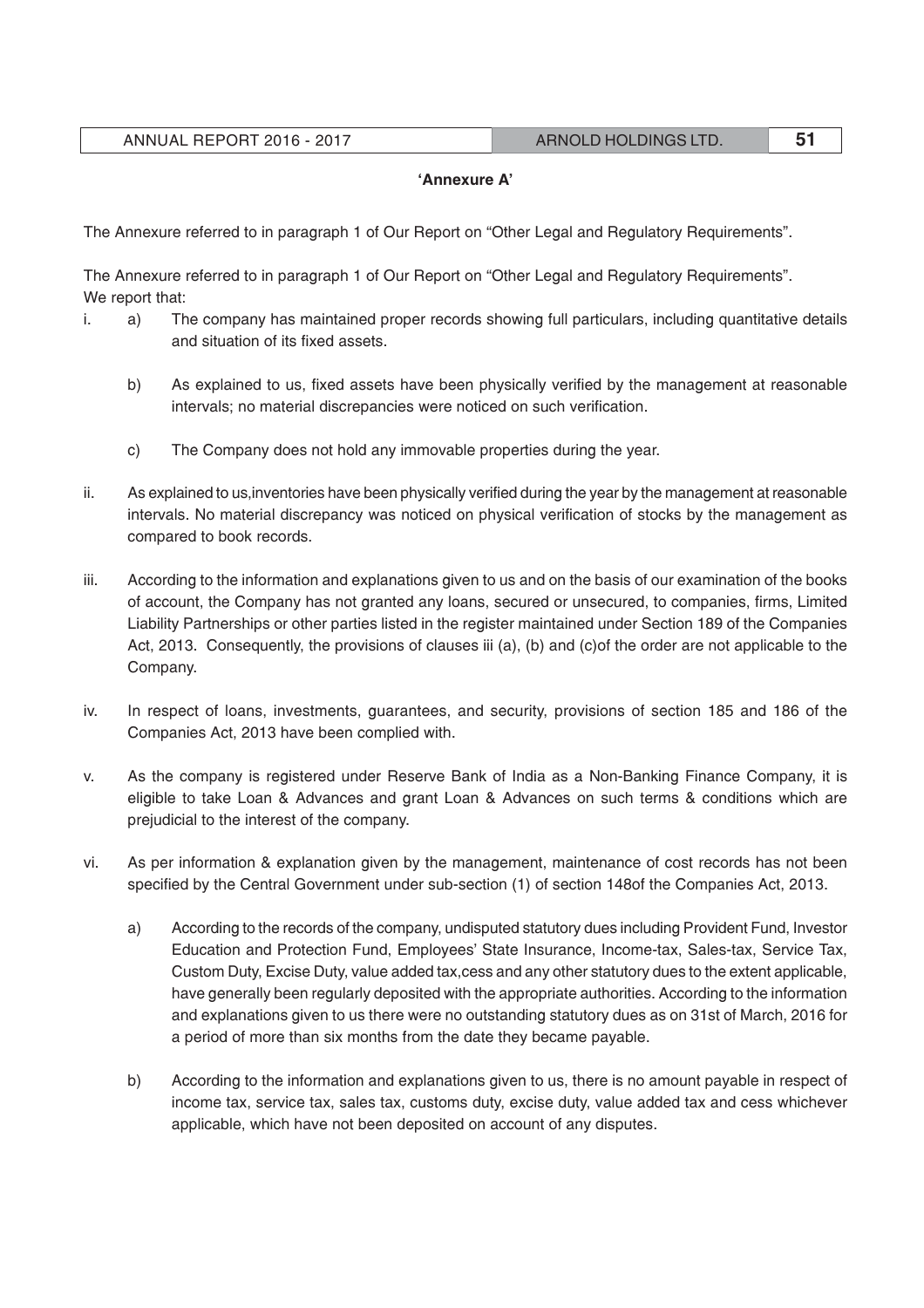| 52 | ARNOLD HOLDINGS LTD. | <b>ANNUAL REPORT 2016 - 2017</b> |
|----|----------------------|----------------------------------|
|----|----------------------|----------------------------------|

- vii. In our opinion and according to the information and explanations given by the management, we are of the opinion that, the Company has not defaulted in repayment of dues to a financial institution, bank, Government or debenture holders, as applicable to the company.
- viii. Based on our audit procedures and according to the information given by the management, the company has not raised any money by way of initial public offer or further public offer (including debt instruments) or taken any term loan during the year.
- ix. According to the information and explanations given to us, we report that no fraud by the company or any fraud on the Company by its officers or employees has been noticed or reported during the year.
- x. According to the information and explanations given to us,we report that managerial remuneration has been paid in accordance with the requisite approvals mandated by the provisions of section 197 read with Schedule V to the Companies Act.
- xi. The company is not a Nidhi Company. Therefore clause xii) of the order is not applicable to the company.
- xii. According to the information and explanations given to us,all transactions with the related parties are in compliance with sections 177 and 188 of Companies Act, 2013 where applicable and the details have been disclosed in the Financial Statements etc. as required by the applicable accounting standards.
- xiii. The company has not made any preferential allotment or private placement of shares or fully or partly convertible debentures during the year under review.
- xiv. The company has not entered into non-cash transactions with directors or persons connected with him.
- xv. The company is required to be registered under section 45-IA of the Reserve Bank of India Act, 1934 and the registration has been obtained.

For AMIT RAY & COMPANY Chartered Accountants FRN No: 000483C

Nag Bhushan Rao Partner Membership No. 073144

Place: Mumbai Date: 30th May, 2017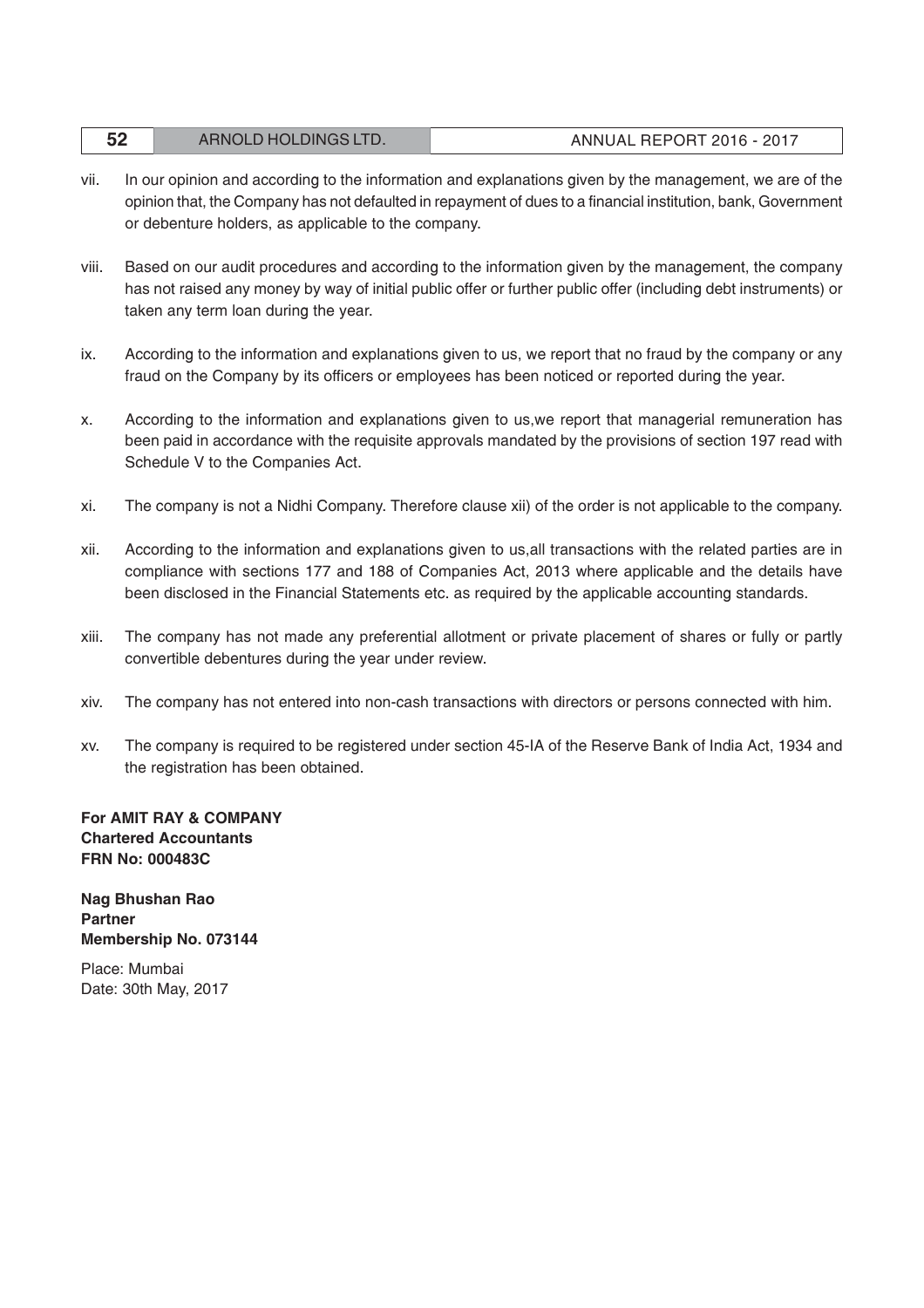| <b>ANNUAL REPORT 2016 - 2017</b> | ARNOLD HOLDINGS LTD. | IJ |
|----------------------------------|----------------------|----|
|----------------------------------|----------------------|----|

#### 'Annexure B'

#### Report on Internal Financial Controls Over Financial Reporting

Report on the Internal Financial Controls under Clause (i) of Sub-section 3 of Section 143 of the Companies Act, 2013 ("the Act")

We have audited the internal financial controls over financial reporting ARNOLD HOLDINGS LIMITED("the Company") as of 31stMarch 2017 in conjunction with our audit of the financial statements of the Company for the year ended on that date.

#### Management's Responsibility for Internal Financial Controls

The Company's management is responsible for establishing and maintaining internal financial controls based on the internal control over financial reporting criteria established by the Company considering the essential components of internal control stated in the Guidance Note on Audit of Internal Financial Controls over Financial Reporting issued by the Institute of Chartered Accountants of India ('ICAI'). These responsibilities include the design, implementation and maintenance of adequate internal financial controls that were operating effectively for ensuring the orderly and efficient conduct of its business, including adherence to company's policies, the safeguarding of its assets, the prevention and detection of frauds and errors, the accuracy and completeness of the accounting records, and the timely preparation of reliable financial information, as required under the Companies Act, 2013.

#### Auditors' Responsibility

Our responsibility is to express an opinion on the Company's internal financial controls over financial reporting based on our audit. We conducted our audit in accordance with the Guidance Note on Audit of Internal Financial Controls over Financial Reporting (the "Guidance Note") and the Standards on Auditing, issued by ICAI and deemed to be prescribed under section 143(10) of the Companies Act, 2013, to the extent applicable to an audit of internal financial controls, both applicable to an audit of Internal Financial Controls and, both issued by the Institute of Chartered Accountants of India. Those Standards and the Guidance Note require that we comply with ethical requirements and plan and perform the audit to obtain reasonable assurance about whether adequate internal financial controls over financial reporting was established and maintained and if such controls operated effectively in all material respects.

Our audit involves performing procedures to obtain audit evidence about the adequacy of the internal financial controls system over financial reporting and their operating effectiveness. Our audit of internal financial controls over financial reporting included obtaining an understanding of internal financial controls over financial reporting, assessing the risk that a material weakness exists, and testing and evaluating the design and operating effectiveness of internal control based on the assessed risk. The procedures selected depend on the auditor's judgment, including the assessment of the risks of material misstatement of the financial statements, whether due to fraud or error.

We believe that the audit evidence we have obtained is sufficient and appropriate to provide a basis for our audit opinion on the Company's internal financial controls system over financial reporting.

### Meaning of Internal Financial Controls over Financial Reporting

A company's internal financial control over financial reporting is a process designed to provide reasonable assurance regarding the reliability of financial reporting and the preparation of financial statements for external purposes in accordance with generally accepted accounting principles. A company's internal financial control over financial reporting includes those policies and procedures that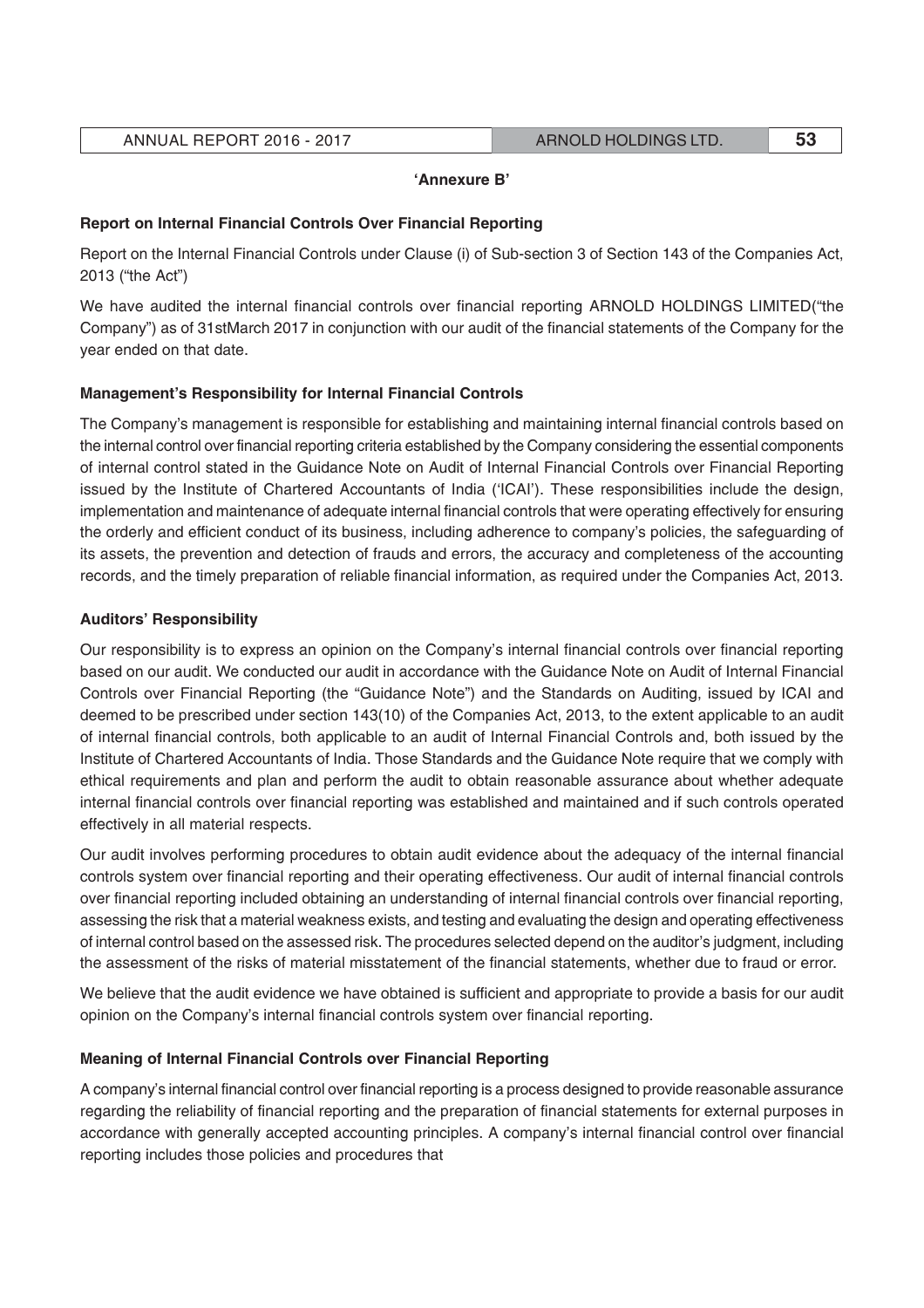| 54 | ARNOLD HOLDINGS LTD. | <b>ANNUAL REPORT 2016 - 2017</b> |
|----|----------------------|----------------------------------|
|----|----------------------|----------------------------------|

- 1) Pertain to the maintenance of records that, in reasonable detail, accurately and fairly reflect the transactions and dispositions of the assets of the company;
- 2) Provide reasonable assurance that transactions are recorded as necessary to permit preparation of financial statements in accordance with generally accepted accounting principles, and that receipts and expenditures of the company are being made only in accordance with authorisations of management and directors of the company; and
- 3) Provide reasonable assurance regarding prevention or timely detection of unauthorised acquisition, use, or disposition of the company's assets that could have a material effect on the financial statements.

#### Inherent Limitations of Internal Financial Controls over Financial Reporting

Because of the inherent limitations of internal financial controls over financial reporting, including the possibility of collusion or improper management override of controls, material misstatements due to error or fraud may occur and not be detected. Also, projections of any evaluation of the internal financial controls over financial reporting to future periods are subject to the risk that the internal financial control over financial reporting may become inadequate because of changes in conditions, or that the degree of compliance with the policies or procedures may deteriorate.

#### Opinion

In our opinion, the Company has, in all material respects, an adequate internal financial controls system over financial reporting and such internal financial controls over financial reporting were operating effectively as at 31stMarch 2017, based on the internal control over financial reporting criteria established by the Company considering the essential components of internal control stated in the Guidance Note on Audit of Internal Financial Controls Over Financial Reporting issued by the Institute of Chartered Accountants Of India.

For AMIT RAY & COMPANY Chartered Accountants FRN No: 000483C

Nag Bhushan Rao Partner Membership No. 073144

Place: Mumbai Date: 30th May, 2017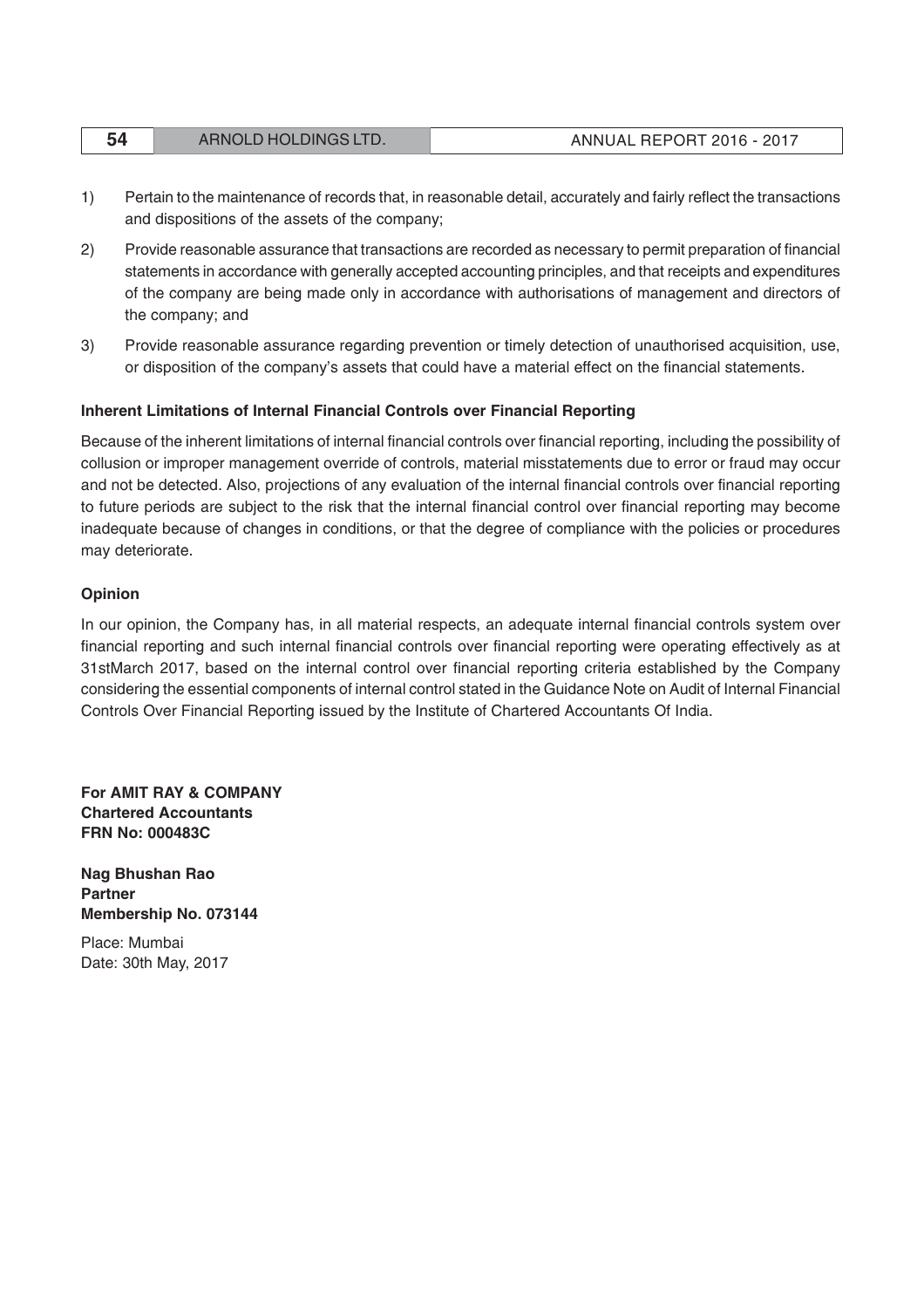ANNUAL REPORT 2016 - 2017 ARNOLD HOLDINGS LTD.

55

 $($ ₹ in Rs.)

## ARNOLD HOLDINGS LTD.

BALANCE SHEET AS AT 31ST MARCH, 2017

|                                                                 |              |                     | Sch. No. As at 31.03.2017 As at 31.03.2016 |                 |
|-----------------------------------------------------------------|--------------|---------------------|--------------------------------------------|-----------------|
| <b>EQUITY AND LIABILITIES</b>                                   |              |                     |                                            |                 |
| <b>Shareholder's funds</b>                                      |              |                     |                                            |                 |
| Share capital                                                   |              | $\overline{c}$<br>3 | 300,750,000.00                             | 50,125,000.00   |
| Reserves and surplus<br>Money received against share warrants   |              |                     | 210,889,425.80                             | 46,02,39,005.80 |
|                                                                 |              |                     | 511,639,425.80                             | 510,364,005.80  |
| Share application money pending allotment                       |              |                     |                                            |                 |
| <b>Non-current liabilities</b>                                  |              |                     |                                            |                 |
| Long-term borrowings                                            |              | 4                   | 4,31,60,491.85                             | 18,54,42,773.00 |
| Deferred tax liabilities (Net)                                  |              |                     |                                            |                 |
| Other long term liabilities                                     |              |                     |                                            |                 |
| Long-term provisions                                            |              |                     |                                            |                 |
|                                                                 |              |                     | 4,31,60,491.85                             | 18,54,42,773.00 |
| <b>Current liabilities</b>                                      |              |                     |                                            |                 |
| Short-term borrowings                                           |              | 5<br>$\overline{7}$ | 19,655,898.46                              |                 |
| Trade payables<br>Other current liabilities                     |              |                     | 8,577,883.60                               | 34,50,860.68    |
| Short-term provisions                                           |              | 6                   | 6,466,492.00                               | 66,10,516.00    |
|                                                                 |              |                     | 34,700,274.06                              | 1,00,61,376.68  |
|                                                                 | <b>TOTAL</b> |                     | 589,500,191.71                             | 70,58,68,155.48 |
| <b>ASSETS</b>                                                   |              |                     |                                            |                 |
| Non-current assets                                              |              |                     |                                            |                 |
| <b>Fixed assets</b>                                             |              | 8                   |                                            |                 |
| Tangible assets                                                 |              |                     | 32,273.00                                  | 58,551.00       |
| Intangible assets                                               |              |                     |                                            |                 |
| Capital work-in-Progress<br>Intangible assets under development |              |                     |                                            |                 |
| Non-current investments                                         |              | 10                  | 1,00,000.00                                | 1,00,000.00     |
| Deferred tax assets (net)                                       |              | 9                   | 2,65,090.00                                | 2,63,341.00     |
| Long-term loans and advances                                    |              | 11                  | 354,050,956.64                             | 39,77,72,172.64 |
| Other non-current assets                                        |              | 12                  | 1,348,500.00                               | 20,22,750.00    |
|                                                                 |              |                     | 355,796,819.64                             | 40,02,16,814.64 |
| <b>Current assets</b>                                           |              |                     |                                            |                 |
| <b>Current investments</b>                                      |              |                     |                                            |                 |
| Inventories                                                     |              | 13                  | 18,42,19,484.87                            | 28,98,40,737.68 |
| Trade receivables                                               |              | 14                  | 4,40,00000.00                              | 37,500.00       |
| Cash and cash equivalents                                       |              | 15                  | 1,468,113.20                               | 1,36,55,195.16  |
| Short-term loans and advances                                   |              | 11                  | 4,015,774.00                               | 21,17,908.00    |
| Other current assets                                            |              |                     | 233,703,372.07                             | 30,56,51,340.84 |
|                                                                 | <b>TOTAL</b> |                     | 589,500,191.71                             | 70,58,68,155.48 |

Significant Accounting Policies & other notes attached form an integral part of the financial statement-1 Signed in terms of report attached of even date.

M/s. Amit Ray & CO. **For and on behalf of the Board of Directors** Chartered Accountants FRN: 000483C

CA NAG BHUSHAN RAO Partner Membership No. 073144

M.P.MALLAWAT DIRECTOR

GAZALA KOLSAWALA DIRECTOR

Place : Mumbal<br>Dated : 30 May, 2017 Sonic Sonic Sonic Sonic Sonic Sonic Sonic Sonic Secretary Company Secretary

Place : Mumbai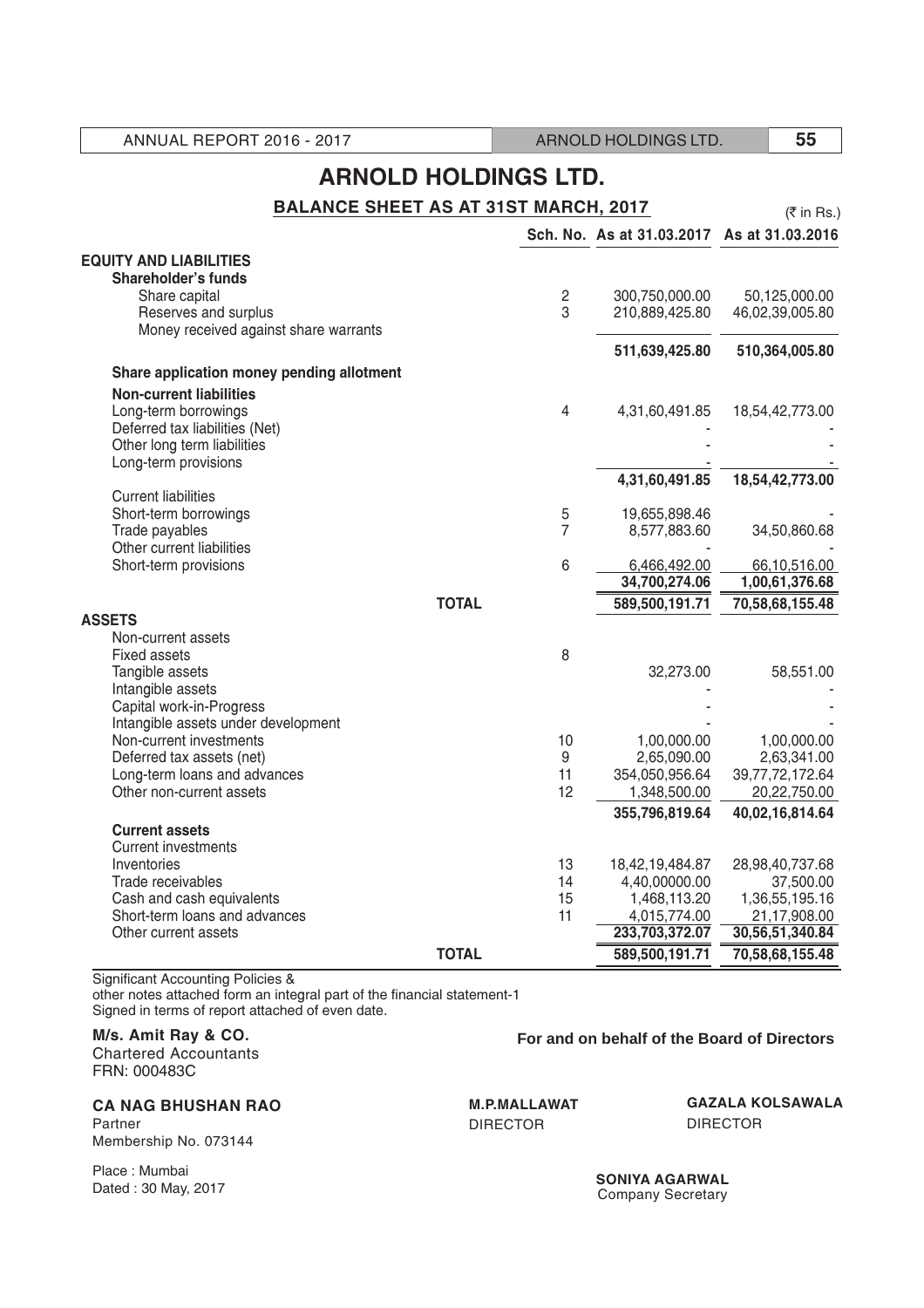56

ARNOLD HOLDINGS LTD. ANNUAL REPORT 2016 - 2017

## ARNOLD HOLDINGS LTD.

| PROFIT & LOSS ACCOUNT FOR THE YEAR ENDED 31ST MARCH, 2017 |    |                                            | $($ ₹ in Rs.)    |
|-----------------------------------------------------------|----|--------------------------------------------|------------------|
|                                                           |    | Sch. No. As at 31.03.2017 As at 31.03.2016 |                  |
| Revenue                                                   |    |                                            |                  |
| Revenue from operations                                   | 16 | 375,280,407.80                             | 25,85,01,560.47  |
| Less: Excise duty                                         |    |                                            |                  |
| <b>Net Sales</b>                                          |    | 375,280,407.80                             | 25,85,01,560.47  |
| Other income                                              |    |                                            |                  |
| <b>Total revenue</b>                                      |    | 375,280,407.80                             | 25,85,01,560.47  |
| Purchase of stock-in-trade                                | 17 | 260,767,279                                | 31,99,84,038.36  |
| Changes in inventories                                    | 18 | 105,621,253                                | (9,63,28,009.68) |
| Employee benefit expenses                                 | 19 | 1,653,065                                  | 25,19,550.00     |
| Finance costs                                             | 20 | 417,213                                    | 1,15,77,455.00   |
| Depreciation and amortization expenses                    | 21 | 26,278                                     | 99,937.00        |
| Other expenses                                            | 22 | 5,048,922                                  | 1,20,52,045.99   |
| <b>Total expenses</b>                                     |    | 373,534,009                                | 249,905,017      |
| Profit/(Loss) before exceptional and extraordinary        |    |                                            |                  |
| Items and tax                                             |    | 1,746,399                                  | 8,596,543.80     |
| <b>Exceptional items</b>                                  |    |                                            |                  |
| Profit before extraordinary items and tax                 |    | 1,746,399                                  | 8,596,544        |
| Extraordinary items                                       |    |                                            |                  |
| Profit before tax                                         |    | 1,746,399                                  | 8,596,544        |
| Tax expenses                                              |    |                                            |                  |
| <b>Current tax</b>                                        |    | 472,728                                    | 2,065,795        |
| Deferred tax                                              |    | (1,749)                                    | (12, 813)        |
| Profit(Loss) for the period Continuing Operations         |    | 1,275,420                                  | 6,543,562        |
| Earning per share                                         |    |                                            |                  |
| <b>Basic</b>                                              |    | 0.01                                       | 0.26             |
| <b>Diluted</b>                                            |    | 0.01                                       | 0.26             |

Significant Accounting Policies & other notes attached form an integral part of the financial statement-1 Signed in terms of report attached of even date.

M/s. Amit Ray & CO. **For and on behalf of the Board of Directors** Chartered Accountants FRN: 000483C

#### CA NAG BHUSHAN RAO

Partner Membership No. 073144

Place : Mumbai Dated : 30 May, 2017

M.P.MALLAWAT DIRECTOR

GAZALA KOLSAWALA DIRECTOR

SONIYA AGARWAL Company Secretary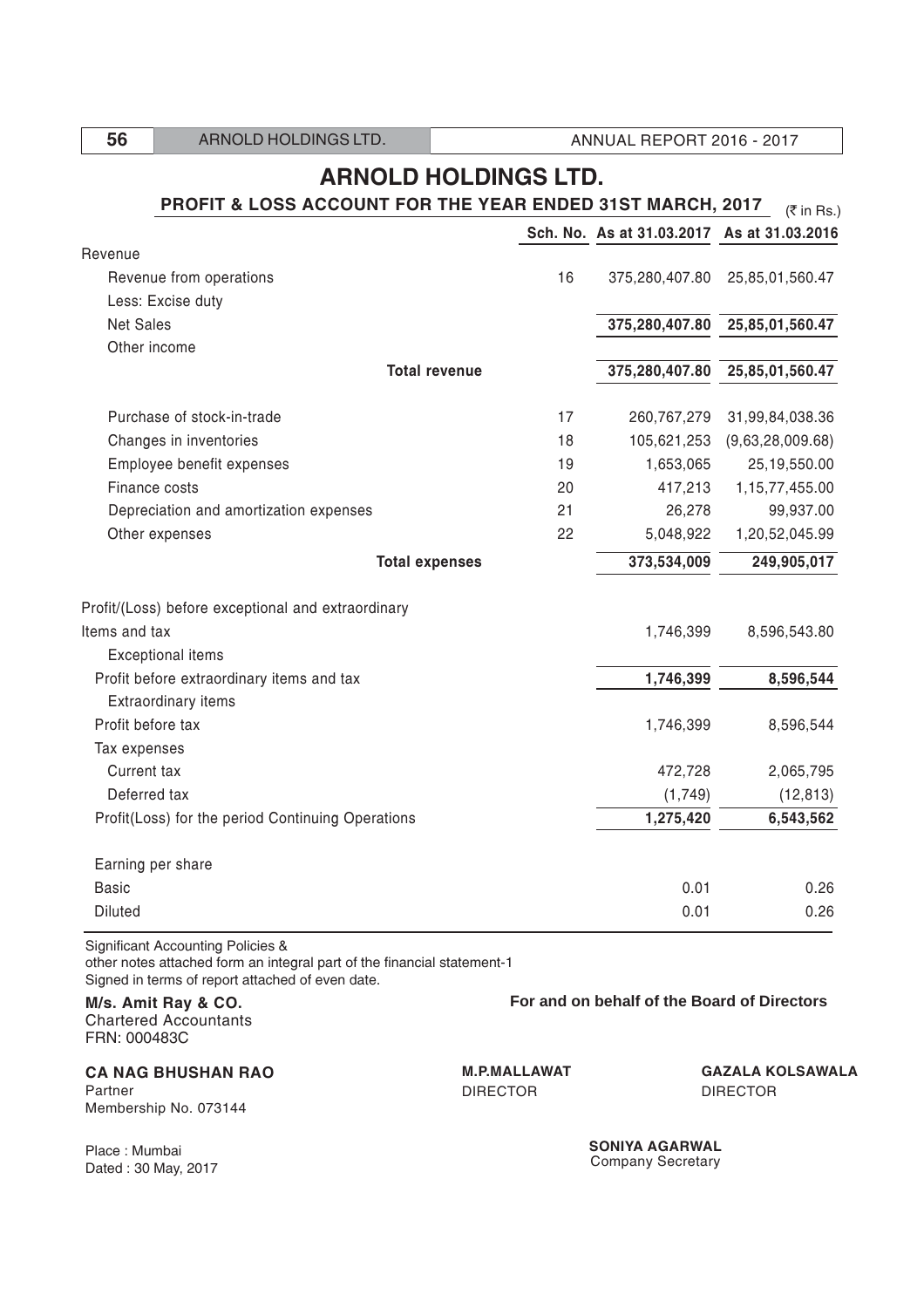| <b>ANNUAL REPORT 2016 - 2017</b> | ARNOLD HOLDINGS LTD. |  |
|----------------------------------|----------------------|--|
|----------------------------------|----------------------|--|

#### NOTE : 1

#### SIGNIFICANT ACCOUNTING POLICIES & NOTES ON FINANCIAL STATEMENTS

#### CORPORATE INFORMATION:

Arnold Holdings Ltd. is a public Limited NBFC Company incorporated in 1981 listed on BSE Ltd. The company is engaged in the field of Corporate Finance, Infrastructure Finance, Mortgage and Gold Loans, Capital Market.

Arnold has been seasoned provider of private equity to companies across sectors. Arnold private equity practice has led investments across range of sector- pharmaceutical research, high-end telecom technology, product development, media production services, technology, textiles, drug, manufacturing, construction, processed foods, components and tool fabrication and real estate.

#### A SIGNIFICANT ACCOUNTING POLICIES

#### 1. Basis of accounting:-

These financial statements have been prepared in accordance with the Generally Accepted Accounting Principles in India (Indian GAAP) including the Accounting Standards notified under Section 133 of the Companies Act, 2013, read with Rule 7 of the Companies (Accounts) Rules, 2014 and the relevant provisions of the Companies Act, 2013.

The financial statements have been prepared under the historical cost convention on accrual basis.

#### 2. Revenue Recognition :-

Expenses and Income considered payable and receivable respectively are accounted for on accrual basis except discount claims, rebates and retirement benefits which cannot be determined with certainty during the year.

#### 3. Fixed Assets :-

Fixed assets are stated at their original cost of acquisition including taxes, freight and other incidental expenses related to acquisition and installation of the concerned assets less depreciation till date.

#### 4. Depreciation :-

Depreciation on Fixed Assets is provided to the extent of depreciable amount on the Written down Value (WDV) Method/ SLM method. Depreciation is provided based on useful life of the assets as prescribed in Schedule II to the Companies Act, 2013.

#### 5. Investments :-

Investments are stated at cost. (Cost Rs. 1, 00,000/- Market Value Rs. 1, 00,000/-)

#### 6. Inventories :-

The inventories of equity shares have been valued at Cost.

#### 7. Taxes on Income:-

Provision for current tax is made on the basis of estimated taxable income for the current accounting year in accordance with the Income Tax Act, 1961. The deferred tax for timing differences between the book and tax profits for the year is accounted for, using the tax rates and laws that have been substantively enacted by the balance sheet date. Deferred tax assets arising from timing differences are recognized to the extent there is virtual certainty with convincing evidence that these would be realized in future. At each Balance Sheet date, the carrying amount of deferred tax is reviewed to reassure realization.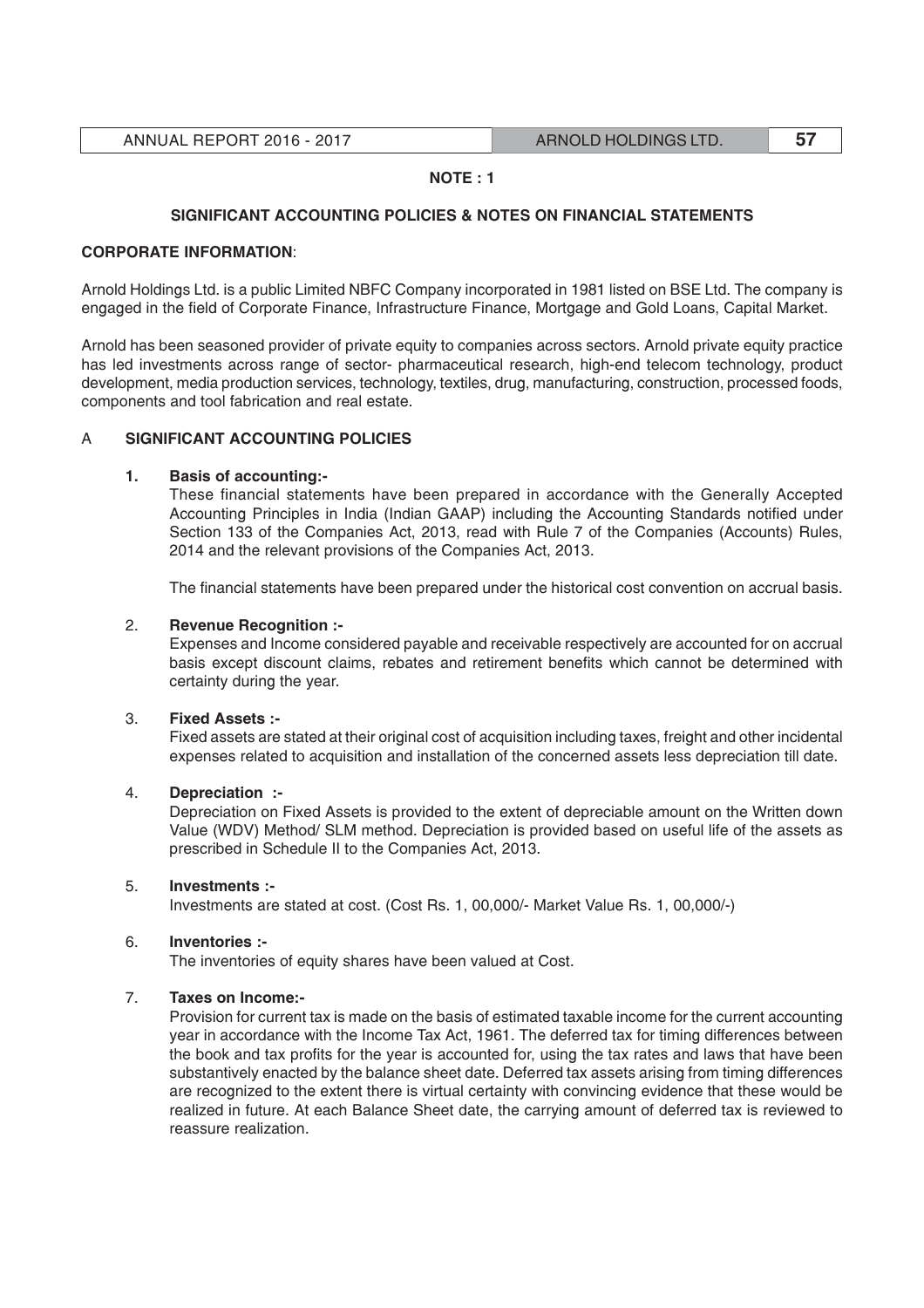#### 8. Provisions, Contingent Liabilities and Contingent Assets:- (AS-29)

Provisions are recognized only when there is a present obligation as a result of past events and when a reliable estimate of the amount of the obligation can be made.

#### Contingent liability as on 31/03/2016

The company has filed and contesting appeals before CIT (A), Kolkata against the Assessment orders u/s 143(3) of Income Tax Act, 1961 in the case of erstwhile transferor companies which were merged in the company pursuant to Order of Hon'ble High Court, Kolkata. The demand raised by the department as informed by the Management of the Company for the Asst. Year 2007-2008 is Rs. 79.25 Lacs. The Management is confident to get the relief from the Appellate Authorities.

Contingent assets are not recognized in the financial statement since this may result in the recognition of the income that may never be realized.

#### General:

Except wherever stated, accounting policies are consistent with the generally accepted accounting principles and have been consistently applied.

#### B. Notes on Financial Statements

- 1. The SSI status of the creditors is not known to the Company; hence the information is not given.
- 2. Trade receivables, Trade payables, Loans & Advances and Unsecured Loans have been taken at their book value subject to confirmation and reconciliation.

| Payments to Auditors:        |           | (Figures in Rs.) |
|------------------------------|-----------|------------------|
| <b>Auditors Remuneration</b> | 2016-2017 | 2015-2016        |
| <b>Audit Fees</b>            | 29,500    | 29,500           |
| <b>Tax Audit Fees</b>        |           |                  |
| <b>Company Law Matters</b>   |           |                  |
| Service Tax                  |           |                  |
| Total                        | 29,500    | 29,500           |

4. Loans and Advances are considered good in respect of which company does not hold any security other than the personal guarantee of persons.

#### 5. Related Party disclosure

- (A) Related Parties and their Relationship
- (I) Key Management Personnel
	- 1. Mahendra Prasad Mallawat
	- 2. CA Gazala Kolsawala
	- 3. Gajanan Uttamrao Mante Independent Director
	- 4. Dr. Sopan Vishwanathrao Kshirsagar Independent Director
	- 5. Soniya Agarwal Company Secretary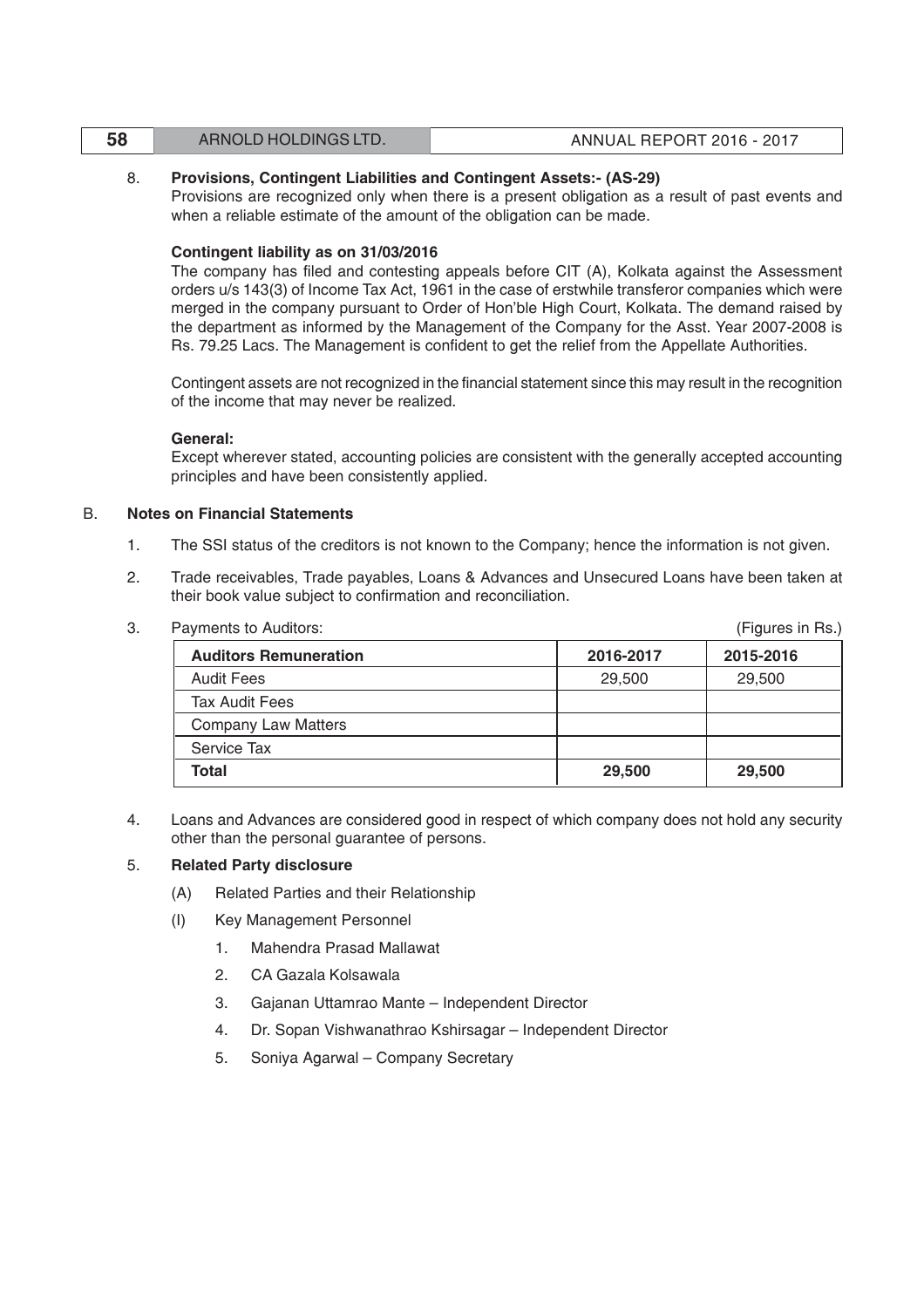#### ANNUAL REPORT 2016 - 2017 ARNOLD HOLDINGS LTD.

59

#### Transactions with Related parties **Exercise 2018** (Figure in Rs.)

|                    | <b>Transactions during the year</b>                 |                                                                 |                                              |                                                                 |  |
|--------------------|-----------------------------------------------------|-----------------------------------------------------------------|----------------------------------------------|-----------------------------------------------------------------|--|
|                    | <b>Current Year</b><br><b>Previous year</b>         |                                                                 |                                              |                                                                 |  |
| <b>Particulars</b> | <b>Key</b><br><b>Management</b><br><b>Personnel</b> | <b>Relative of Key</b><br><b>Management</b><br><b>Personnel</b> | Kev<br><b>Management</b><br><b>Personnel</b> | <b>Relative of Key</b><br><b>Management</b><br><b>Personnel</b> |  |
| Remuneration Paid  | 9,21,740                                            |                                                                 | 9,50,300                                     |                                                                 |  |
| Office Rent        |                                                     | 4,20,000                                                        |                                              |                                                                 |  |

#### 6. Major components of Deferred tax

| Particulars                                 | As at 31.03.2016<br>(Rs.) | As at 31.03.2015<br>(Rs.) |
|---------------------------------------------|---------------------------|---------------------------|
| A) Deferred Tax Liability                   |                           |                           |
| Depreciation                                | 0.00                      | 0.00                      |
| <b>Others</b>                               | 0.00                      | 0.00                      |
| Total                                       | 0.00                      | 0.00                      |
| B) Deferred Tax Assets                      |                           |                           |
| Deferred tax asset fixed assets             | 1749.00                   | 12813.00                  |
| Others                                      | 263341.00                 | 250528.00                 |
| Total                                       | 265090.00                 | 263341.00                 |
| Net Deferred Tax liabilities/(assets) (A-B) | $(-265090.00)$            | $(-263341.00)$            |

#### 7. Expenditure in Foreign Currency Nil Nil

- 8. Earning in Foreign Exchange Nil Nil
- 9. All assets and liabilities are presented as Current or Non-current as per criteria setout in Revised Schedule VI to the Company's Act, 1956 Notified by the Ministry of Corporate affairs vide Notification No. SO447(E) Dated 28th Feburary,2011 and SO653(E) Dated 30th March,2011. Based on the nature of operation of the company and realization from the trade receivable, the company has ascertained its operating cycle of less than 12 months. Accordingly 12 months period has been considered for the purpose of Current /Noncurrent classification of assets & liabilities.
- 10. Previous year figures have been regrouped/rearranged wherever necessary.

Signature to notes 1 to 10

In terms of Our Separate Audit Report of Even Date Attached.

M/S. AMIT RAY & CO. Chartered Accountants FRN: 000483C

CA NAG BHUSHAN RAO (Partner) Membership No. 073144

Place : Mumbai Dated : 30 May, 2017 MAHENDRA PRASAD MALLAWAT DIRECTOR (DIN: 00720282)

GAZALA KOLSAWALA DIRECTOR (DIN: 07133943)

SONIYA AGARWAL Company Secretary

**For and on behalf of the Board of Directors**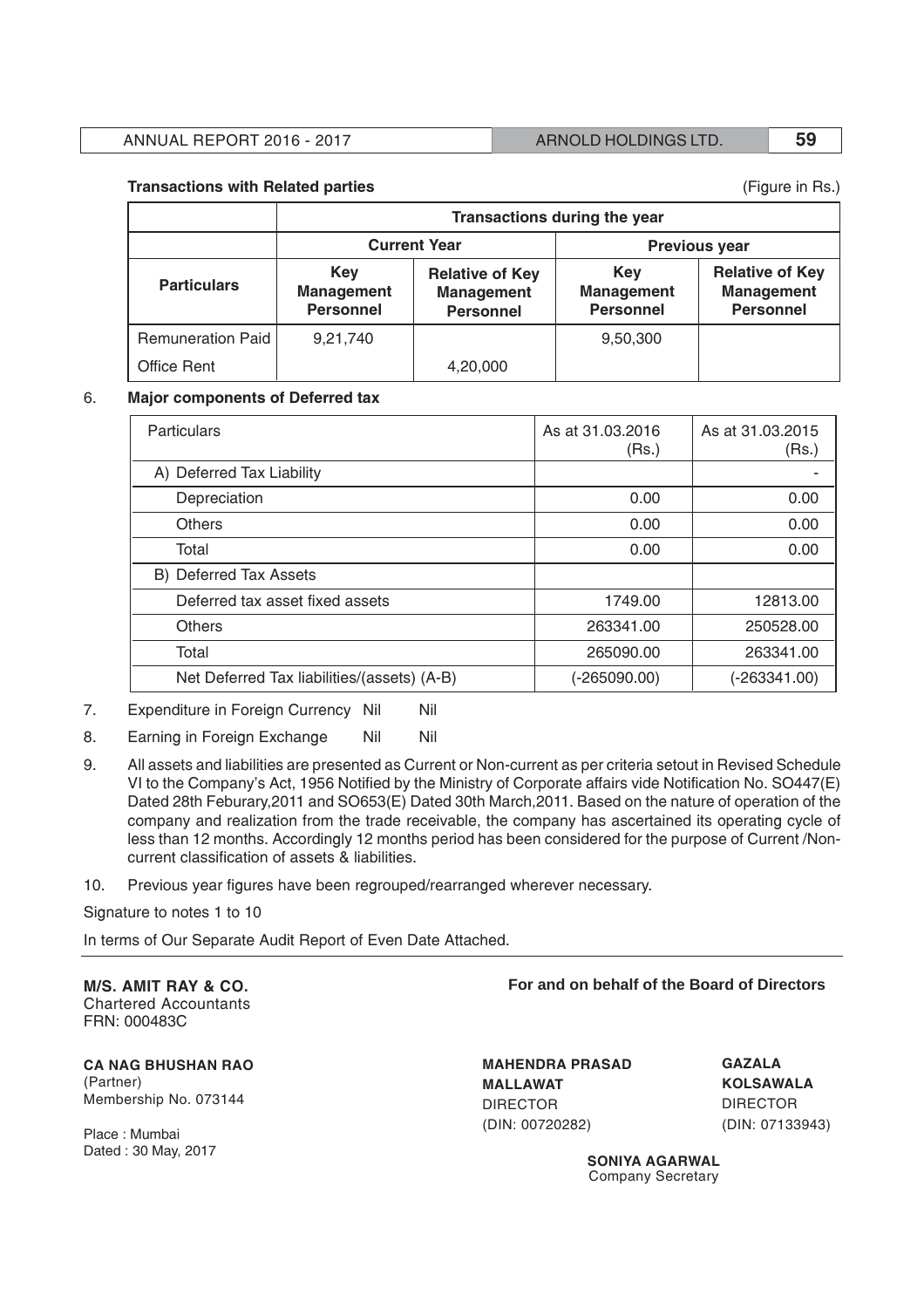## ARNOLD HOLDINGS LTD.

#### Notes to Financial statements for the year ended 31st March 2017 The previous year figures have been regrouped / reclassified, wherever necessary to conform to the current year presentation

#### Note No. 2 Share Capital and the set of the set of the set of the set of the set of the set of the set of the set of the set of the set of the set of the set of the set of the set of the set of the set of the set of the s

| <b>Particulars</b>                                                                                                                                                                           | As at 31st March 2017                             | As at 31st March 2016            |
|----------------------------------------------------------------------------------------------------------------------------------------------------------------------------------------------|---------------------------------------------------|----------------------------------|
| 2 Share Capital:<br><b>Equity Share Capital</b><br>Authorized:<br>250000000 (31/03/2017:250000000) Equity shares of<br>Rs. 2.00/- par value                                                  | 500,000,000.00<br>500,000,000.00                  | 500,000,000.00<br>500,000,000.00 |
| Issued:<br>25062500 (31/03/2016:25062500) Equity shares of<br>Rs. 2.00/- par value<br>Add: 125312500(31/03/2017: 125312500) issued as<br>Bonus Share of Rs. 2.00/- Par value                 | 50,125,000.0<br>250,625,000.00<br>300,750,000.00  | 50,125,000.00<br>50,125,000.00   |
| Subscribed and paid-up:<br>25062500 (31/03/2016:25062500) Equity shares of<br>Rs. 2.00/- par value<br>Add: 125312500(31/03/2017: 125312500) issued as<br>Bonus Share of Rs. 2.00/- Par value | 50,125,000.00<br>250,625,000.00<br>300,750,000.00 | 50,125,000.00<br>50,125,000.00   |

#### Reconciliation of the Shares outstanding at the beginning and at the end of the reporting period **Equity Shares** (₹ in rupees)

| <b>Particulars</b>                        | As at 31st March 2017   |                | As at 31st March 2016 |                |
|-------------------------------------------|-------------------------|----------------|-----------------------|----------------|
|                                           | No. of Shares<br>Amount |                | No. of Shares         | <b>Amount</b>  |
| At the beginning of the period            | 25,062,500              | 50125000.00    | 2,50,62,500           | 5,01,25,000.00 |
| Issued during the Period                  | 125,312,500             | 25062500.00    |                       |                |
| Redeemed or bought back during the period |                         | ۰              | ٠                     |                |
| Outstanding at end of the period          | 150,375,000             | 300,750,000.00 | 2,50,62,500           | 5,01,25,000.00 |

#### Right, Preferences and Restriction attached to shares

#### Equity shares

The company has only one class of Equity having a par value Rs. 2.00 per share. Each shareholder is eligible for one vote per share held. The dividend proposed by the board of directors is subject to the approval of the shareholders in ensuing Annual General Meeting, except in case of interim dividend. In the event of liquidation, the Equity shareholders are eligible to receive the remaining assets of the company after distribution of all preferential amounts, in proportion to their shareholding.

60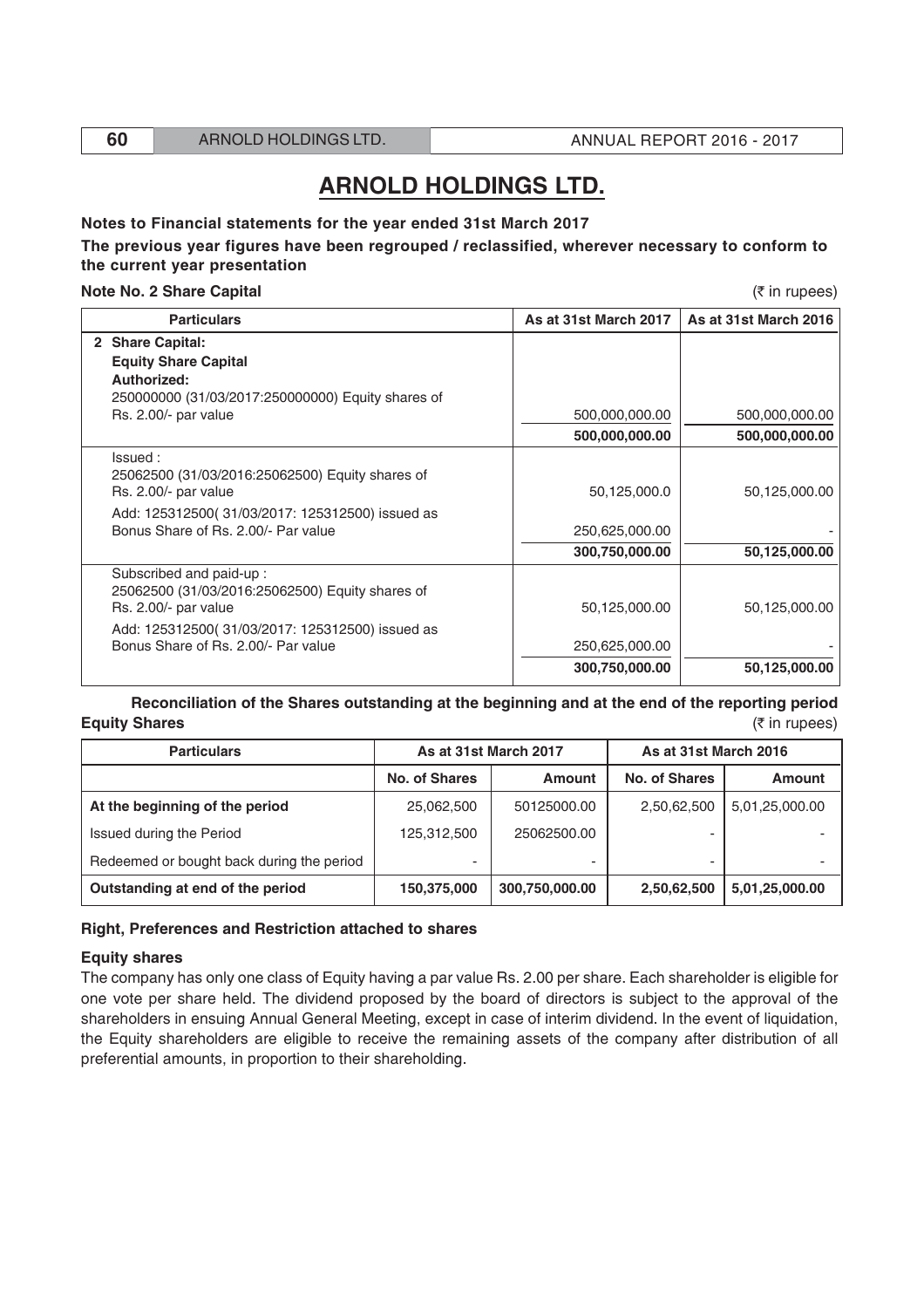### Note No. 3 Reserve and Surplus

| <b>Particulars</b>                                    | As at 31st March 2017 | As at 31st March 2016 |
|-------------------------------------------------------|-----------------------|-----------------------|
| <b>Profit loss account</b>                            |                       |                       |
| Opening Balance                                       | 18,707,693.80         | 1,44,56,231.00        |
| Add: Profit for the year                              | 1,275,420.00          | 65,43,561.80          |
| Less: Contingent Provision Against Standard Assets    | (867, 507.00)         | (983, 387.00)         |
| Less: Transfered to Reserve Fund U/Sec 45-1C          | (254, 734.00)         | (1,308,712.00)        |
| Less: Appropriations equity dividend distribution tax |                       |                       |
| <b>Closing Balance</b>                                | 18,860,872.80         | 18,707,693.80         |
| <b>Capital reserve</b>                                |                       |                       |
| <b>Opening Balance</b>                                | 1,052,591.00          | 10,52,591.00          |
| Add: Addition during the year                         |                       |                       |
| Less : Deletion during the year                       |                       |                       |
| <b>Closing Balance</b>                                | 1,052,591.00          | 10,52,591.00          |
| <b>General reserve</b>                                |                       |                       |
| Opening Balance                                       | 428,889,250.00        | 42,88,89,250.00       |
| Add: Addition during the year                         |                       |                       |
| Less : Deletion during the year                       | (250, 625, 000.00)    |                       |
|                                                       |                       |                       |
| <b>Closing Balance</b>                                | 178,264,250.00        | 42,88,89,250.00       |
| <b>Statutory Reserve</b>                              |                       |                       |
| Opening Balance                                       | 11,441.00             | 11,441.00             |
| Add: Addition during the year                         |                       |                       |
| Less : Deletion during the year                       |                       |                       |
| <b>Closing Balance</b>                                | 11,441.00             | 11,441.00             |
| Reserve Fund U/Sec: 45-IC@20% of NP after Tax         |                       |                       |
| Opening Balance                                       | 7,138,260.00          | 58,29,548.00          |
| Add: Addition during the year                         | 254,734.00            | 1,308,712.00          |
| Less : Deletion during the year                       |                       |                       |
| <b>Closing Balance</b>                                | 7,392,994.00          | 7,138,260.00          |
| Provision Against Standard Asset@.25% of Loans        |                       |                       |
| and Advances.                                         |                       |                       |
| Opening Balance                                       | 4,439,770.00          | 34,56,383.00          |
| Add: Addition during the year                         | 867,507.00            | 983,387.00            |
| Less : Deletion during the year                       |                       |                       |
| <b>Closing Balance</b>                                | 5,307,277.00          | 4,439,770.00          |
| <b>Balance carried to balance sheet</b>               | 210889425.80          | 46,02,39,005.80       |
|                                                       |                       |                       |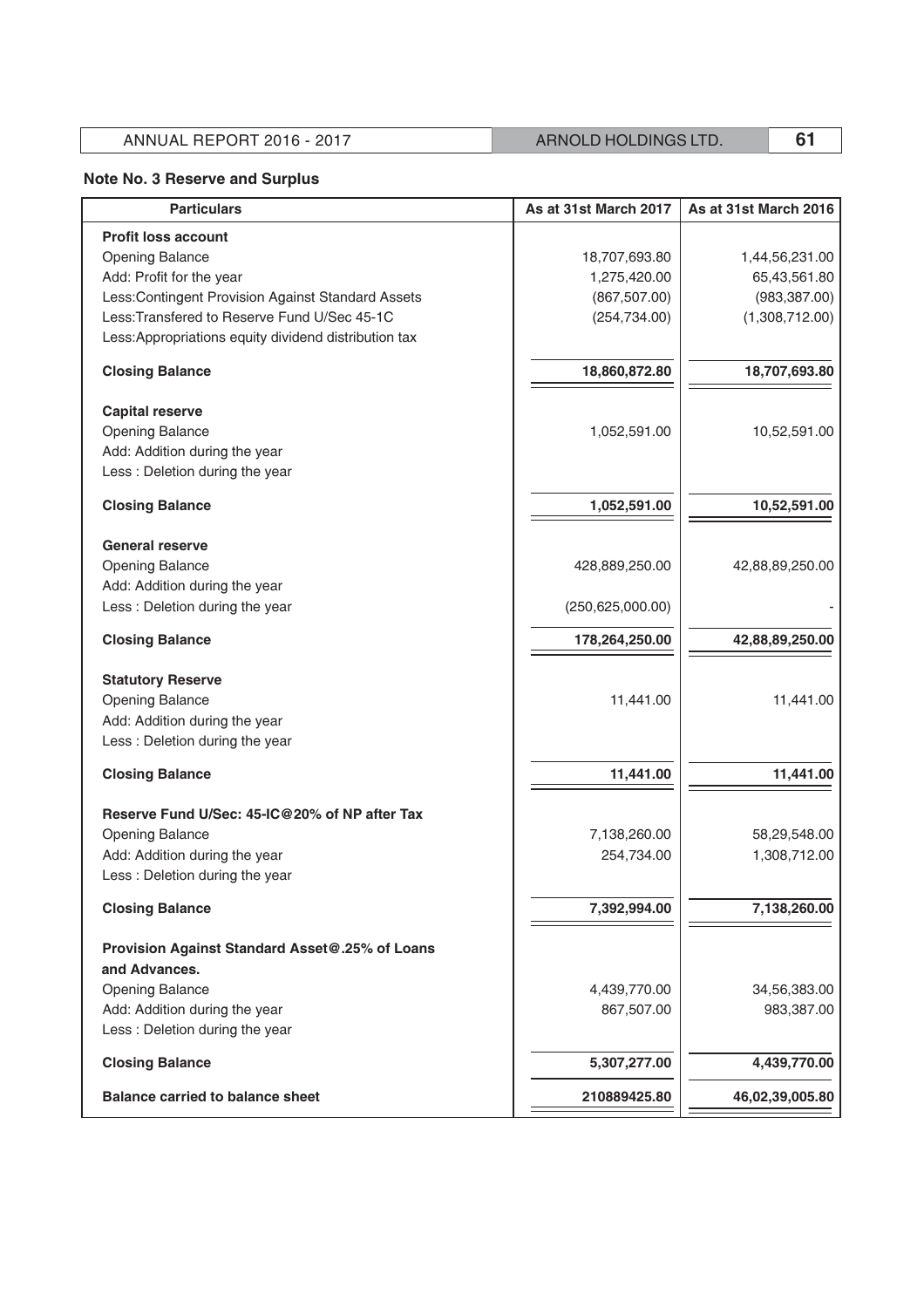### 62 ARNOLD HOLDINGS LTD. ANNUAL REPORT 2016 - 2017

#### Note No. 4 Long-term Borrowings

|  | (₹ in rupees) |
|--|---------------|
|  |               |

|                                                                             | As at 31st March 2017 |                              |                | As at 31st March 2016 |                              |                 |
|-----------------------------------------------------------------------------|-----------------------|------------------------------|----------------|-----------------------|------------------------------|-----------------|
| <b>Particulars</b>                                                          | Non-<br>Current       | Current<br><b>Maturities</b> | Total          | Non-<br>Current       | Current<br><b>Maturities</b> | <b>Total</b>    |
| Other Loans and advances<br>GreenworldBuildcon Infra Pvt. Ltd.<br>Unsecured |                       |                              |                | 25,00,000.00          |                              | 25,00,000.00    |
| Harmon Finochem Ltd unsecured                                               | 4,00,00,000.00        |                              | 4,00,00,000.00 | 4,00,00,000.00        |                              | 4,00,00,000.00  |
| SwarathmaGartex P. Ltd unsecured<br>Si Creva consulting services pvt Ltd.   |                       |                              |                | 14,29,42,773.00       |                              | 14,29,42,773.00 |
| (unsecured)                                                                 | 3,160,491.85          |                              | 3,160,491.85   |                       |                              |                 |
|                                                                             | 4,31,60,491.85        |                              | 4,31,60,491.85 | 18,54,42,773.00       |                              | 18,54,42,773.00 |
| The Above Amount Includes                                                   |                       |                              |                |                       |                              |                 |
| <b>UnSecured Borrowings</b>                                                 | 4,31,60,491.85        |                              |                | 18,54,42,773.00       |                              | 18,54,42,773.00 |
| <b>Net Amount</b>                                                           | 4,31,60,491.85        |                              |                | 18,54,42,773.00       |                              | 18,54,42,773.00 |

#### Note No. 5 Short-term borrowings (₹ in rupees)

| <b>Particulars</b> |             | As at 31st March 2017 $\vert$ As at 31st March 2016 |
|--------------------|-------------|-----------------------------------------------------|
| <b>ICICI Bank</b>  | 19655898.46 |                                                     |
| <b>Net Amount</b>  | 19655898.46 |                                                     |

#### Note No. 6 Provisions (₹ in rupees)

|                                              | As at 31st March 2017 |              |              |           | As at 31st March 2016 |              |
|----------------------------------------------|-----------------------|--------------|--------------|-----------|-----------------------|--------------|
| <b>Particulars</b>                           | Long-Term             | Short-Term   | <b>Total</b> | Long-Term | <b>Short-Term</b>     | <b>Total</b> |
| Other provisions                             |                       |              |              |           |                       |              |
| Provision for Income Tax (A.Y. 2015-16)      |                       | 1,821,107.00 | 18,21,107.00 |           | 18,21,107.00          | 18,21,107.00 |
| Provision for Income Tax (A.Y. 2014-15)      |                       | 1,954,260.00 | 19,54,260.00 |           | 19,54,260.00          | 19,54,260.00 |
| Provision for proposed equity final dividend |                       |              |              |           |                       |              |
| Provision for corporate dividend tax         |                       |              |              |           |                       |              |
| $(A.Y.15-16)$                                |                       |              |              |           |                       |              |
| Provision for TDS on Interest Paid           |                       | 41,721.00    | 41,721.00    |           | 5,01,544.00           | 5,01,544.00  |
| Provision for TDS on Professional Fees       |                       | 97,381.00    | 97,381.00    |           | 82,840.00             | 82,840.00    |
| Provision TDS on Rent                        |                       | 10,500.00    | 10,500.00    |           | 1,62,498.00           | 1,62,498.00  |
| Provision for TDS on BSE Listing Fees        |                       | 3,000.00     | 3,000.00     |           | 22,472.00             | 22,472.00    |
| Provision for Income Tax (2016-17)           |                       | 2,065,795.00 | 20,65,795.00 |           | 20,65,795.00          | 20,65,795.00 |
| Provision for Income Tax                     |                       |              |              |           |                       |              |
| (A.Y. 2017-18)                               |                       | 472,728.00   | 472,728.00   |           |                       |              |
| Total                                        |                       | 6,466,492.00 | 6,466,492.00 |           | 66,10,516.00          | 66,10,516.00 |

#### Note No. 7 Trade payables (₹ in rupees)

| <b>Particulars</b>          | As at 31st March 2017 | <b>As at 31st March 2016</b> |
|-----------------------------|-----------------------|------------------------------|
| <b>Profit loss account</b>  |                       |                              |
| <b>Sundry Creditors</b>     | 2,584,584.60          | 22,69,310.68                 |
| <b>Outstanding Expenses</b> | 5,966,749.00          | 11,55,000.00                 |
| Audit Fees Payable          | 26,550.00             | 26,550.00                    |
| Total                       | 8,577,883.60          | 34,50,860.68                 |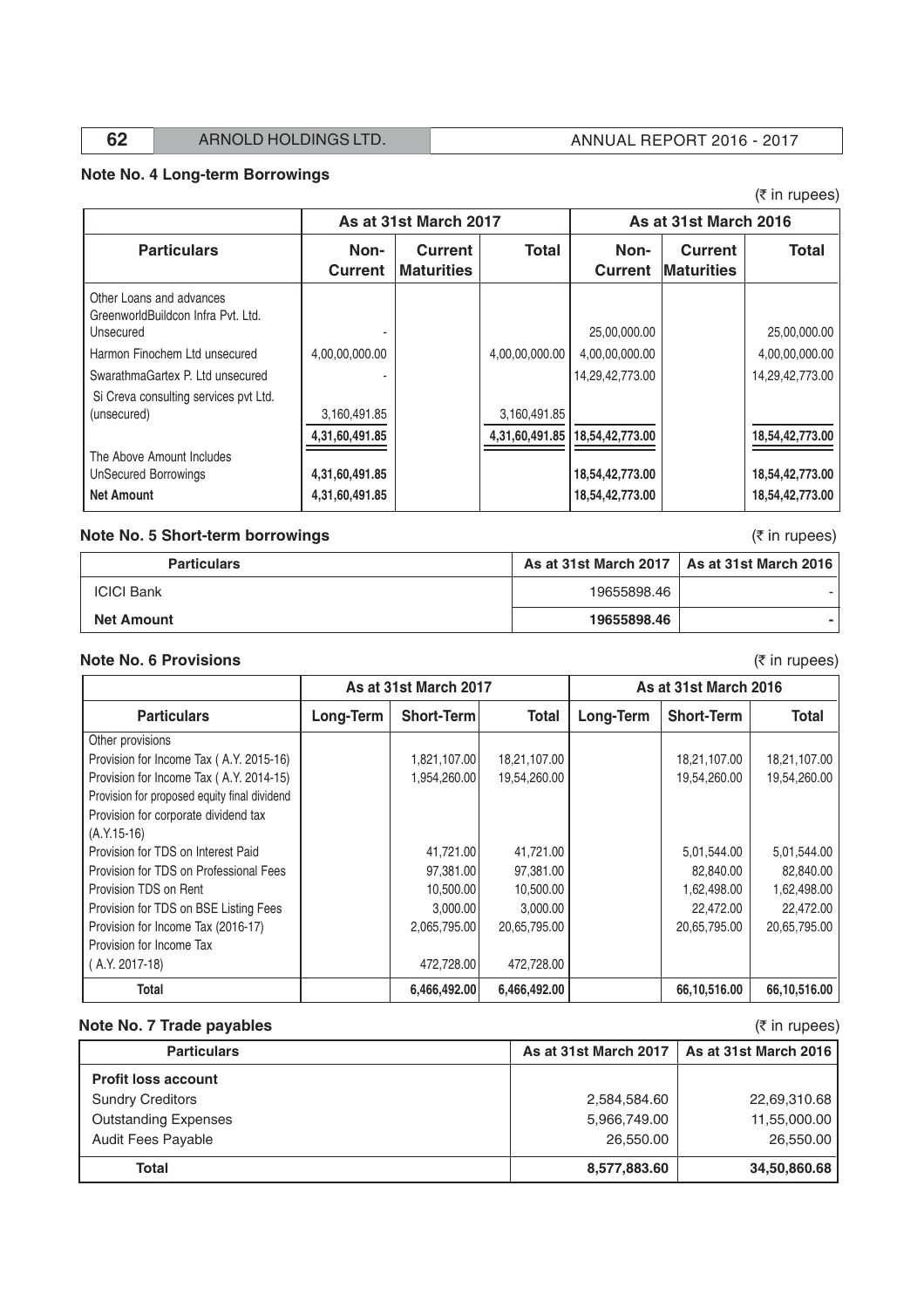## ARNOLD HOLDINGS LTD.

|   | <b>Assets</b>                        |                                  |                                              | <b>Gross Block</b>                     |                                       |                                               |                                              |                                       | <b>Accumulated Depreciation/ Amortisation</b>   |                                               |                                               | <b>Net Block</b>                              |
|---|--------------------------------------|----------------------------------|----------------------------------------------|----------------------------------------|---------------------------------------|-----------------------------------------------|----------------------------------------------|---------------------------------------|-------------------------------------------------|-----------------------------------------------|-----------------------------------------------|-----------------------------------------------|
|   |                                      | <b>Useful Life</b><br>(In Years) | <b>Balance as</b><br>at<br>1st April<br>2016 | <b>Additions</b><br>during the<br>year | <b>Deletion</b><br>during the<br>year | <b>Balance as</b><br>at<br>31st March<br>2017 | <b>Balance as</b><br>at<br>1st April<br>2016 | <b>Provided</b><br>during the<br>year | Deletion /<br>adjustments<br>during the<br>year | <b>Balance</b><br>as at<br>31st March<br>2016 | <b>Balance</b><br>as at<br>31st March<br>2017 | <b>Balance as</b><br>at<br>31st March<br>2016 |
| А | Tangible assets<br><b>Own Assets</b> |                                  |                                              |                                        |                                       |                                               |                                              |                                       |                                                 |                                               |                                               |                                               |
|   | Computer                             | $\ensuremath{\mathsf{3}}$        | 237,755.00                                   | 0                                      |                                       | 237,755.00                                    | 181,422.00                                   | 24,060.00                             |                                                 | 205,482.00                                    | 32,273.00                                     | 56,333.00                                     |
|   | Air Conditioner                      | 5                                | 44,370.00                                    | 0                                      |                                       | 44,370.00                                     | 42,152.00                                    | 2,218.00                              |                                                 | 44,370.00                                     |                                               | 2,218.00                                      |
|   | Total (A)                            |                                  | 282,125.00                                   | 0                                      |                                       |                                               | 282,125.00 223,574.00                        | 26,278.00                             |                                                 | 249,852.00                                    | 32,273.00                                     | 58,551.00                                     |
|   | P.Y Total                            |                                  | 262,525.00                                   | 19,600.00                              |                                       |                                               | 282,125.00 123,637.00                        | 99,937.00                             |                                                 | 223,574.00                                    | 58,551.00                                     | 138,888.00                                    |
|   |                                      |                                  |                                              |                                        |                                       |                                               |                                              |                                       |                                                 |                                               |                                               |                                               |
|   |                                      |                                  |                                              |                                        |                                       |                                               |                                              |                                       |                                                 |                                               |                                               |                                               |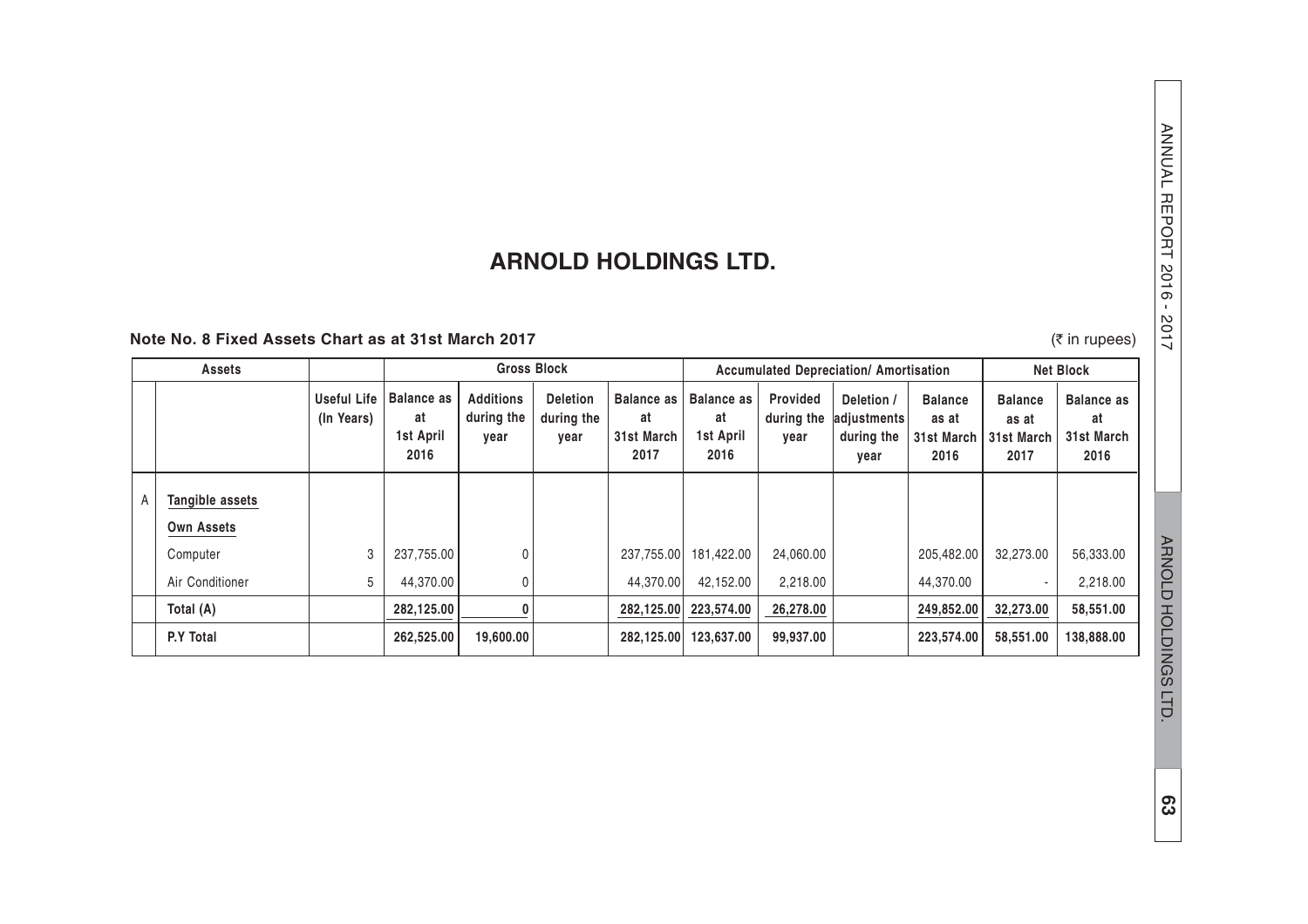| 64 | ARNOLD HOLDINGS LTD. | <b>ANNUAL REPORT 2016 - 2017</b> |
|----|----------------------|----------------------------------|
|----|----------------------|----------------------------------|

### Note No. 9 Deferred Tax (₹ in rupees)

| <b>Particulars</b>              | As at 31st March 2017 | As at 31st March 2016 |
|---------------------------------|-----------------------|-----------------------|
| Deferred tax assets             |                       |                       |
| Deferred tax asset other        | 263341                | 2,63,341.00           |
| Add:- additions during the Year | 1749                  |                       |
| Gross deferred tax asset        | 2,65,090.00           | 2,63,341.00           |
| Net deferred tax assets         | 2,65,090.00           | 2,63,341.00           |

#### Note No. 10 Non-current investments (₹ in rupees)

| <b>Particulars</b>                                           | As at 31st March 2017 | As at 31st March 2016 |
|--------------------------------------------------------------|-----------------------|-----------------------|
| Non-Trade Investment(Valued at cost unless stated otherwise) |                       |                       |
| Investments in debentures or bonds (Unquoted)                |                       |                       |
| In Others                                                    |                       |                       |
| <b>HDFC debt Fund For Cancer Cure</b>                        |                       |                       |
| (Lower of cost and Market value)                             | 1,00,000.00           | 1,00,000.00           |
| <b>Gross Investment</b>                                      | 1,00,000.00           | 1,00,000.00           |
| <b>Net Investment</b>                                        | 1,00,000.00           | 1,00,000.00           |
| Aggregate amount of unquoted investments                     | 1,00,000.00           | 1,00,000.00           |

## Note No. 11 Loans and Advances (₹ in rupees)

| <b>Particulars</b>                      | As at 31st March 2017 |            | As at 31st March 2016 |              |
|-----------------------------------------|-----------------------|------------|-----------------------|--------------|
|                                         | Long-term             | Short-term | Long-term             | Short-term   |
| Other loans and advances                |                       |            |                       |              |
| Tax deducted at source (Unsecured)      | 6755512               | 4015774    | 41,24,704.00          | 21,17,908.00 |
| Corporate Office Rent Deposit           |                       |            |                       |              |
| Unsecured Loans advances given to other | 347,002,728.64        |            | 39, 33, 54, 752. 64   |              |
|                                         | 353,758,240.64        | 4015774    | 39,74,79,456.64       | 21,17,908.00 |
| Income Tax Refundable                   | 292716                |            | 2,92,716.00           |              |
|                                         | 354,050,956.64        | 4015774    | 39,77,72,172.64       | 21,17,908.00 |
| <b>Total</b>                            | 354,050,956.64        | 4015774    | 39,77,72,172.64       | 21,17,908.00 |

### Note No. 12 Other non-current assets (₹ in rupees)

| <b>Particulars</b>                        |              | As at 31st March 2017   As at 31st March 2016 |
|-------------------------------------------|--------------|-----------------------------------------------|
| Miscellaneous expenditure not written off |              |                                               |
| <b>Preliminary Expenses</b>               | 1,348,500.00 | 20,22,750.00                                  |
| <b>Total</b>                              | 1,348,500.00 | 20,22,750.00                                  |

#### Note No. 13 Inventories  $(\bar{z}$  in rupees)

| <b>Particulars</b>                              |                 | As at 31st March 2017   As at 31st March 2016 |
|-------------------------------------------------|-----------------|-----------------------------------------------|
| (Valued at cost or NRV unless otherwise stated) |                 |                                               |
| <b>Shares And Securities</b>                    | 18,42,19,484.87 | 28,98,40,737.68                               |
| Total                                           | 18,42,19,484.87 | 28,98,40,737.68                               |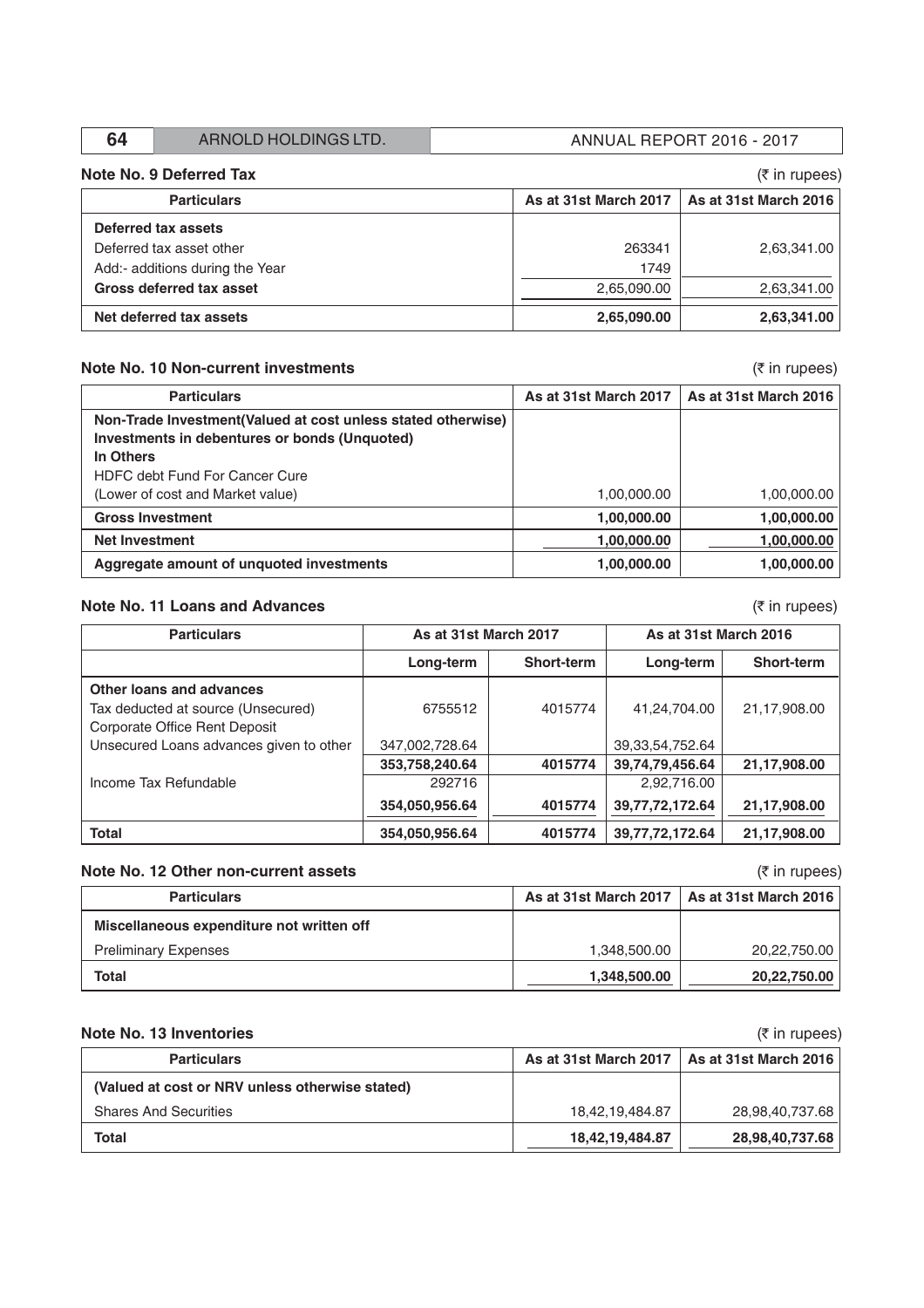| <b>ANNUAL REPORT 2016 - 2017</b> | ARNOLD HOLDINGS LTD. | 65 |
|----------------------------------|----------------------|----|
|----------------------------------|----------------------|----|

#### Note No. 14 Trade receivables (₹ in rupees)

| <b>Particulars</b>          | As at 31st March 2017 | As at 31st March 2016 |
|-----------------------------|-----------------------|-----------------------|
| <b>Exceeding six months</b> |                       |                       |
| Unsecured, Considered Good  | 4,40,00000.00         | 37,500.00             |
| Total                       | 4,40,00000.00         | 37,500.00             |
| <b>Total</b>                | 4,40,00000.00         | 37,500.00             |

| Note No. 15 Cash and cash equivalents |                       | $(3\overline{5})$ in rupees) |
|---------------------------------------|-----------------------|------------------------------|
| <b>Particulars</b>                    | As at 31st March 2017 | As at 31st March 2016        |
| <b>Balance with banks</b>             |                       |                              |
| Other balances with banks             | 1,045,714.20          | 1,31,28,478.16               |
| Total                                 |                       |                              |
| Cash in hand                          | 1,045,714.20          | 1,31,28,478.16               |
| Cash in hand                          | 422,399.00            | 5,26,717.00                  |
| Total                                 | 422,399.00            | 5,26,717.00                  |
| Total                                 | 1,468,113.20          | 1,36,55,195.16               |

| Note No. 16 Revenue from operations  |                       | $($ ₹ in rupees)      |
|--------------------------------------|-----------------------|-----------------------|
| <b>Particulars</b>                   | As at 31st March 2017 | As at 31st March 2016 |
| Sale of products                     |                       |                       |
| Sale of Securities                   | 273,851,546.95        | 21, 37, 27, 225. 94   |
| <b>FNO Trading</b>                   | 23,245,103.59         | 1,01,88,431.26        |
|                                      | 2,297,096,650.54      | 22,39,15,657.20       |
| Sale of services                     |                       |                       |
| Interest Income                      | 38,074,614.56         | 2,51,33,315.00        |
| <b>Consultancy Fees Received</b>     | 40,000,000.00         | 75,00,000.00          |
|                                      | 78,074,614.56         | 3,26,33,315.00        |
| Other operating revenues             |                       |                       |
| Dividend                             | 109,142.70            | 19,52,588.27          |
|                                      | 109,142.70            | 19,52,588.27          |
| <b>Gross revenue from operations</b> | 375,280,407.80        | 25,85,01,560.47       |

|  |  |  |  |  | Note No. 17 Purchase of stock-in-trades |
|--|--|--|--|--|-----------------------------------------|
|--|--|--|--|--|-----------------------------------------|

 $($ ₹ in rupees)

| <b>Particulars</b>            |             | As at 31st March 2017   As at 31st March 2016 |
|-------------------------------|-------------|-----------------------------------------------|
| <b>Purchase of Securities</b> | 252052914   | 30,22,07,357.76                               |
| <b>FNO Trading</b>            | 8714364.65  | 1,77,76,680.60                                |
| <b>Total</b>                  | 260767278.6 | 31,99,84,038.36                               |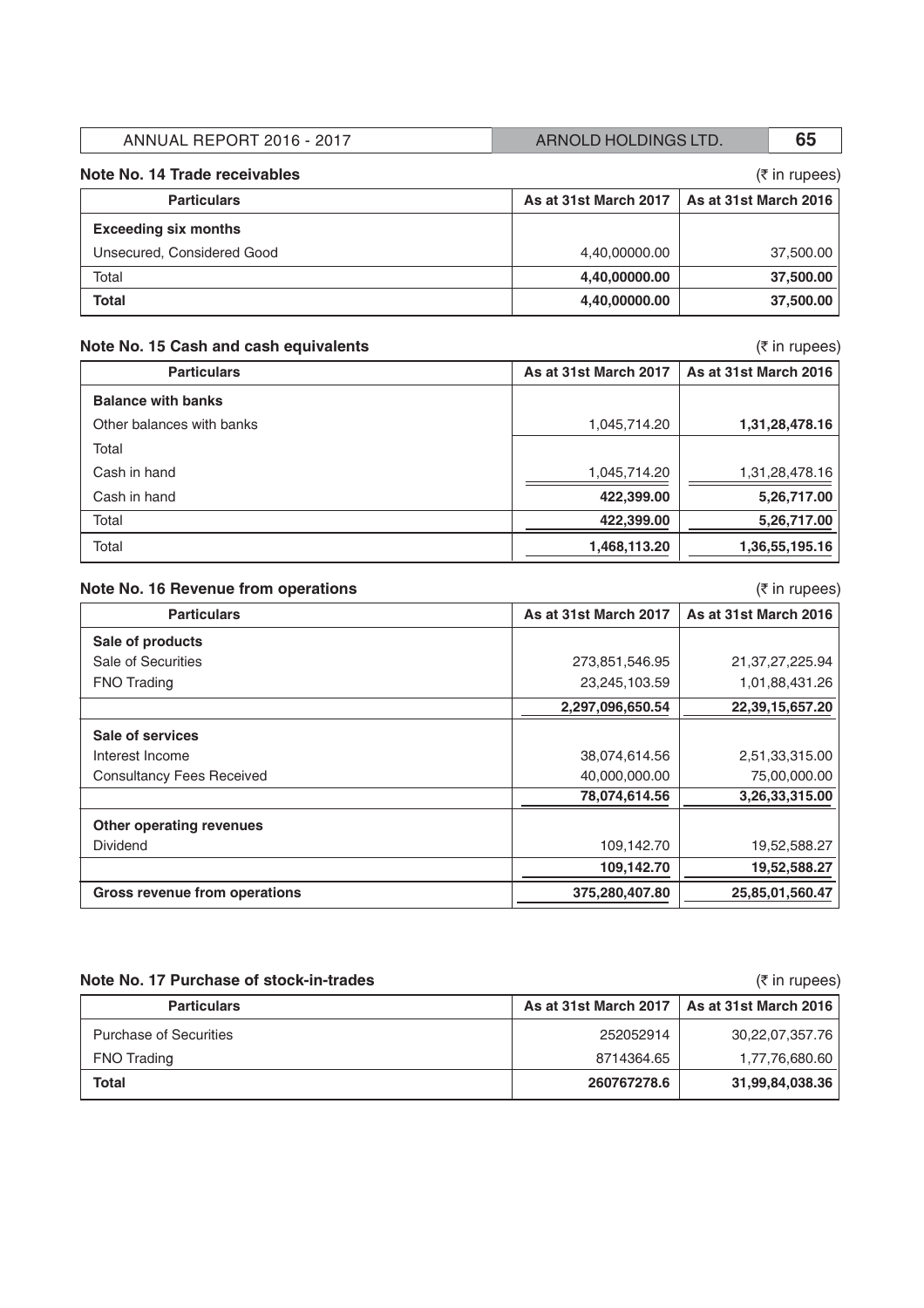| $\sim$<br>hr | ARNOLD<br>$\rightarrow$ DINGS $\rightarrow$ | ANNUAL REPORT 2016<br>2017 |
|--------------|---------------------------------------------|----------------------------|
|              |                                             |                            |

#### Note No. 18 Changes in inventories  $(\bar{z})$  in rupees)

| <b>Particulars</b>                     | As at 31st March 2017 | As at 31st March 2016 |
|----------------------------------------|-----------------------|-----------------------|
| Inventory at the end of the year       |                       |                       |
| <b>Traded Goods</b>                    | 184,219,484.81        | 28,98,40,737.68       |
|                                        | 184,219,484.81        | 28,98,40,737.68       |
| Inventory at the beginning of the year |                       |                       |
| <b>Traded Goods</b>                    | 289,840,737.68        | 19,35,12,728.00       |
|                                        | 289,840,737.68        | 19,35,12,728.00       |
| (Increase)/decrease in inventories     |                       |                       |
| <b>Traded Goods</b>                    | 105,621,252.87        | (9,63,28,009.68)      |
|                                        | 105,621,252.87        | (9,63,28,009.68)      |

## Note No. 19 Employee benefit expenses and the set of the set of the set of the set of the set of the set of the set of the set of the set of the set of the set of the set of the set of the set of the set of the set of the

| <b>Particulars</b>        | As at 31st March 2017 | As at 31st March 2016 |
|---------------------------|-----------------------|-----------------------|
| <b>Salaries and Wages</b> |                       |                       |
| Salary and wages          | 1,064,325.00          | 15,00,750.00          |
| Director Remuneration     | 588.740.00            | 10,18,800.00          |
| Total                     | 1,653,065.00          | 25,19,550.00          |

#### Note No. 20 Finance costs (₹ in rupees)

| <b>Particulars</b> |            | As at 31st March 2017 $\mid$ As at 31st March 2016 |
|--------------------|------------|----------------------------------------------------|
| Interest           | 417.212.85 | 1,15,77,455.00                                     |
| <b>Total</b>       | 417,212.85 | 1,15,77,455.00                                     |

#### Note No. 21 Depreciation and amortization expenses (` in rupees)

| <b>Particulars</b>              | As at 31st March 2017   As at 31st March 2016 |           |
|---------------------------------|-----------------------------------------------|-----------|
| Depreciation on tangible assets | 26,278,00                                     | 99.937.00 |
| <b>Total</b>                    | 26,278,00                                     | 99.937.00 |

#### Note No. 22 Other expenses (₹ in rupees)

| As at 31st March 2017 | As at 31st March 2016 |
|-----------------------|-----------------------|
| 79,040.00             | 94,477.00             |
| 29,500.00             | 29,500.00             |
| 403,009.00            |                       |
| 5,201.54              | 748.58                |
| 229,000.00            | 1,68,540.00           |
| 343,589.00            | 2,79,446.00           |
| 157,568.00            | 1,27,020.00           |
| 46,399.00             | 87,517.00             |
| 269,621.00            | 3,29,098.00           |
| 605,208.00            | 4,65,262.00           |
| 433,904.00            | 17,55,153.00          |
| 396,559.00            | 1,73,608.72           |
| 60,000.00             |                       |
|                       |                       |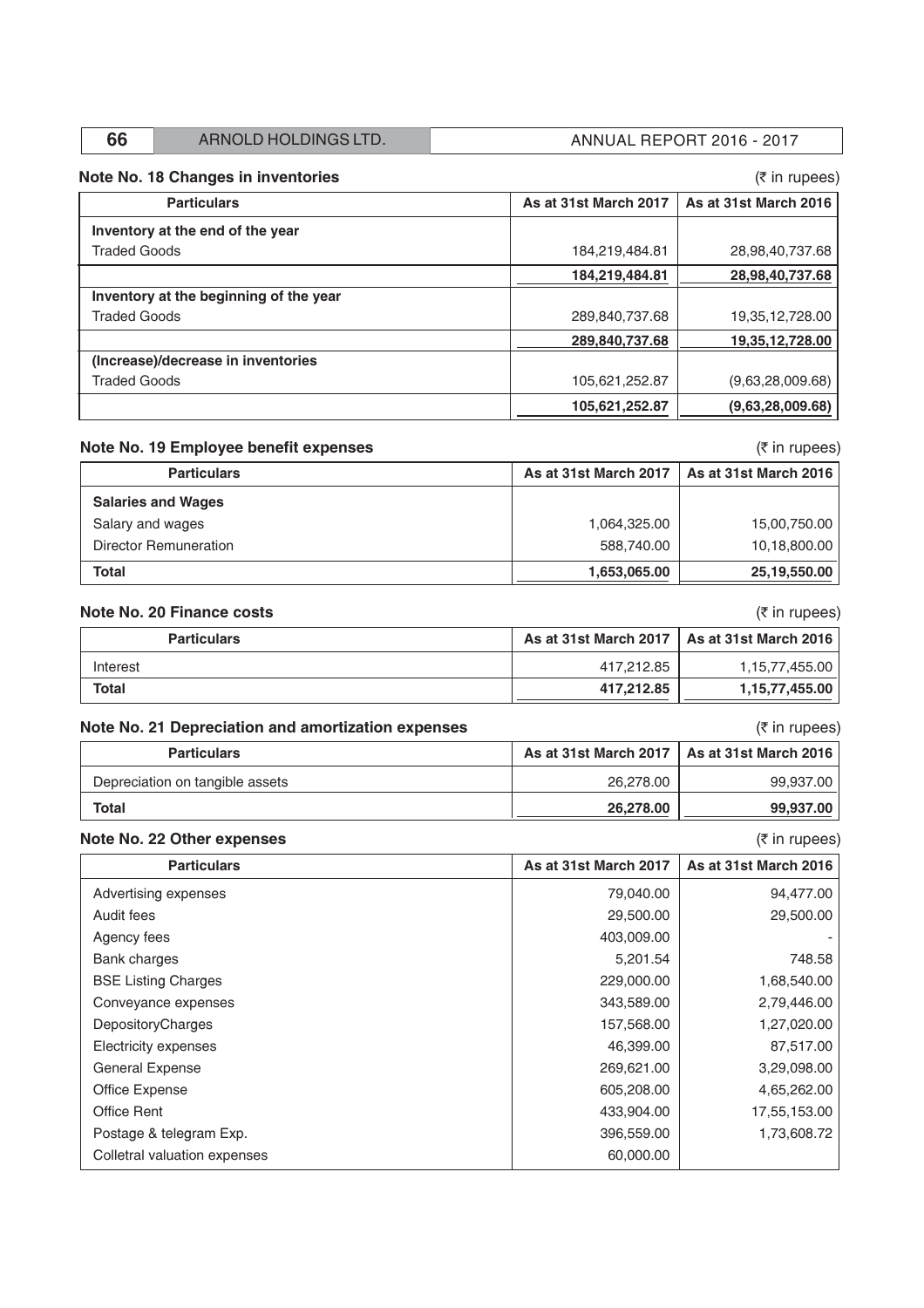ANNUAL REPORT 2016 - 2017 ARNOLD HOLDINGS LTD. 67

| <b>Particulars</b>               | As at 31st March 2017 | As at 31st March 2016 |
|----------------------------------|-----------------------|-----------------------|
| Printing and stationery          | 67,166.00             | 9,66,172.00           |
| Bad and Doubtful Debts W/off     | 35,671.00             | 62,46,638.62          |
| Repairs and maintenance Charges  | 237,652.00            | 59,469.00             |
| Telephone and postage expenses   | 47,605.00             | 36,191.86             |
| <b>Travelling Expenses</b>       | 364,267.00            | 3,72,466.00           |
| <b>Website Expense</b>           | 10,000.00             | 6,500.00              |
| <b>Listing Charges</b>           | 34,500.00             |                       |
| Preliminary expenses written off | 674,250.00            | 6,74,250.00           |
| <b>Professional Fess</b>         | 279,175.00            |                       |
| <b>Professional Tax</b>          | 29,900.00             |                       |
| Computer Maintance               | 6,850.00              |                       |
| <b>Consultancy Charges</b>       |                       | 1,42,472.00           |
| Miscellanous Charges             | 75,000.00             |                       |
| <b>ROC Charges</b>               | 128,287.00            | 37,516.00             |
| Rounding Off                     |                       | 0.21                  |
| Total                            | 5,048,921.54          | 1,20,52,045.99        |

## **Current tax**  $(\bar{\tau}$  in rupees)

| <b>Particulars</b>                     | As at 31st March 2017 $\vert$ As at 31st March 2015 |              |
|----------------------------------------|-----------------------------------------------------|--------------|
| Current tax pertaining to current year | 472.728.00                                          | 20.65.795.00 |
| Total                                  | 472.728.00                                          | 20,65,795.00 |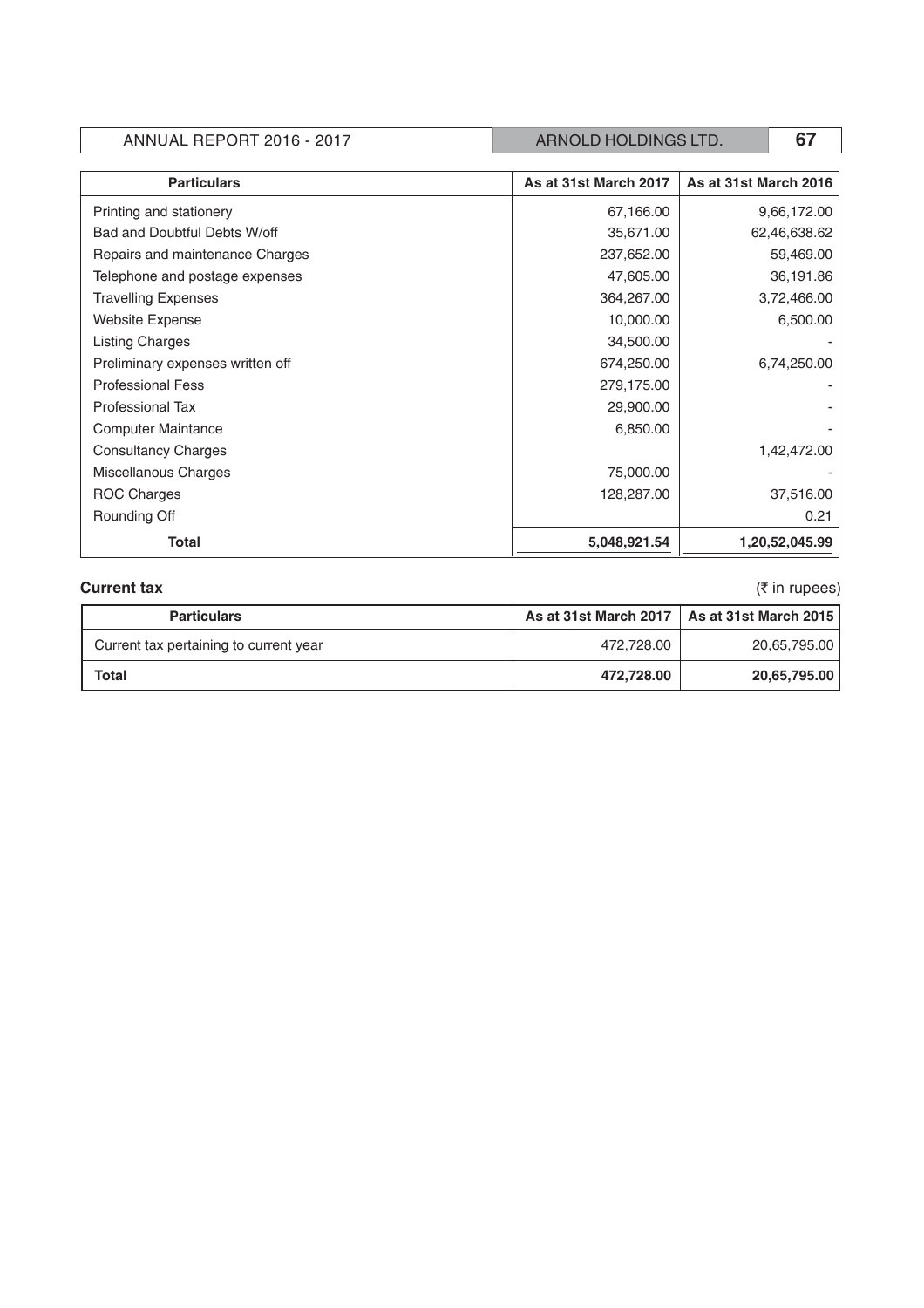## ARNOLD HOLDINGS LTD.

CASH FLOW STATEMENT FOR THE YEAR ENDED 31/03/2017  $($ ₹ in rupees)

|                                                                                                            | <b>31st March 2017</b> | <b>31st March 2016</b> |
|------------------------------------------------------------------------------------------------------------|------------------------|------------------------|
| A. Cash Flow From Operating Activities<br>Net Profit before tax and extraordinary items                    |                        |                        |
| (as per Statement of Profit and Loss)                                                                      | 1,746,399.00           | 85,96,543.80           |
| Adjustments for non Cash/ Non trade items:                                                                 |                        |                        |
| Depreciation & Amortization Expenses                                                                       | 700,528.00             | 7,74,187.00            |
| <b>Finance Cost</b>                                                                                        | 417,213.00             | 1, 15, 77, 455.00      |
| Operating profits before Working Capital Changes<br>Adjusted For:                                          | 2,864,140.00           | 2,09,48,185.80         |
| (Increase) / Decrease in trade receivables                                                                 | (43,962,500.00)        | 48, 35, 298.00         |
| Increase / (Decrease) in trade payables                                                                    | 5,127,022.92           | 32,20,850.68           |
| (Increase) / Decrease in inventories                                                                       | 105,621,252.81         | (9,63,28,009.68)       |
| Increase / (Decrease) in other current liabilities<br>(Increase) / Decrease in Short Term Loans & Advances | (616, 752.00)          | (32, 64, 277.00)       |
|                                                                                                            |                        |                        |
| Cash generated from Operations                                                                             | 69,033,163.73          | (7,05,87,952.20)       |
| Income Tax (Paid) / Refund                                                                                 | (1,897,866.00)         | (21, 17, 908.00)       |
| Net Cash flow from Operating Activities(A)                                                                 | 67,135,297.73          | (7, 27, 05, 860.20)    |
| <b>B. Cash Flow From Investing Activities</b>                                                              |                        |                        |
| Purchase of tangible assets                                                                                |                        | (19,600.00)            |
| Cash advances and loans received back                                                                      | 43,721,216.00          | 84,93,221.36           |
| Net Cash used in Investing Activities(B)                                                                   | 43,721,216.00          | 84,73,621.36           |
| <b>C. Cash Flow From Financing Activities</b>                                                              |                        |                        |
| <b>Finance Cost</b>                                                                                        | (417, 213.00)          | (1, 15, 77, 455.00)    |
| Increase in / (Repayment) of Short term Borrowings                                                         | 19,655,898.46          |                        |
| Increase in / (Repayment) of Long term borrowings                                                          | (142, 282, 281.15)     | 6,59,08,999.00         |
| Other Inflows / (Outflows) of cash                                                                         |                        |                        |
| Net Cash used in Financing Activities(C)                                                                   | (123, 043, 595.69)     | 5,43,31,544.00         |
| D. Net Increase / (Decrease) in Cash & Cash Equivalents (A+B+C)                                            | (12, 187, 081.96)      | (99,00,694.84)         |
| E. Cash & Cash Equivalents at Beginning of period                                                          | 13655195.16            | 2,35,55,890.00         |
| F. Cash & Cash Equivalents at End of period                                                                | 1,468,113.20           | 1,36,55,195.16         |
| G. Net Increase / (Decrease) in Cash & Cash Equivalents(F-E)                                               | (12, 187, 081.96)      | (99,00,694.84)         |

#### M/s. Amit Ray & CO. **For and on behalf of the Board of Directors**

Chartered Accountants FRN: 000483C

CA NAG BHUSHAN RAO Partner

Membership No. 073144

M.P.MALLAWAT DIRECTOR

GAZALA KOLSAWALA DIRECTOR

SONIYA AGARWAL Company Secretary

Place : Mumbai Dated : 30 May, 2017

Note:

- 1. The Cash Flow Statement has been prepared by Indirect Method as per AS-3 issued by ICAI.
- 2. Figures of previous year have been rearranged/regrouped wherever necessary
- 3. Figures in brackets are outflow/deductions

68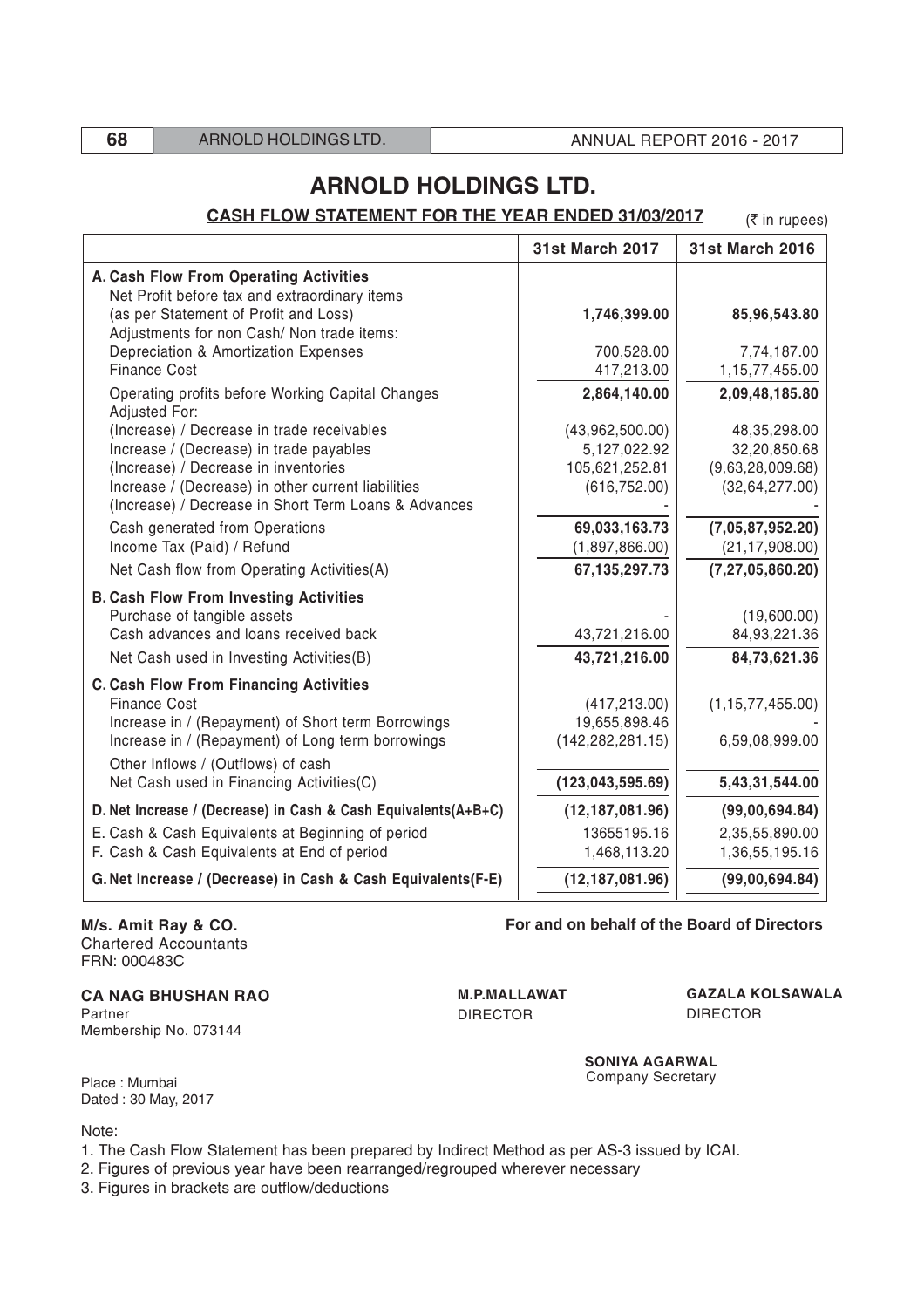## ARNOLD HOLDINGS LIMITED

Registered office: B-208, Ramji House, 30, Jambulwadi, J.S.S. Road, Mumbai - 400 002 Tel. : 022-22016640 E- mail: arnoldholding9@gmail.com Website: www.arnoldholdings.in CIN: L65993MH1981PLC282783

## ATTENDANCE SLIP

(Annual General Meeting Monday, 11th Day of September, 2017 at 10.30 A.M. at Hotel Landmark Banquet Hall, Landmark Bldg. Mith Chowki, Link Road, Malad (W), Mumbai - 400064

| Name of the Shareholder                                   |  |
|-----------------------------------------------------------|--|
| Address                                                   |  |
| Registered Folio/ DP ID &<br>Client ID                    |  |
| No of Shares held                                         |  |
| Name of the Proxy /Authorized  <br>Representative, if any |  |

I / We hereby record my / our presence at the Annual General Meeting of the Company to be held on Monday, 11th Day of September, 2017 at 10.30AM. at Hotel Landmark Banquet Hall, Landmark Bldg., Mith Chowki, Link Road, Malad (w), Mumbai-400064

Signature of Shareholder/ Proxy/ Authorized Representative

Note: The Member/Proxy must bring this Attendance Slip to the Meeting, duly completed and signed, and hand over the same at the venue entrance.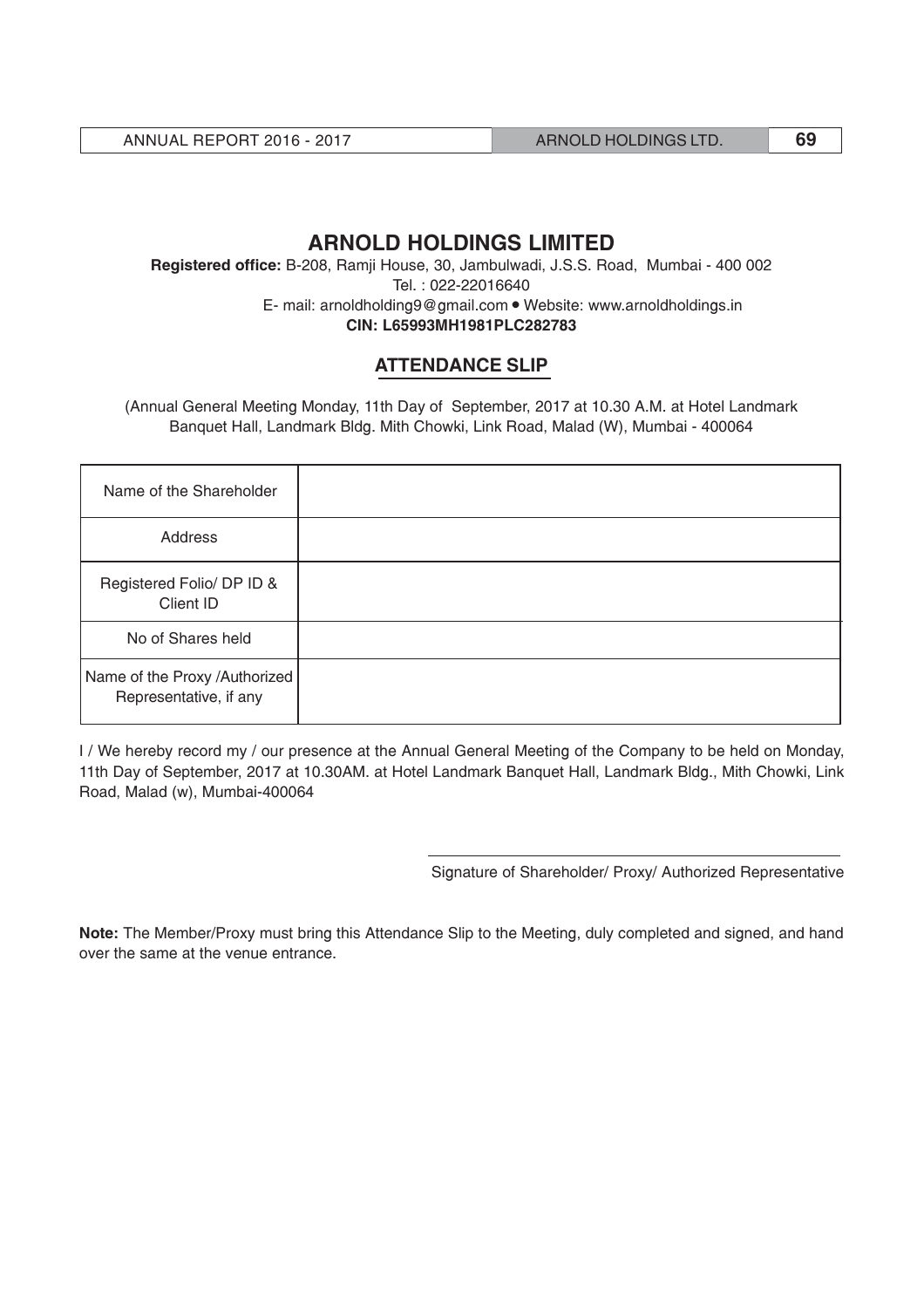| ARNOLD HOLDINGS LTD. | <b>ANNUAL REPORT 2016 - 2017</b> |
|----------------------|----------------------------------|
|----------------------|----------------------------------|

# THIS PAGE HAS BEEN LEFT BLANK INTENTIONALLY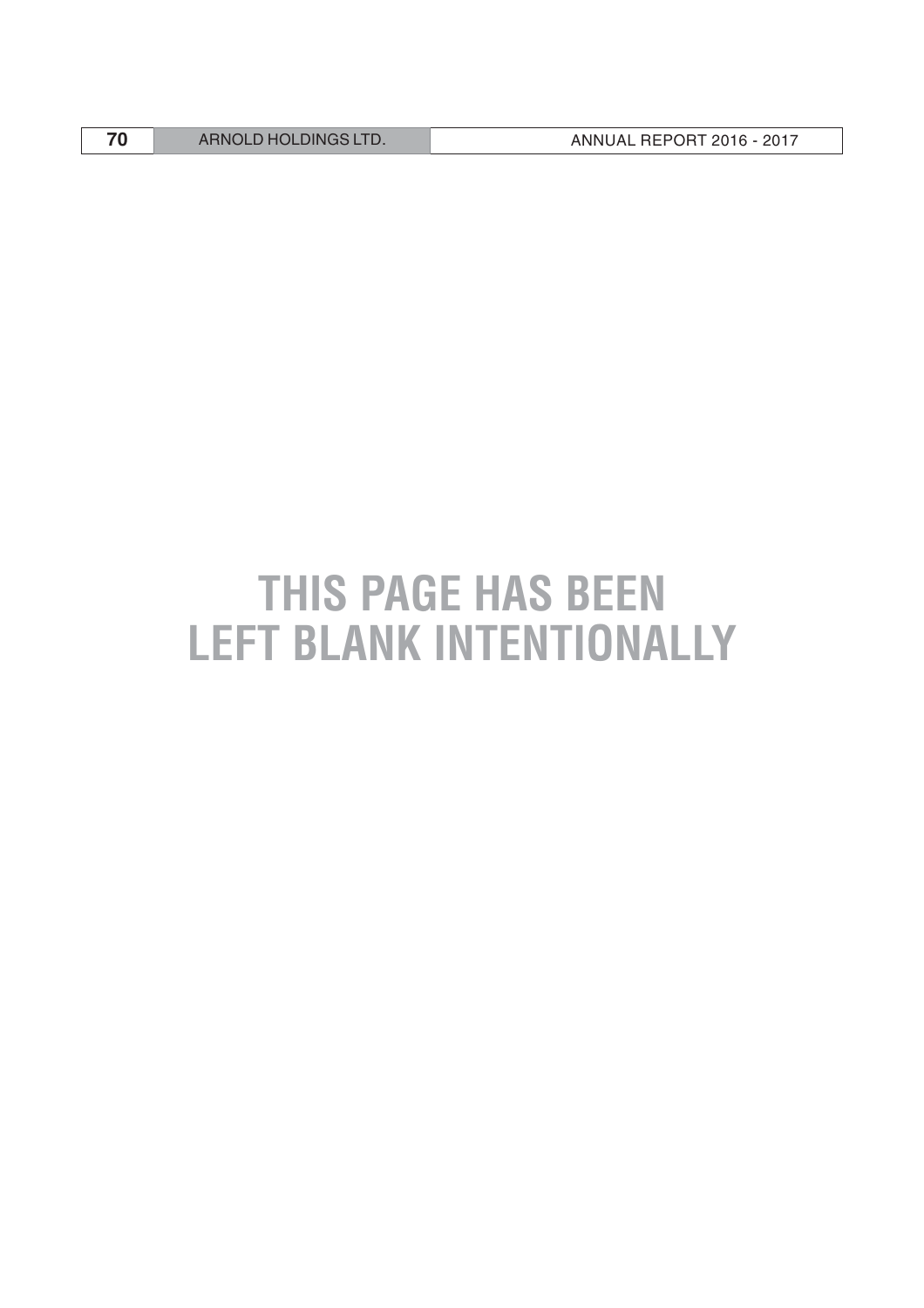ANNUAL REPORT 2016 - 2017 ARNOLD HOLDINGS LTD. 21

## ARNOLD HOLDINGS LIMITED

Registered office: B-208, Ramji House, 30, Jambulwadi, J.S.S. Road, Mumbai-400002 Tel.: 022-22016640 E- mail: arnoldholding9@gmail.com Website: www.arnoldholdings.in

CIN: L65993MH1981PLC282783

## FORM NO. MGT-11

## PROXY FORM

[Pursuant to Section 105(6) of the Companies Act, 2013 and rule 19(3) of the Companies (Management and Administration) Rules, 2014]

| Name of the Member(s)       |  |
|-----------------------------|--|
| <b>Registered Address</b>   |  |
| E-mail ID                   |  |
| Folio No. / *DP-ID & Client |  |

#### \*Applicable for Investors holding shares in electronic form.

I / We, being the member (s) of ……………………. shares of the above named company, hereby appoint:

| . . | Name:      | Address:   |
|-----|------------|------------|
|     | E-mail Id: | Signature: |

#### Or falling him

| -- | Name:      | Address:   |
|----|------------|------------|
|    | E-mail Id: | Signature: |

Or falling him

| ◠<br>v. | Name:      | Address:   |
|---------|------------|------------|
|         | E-mail Id: | Signature: |

(As my / our proxy to attend and vote (on a poll) for me/us and on my / our behalf at the 35th Annual General Meeting of the Company, to be held on Monday, September 11, 2017 at 10.30AM. at Hotel Landmark Banquet Hall, Landmark Bldg., Mith Chowki, Link Road, Malad (w), Mumbai-400064 and any adjournment thereof in respect of such resolution (s) as is/are indicated below:

\*\* I/We wish my/our above Proxy to vote in the manner as indicated in the box below:-

\_\_\_\_\_\_\_\_\_\_\_\_\_\_\_\_\_\_\_\_\_ \_\_\_\_\_\_\_\_\_\_\_\_\_\_\_\_\_\_\_\_\_\_\_

| Item<br>No. | <b>Resolution(s)</b>                                                                                                                                                  | For | <b>Against</b> |
|-------------|-----------------------------------------------------------------------------------------------------------------------------------------------------------------------|-----|----------------|
| 1.          | To consider and adopt the audited Financial Statements reports of the Directors' and<br>Auditors' thereon as on 31st March, 2017. (Ordinary Resolution)               |     |                |
| 2.          | To appoint Mr. Mahendraprasad Mallawat who retires by rotation and being eligible,<br>offer himself for re-appointment. (Ordinary Resolution)                         |     |                |
| 3.          | Re-appointment of Auditors and fix their Remuneration. (Ordinary Resolution)                                                                                          |     |                |
| 4.          | Appointment of Mr. Mohandas Dasari (DIN: 05105936) as a Whole time Director for<br>a further period of 3 Years and remuneration payable to him. (Ordinary Resolution) |     |                |
|             |                                                                                                                                                                       |     |                |

Signed this ………… day of …………. 2017.

Affix Re.1 Revenue Stamp

Signature of Shareholder Signature of Proxy holder(s):